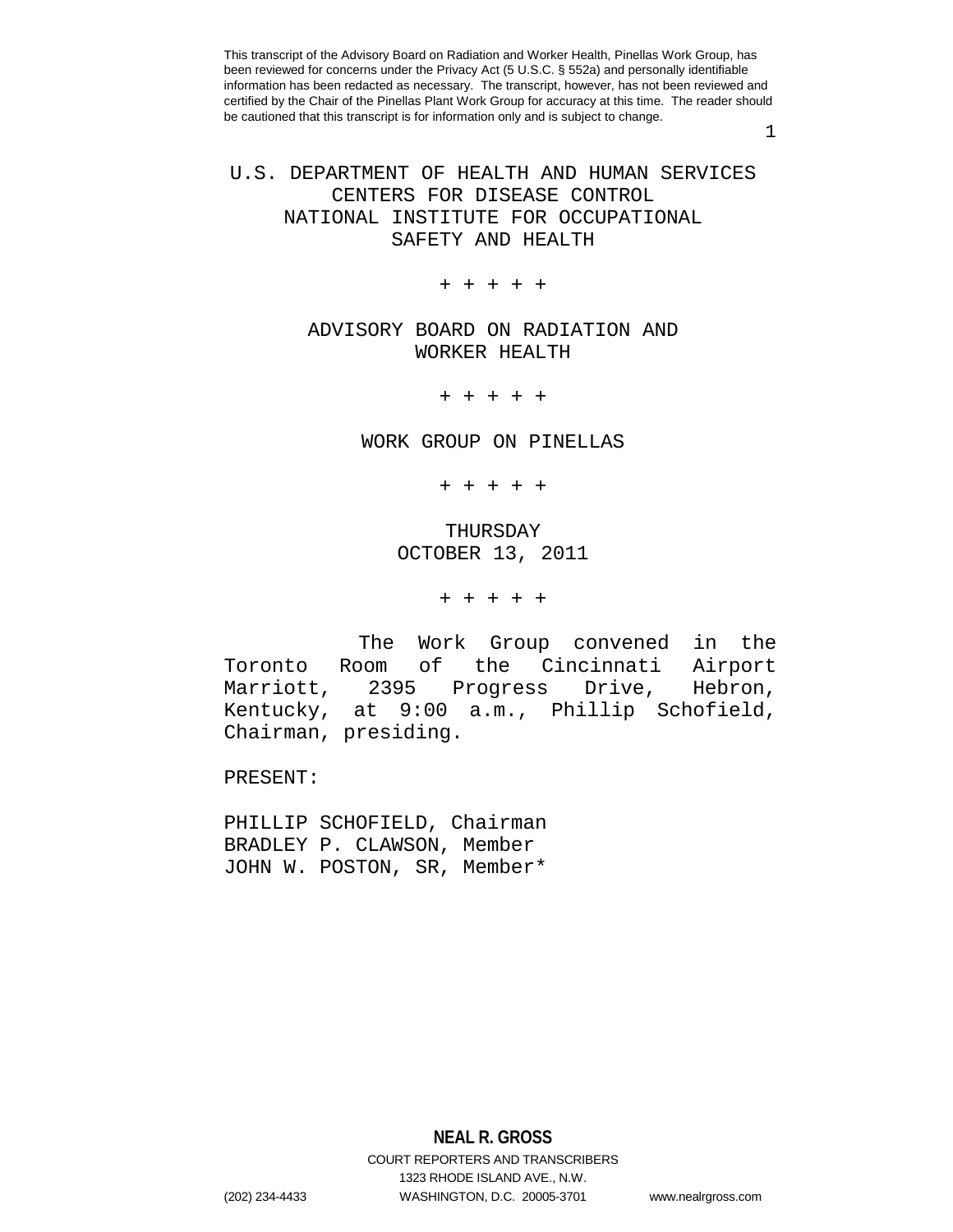2

#### ALSO PRESENT:

TED KATZ, Designated Federal Official PETE DARNELL, DCAS BRIAN GLECKLER, ORAU Team DONNA HAND\* JEFFREY KOTSCH, DOL\* JENNY LIN, HHS\* JAMES NETON, DCAS ARIS PAPADOPOULOS, SC&A JOHN STIVER, SC&A ELYSE THOMAS, ORAU\*

\*Participating via telephone

# **NEAL R. GROSS**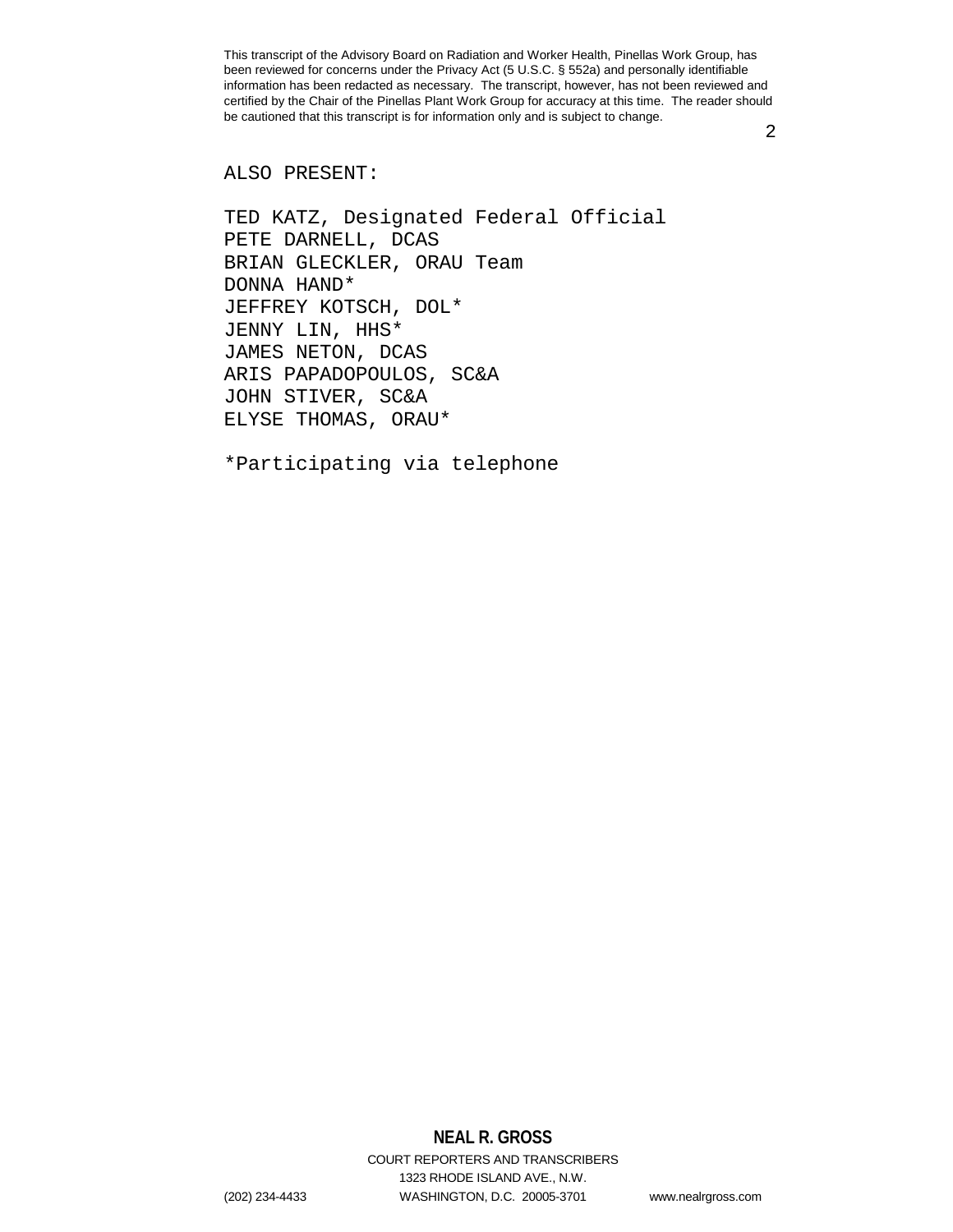3

| $C-O-N-T-E-N-T-S$                       |
|-----------------------------------------|
| Page                                    |
| WELCOME:                                |
| Phillip Schofield, Chairman  4          |
| REVISED SITE DESCRIPTION TBD SUMMARY:   |
| Pete Darnell  5                         |
| Questions/Comments:  6                  |
| REVISED EXTERNAL DOSE TBD SUMMARY:      |
| Pete Darnell  47                        |
| Questions/Comments:  49                 |
| REVISED INTERNAL DOSE TBD SUMMARY:      |
| Pete Darnell  59                        |
| Questions/Comments:  67                 |
| REVISED ENVIRONMENTAL DOSE TBD SUMMARY: |
| Pete Darnell  87                        |
| Brian Gleckler  87                      |
| Questions/Comments:  88                 |
| MEDICAL DOSE TBD SUMMARY (IN REVISION): |
| Elyse Thomas  92                        |
| Brian Geckler  96                       |
| Pete Darnell  97                        |
| Questions/Comments:  98                 |
| ACTION ITEMS/PLANS:                     |
| Ted Katz  117                           |
| ADJOURN:                                |
| Ted Katz  119                           |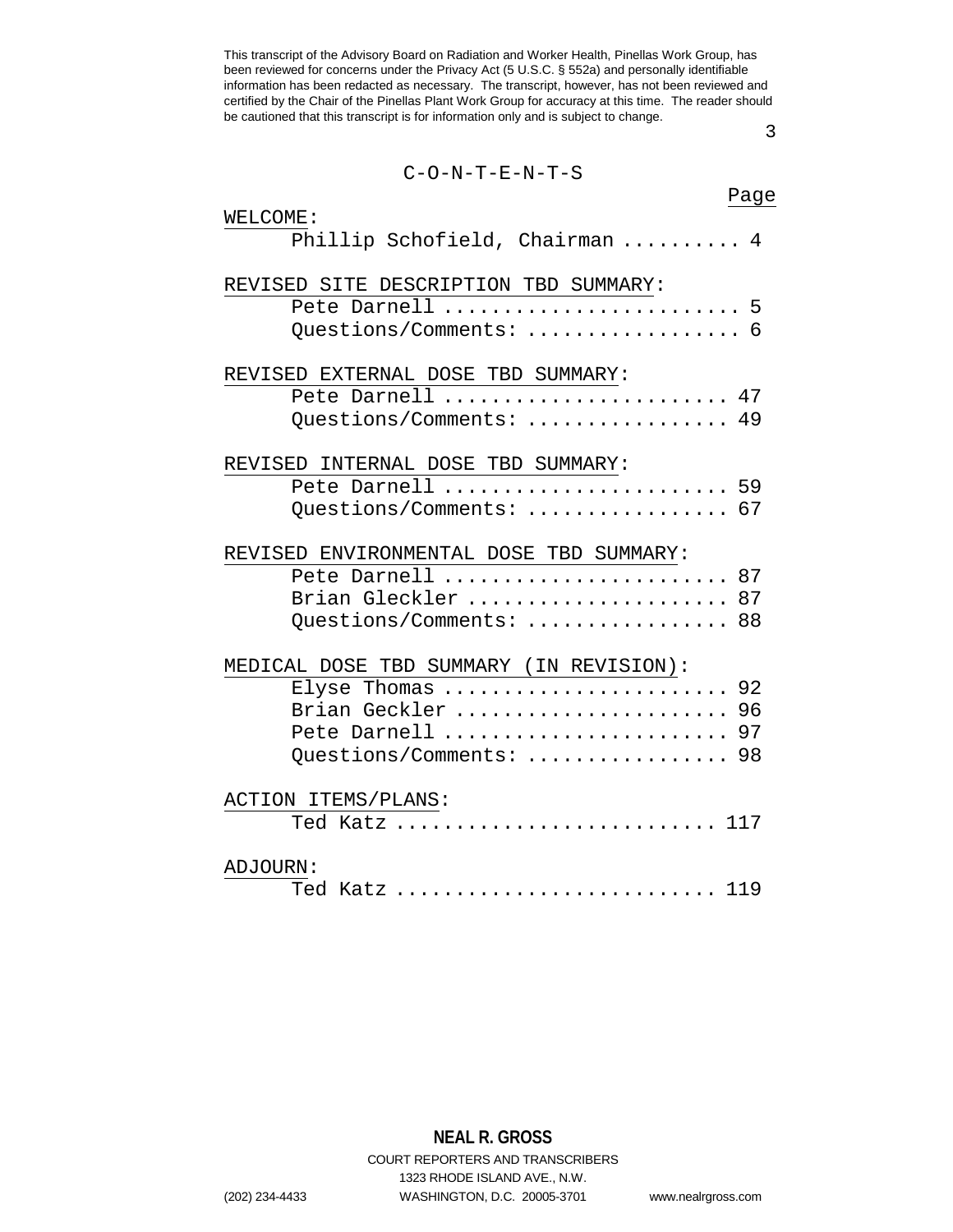4

| $\mathbf 1$ | $P-R-O-C-E-E-D-I-N-G-S$                        |
|-------------|------------------------------------------------|
| 2           | $9:02$ a.m.                                    |
| 3           | KATZ: The agenda<br>$MR$ .<br>for the          |
| 4           | meeting is posted on the DCAS website. And let |
| 5           | me just remind everyone who is on the line to  |
| 6           | please mute your phone except when you are     |
| 7           | speaking to the group. Use *6 if you don't     |
| 8           | have a mute button to put yourself on mute and |
| 9           | then press *6 again if you want to come off of |
| 10          | mute. And please don't put the phone on hold   |
| 11          | at any point, but hang up and dial back in if  |
| 12          | you need to leave for a piece of the meeting.  |
| 13          | Thank you. Phil, it's your agenda.             |
| 14          | CHAIRMAN SCHOFIELD:<br>Okay.<br>We             |
| 15          | will start off with the Site Description from  |
| 16          | the TBD, since it's a total rewrite.           |
| 17          | There is a number of concerns that             |
| 18          | have been raised that we would like to get     |
| 19          | addressed today. One, the location of where    |
| 20          | the different materials are and types and the  |
| 21          | buildings.                                     |

**NEAL R. GROSS** COURT REPORTERS AND TRANSCRIBERS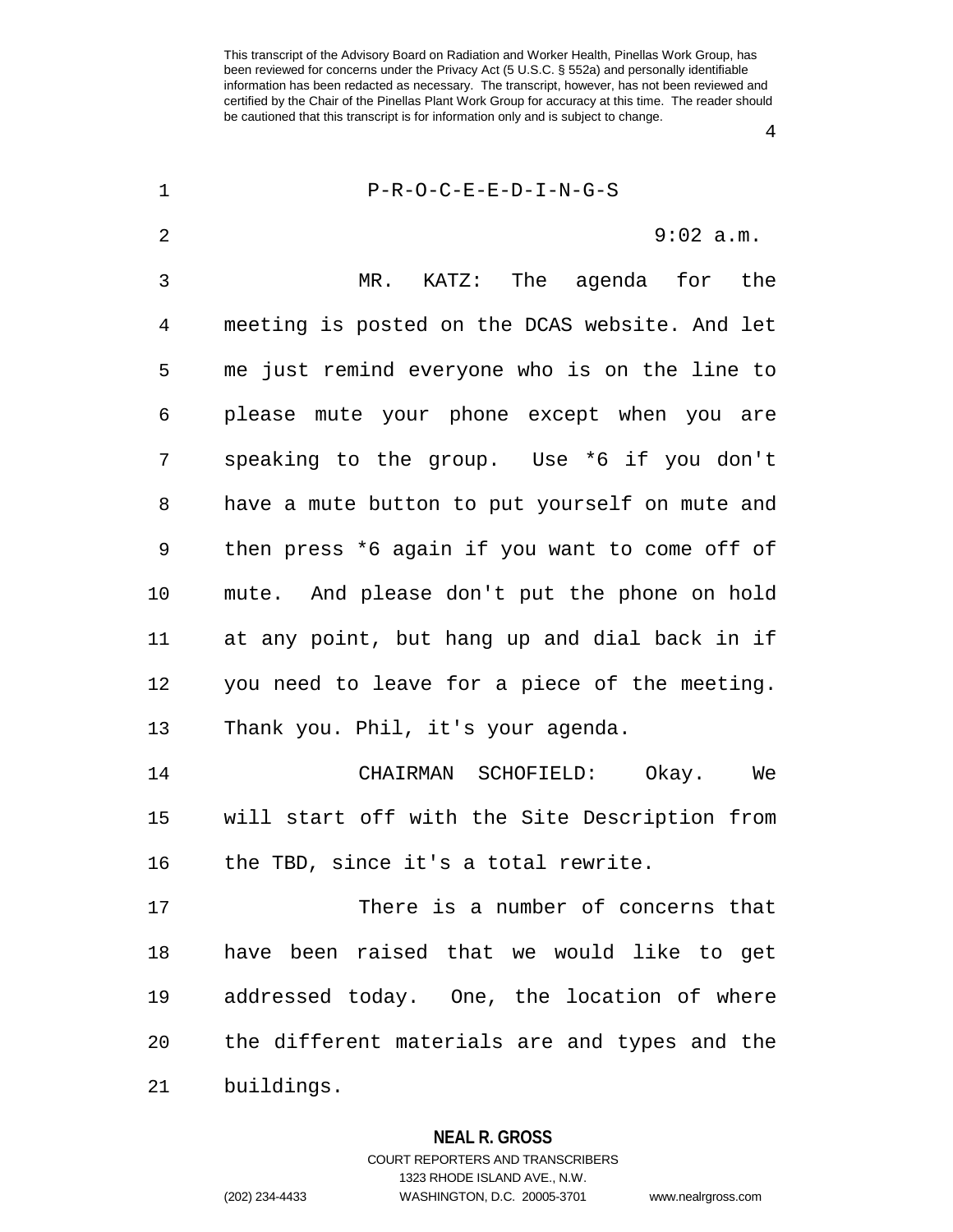5

| 1  | How we are going to address the               |
|----|-----------------------------------------------|
| 2  | issues of tritium exposures, problems.        |
| 3  | And then some of the incidents                |
| 4  | that have happened at the facility in         |
| 5  | particular. There have been concerns raised   |
| 6  | about those, too, of potential unmonitored    |
| 7  | exposures.                                    |
| 8  | So I guess we will turn it over to            |
| 9  | you guys, since you did the total rewrite.    |
| 10 | MR. DARNELL: Okay. This is Pete               |
| 11 | Darnell. In general, there was a rather large |
| 12 | change that affected all of the TBDs.<br>I'11 |
| 13 | cover that one first.                         |
| 14 | We touched upon it in the<br>last             |
| 15 | meeting. Also, there were some General        |
| 16 | Electric X-Ray Divisions or GEXM documents    |
| 17 | that were interspersed with Pinellas Plant    |
| 18 | documents. And the original revisions have    |
| 19 | Technical Basis Documents, those documents    |
| 20 | made it in to our reference documents<br>and  |
| 21 | information was incorporated in the Technical |

## **NEAL R. GROSS**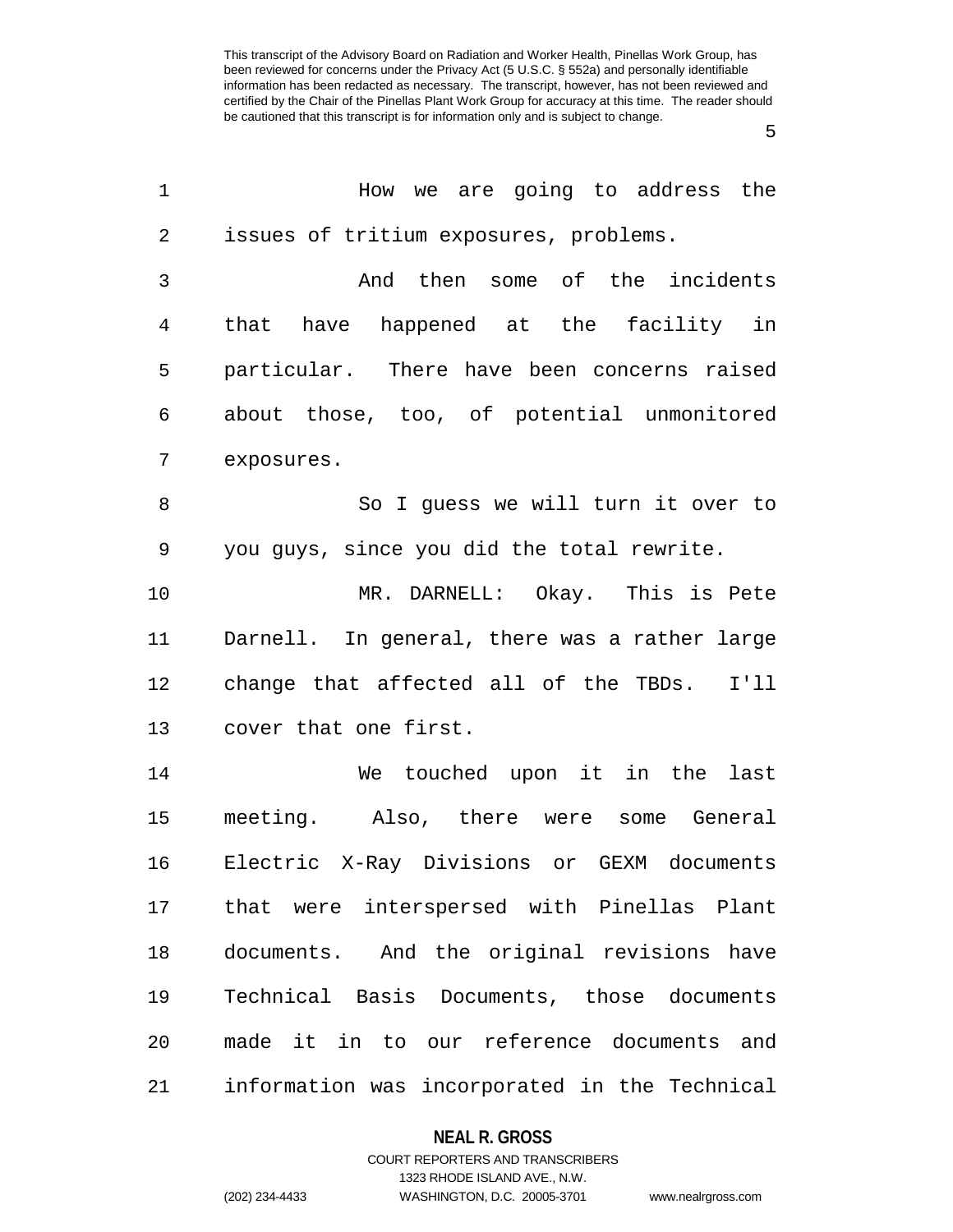6

| 1  | Basis Document and it has since been removed   |
|----|------------------------------------------------|
| 2  | and they replaced it and identified it.<br>So  |
| 3  | that's a general comment on all of the         |
| 4  | Technical Basis Document sections.             |
| 5  | Site Description TBD. The biggest              |
| 6  | addition to the TBD was the D&D information    |
| 7  | from '94 to '97 was added to the Technical     |
| 8  | Basis Document. We also added a bunch of       |
| 9  | information on nickel-63, carbon-14, depleted  |
| 10 | uranium, metal tritides and some of these were |
| 11 | issues that were left over from the<br>last    |
| 12 | meeting also.                                  |
| 13 | A number of changes were done in               |
| 14 | the description to organize the information.   |
| 15 | And that's pretty much the major changes in    |
| 16 | the document.                                  |
| 17 | Comments, questions?                           |
| 18 | MR. STIVER: Yes. This is John                  |
| 19 | Stiver. Getting back to, you know, the         |
| 20 | Technical Basis one, we had, I think it was,   |
| 21 | Finding 1 Matrix. We were concerned about the  |
|    |                                                |

### **NEAL R. GROSS**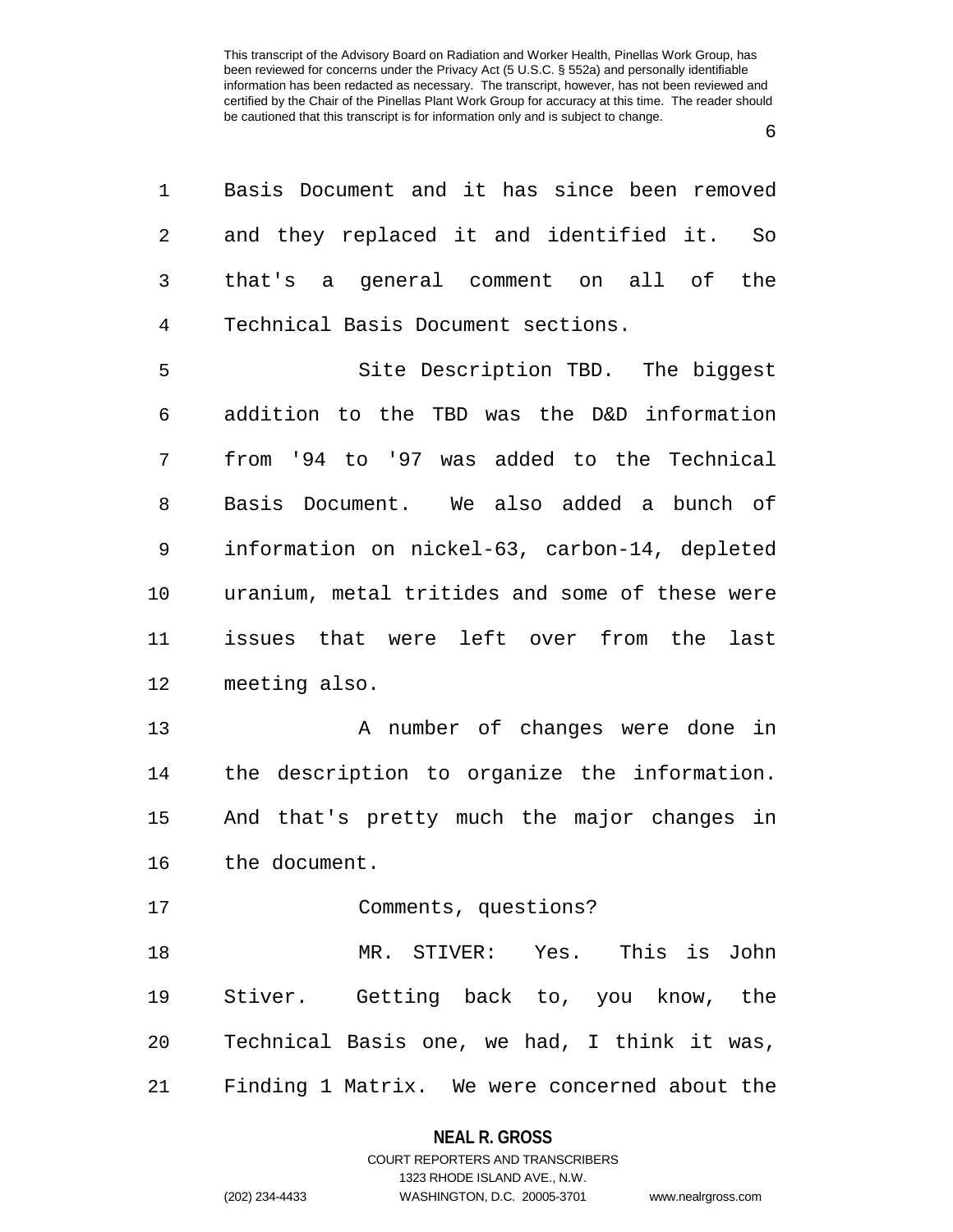7

1 lack of data pre-1980 and this issue about 2 back extrapolation.

3 And in reading the transcript from 4 almost two and a half years ago, they said -- 5 and also your update, too, in the national 6 document here in the first table, you have put 7 in what about 604 new documents.

8 And in principle, it looks like 9 you're covering the waterfront on that. 10 However, before SC&A could feel comfortable 11 signing off on that, we would like to have the 12 opportunity to look at those documents and 13 see, you know, how well or how representative 14 they are of the various time periods 15 concerned.

16 And so that's our thing. So we -- 17 this is going to be kind of a continuing theme 18 throughout this discussion. We agree in 19 principle with a lot of things that you guys 20 have done. However, we would like to have the 21 opportunity to review some of the source

**NEAL R. GROSS**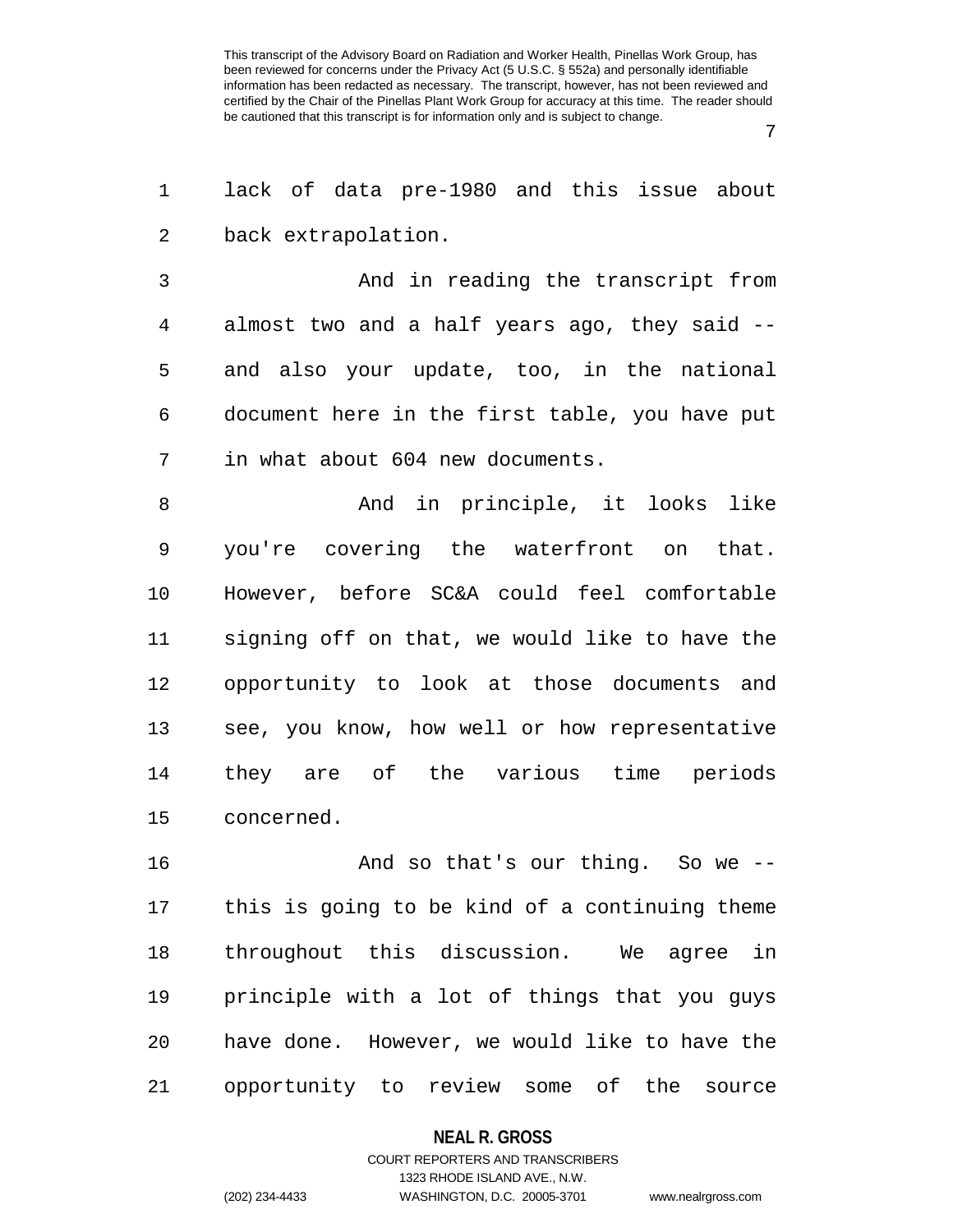8

| 1              | documentation and data sets that underlie the                          |
|----------------|------------------------------------------------------------------------|
| 2              | new assumptions and methods and so forth.                              |
| 3              | MR. KATZ: Okay. And I think we                                         |
| $\overline{4}$ | can take care of that in tasking this meeting.                         |
| 5              | MR. STIVER: Okay.                                                      |
| 6              | MR. KATZ: So SC&A can go forward                                       |
| 7              | with that.                                                             |
| 8              | MR. STIVER: Yes.                                                       |
| 9              | MR. GLECKLER: Something that --                                        |
| 10             | this is Brian Gleckler. Something in general                           |
| 11             | that we may want $--$ I just want to bring to                          |
| 12             | everyone's attention, with the revisions of                            |
| 13             | these TBDs, it's like what you just touched on                         |
| 14             | -- we have acquired or captured, I guess, I                            |
| 15             | know it was over 400 and it gets to counts                             |
| 16             | over 600<br>new documents since these TBDs<br>$\overline{\phantom{0}}$ |
| 17             | since some of these TBDs were last revised.                            |
| 18             | So we have added a whole lot of                                        |
| 19             | new information on that and it's like another                          |
| 20             | thing was reorganize virtually every one of                            |
| 21             | the TBDs and hopefully they will flow a little                         |

### **NEAL R. GROSS**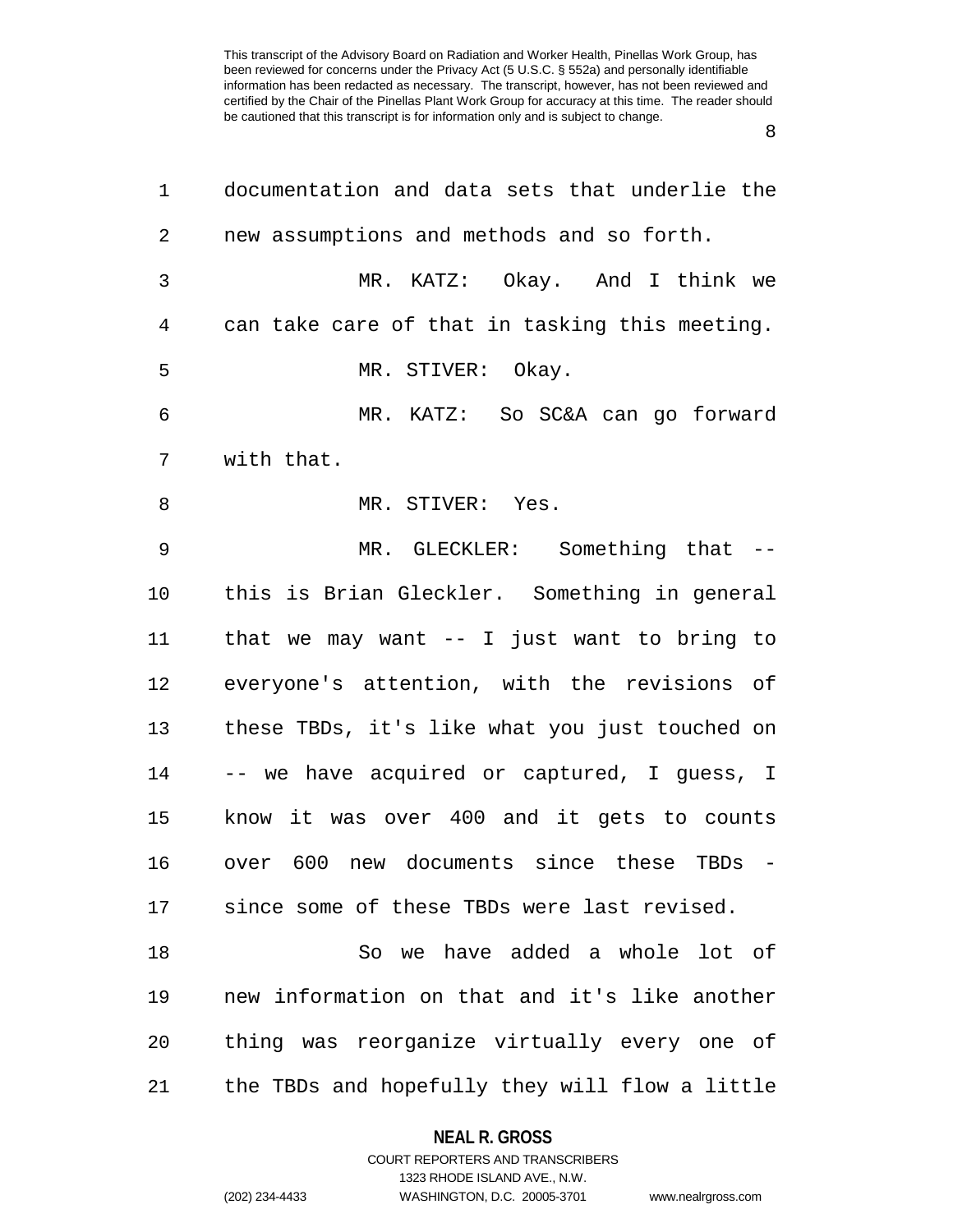9

1 better and be a little more readable with the 2 new formatting and stuff that was done with 3 them. So that has been done with every one of 4 them.

5 MR. STIVER: This is John Stiver 6 again. We also had an issue about -- related 7 to Issue No. 6, which was the decommissioning, 8 D&D period from '94 to '97. And I believe at 9 the last meeting you guys, NIOSH, indicated 10 that, you know, if you had the time and the 11 resources, you would look into this.

12 **And we saw that there is a brief** 13 description in Section 2.3.4. However, we are 14 still a little concerned in that there is 15 really no discussion of source-terms, 16 exposures, differences because of the tearing 17 down of some of these engineered barriers and 18 things, glove boxes and ductwork and that sort 19 of thing.

20 And what the -- so what may have 21 been a contained source in the past, may not

## **NEAL R. GROSS** COURT REPORTERS AND TRANSCRIBERS

1323 RHODE ISLAND AVE., N.W.

(202) 234-4433 WASHINGTON, D.C. 20005-3701 www.nealrgross.com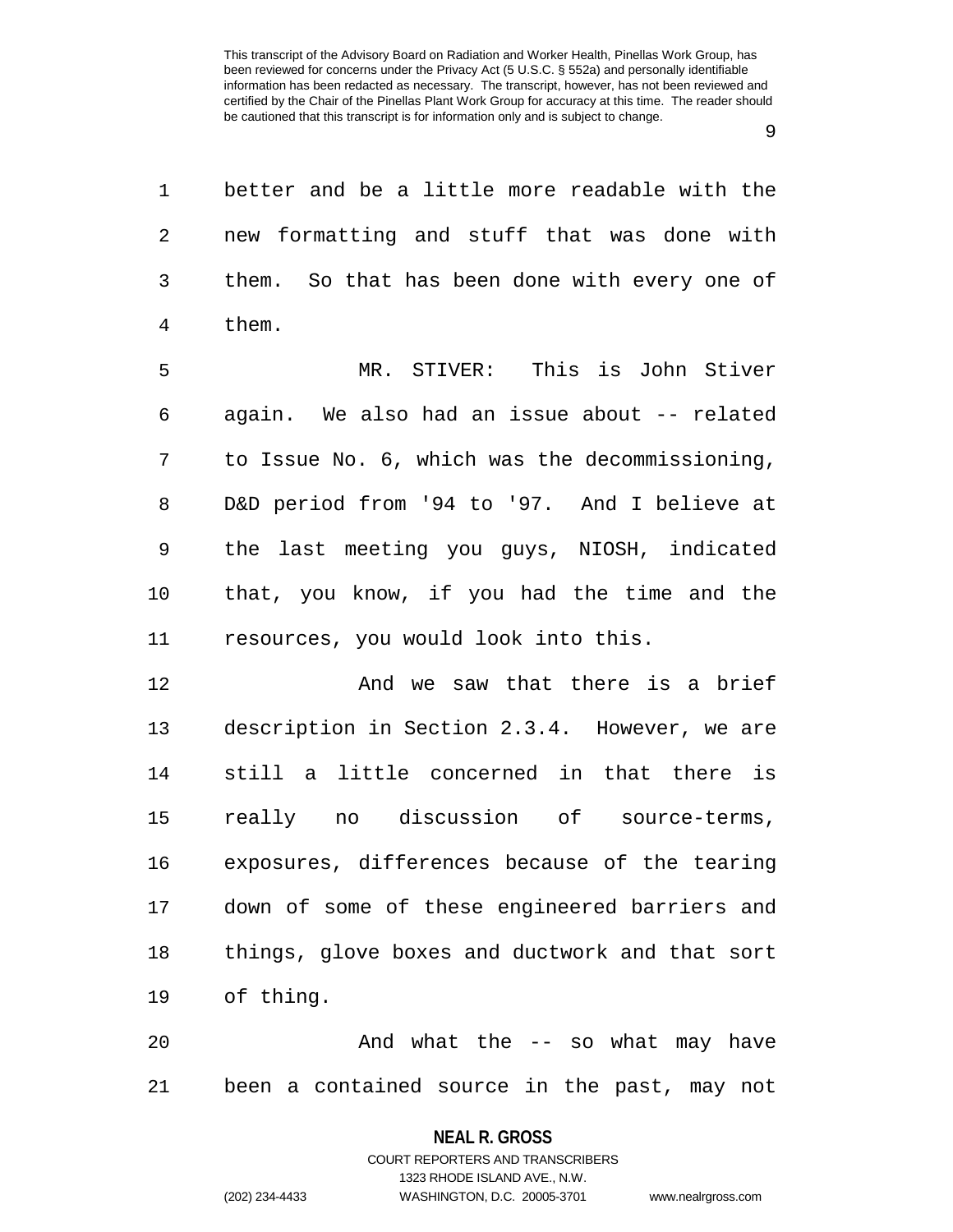| 1  | be during the D&D period. And so we have some   |
|----|-------------------------------------------------|
| 2  | reservations and would like to see some<br>more |
| 3  | granularity regarding potential D&D exposures.  |
| 4  | MR. DARNELL: We would need your                 |
| 5  | comments.                                       |
| 6  | MR. STIVER: Yes, that's just it.                |
| 7  | I mean, we would have to, you know, review and  |
| 8  | provide some, you know, White Paper or a memo.  |
| 9  | MR. GLECKLER: I'm not really sure               |
| 10 | what else we can go into. I mean, the           |
| 11 | analyses on tritium was basically the only      |
| 12 | contamination source or dispersible source of   |
| 13 | contamination at the site. So during the D&D    |
| 14 | activities, it would just be tritium            |
| 15 | contamination that they would encounter and     |
| 16 | get tritium bioassay like they --               |
| 17 | MR. STIVER: Yes.                                |
| 18 | MR. GLECKLER: -- with their past                |
| 19 | practices. There wasn't any indication that     |
| 20 | they changed their practices. The contractors   |
| 21 | stayed the same when they transitioned to the   |

### **NEAL R. GROSS**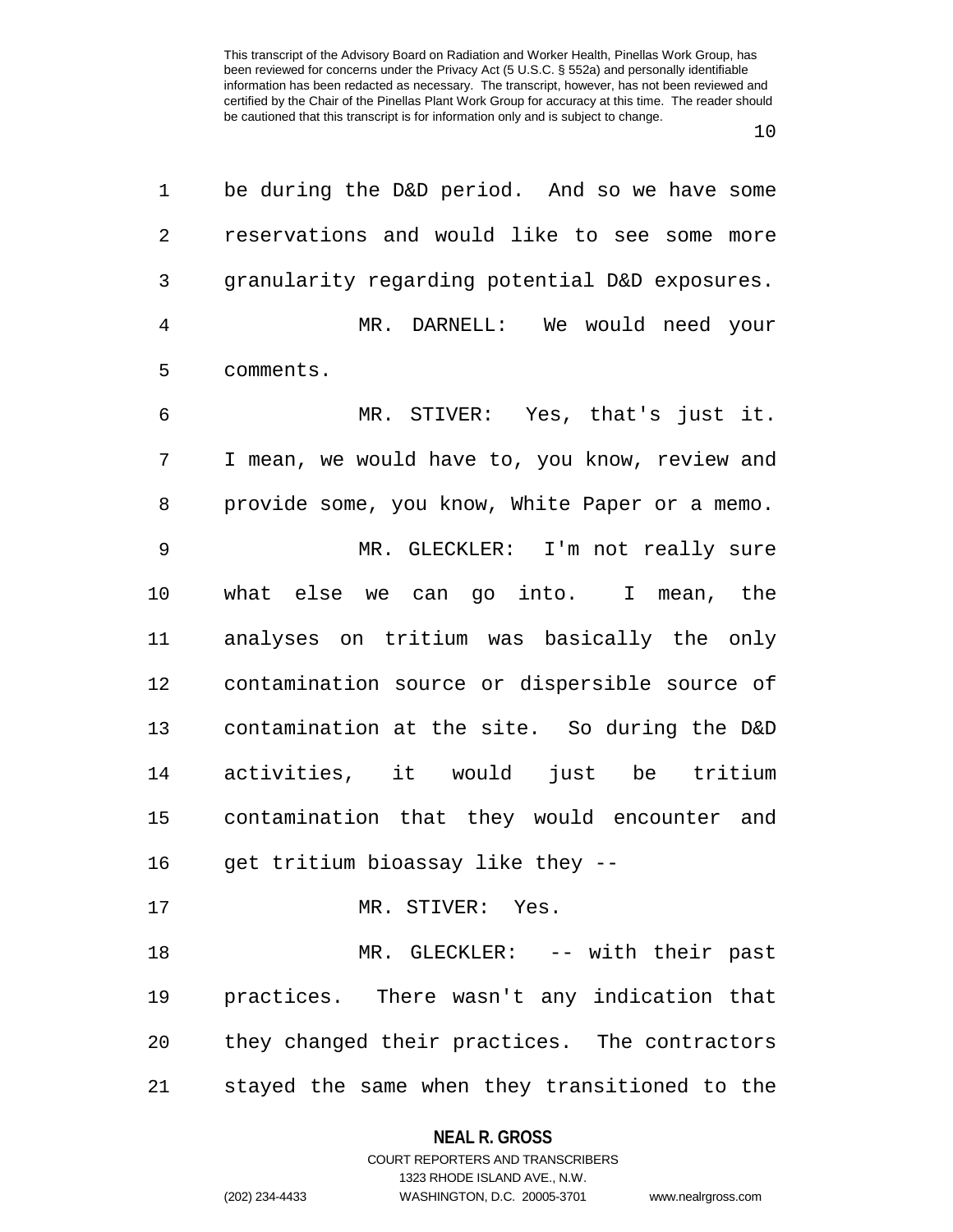11

| 1  | decommissioning era. There is no indication    |
|----|------------------------------------------------|
| 2  | that they modified it or changed how they did  |
| 3  | business in the radiologic control program.    |
| 4  | $i$ t $i$<br>should<br>So<br>be pretty         |
| 5  | straightforward.                               |
| 6  | MR. STIVER: I realized that, you               |
| 7  | know, the RadCon Program really didn't change. |
| 8  | What I'm really more concerned about, you      |
| 9  | know, is the potential for larger exposures or |
| 10 | exposures to the groups of personnel that may  |
| 11 | not have been adequately monitored.            |
| 12 | It kind of gets back to another                |
| 13 | issue that is going to be coming up is the --  |
| 14 | MR. DARNELL: Before you move on                |
| 15 | from that $--$                                 |
| 16 | MR. STIVER: Okay.                              |
| 17 | MR. DARNELL: If you don't mind,                |
| 18 | the personnel that were unmonitored is covered |
| 19 | in that --                                     |
| 20 | MR. STIVER: Oh, I understand,                  |
| 21 | right, yes.                                    |
|    |                                                |

## **NEAL R. GROSS**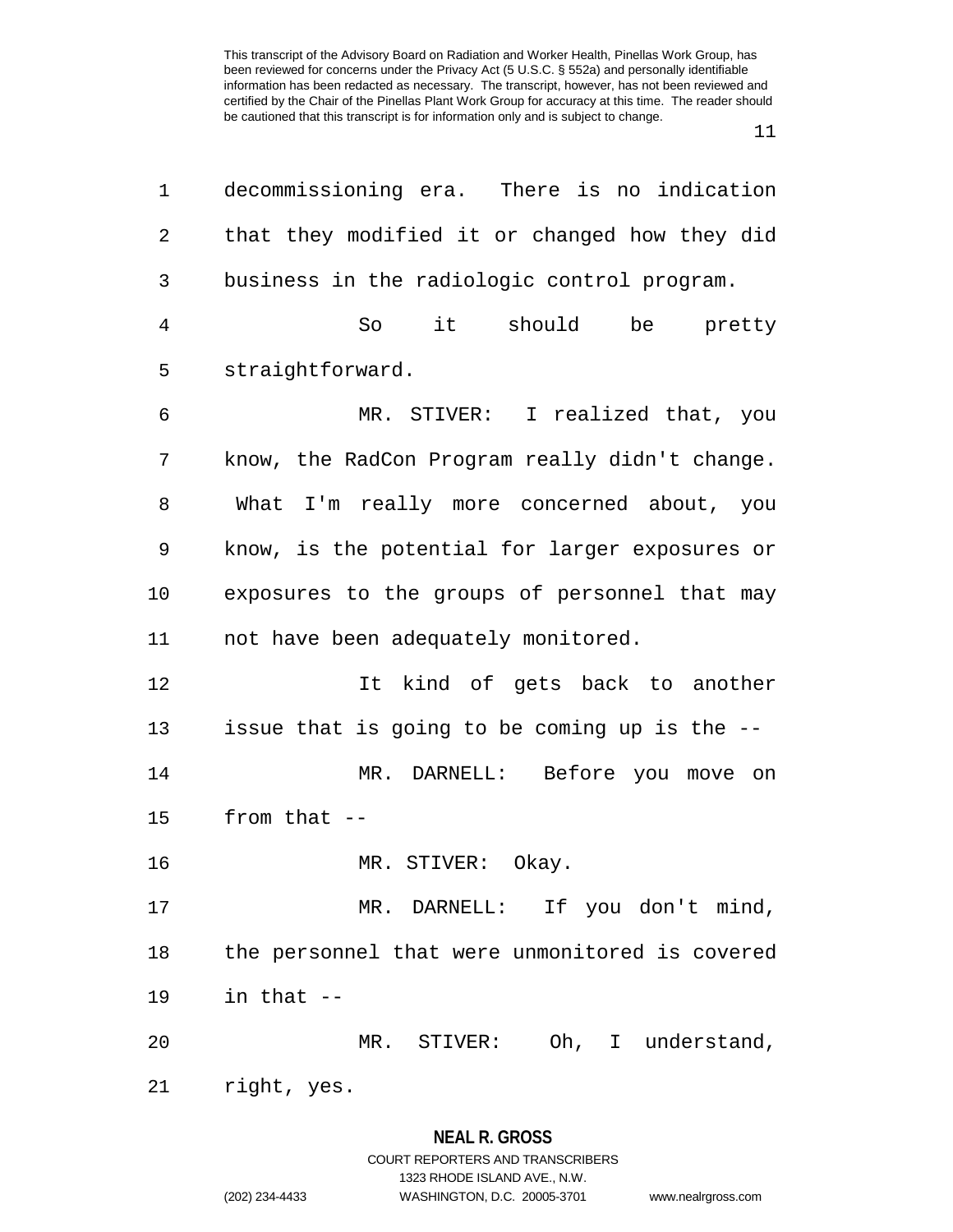12

| 1              | MR.<br>DARNELL: -- the Tech Basis                   |
|----------------|-----------------------------------------------------|
| $\overline{2}$ | Document and it's covered at the 95 <sup>th</sup>   |
| 3              | percentile. This is an issue that we have           |
| 4              | gone over a couple of times in previous             |
| 5              | meetings.                                           |
| 6              | while I understand that you<br>And                  |
| 7              | may be looking for something specific to D&D,       |
| 8              | when you have got a site that has a large           |
| 9              | population of monitored workers and -- or           |
| $10 \,$        | excuse me, a small population of monitored          |
| 11             | workers at the highest dose and then everybody      |
| 12             | else that was monitored at or near zero, the        |
| 13             | only recourse you really have is to find a          |
| 14             | $95^{\text{th}}$<br>single dose that represents the |
| 15             | percentile and that's what we did.                  |
| 16             | So from operations through D&D, if                  |
| 17             | it's the unmonitored worker, they are getting       |
| 18             | a combination of internal and external dose         |
| 19             | and a couple hundred millirem and I don't know      |
| 20             | what else we could give you looking for other       |
|                |                                                     |

21 unmonitored exposures.

#### **NEAL R. GROSS**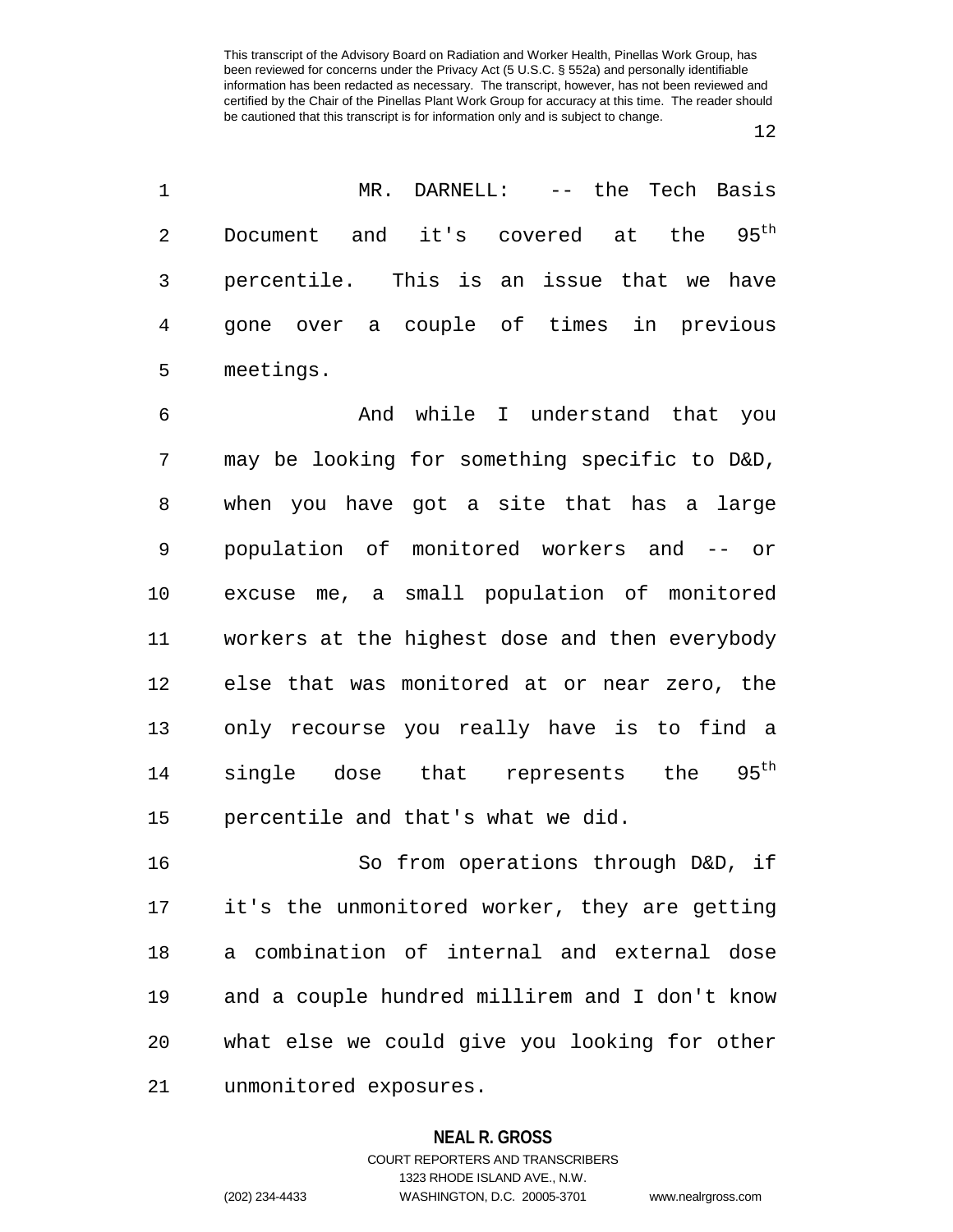| $\mathbf 1$    | MR. STIVER: Well, I guess that's               |
|----------------|------------------------------------------------|
| $\overline{2}$ | the kind of thing that we really haven't       |
| 3              | flushed out the exact details on this, other   |
| 4              | than that there is some concern that because   |
| 5              | of the different types of activities there may |
| 6              | have been the potential for releases of some   |
| 7              | of these, well, we have, you know, your        |
| 8              | carbon-14 and your nickel-63, some DU,         |
| 9              | plutonium, which                               |
| 10             | MR. DARNELL: It's not an issue at              |
| 11             | all.                                           |
| 12             | MR. STIVER: I know. You may have               |
| 13             | a weight of evidence in this argument that     |
| 14             | those really aren't sources of the exposure,   |
| 15             | but say, for example, that there could have    |
| 16             | been some breaching of one of these previously |
| 17             | contained sources or you might have had some   |
| 18             | contaminants inside and, to not work in that   |
| 19             | kind of thing, that could have become airborne |
| 20             | and been a course of exposure, too.            |
|                |                                                |

21 MR. DARNELL: Are you familiar

**NEAL R. GROSS** COURT REPORTERS AND TRANSCRIBERS

1323 RHODE ISLAND AVE., N.W.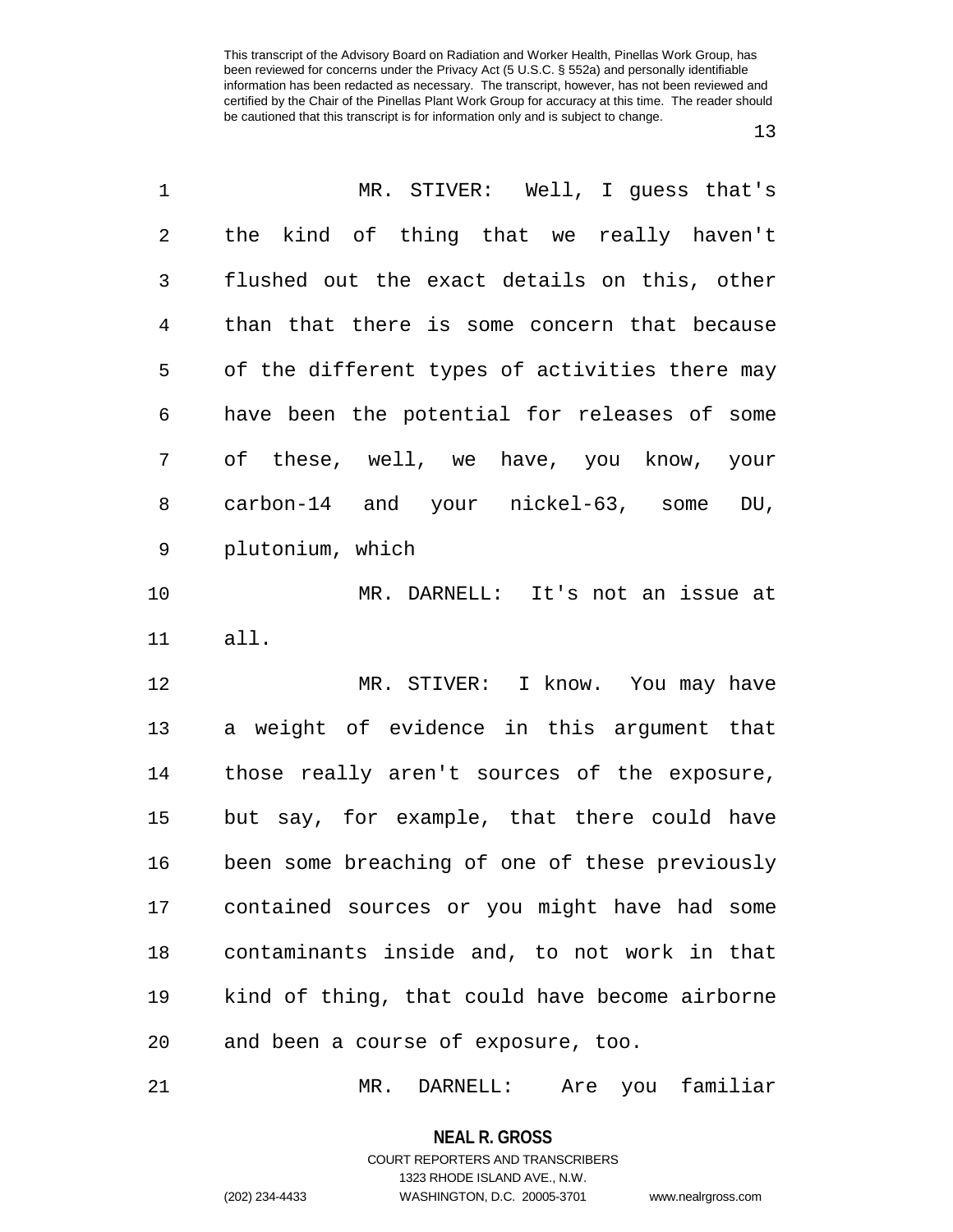| 1              | with the RTGs how they were filled?           |
|----------------|-----------------------------------------------|
| $\overline{2}$ | MR. STIVER: Oh, yes. The RTGs -               |
| 3              | MR. DARNELL: And controlled?                  |
| 4              | MR. STIVER: -- we aren't too                  |
| 5              | concerned about the RTGs. But we will get     |
| 6              | into that as we go. There are some other      |
| 7              | issues that we need to bring in and they are  |
| 8              | all kind of interrelated, I know, at this     |
| 9              | point right now, but I just want to put that  |
| 10             | out there that that is a concern of ours      |
| 11             | regarding the D&D period. So we could write a |
| 12             | memo about it and see what's the best way to  |
| 13             | address this.                                 |
| 14             | MEMBER POSTON: Hello?                         |
| 15             | MR. KATZ: Hello?                              |
| 16             | This<br>is<br>MEMBER POSTON:<br>John          |
| 17             | Poston. I'm sorry to be late. I have been on  |
| 18             | travel and we also had a power outage here.   |
| 19             | MR. KATZ: We're glad to have you,             |
| 20             | John. Thank you.                              |
| 21             | The other<br>CHAIRMAN SCHOFIELD:              |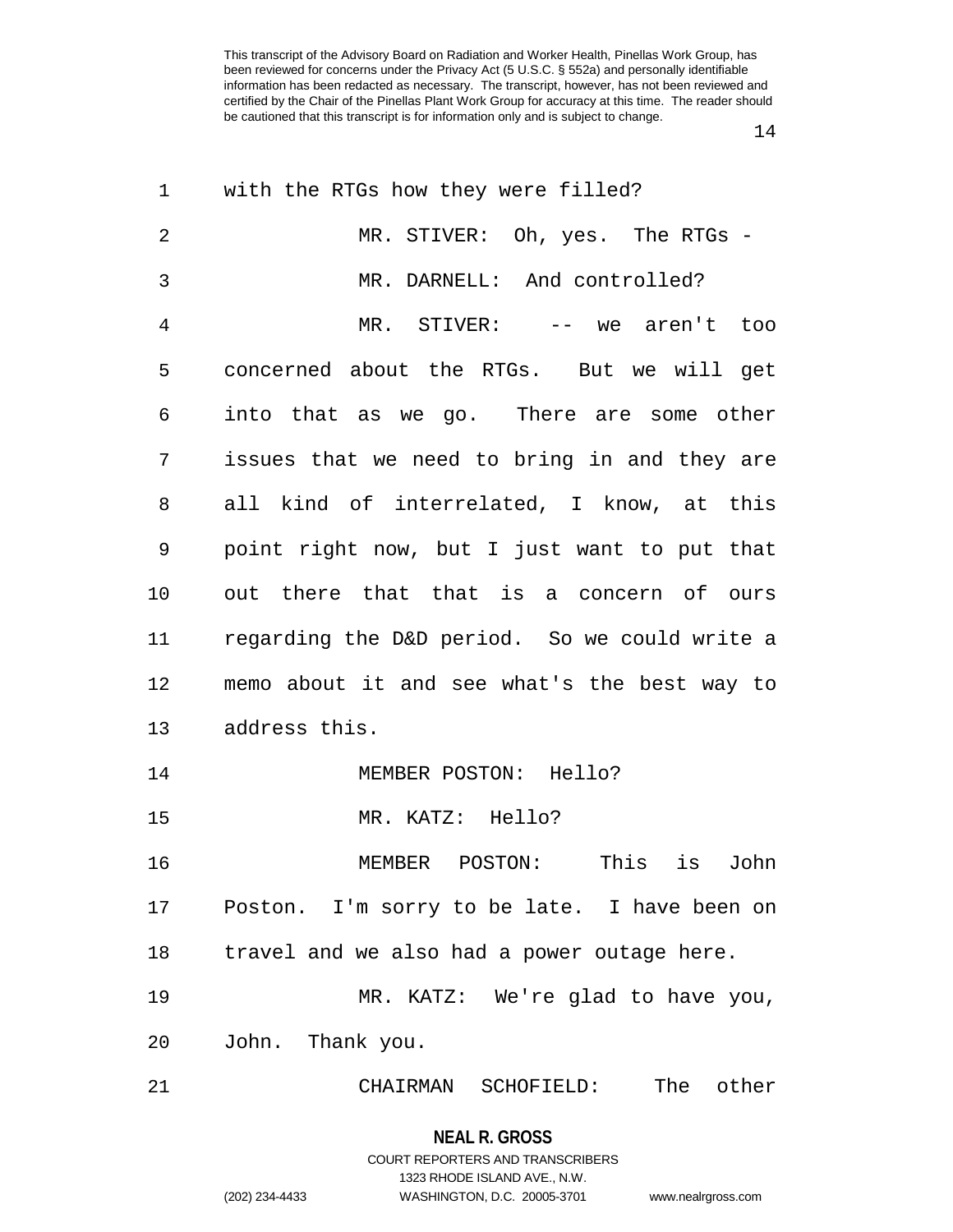15

| 1              | concern there, just let me address one thing   |
|----------------|------------------------------------------------|
| $\overline{2}$ | that John said, was in D&D you always have to  |
| 3              | look all the way back to the history of that   |
| $\overline{4}$ | building. Whether the materials may have been  |
| 5              | at that building or may or may not have been.  |
| 6              | You almost have to go through and              |
| 7              | exclude certain materials and say well, during |
| 8              | the D&D we know these weren't ever in that     |
| 9              | building. Otherwise, and I would say this for  |
| 10             | any facility that has ever existed, do the     |
| 11             | spills, accidents, whatever it was, unplanned  |
| 12             | releases, a lot of that stuff gets up in the   |
| 13             | nook and crannies that, when you do a decon of |
| 14             | a room or something, doesn't get cleaned up.   |
| 15             | So there at D&D, that is potential             |
| 16             | for some of those residual contamination for   |
| 17             | exposures always exist during D&D. And that's  |
| 18             | something that it's hard to say well, you      |
| 19             | know, they only said tritium here.             |
| 20             | We do know they had stuff in glass             |
| 21             | tubes that were broke, dropped for various     |

**NEAL R. GROSS** COURT REPORTERS AND TRANSCRIBERS

1323 RHODE ISLAND AVE., N.W.

(202) 234-4433 WASHINGTON, D.C. 20005-3701 www.nealrgross.com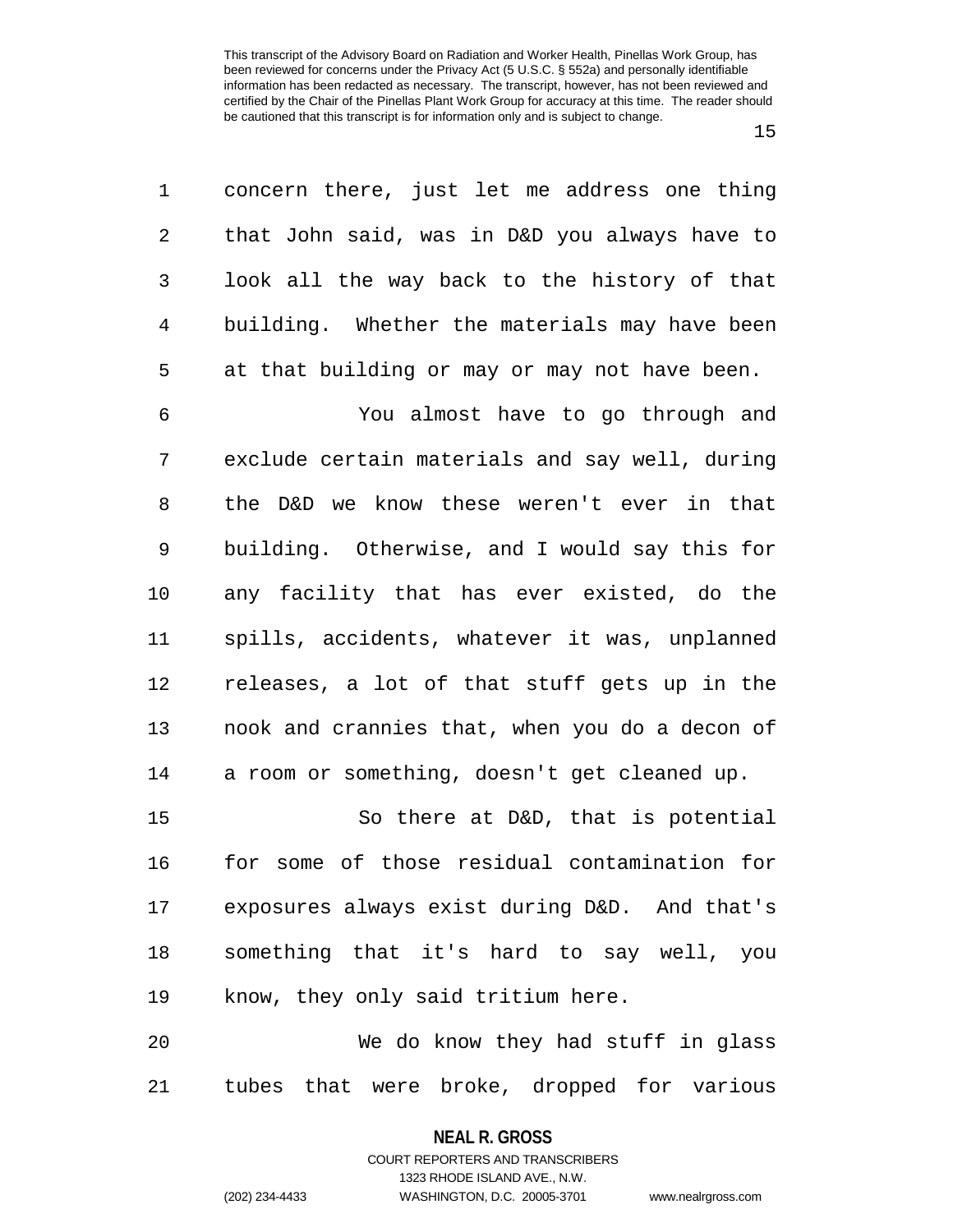16

| 1              | reasons that allowed<br>rooms to<br>get       |
|----------------|-----------------------------------------------|
| $\overline{2}$ | contaminated.                                 |
| 3              | MR. DARNELL: And that, in the                 |
| 4              | end, was tritium.                             |
| 5              | CHAIRMAN SCHOFIELD: Yes, but what             |
| 6              | -- some of the bad news, some of those tubes  |
| 7              | were coated.                                  |
| 8              | MR. DARNELL: Right.                           |
| 9              | CHAIRMAN SCHOFIELD: And then you              |
| $10 \,$        | have that potential to spread to other parts  |
| 11             | of that building behind --                    |
| 12             | MR. DARNELL: You're talking about             |
| 13             | the tritide issue.                            |
| 14             | CHAIRMAN SCHOFIELD: Right. And                |
| 15             | this is something that people need to -- I    |
| 16             | mean, the fact that, like I said, it's during |
| 17             | the D&D this -- it may not have been so much  |
| 18             | an issue for the last 5, 10 years of the      |
| 19             | facility operating as it also comes back in   |
| 20             | play during the D&D just because -- I don't   |
| 21             | care how careful you are, decon and stuff,    |

**NEAL R. GROSS** COURT REPORTERS AND TRANSCRIBERS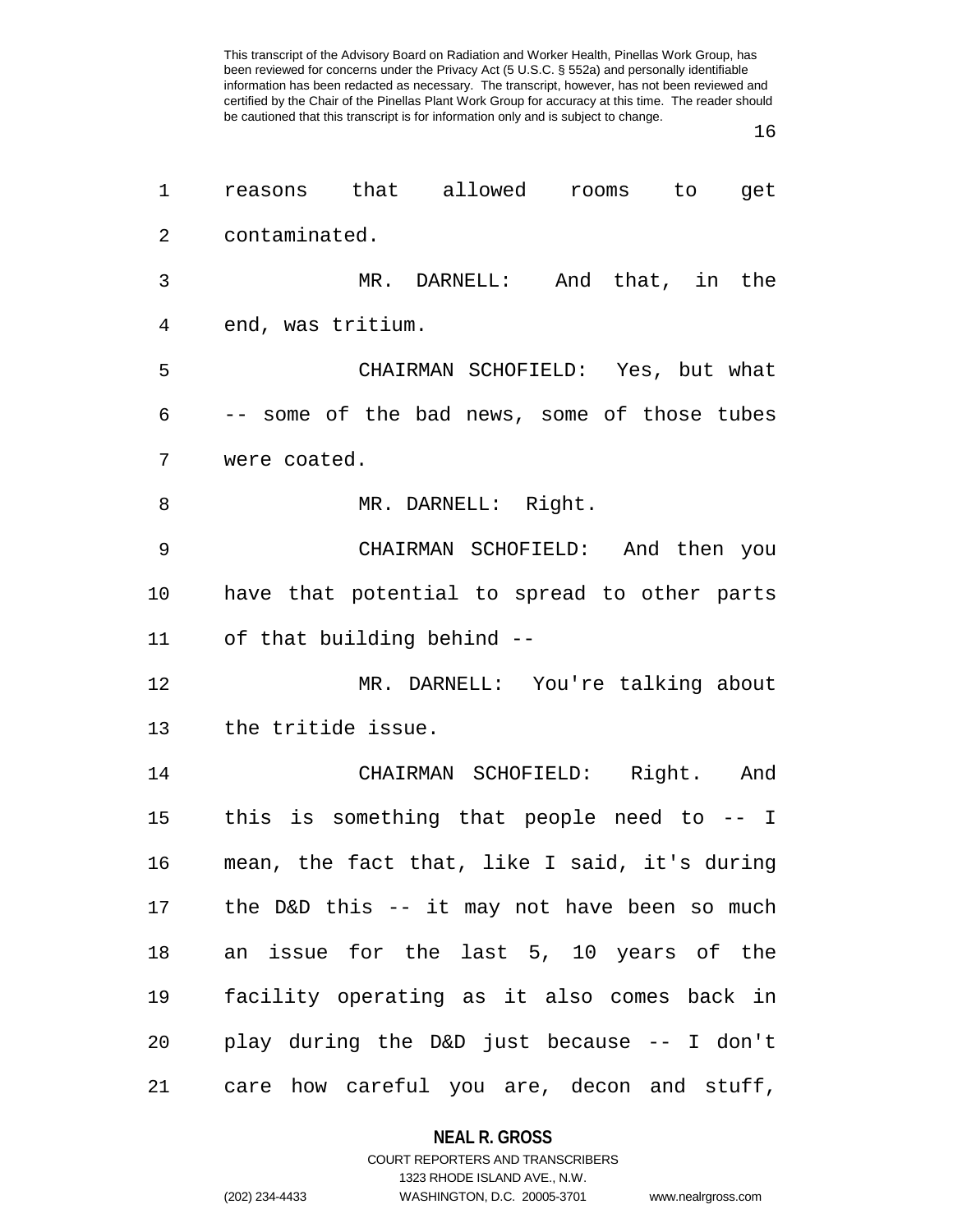17

| 1  | there's always the little nooks and crannies   |
|----|------------------------------------------------|
| 2  | in there that you don't get clean.             |
| 3  | MR. DARNELL: One thing you have                |
| 4  | to remember about the tritide issue is that    |
| 5  | this -- the Pinellas Plant tritide issue,      |
| 6  | basically, was the surface barrier, that's     |
| 7  | where the tritides would have formed.          |
| 8  | Okay. To get an exposure, you                  |
| 9  | would have to be at the point that the surface |
| 10 | barrier was breached and somehow have          |
| 11 | volatized that surface barrier. Okay. And I    |
| 12 | cannot foresee any way at all, and there is no |
| 13 | record of it at all, of one of those two       |
| 14 | somehow getting volatized, so that there could |
| 15 | be an exposure to the tritide.                 |
| 16 | We are giving credit for exposure              |
| 17 | to the tritide through those personnel that    |
| 18 | are monitored for tritium exposure, because    |
| 19 | there is no way to separate out that           |
| 20 | population, but this wasn't a general exposure |
| 21 | hazard.<br>It wasn't a hazard that would get   |

#### **NEAL R. GROSS**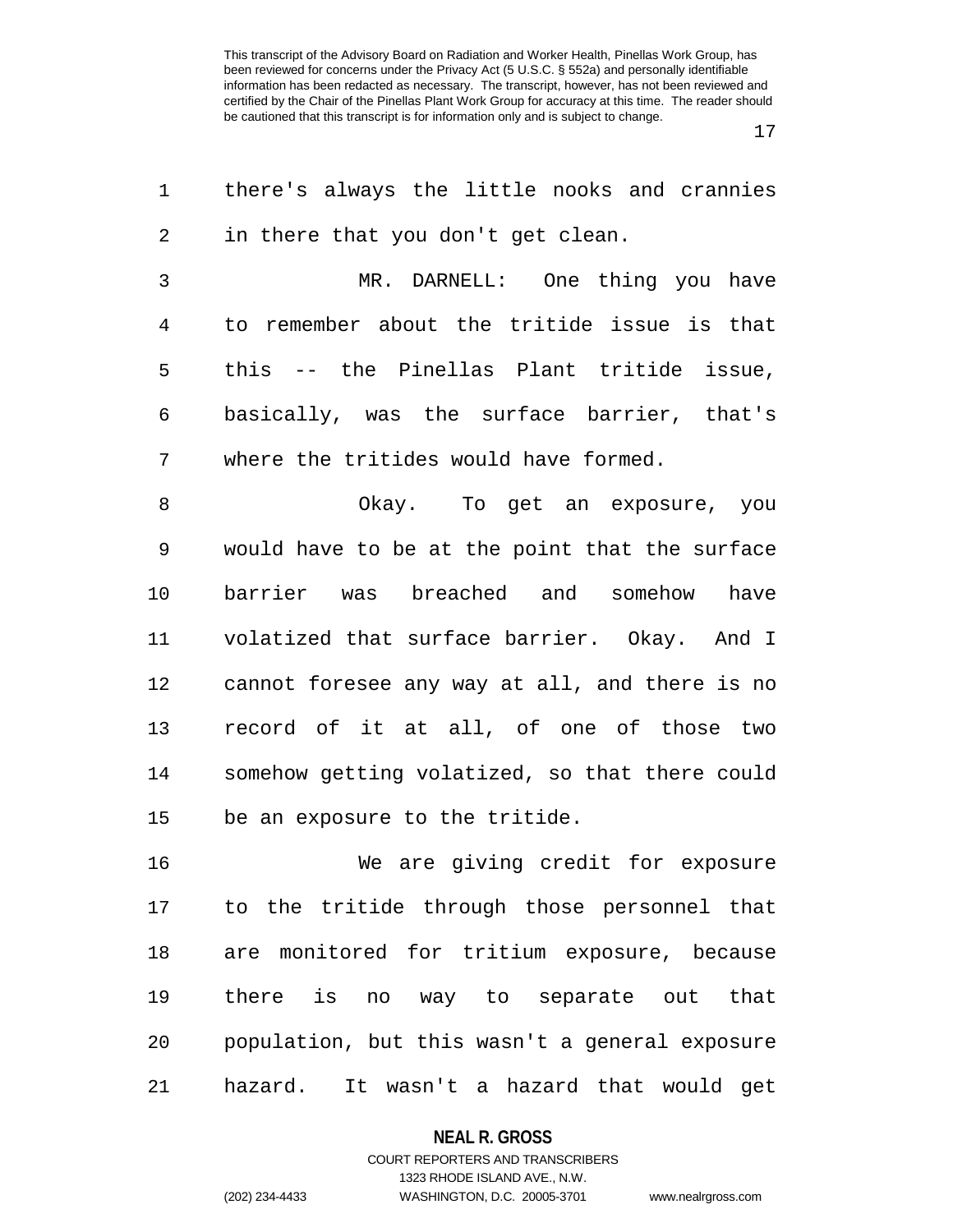1 spread.

2 There is no nook and cranny that 3 would have gotten glass, when they had the 4 glass tubes, and then later went to stainless 5 steel tubes, in it that had a tritide on it 6 that you would then get an exposure from.

7 You have to remember what Pinellas 8 actually was. It's not your regular DOE site. 9 It's not a huge facility where tritium was 10 spread everywhere. It localized operations 11 within the site, RTGs, triple encapsulated, 12 it's just not a high-exposure potential site, 13 especially for external/internal. You had to 14 be in the right place at the right time.

15 Unfortunately, Pinellas did muddy 16 the waters a bit with their visitor and 17 unmonitored worker practices, because they 18 walked through areas while they were being -- 19 while operations were going on.

20 Other than that, while I 21 understand your concern about spread for D&D,

#### **NEAL R. GROSS**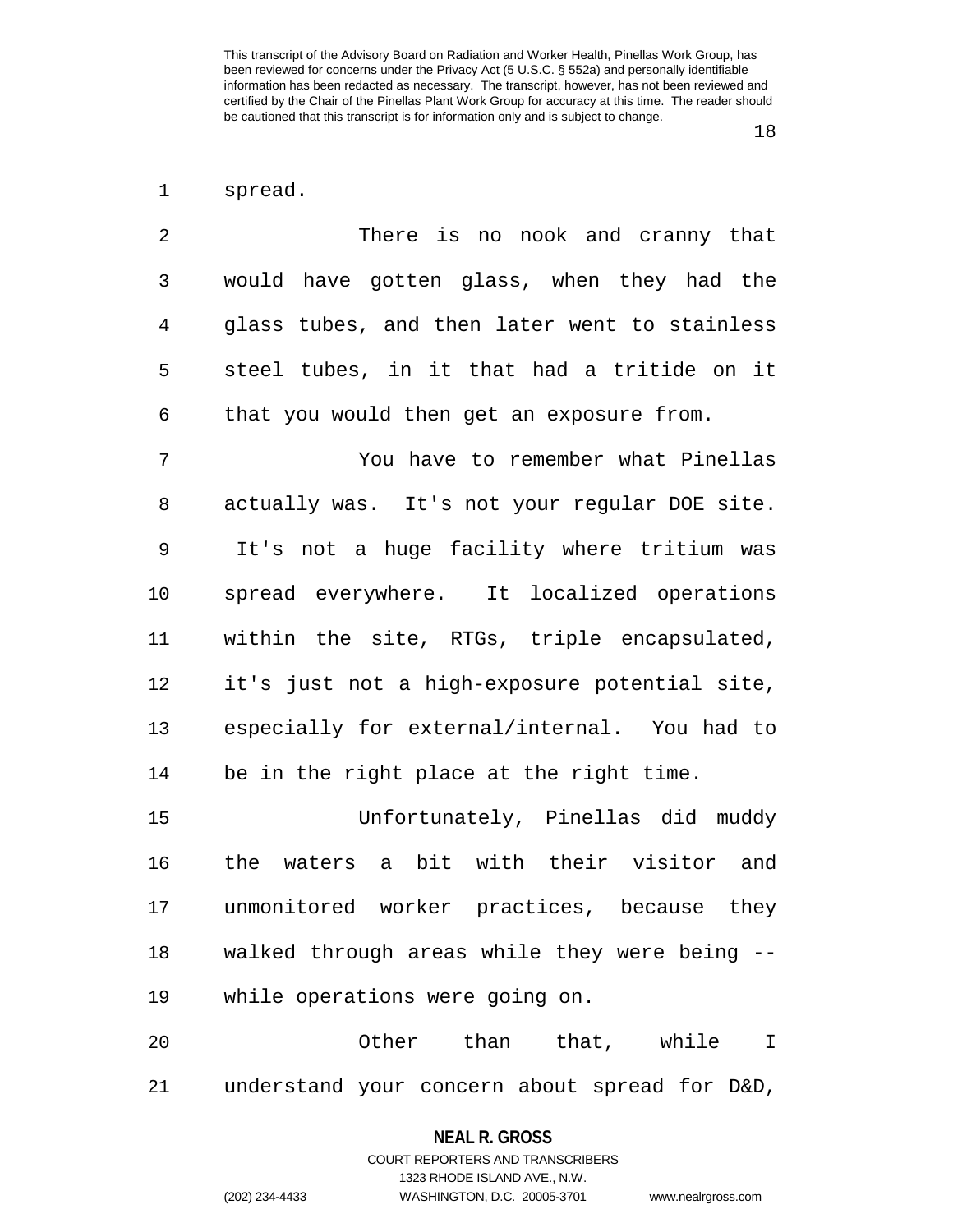19

| 1              | I just don't see it in this site, because of   |
|----------------|------------------------------------------------|
| 2              | the way the operations were done and because   |
| 3              | of what -- the site mission was.               |
| $\overline{4}$ | So there is a D&D section that I               |
| 5              | think we are just going to have to find a way  |
| 6              | to come to terms with the actual operations at |
| 7              | the site, so we can see what the ramifications |
| 8              | are.                                           |
| $\mathsf 9$    | DR. NETON: Yes, I think we need                |
| 10             | to wait until we hear the comments from the    |
| 11             | senior on this. And take a quick course in     |
| 12             | credible arguments that makes sense, we need   |
| 13             | to look at them.                               |
| 14             | MR. STIVER: Yes, this is John                  |
| 15             | Stiver again. You know, there's some good      |
| 16             | arguments here. You know, you have process     |
| 17             | knowledge, but what we would like to see, I    |
| 18             | mean, is some confirmatory measurements during |
| 19             | the D&D period, where there are swipe samples  |
| 20             | taken or there are any type of after-action    |
| 21             | reports that would show that, indeed, these    |

### **NEAL R. GROSS**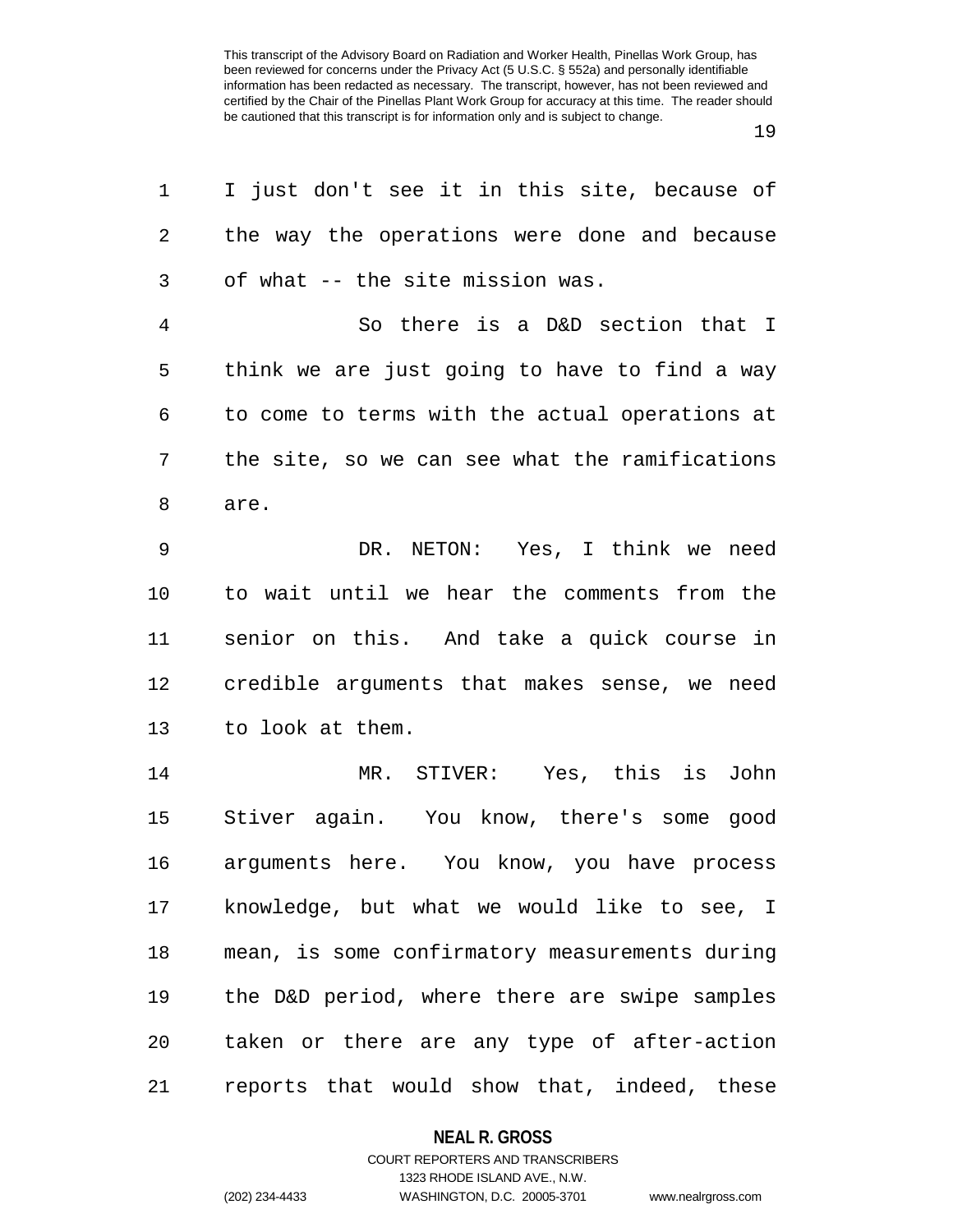| 1  | assumptions or not really assumptions, I       |
|----|------------------------------------------------|
| 2  | guess, but the lack of the concern<br>for      |
| 3  | exposure potential or the lack thereof could   |
| 4  | definitely be verified at some sort of setdown |
| 5  | monitoring measurements.                       |
| 6  | Pete, this is<br>MEMBER CLAWSON:               |
| 7  | Brad Clawson speaking. We have heard numerous  |
| 8  | times that the plausibility of this happening  |
| 9  | was little to none and then we come to find    |
| 10 | out that a lot of things have played into it.  |
| 11 | All these sites we have come to find out       |
| 12 | intertwined with one another and a product     |
| 13 | goes back and forth that little tasks or want  |
| 14 | to see this and let's see what this works like |
| 15 | and like we have said earlier, we will have    |
| 16 | SC&A go through this and look through this.    |
| 17 | This is kind of some of our                    |
|    | 18 concerns, because --                        |
| 19 | MR. DARNELL: Sure.                             |
| 20 | MEMBER CLAWSON: -- we know there               |
| 21 | is no way that could happen. Then a little     |

**NEAL R. GROSS**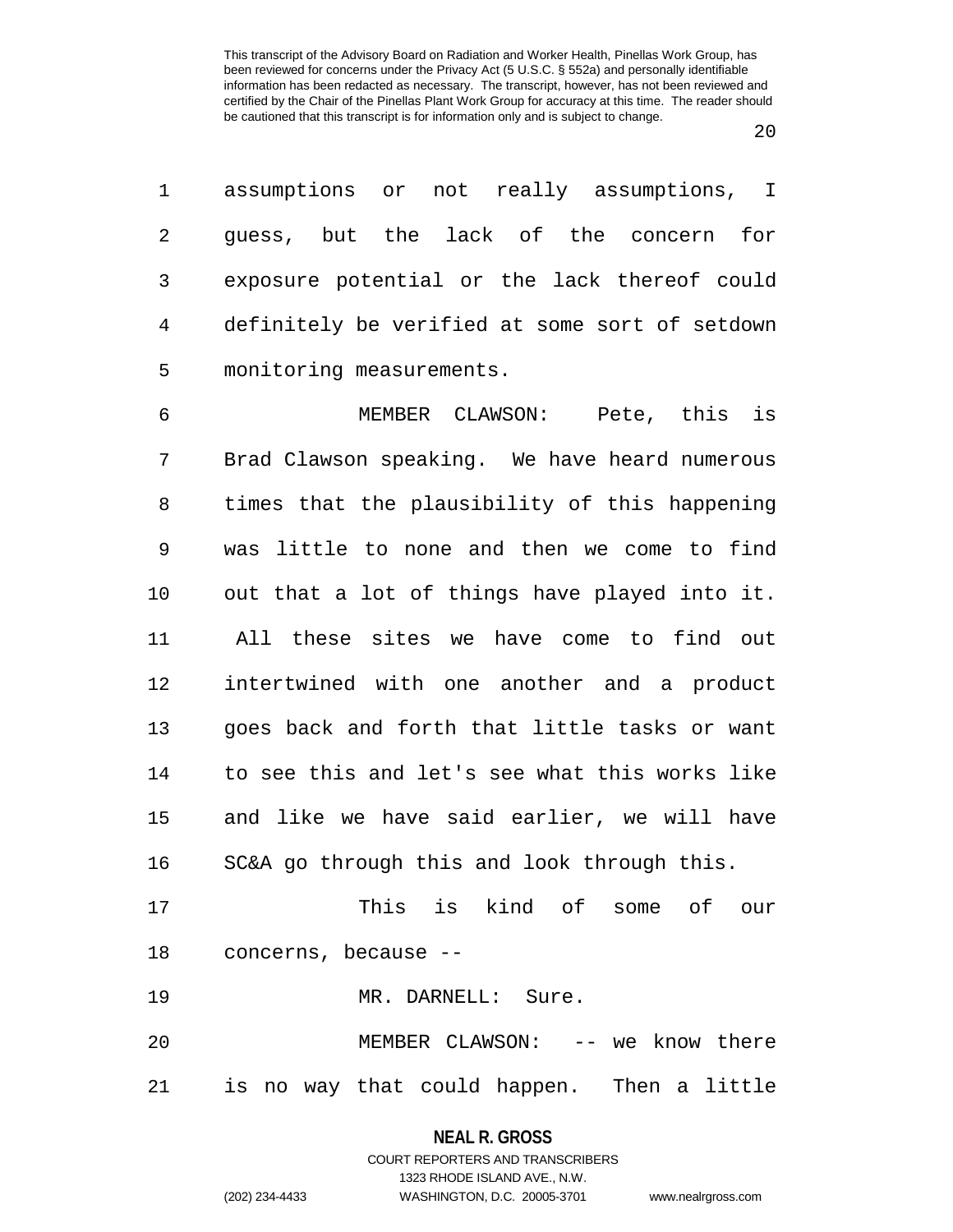1 bit later, well, it actually did happen. And 2 these sites were unique. You know, you look 3 at over the years of what we have learned, you 4 know, coming through and how the processes 5 have evolved and there has usually been a real 6 good reason for why they have evolved, glove 7 boxes and so forth like that. 8 So it's not that we are 9 questioning it, it's just from our past 10 knowledge of sites whenever something -- there 11 is no way we -- it's usually a question 12 because something has happened. 13 MR. DARNELL: I understand your 14 point of view and actually very much agree 15 with you, but I just want to make sure that we 16 keep into account that Pinellas is not like 17 the other DOE sites. You know, it is one of 18 the three that I know of that actually were in 19 a very clean place to work as far as exposure

20 to radioactive materials.

21 Kansas City and Iowa being the

**NEAL R. GROSS** COURT REPORTERS AND TRANSCRIBERS

1323 RHODE ISLAND AVE., N.W.

(202) 234-4433 WASHINGTON, D.C. 20005-3701 www.nealrgross.com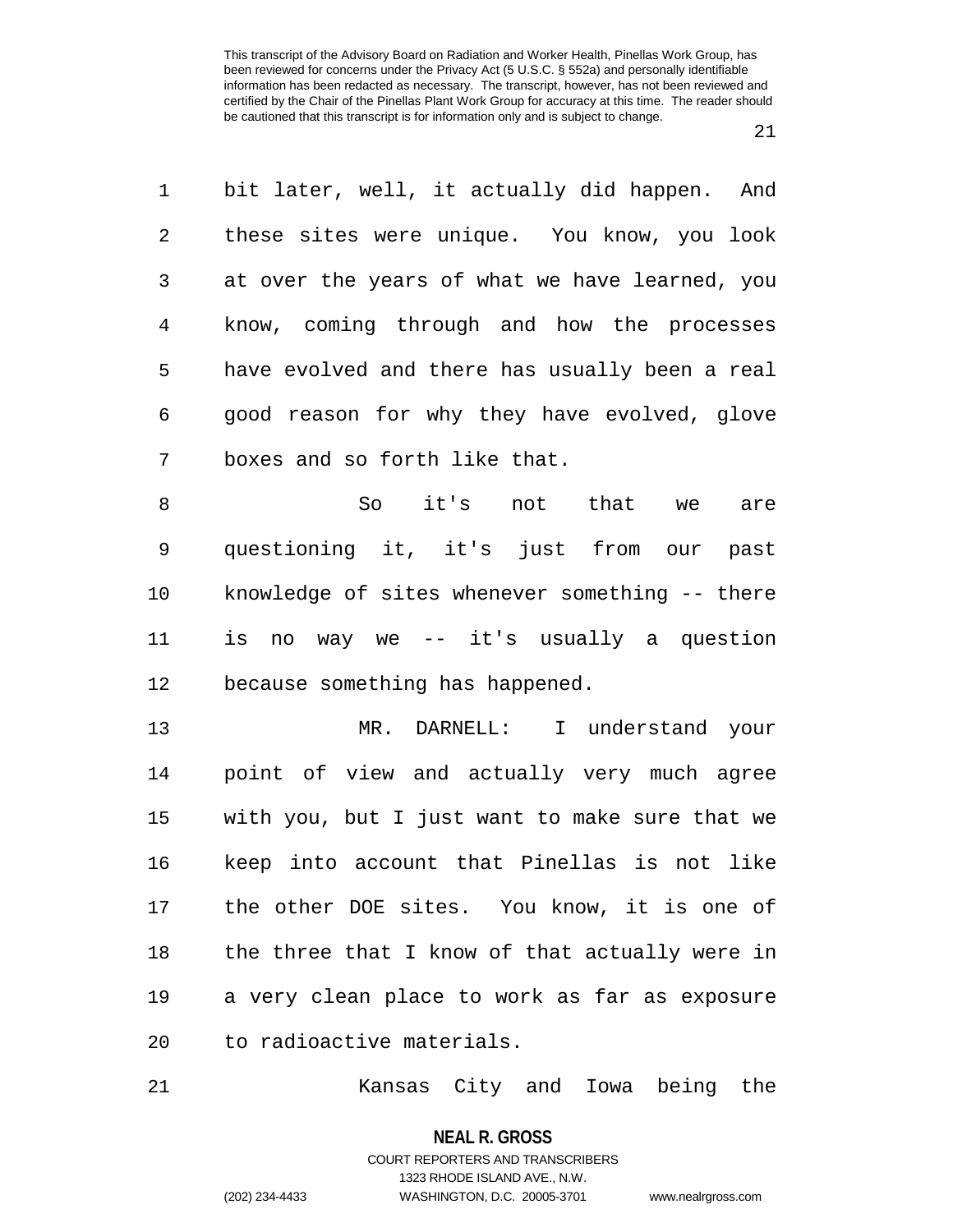## 1 other two.

| 2  | CHAIRMAN SCHOFIELD: Did they have              |
|----|------------------------------------------------|
| 3  | -- I mean, this is a question I haven't found  |
| 4  | in any of the documents. Did they have         |
| 5  | anything like floor traps, anything like that  |
| 6  | to cut -- floor traps that you know of through |
| 7  | the facility?                                  |
| 8  | MR. GLECKLER: Specifically that,               |
| 9  | I'm not sure, but they did have clean room     |
| 10 | setups, you know, not for the radioactivity,   |
| 11 | but to keep, you know, the product clean.      |
| 12 | CHAIRMAN SCHOFIELD: Yes.                       |
| 13 | MR. GLECKLER: You know, for those              |
| 14 | types of reasons, not for the production       |
| 15 | process and so on. I'm assuming that they      |
| 16 | probably had things like that to help.         |
| 17 | CHAIRMAN SCHOFIELD: And my thing               |
| 18 | is if you broke a tube, you know, you might    |
| 19 | get the bigger piece, but some of the fall --  |
| 20 | pieces might fall in that penetration floor    |
| 21 | trap or something like this. Those are always  |

## **NEAL R. GROSS**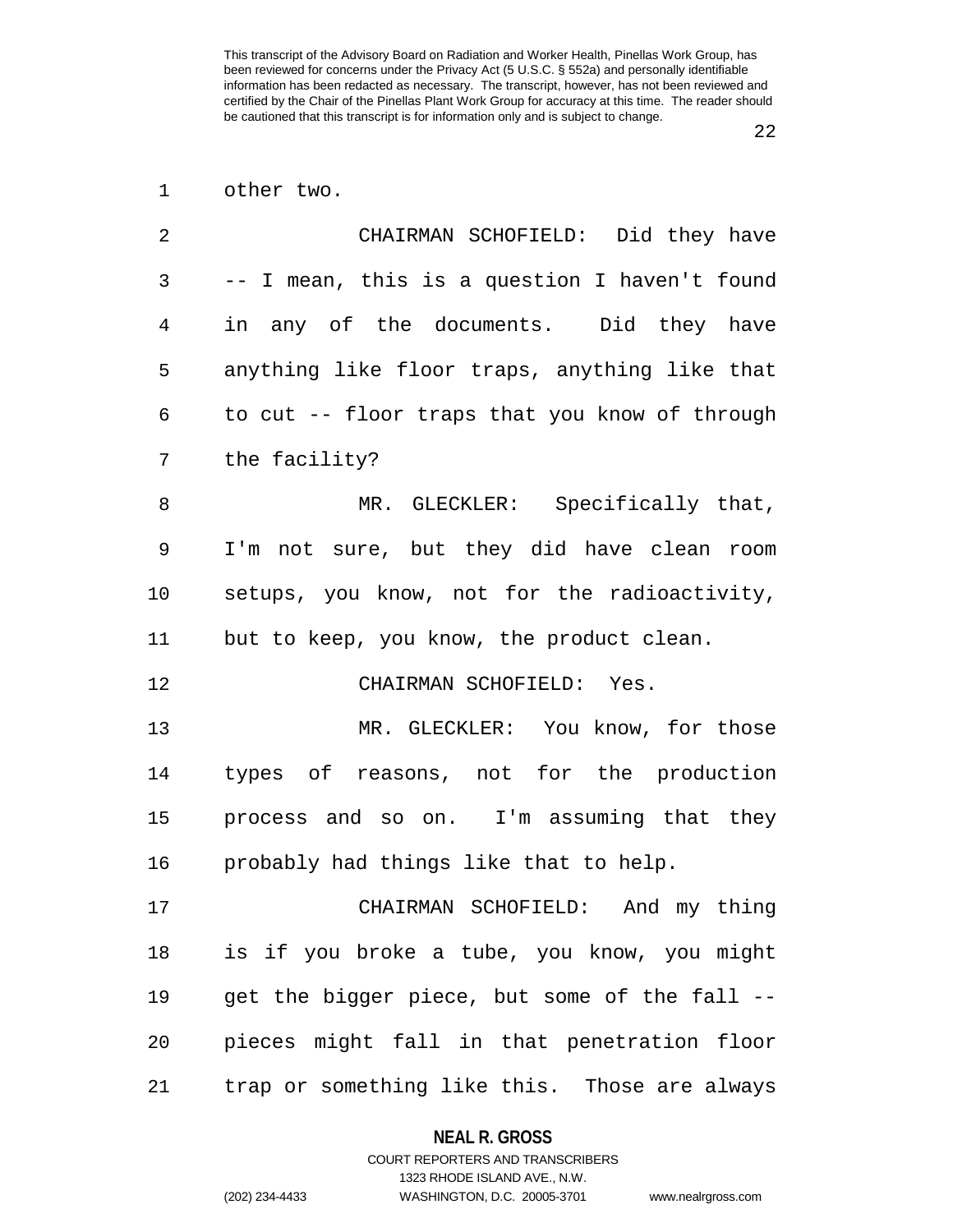| 1  | some places where you start looking or like               |
|----|-----------------------------------------------------------|
| 2  | the framework for holding the glove boxes down            |
| 3  | around the footing of them.                               |
| 4  | These little tiny nook and                                |
| 5  | crannies where material can get into that when            |
| 6  | you are doing a decon you don't necessarily               |
| 7  | get.                                                      |
| 8  | DR. NETON: But remember, we do                            |
| 9  | have bioassay data for these people. You                  |
| 10 | know, that will -- can be used to bound their             |
| 11 | exposure.                                                 |
| 12 | CHAIRMAN SCHOFIELD: And you feel                          |
| 13 | comfortable with that for any of these                    |
| 14 | incidents that occurred?                                  |
| 15 | DR. NETON: I think the bioassay--                         |
| 16 | we have gone through this many, many times and            |
| 17 | the bioassay data would assign the chronic                |
| 18 | exposure scenario bounds of any incidents that            |
| 19 | occurred. Eventually, if you get enough                   |
| 20 | incidents, it becomes a chronic exposure.<br>$\mathbb{I}$ |
| 21 | mean, we have been through this many times.               |

**NEAL R. GROSS** COURT REPORTERS AND TRANSCRIBERS

1323 RHODE ISLAND AVE., N.W. (202) 234-4433 WASHINGTON, D.C. 20005-3701 www.nealrgross.com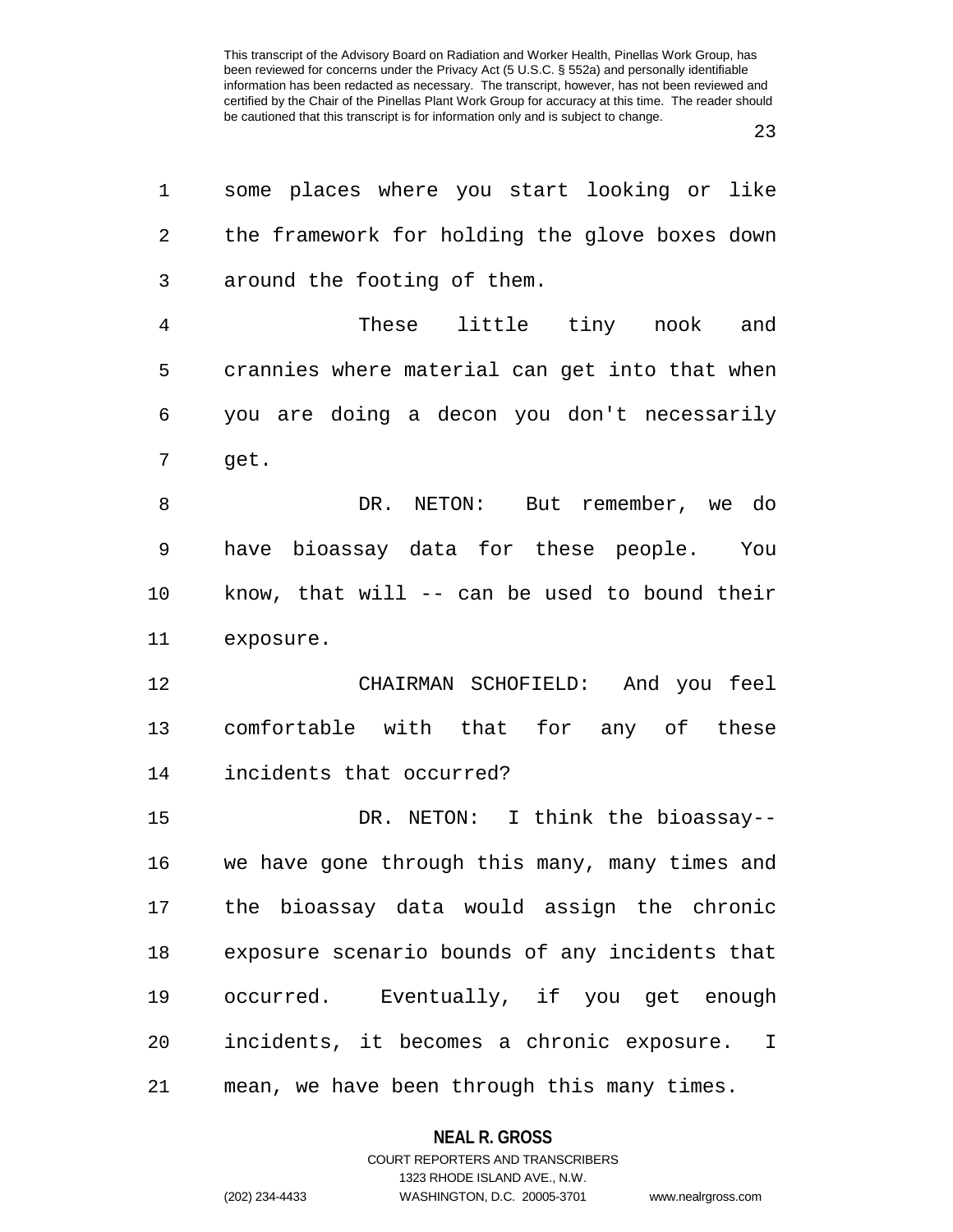1 MR. DARNELL: And the other thing

| 2  | you have to remember is what is the exposure   |
|----|------------------------------------------------|
| 3  | pathway. Okay. If you break a tube, some       |
| 4  | how, you have got to get that, because we are  |
| 5  | talking about tritium, off the surface of the  |
| 6  | tube or the material either on your skin or in |
| 7  | your body.                                     |
| 8  | Okay. You have to ingest it                    |
| 9  | somehow and I don't particularly see these     |
| 10 | guys eating glass. And that's what we would    |
| 11 | really be talking about or breathing glass,    |
| 12 | that's what you would really be talking about  |
| 13 | for the tritide exposure.                      |
| 14 | For the tritium exposure, we,                  |
| 15 | again, fall back on the monitoring. And the    |
| 16 | workers that were assigned to tritium duties   |
| 17 | were pretty much invariably, correct me if I'm |
| 18 | wrong, Brian, assigned to the bioassay         |
| 19 | program, which is where we get our population  |
| 20 | for exposure to tritides also.                 |
|    |                                                |

21 DR. NETON: You know, we could

**NEAL R. GROSS** COURT REPORTERS AND TRANSCRIBERS

1323 RHODE ISLAND AVE., N.W.

(202) 234-4433 WASHINGTON, D.C. 20005-3701 www.nealrgross.com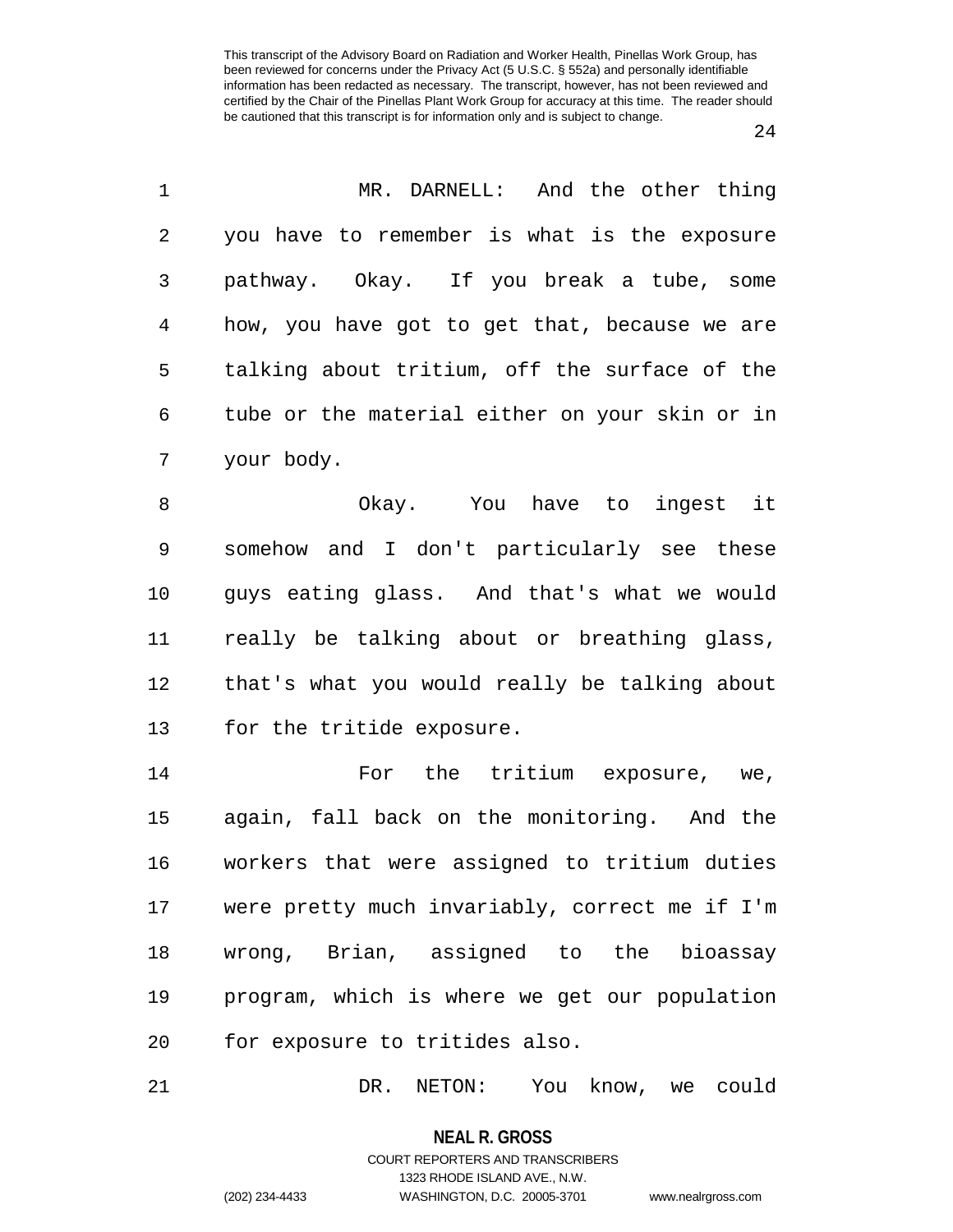1 talk all day about this, but I think it would 2 be good if SC&A goes back and tries to, at 3 least, provide some concrete examples. I 4 mean, if it's one thing, you know, if it's 5 hard for us to deal with, prove that this 6 didn't happen. This happens often in these 7 issues where how do you know with 100 percent 8 certainty that something didn't happen. And 9 that's just not a possible -- you know, that's 10 just not doable for us. 11 MEMBER CLAWSON: Well, this is 12 Brad. On the other hand, you can't prove that 13 it didn't, you know. 14 DR. NETON: I know, but there has 15 to be some credible scenario. I mean, if we 16 have evidence that they monitored the people,

17 there is no record of anything, some incident, 18 someone would have to demonstrate, at least to 19 me, that there were incidents that were 20 unrecorded through either worker testimony, 21 interview, that sort of thing.

#### **NEAL R. GROSS**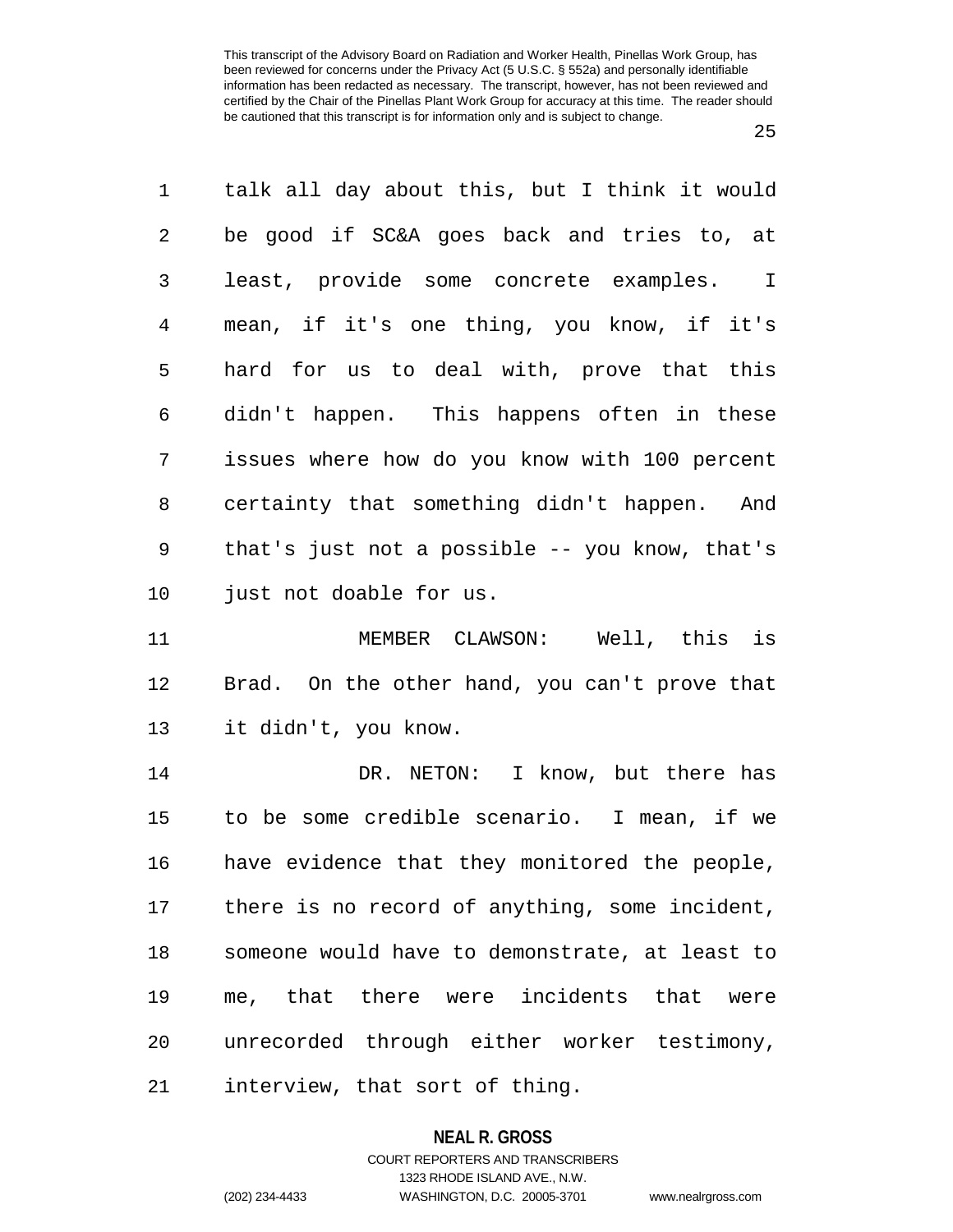26

| $\mathbf 1$    | MEMBER CLAWSON: Right.                        |
|----------------|-----------------------------------------------|
| $\overline{2}$ | DR. NETON:<br>And even the                    |
| 3              | incidents, I maintain, that we have -- if we  |
| 4              | can verify that the highest exposed workers   |
| 5              | were monitored. We use that as a coworker     |
| 6              | model. W bound -- we can bound the exposures  |
| 7              | for tritium at least. There are tritides      |
| 8              | entry using the coworker model.               |
| 9              | MR. GLECKLER: This is Brian                   |
| 10             | Gleckler again. I would like to offer --      |
| 11             | present one more clarification on this. What  |
| 12             | Pete was discussing was specific to the       |
| 13             | neutron tubes to where there is very little   |
| 14             | potential for exposure with those, given the  |
| 15             | design of the tube and the fact that it's a   |
| 16             | plated metal on that.                         |
| 17             | However, tritide exposures were a             |
| 18             | little more possible and probably did occur   |
| 19             | during the earlier era when they used the --  |
| 20             | for the storage beds on that. They were glass |
| 21             | storage beds.                                 |

#### **NEAL R. GROSS**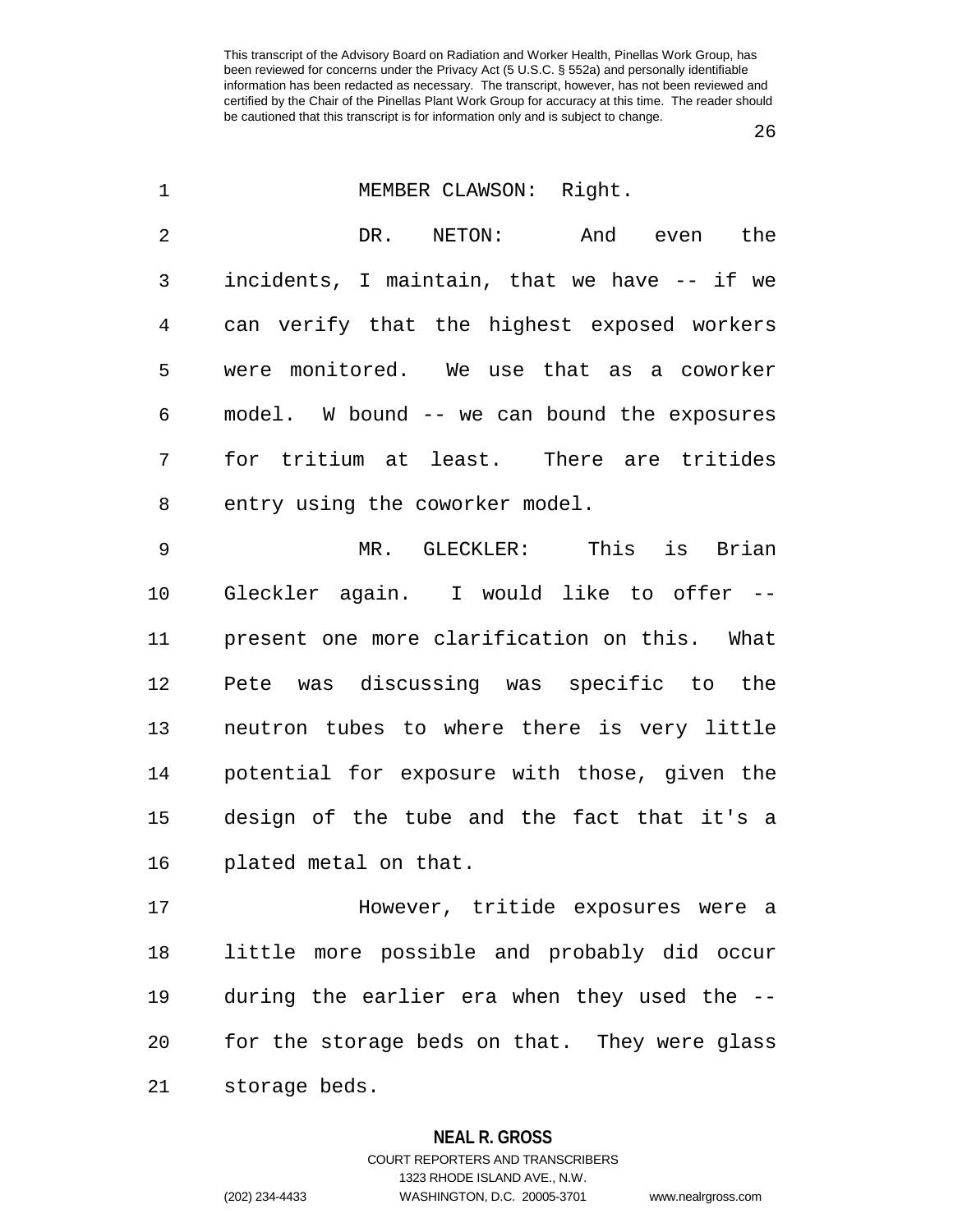27

| $\mathbf 1$    | DR. NETON: Right, right.                       |
|----------------|------------------------------------------------|
| $\overline{2}$ | MR. GLECKLER: And they contained               |
| 3              | a titanium tritide on that and so that was     |
| $\overline{4}$ | like the, I guess, equivalent of a talc-like   |
| 5              | powder, the titanium in there. And those did   |
| 6              | break periodically, that's why they replaced   |
| 7              | them with the stainless steel beds that        |
| 8              | contained uranium powder.                      |
| $\mathsf 9$    | And we know that the stainless --              |
| 10             | there is nothing that indicates that the       |
| 11             | stainless steel beds ever were jeopardized or  |
| 12             | broken it looks like. And being that uranium   |
| 13             | is part of the fire, it's like that would be a |
| 14             | major incident. And you would have a big       |
| 15             | uranium fire incident on that, so there is --  |
| 16             | I think we are pretty safe in saying that no   |
| 17             | one was ever exposed to uranium tritide.       |
| 18             | But there are -- there was a                   |
| 19             | potential and I believe some occurrences where |
| 20             | people were exposed to the titanium tritide,   |
| 21             | which is one of the more soluble tritide       |

**NEAL R. GROSS** COURT REPORTERS AND TRANSCRIBERS

1323 RHODE ISLAND AVE., N.W.

(202) 234-4433 WASHINGTON, D.C. 20005-3701 www.nealrgross.com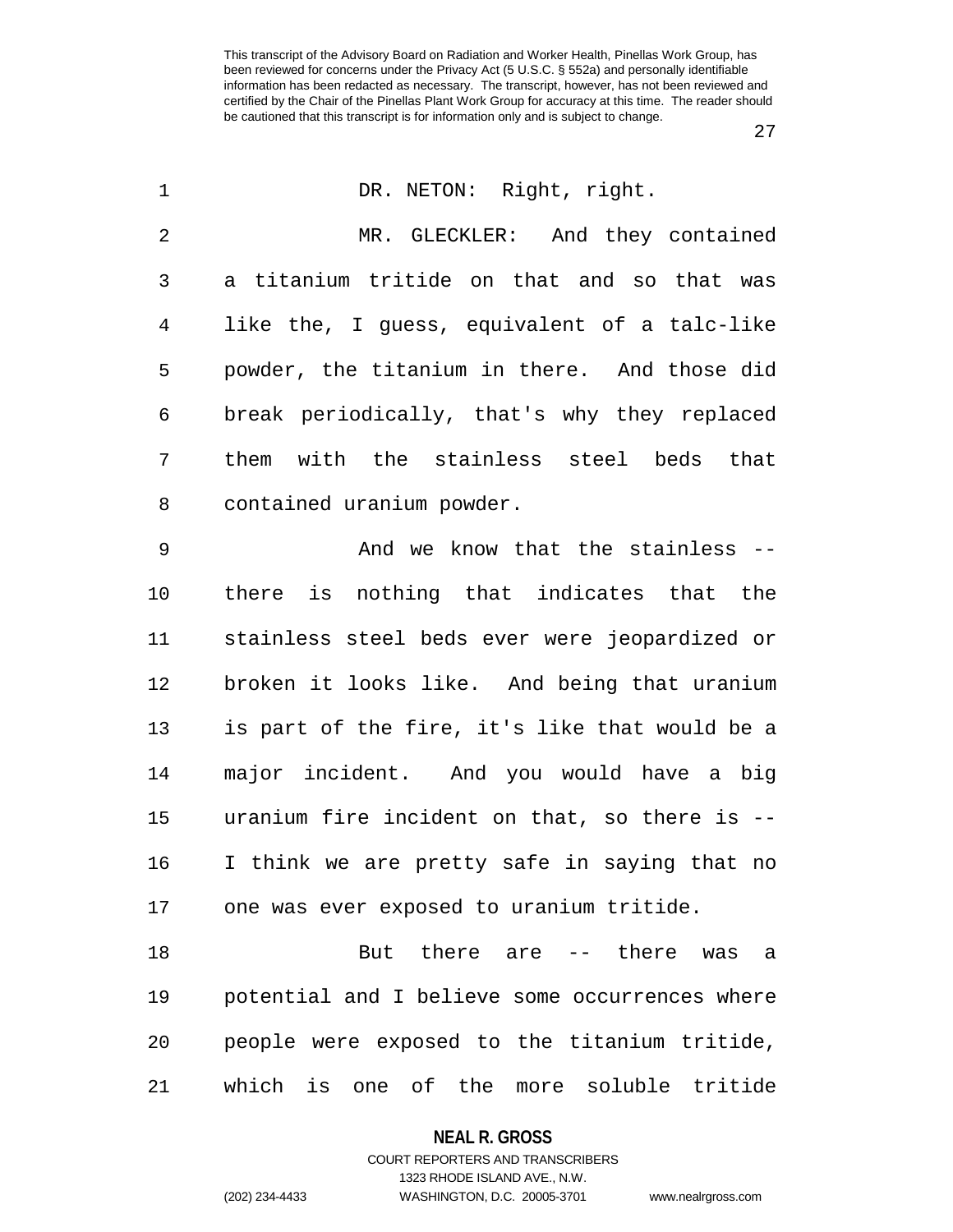## 1 compounds.

| $\mathfrak{D}$ | MR. STIVER: It's titanium                    |
|----------------|----------------------------------------------|
| 3              | tritide. Yes, we don't have any problem with |
| 4              | your methods for determining tritium and     |
| 5              | tritide doses, other than characterizing the |
| 6              | source-term, which we alluded to. But, yes,  |
| 7              | my main concern was that, you know, the      |
| 8              | process knowledge arguments are very good.   |
| 9              | We would sort of like to see, if             |
| 10             | possible, some confirmatory measurements on  |

11 D&D close out reports. Anything like that 12 that might indicate that there could possibly 13 have been undocumented incidents. You just 14 never know things that occurred or may not be 15 reported.

16 You see it at a lot of the other 17 sites. You know, I ran this as a clean site 18 for the most part. It's probably very 19 unlikely, but some confirmatory measures, I'm 20 sure, will go a long way.

21 MR. GLECKLER: The only thing that

**NEAL R. GROSS**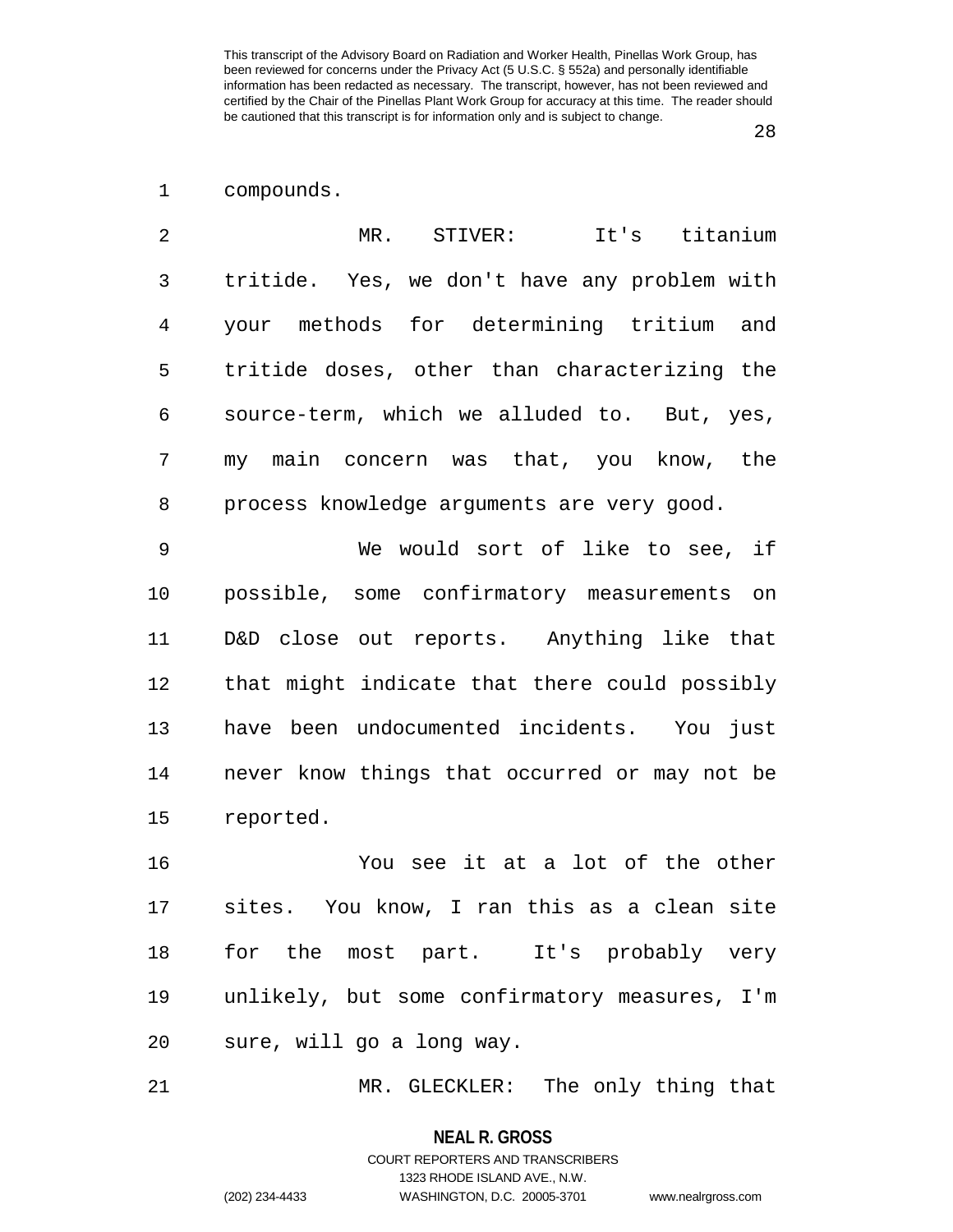29

| 1       | I recall in the captured data that we have is  |
|---------|------------------------------------------------|
| 2       | pretty much every room has like a final        |
| 3       | analysis or a final report for the             |
| 4       | decommissioning efforts and, basically, just   |
| 5       | documenting that it is below levels of         |
| 6       | concern. It doesn't discuss anything that it   |
| 7       | encountered -- that they encountered when they |
| 8       | first started deconing the room.               |
| 9       | And so I'm not sure if we have any             |
| $10 \,$ | real information that shows what<br>the        |
| 11      | contamination levels were specifically.        |
| 12      | DR. NETON: What was the<br>time                |
| 13      | frame of this decon?                           |
| 14      | MR. STIVER: '94 to '97.                        |
| 15      | DR. NETON: '94 to '97.                         |
| 16      | MR. STIVER: Yes.                               |
| 17      | DR. NETON: So this is the 835                  |
| 18      | era. So they should have had a fairly          |
| 19      | $well$ --                                      |
| 20      | MR. STIVER: I would think it                   |
| 21      | would have had a good program.                 |
|         |                                                |

## **NEAL R. GROSS** COURT REPORTERS AND TRANSCRIBERS

1323 RHODE ISLAND AVE., N.W. (202) 234-4433 WASHINGTON, D.C. 20005-3701 www.nealrgross.com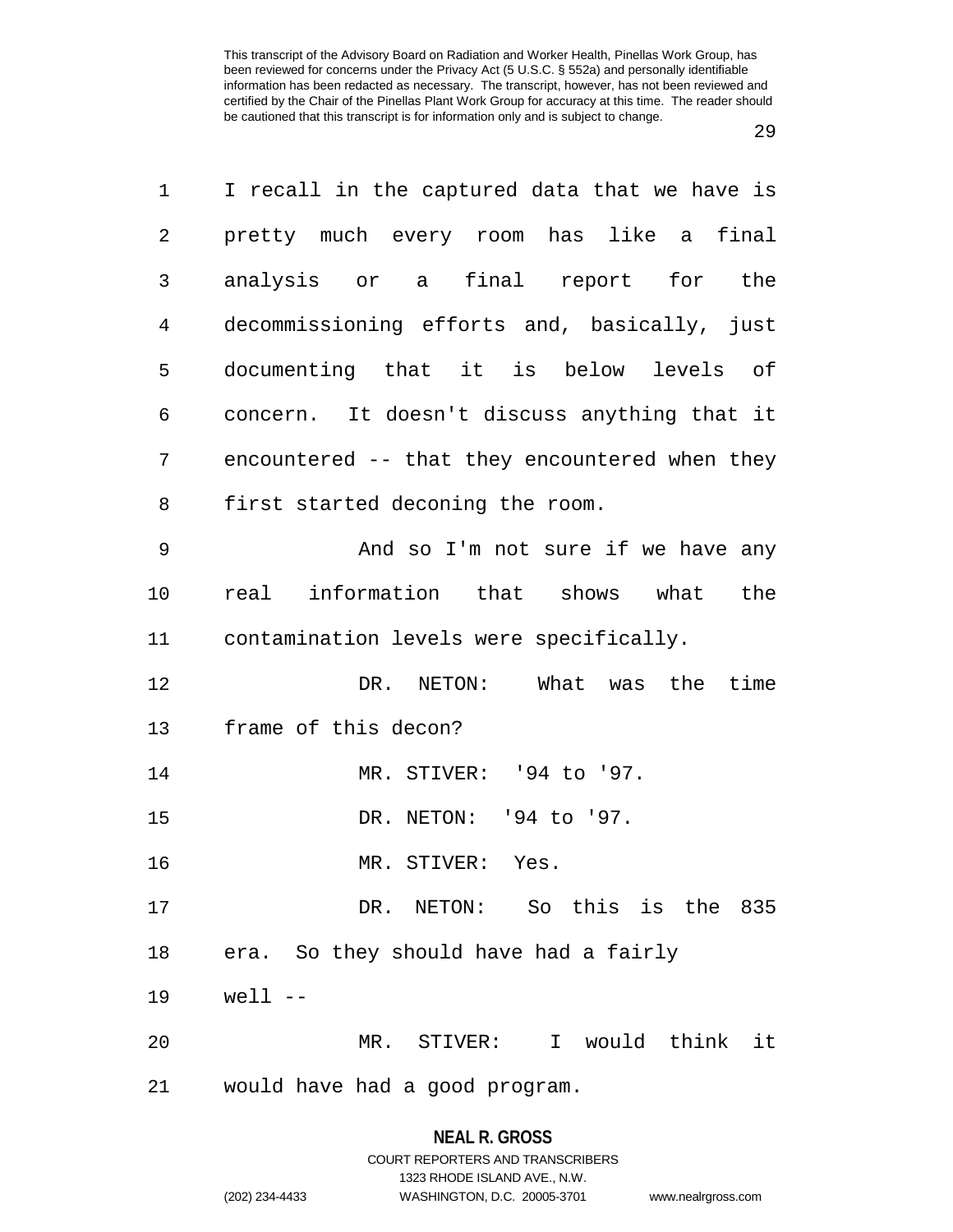30

| 1              | DR. NETON:<br>A well-described                 |
|----------------|------------------------------------------------|
| $\overline{c}$ | program at some point.                         |
| $\mathfrak{Z}$ | MEMBER CLAWSON: This is<br>Brad                |
| 4              | Clawson again. Pete, you started out in your   |
| 5              | conversation you were talking about GEXM. And  |
| 6              | you called it out pretty good in here. GEXM    |
| 7              | was the pilot plant to Pinellas?               |
| 8              | MR. DARNELL: You know, I'm not                 |
| 9              | really familiar with it, because I never went  |
| $10$           | there.                                         |
| 11             | MR. GLECKLER: It's basically --                |
| 12             | yes, it was the -- it's better described in    |
| 13             | the Site Description. Or more thoroughly       |
| 14             | described. But it -- basically, they are the   |
| 15             | ones that developed the neutron generators and |
| 16             | they pretty much ran out of the space that     |
| 17             | they needed to expand. They needed to expand   |
| 18             | to meet DOE or AEC's needs and that's for      |
| 19             | production.                                    |
| 20             | And so they were looking at other              |
| 21             | sites and it involved to where they picked the |

**NEAL R. GROSS** COURT REPORTERS AND TRANSCRIBERS

1323 RHODE ISLAND AVE., N.W.

(202) 234-4433 WASHINGTON, D.C. 20005-3701 www.nealrgross.com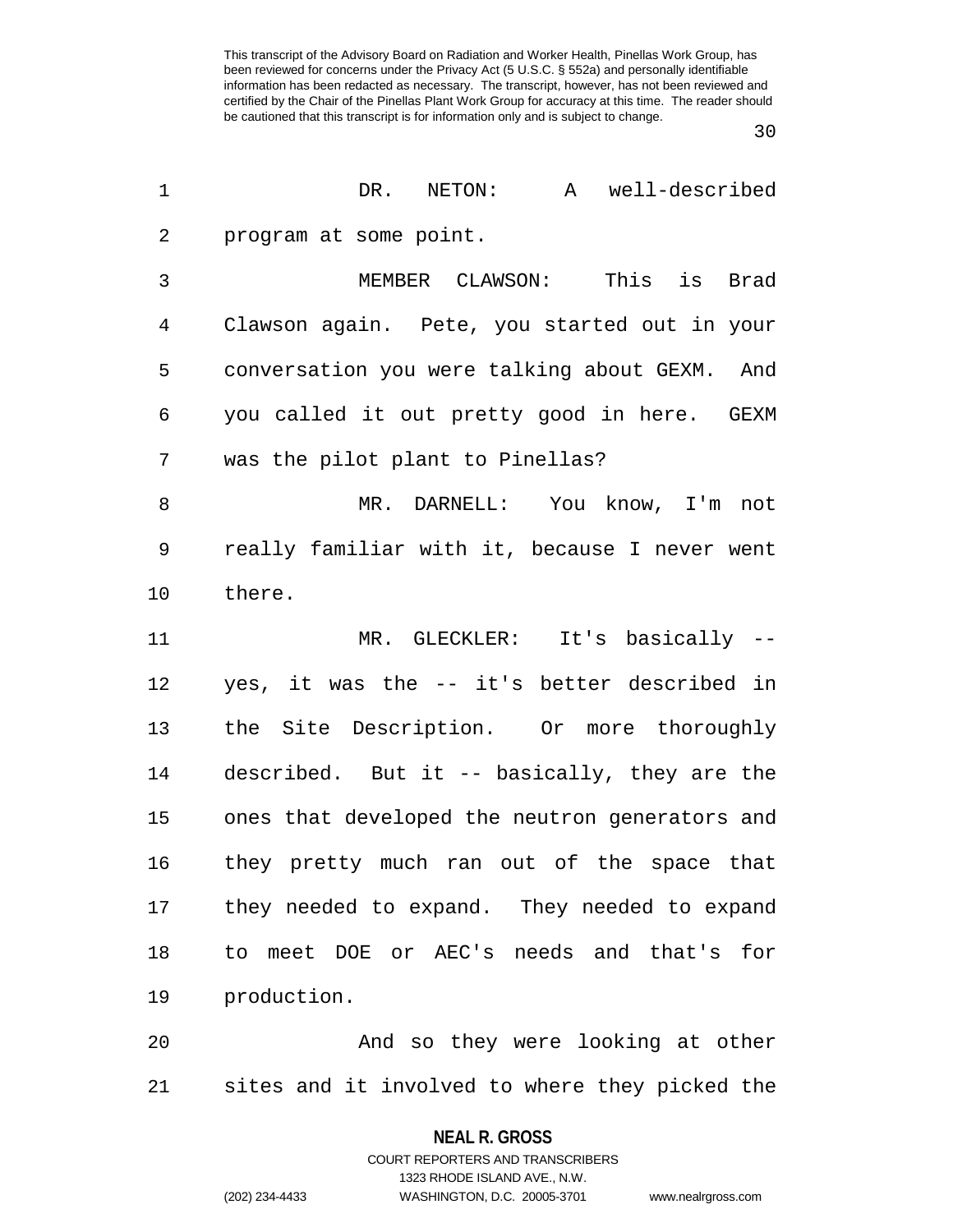1 Pinellas Plant. So, basically, it was a pilot 2 plant. And it has been referred to as a pilot 3 plant. And it's like, initially, it's like 4 GEXM had, you know, dictated most of the rad 5 control stuff. 6 But as -- once Pinellas started up 7 and everything, they kind of took over the rad 8 control functions for both of them. It's like 9 you can see they are analyzing the bioassay 10 data on the dosimeters on that for the GEXM 11 site. 12 And the only reason -- one of the 13 main reasons that I have added it to the Site 14 Description TBD and that part of the history 15 and the relationship is we get a lot of -- it 16 is a separately covered site. 17 MEMBER CLAWSON: Okay. 18 MR. GLECKLER: And that -- 19 however, in the record for employment for a 20 our NOCTS system, it's like a lot of times we 21 will have Pinellas Plant employment that

#### **NEAL R. GROSS**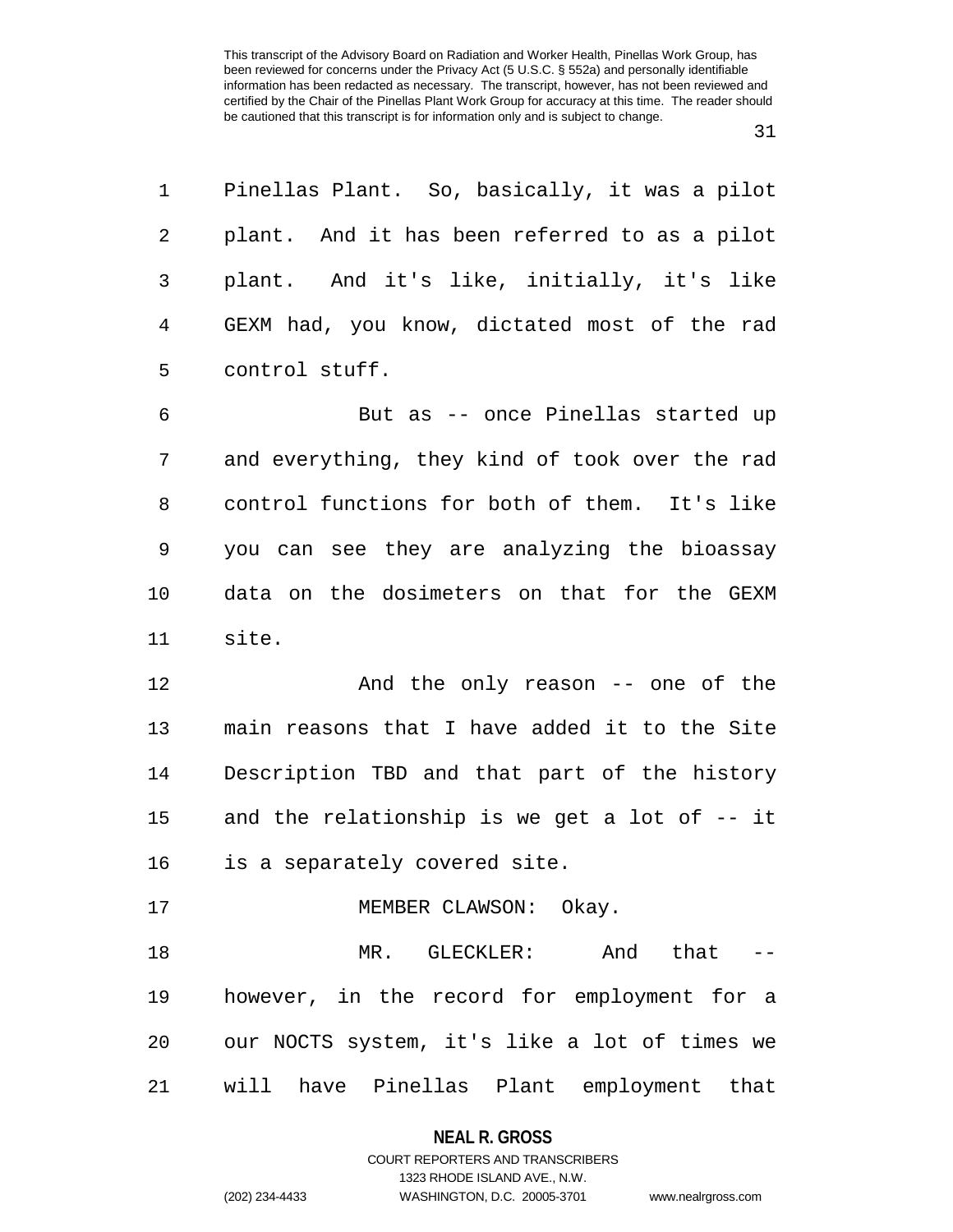| $\mathbf{1}$ | predates the Pinellas Plant startup. And when  |
|--------------|------------------------------------------------|
| 2            | you go look at the dosimetry records, these    |
| 3            | are GEXM records. They are GEXM. And we        |
| 4            | can't assess those records. We don't have --   |
| 5            | there is no TBD for the GEXM site. And         |
| 6            | sometimes -- but because the Pinellas Plant,   |
| 7            | you know, the similarities between the         |
| 8            | programs, we can use the Pinellas Plant TBD to |
| $\mathsf 9$  | assess the GEXM doses.                         |
| 10           | MEMBER CLAWSON: Yes, I was just                |
| 11           | trying to clarify how it started up into that  |
| 12           | and if it did actually itself have             |
| 13           | classified as a different site.                |
| 14           | MR. GLECKLER: Correct.                         |
| 15           | MEMBER CLAWSON: But as we have                 |
| 16           | seen at a lot of these sites, Pantex is a      |
|              | 17 prime example, Burlington and so forth. And |
| 18           | went to Pantex and the records actually        |
| 19           | predate Pantex.                                |
| 20           | MR. GLECKLER: Yes.                             |
| 21           | MEMBER CLAWSON: So I just wanted               |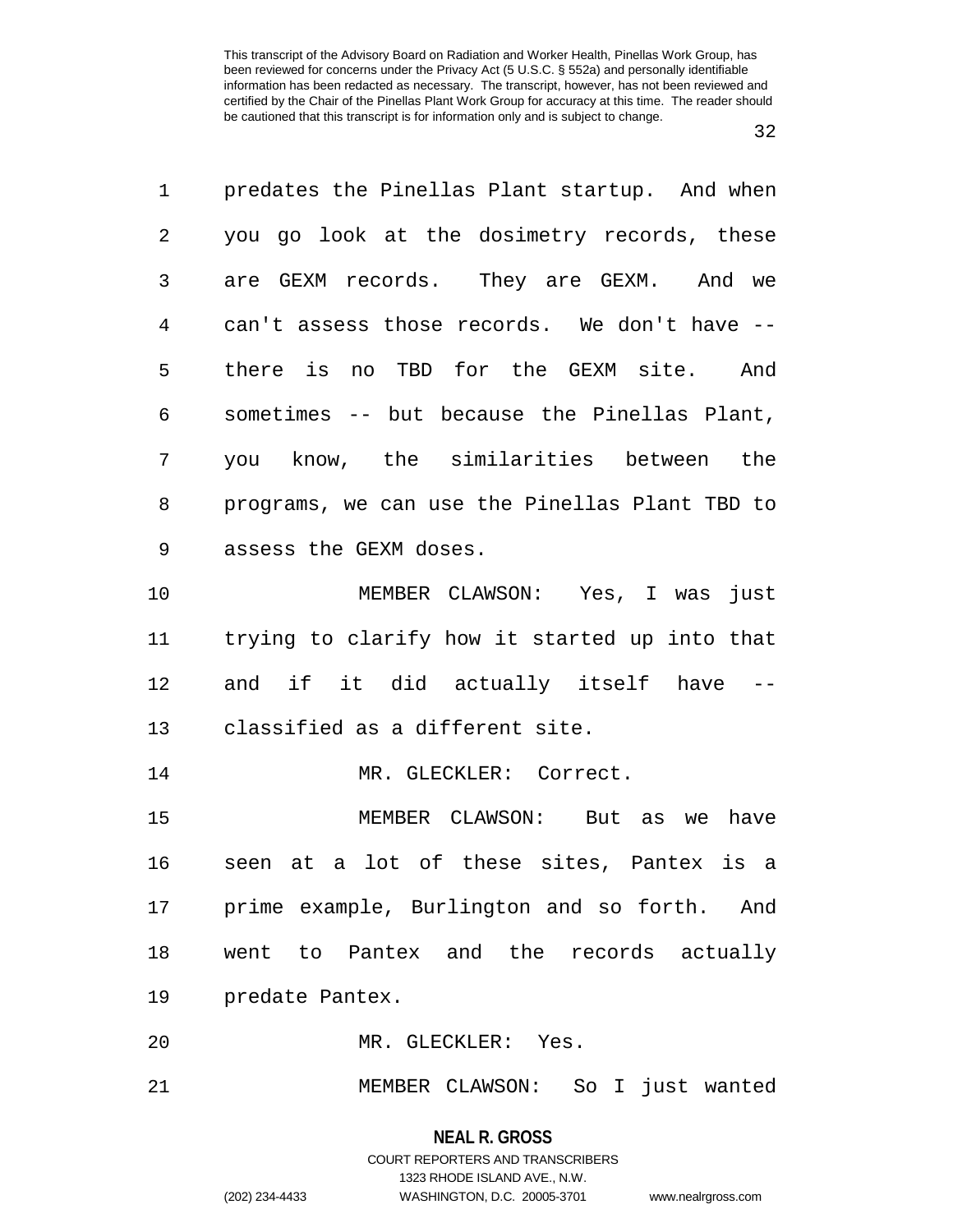# 1 to clarify.

| $\overline{2}$ | MR. GLECKLER: Yes. I found one                 |
|----------------|------------------------------------------------|
| 3              | of the newly captured documents that was       |
| 4              | fairly -- that was captured about a year ago   |
| 5              | was the previous plant operator. He was        |
| 6              | responsible for the selection process for the  |
| 7              | Pinellas Plant and initially worked for the    |
| 8              | GEXM site and everything to where it is -- I   |
| 9              | use that -- there is a great deal of           |
| 10             | information that I didn't use, because it goes |
| 11             | -- it's just kind of interesting how the site  |
| 12             | selection process works and how they           |
| 13             | ultimately selected the site.                  |

14 But that reference in that is in 15 the Site Description where if anyone is 16 interested, it's actually a really interesting 17 read and I wrote it back in 1977, but it gives 18 you a pretty detailed history of what took 19 place and how that relationship was. And we 20 see that relationship continue in the records 21 and stuff.

#### **NEAL R. GROSS**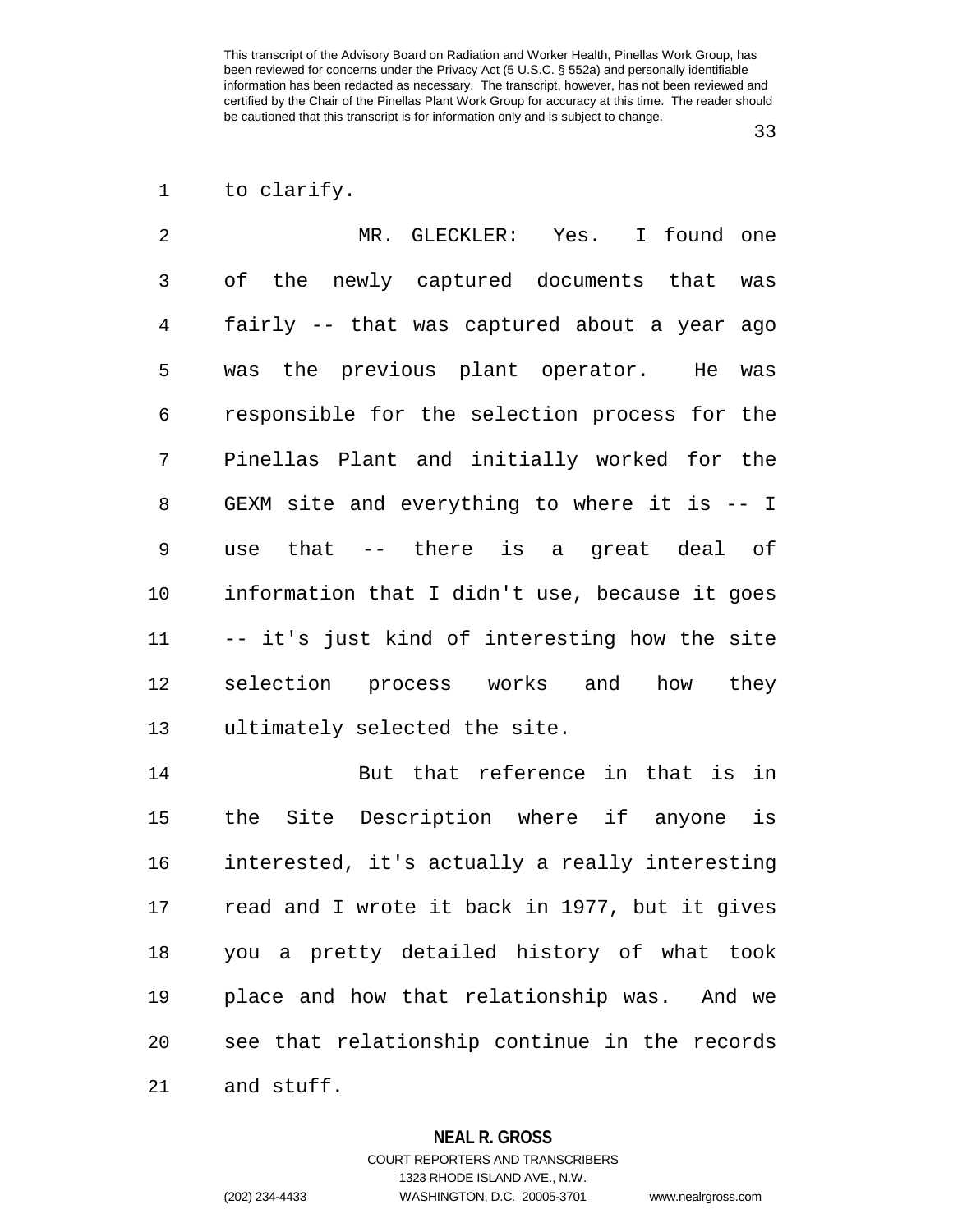34

| 1              | MEMBER CLAWSON: Okay.<br>$\mathbf I$          |
|----------------|-----------------------------------------------|
| $\overline{2}$ | appreciate that.                              |
| 3              | CHAIRMAN SCHOFIELD: Who controls              |
| 4              | them and actually has physical control of the |
| 5              | exposure records?                             |
| 6              | MR. GLECKLER: As far as where --              |
| 7              | MR. DARNELL: We've got copies                 |
| 8              | that we have received from different parts of |
| 9              | DOE.                                          |
| 10             | CHAIRMAN SCHOFIELD: Okay. So we               |
| 11             | know one repository that has all records. All |
| 12             | the records are say after 1975, '77 or some   |
| 13             | reside at a certain facility.                 |
| 14             | MR. DARNELL: A lot of the sites               |
| 15             | have off-site repositories where they keep    |
| 16             | things<br>Dose records from projects<br>now.  |
| 17             | without site maybe might wind up at another   |
| 18             | site. So pretty much when you start looking   |
| 19             | for records, you ask the site that you are    |
| 20             | concerned with, in this case Pinellas, which  |
| 21             | is defunct, we had to go to Los Alamos and we |

### **NEAL R. GROSS**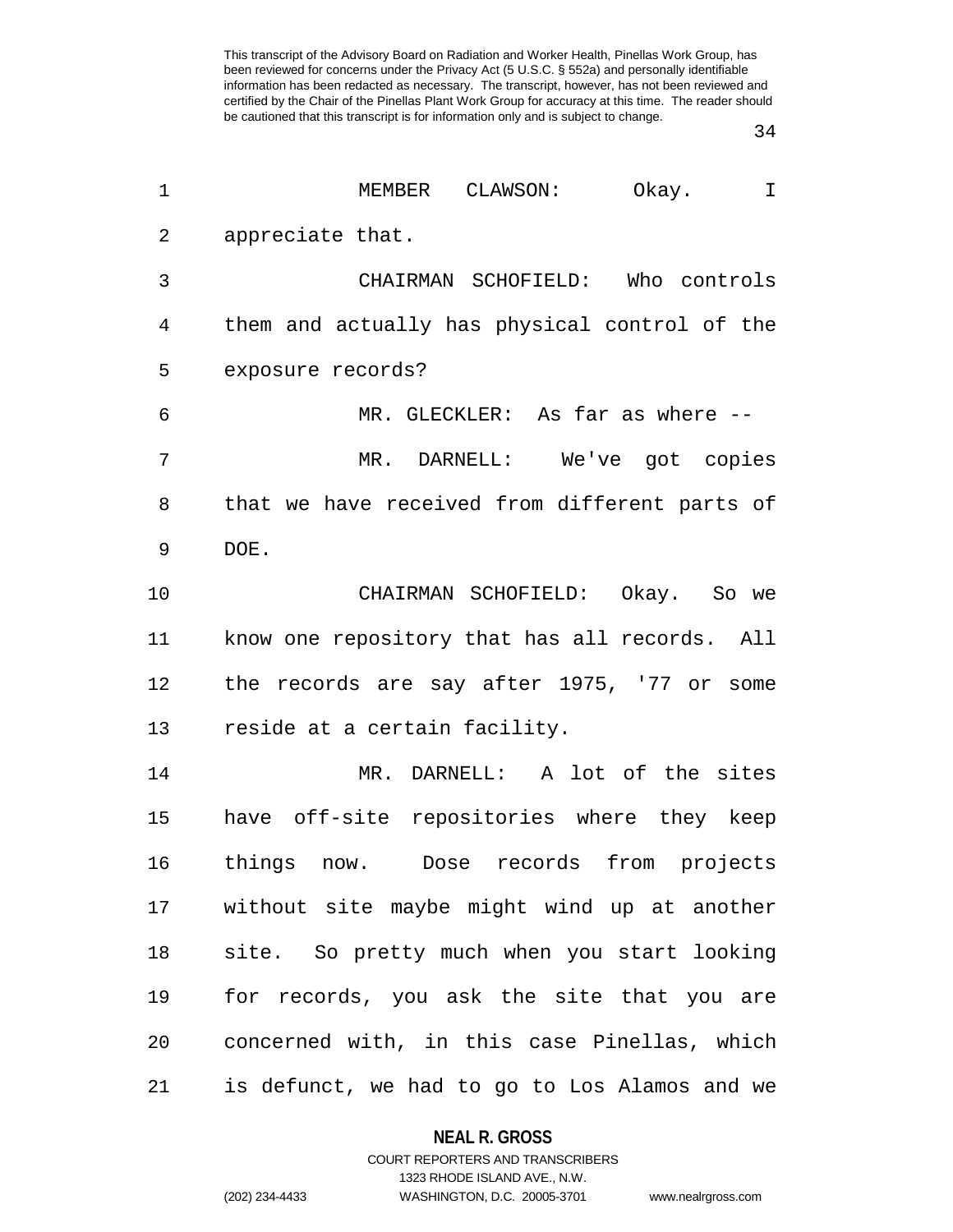35

| 1              | got indicators there might be stuff in Oak                |
|----------------|-----------------------------------------------------------|
| $\overline{2}$ | Ridge, so we go to Oak Ridge.                             |
| 3              | Any place we had an indicator, we                         |
| 4              | went looking for the records. And it just                 |
| 5              | kind of balloons out from there. We know                  |
| 6              | there was a relationship between Pinellas and             |
| 7              | Mound, so we look at Mound. You know, there               |
| 8              | is no real single place DOE holds any records.            |
| 9              | CHAIRMAN SCHOFIELD: Pinellas                              |
| 10             | scavenger hunt.                                           |
| 11             | MR. DARNELL: Yes, it's a                                  |
| 12             | scavenger hunt, which is why our friends at               |
| 13             | SC&A can always say well, are you sure you've             |
| 14             | got all the records?                                      |
| 15             | DR. NETON: The bioassay records                           |
| 16             | must have come from a central location.                   |
| 17             | MR. GLECKLER: No. There is like                           |
| 18             | four or five locations that they checked.                 |
| 19             | It's like it's in each of the DOE response                |
| 20             | files. It's like they will say exactly where.             |
| 21             | forget all the different places that they<br>$\mathbf{I}$ |

## **NEAL R. GROSS** COURT REPORTERS AND TRANSCRIBERS

1323 RHODE ISLAND AVE., N.W.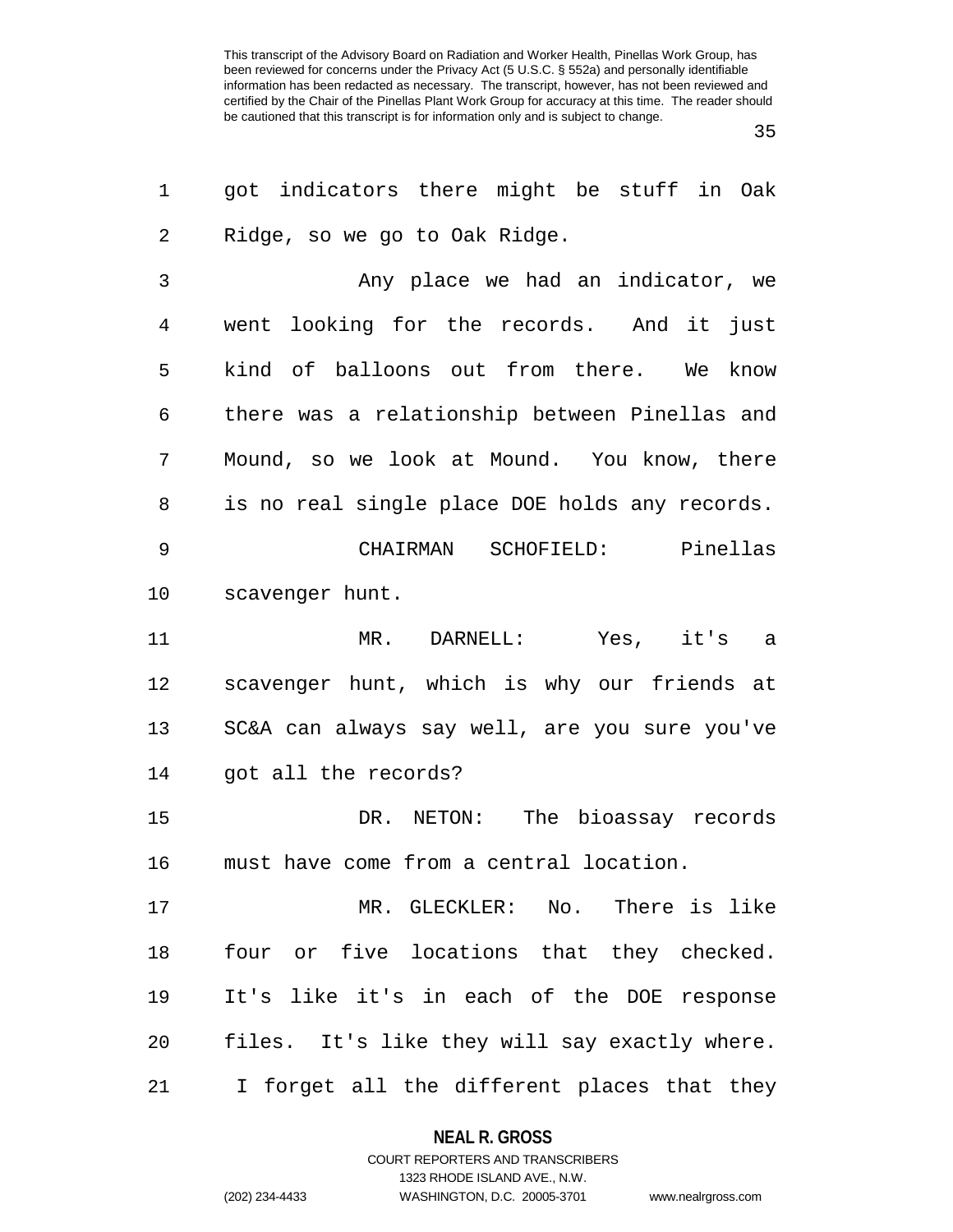36

| 1  | check, but it -- but they do check like four   |
|----|------------------------------------------------|
| 2  | or five locations.                             |
| 3  | MR. DARNELL: You would think the               |
| 4  | bioassay would be in one place.                |
| 5  | MR. STIVER: Yes, you would think.              |
| 6  | So with that, I guess, we will put together a  |
| 7  | memo to that effect articulating what we would |
| 8  | like to see and follow that up.                |
| 9  | MR. DARNELL: As far as plants to               |
| 10 | that, if you don't mind me asking a question?  |
| 11 | We have got this 50 page matrix. Are we        |
| 12 | going to move away from that and go to a new   |
| 13 | document completely or are we going to update  |
| 14 | the matrix and go from there?                  |
| 15 | MR. STIVER: The latest version of              |
| 16 | the matrix, I think, is the one you guys       |
| 17 | updated back in February. You provided a lot   |
| 18 | of the -- neither one went into the new TBDs   |
| 19 | in there.                                      |
| 20 | You know, given that it has been               |
| 21 | about two and a half years and, you know, we   |

#### **NEAL R. GROSS**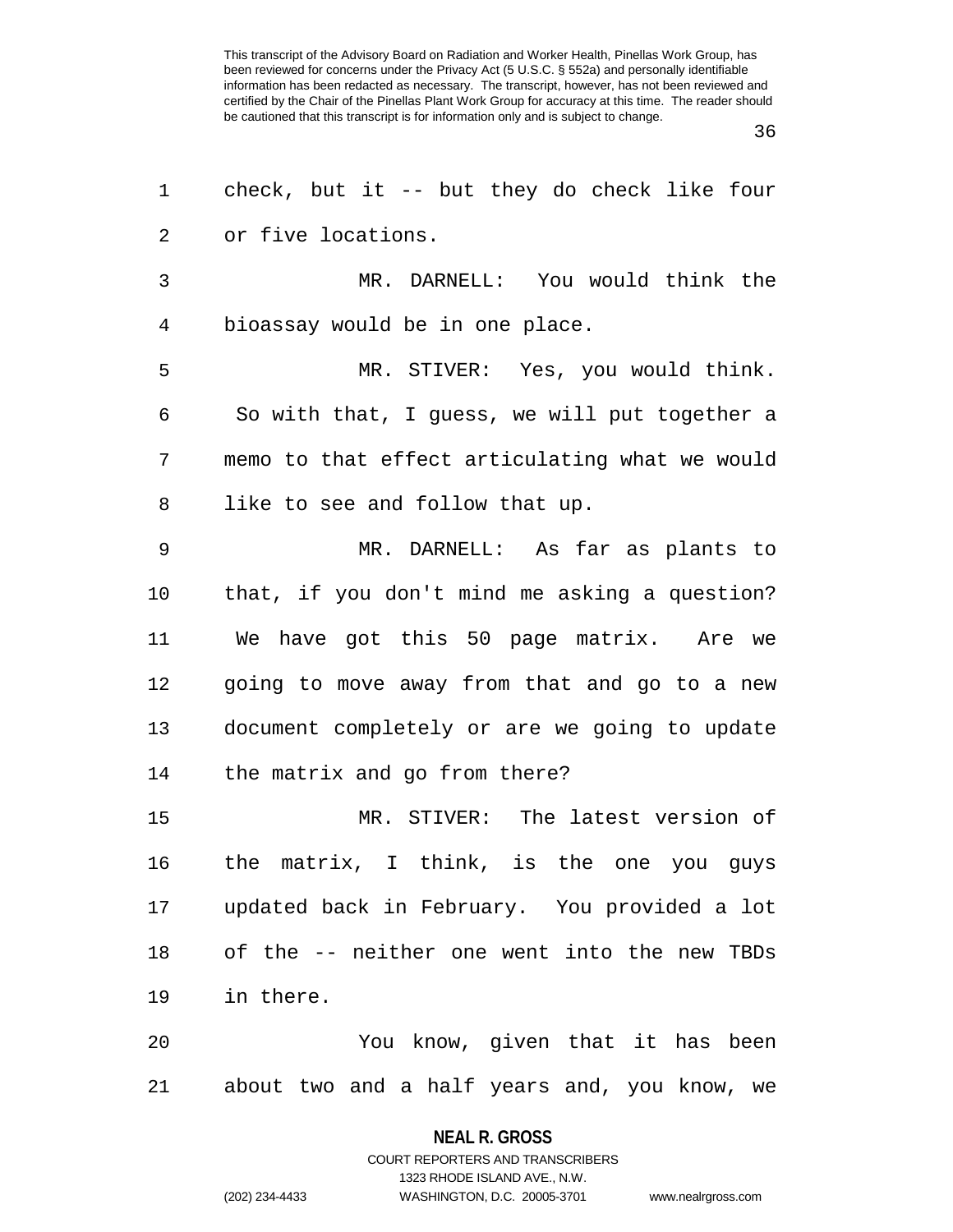37

| 1              | try to change our approach, we don't usually   |
|----------------|------------------------------------------------|
| $\overline{2}$ | look at the secondary issues so much that are  |
| 3              | typically wrapped up in the larger issues.     |
| $\overline{4}$ | In this particular case, yes, we--             |
| 5              | I would say let's just go ahead and update the |
| 6              | matrix. And, you know, I think this was --     |
| 7              | MR. DARNELL: The last edition                  |
| 8              | matrix was in June of 2009.                    |
| 9              | MR. STIVER: Right. But we have--               |
| 10             | we found a version that you guys had prepared. |
| 11             | It was updated as of, I believe it was,        |
| 12             | February 2011. And that's what we kind of      |
| 13             | worked off the last couple of days.            |
| 14             | MR. DARNELL: Are you sure?<br>$\mathbf I$      |
| 15             | don't really remember --                       |
| 16             | MR. STIVER:<br>It was on the O:                |
| 17             | drive and it had a lot of additional text      |
| 18             | where you guys put in there about what you     |
| 19             | were going to do and, basically, verbatim as   |
| 20             | to what went into the -- any TBD. A lot of     |
| 21             | time in the last few days going to review      |

**NEAL R. GROSS** COURT REPORTERS AND TRANSCRIBERS

1323 RHODE ISLAND AVE., N.W. (202) 234-4433 WASHINGTON, D.C. 20005-3701 www.nealrgross.com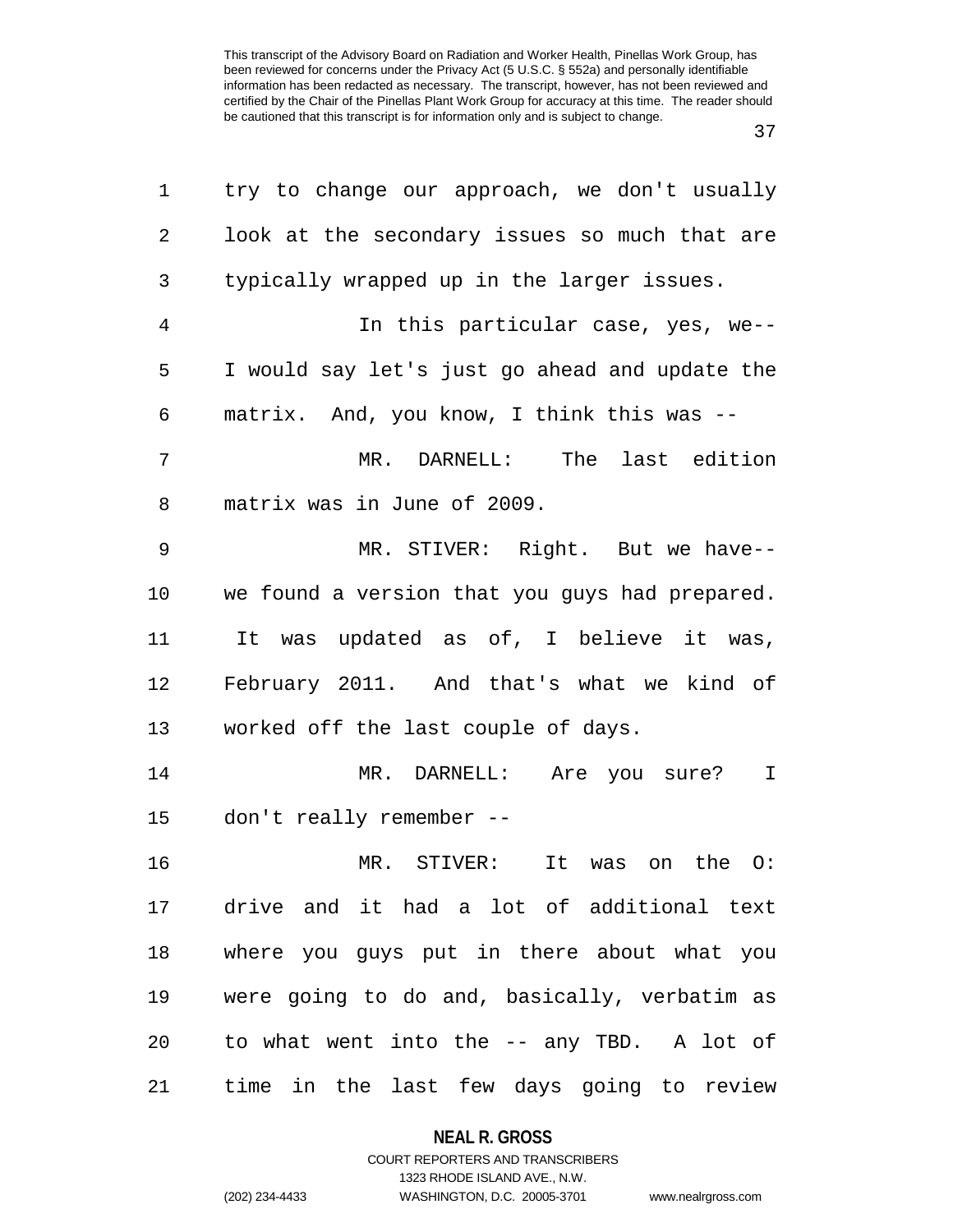| $\mathbf 1$ | that.                                          |
|-------------|------------------------------------------------|
| 2           | MR. GLECKLER: Yes, because the                 |
| 3           | copy that I got is the '09 version.            |
| 4           | MR. STIVER: The last was to draft              |
| 5           | Pinellas issues matrix, PA reviewed, uploaded. |
| 6           | MR. DARNELL: That came in                      |
| 7           | February 2011. I was in Europe.                |
| 8           | MR. STIVER: Okay.                              |
| 9           | MR. DARNELL: Brian would have                  |
| 10          | been the author.                               |
| 11          | MR. STIVER: Hang on. It may very               |
| 12          | well be an older one that was just updated.    |
| 13          | It might have a different date stamp.          |
| 14          | MR. DARNELL: Yes, that<br>has                  |
| 15          | happened before.                               |
| 16          | MR. STIVER: Yes, that's exactly                |
|             | 17 what it was, because it would have been in  |
|             | 18 December of '09.                            |
| 19          | MR. GLECKLER: Actually --                      |
| 20          | DR. NETON: Yes, this was written               |
| 21          | May 5, 2008.   Well, but that's a draft        |

#### **NEAL R. GROSS**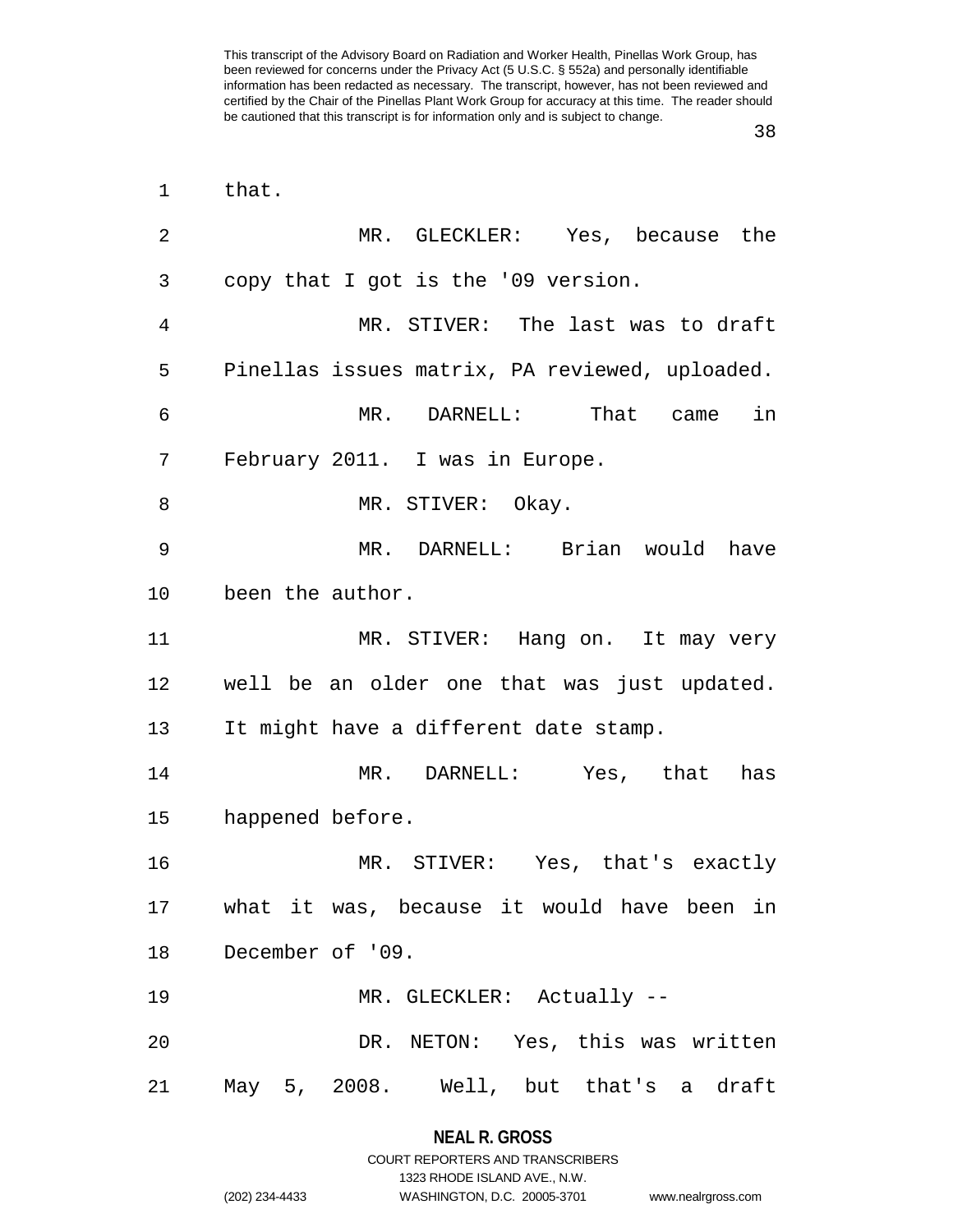39

| 1  | preliminary assessment.                        |
|----|------------------------------------------------|
| 2  | MR. STIVER: Yes, the draft $--$ our            |
| 3  | assessment was in the -- we have this --       |
| 4  | DR. NETON: But there is<br>no                  |
| 5  | indication --                                  |
| 6  | MR. GLECKLER: There should be a                |
| 7  | date in the footnote on that for the document. |
| 8  | Check the footnote, because that wouldn't get  |
| 9  | updated, unless someone updated it.            |
| 10 | MR. STIVER: Yes, this is just the              |
| 11 | -- this footnote isn't -- this is the SC&A     |
| 12 | version and then we have, I'll show you the    |
| 13 | title of the document here.                    |
| 14 | DR. NETON: The document that's on              |
| 15 | the O: drive.                                  |
| 16 | MR. STIVER: Yes, it's the one on               |
|    | 17 the O: drive. It's NIOSH Response to Draft  |
| 18 | Analysis and Matrix Review.                    |
| 19 | DR. NETON: This is draft analysis              |
| 20 | and preliminary SC&A assessment.               |
| 21 | MR. STIVER:<br>Let me see if I<br>can          |

(202) 234-4433 WASHINGTON, D.C. 20005-3701 www.nealrgross.com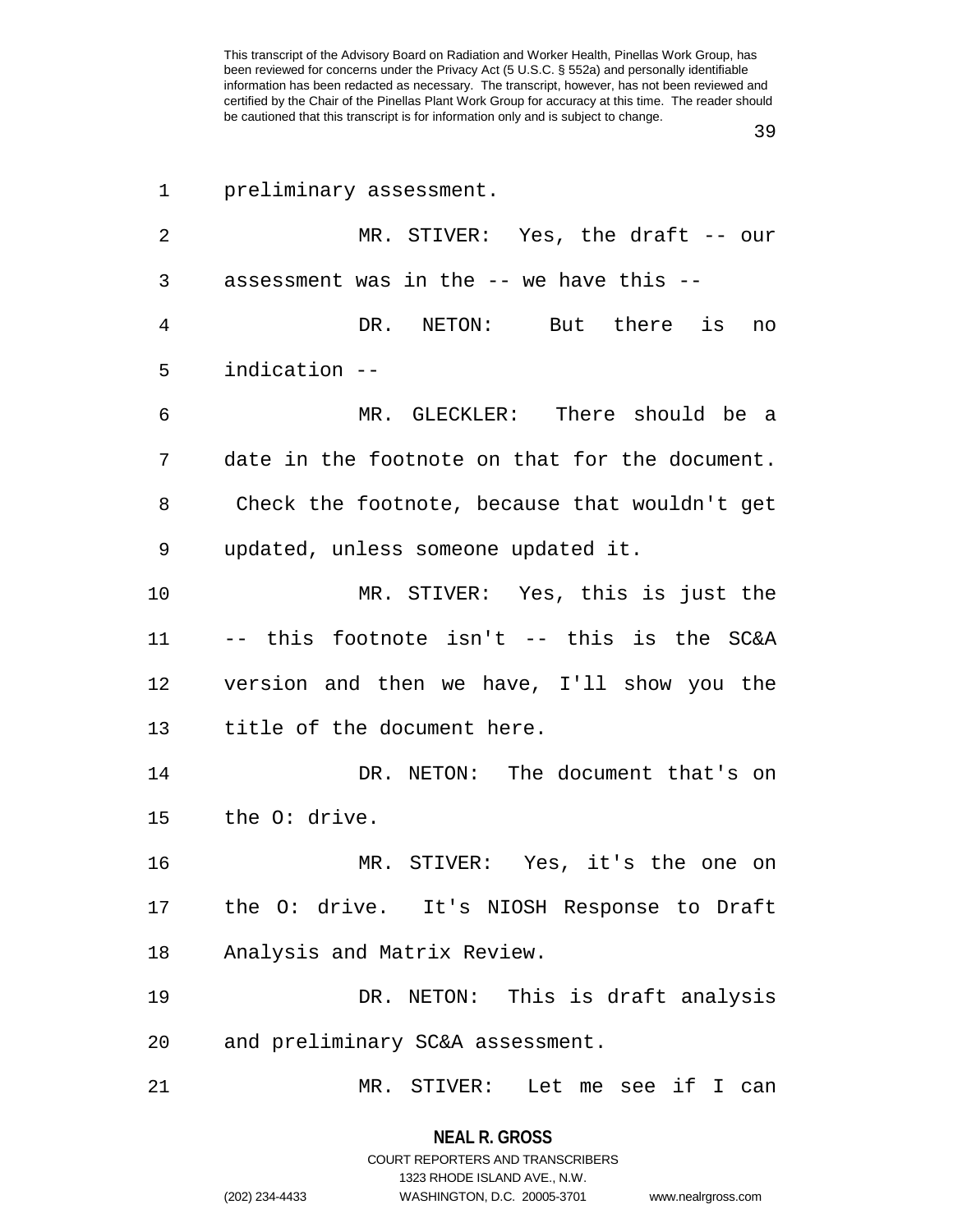| 1  | get on to the O: drive here.                   |
|----|------------------------------------------------|
| 2  | DR. NETON: See this has not been               |
| 3  | updated. It's listed as NIOSH Response, but    |
| 4  | if you look at that document, it really is the |
| 5  | $2008$ matrix.                                 |
| 6  | MR. STIVER: Ours is --                         |
| 7  | DR. NETON: Well, I know there is               |
| 8  | no number. That was the update. This one is    |
| 9  | just the draft preliminary SC&A assessment.    |
| 10 | MR. STIVER: We have the update                 |
| 11 | right here.                                    |
| 12 | DR.<br>NETON: Let's see, NIOSH                 |
| 13 | Response.                                      |
| 14 | MR. GLECKLER: I know a lot of the              |
| 15 | text that we put in there, as far as what we   |
| 16 | are proposing, as far as our proposed changes  |
| 17 | to the TBD, some of that has changed on how we |
| 18 | are going to deal with that. And so we will    |
| 19 | need to change those.                          |
| 20 | MR. STIVER: Yes, it's very                     |
| 21 | similar to what actually went in.              |

## **NEAL R. GROSS** COURT REPORTERS AND TRANSCRIBERS 1323 RHODE ISLAND AVE., N.W.

(202) 234-4433 WASHINGTON, D.C. 20005-3701 www.nealrgross.com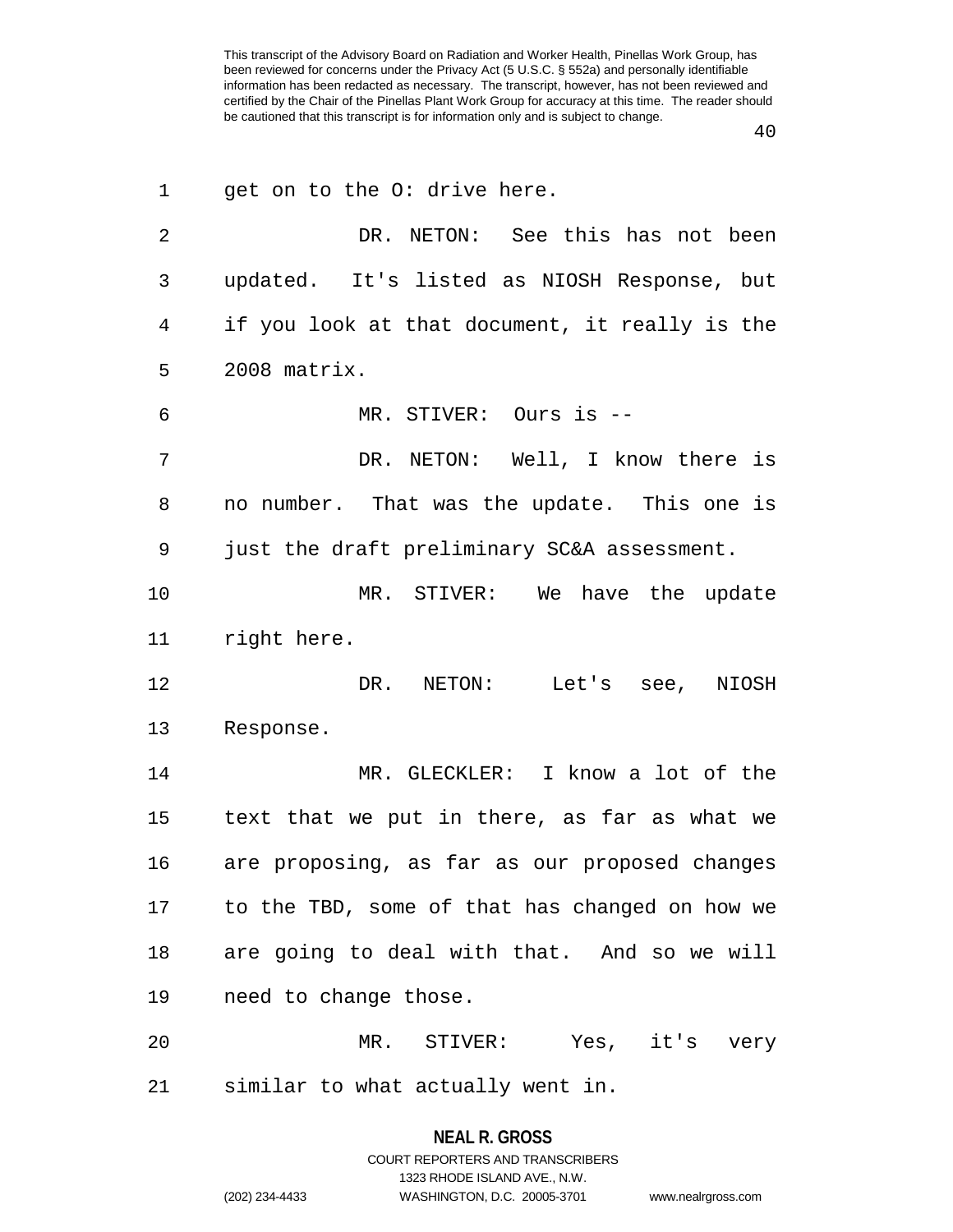41

| $\mathbf 1$    | DR. NETON: Was this ever formally              |
|----------------|------------------------------------------------|
| $\overline{2}$ | transmitted?                                   |
| 3              | MR. STIVER: What's the latest                  |
| 4              | one?                                           |
| 5              | MR. DARNELL: As far as I know,                 |
| 6              | June 2009, the one that Chick put together.    |
| 7              | DR. NETON: Well, there is                      |
| 8              | additional information talking about draft     |
| 9              | changes in there, but none of the dates were   |
| 10             | changed on the document in any location that I |
| 11             | can locate or identify. It's listed as May     |
| 12             | 2008, but I think it has been updated. I just  |
| 13             | wonder if this wasn't something that --        |
| 14             | MR. DARNELL: And one we passed                 |
| 15             | back and forth in process information.         |
| 16             | DR. NETON: Yes. See this might                 |
| 17             | have been formally transmitted or discussed,   |
| 18             | that's what I'm thinking.                      |
| 19             | MR. STIVER: Okay. Are you guys                 |
| 20             | looking at the OAD document review Pinellas?   |
| 21             | MR. DARNELL: Yes.                              |

**NEAL R. GROSS** COURT REPORTERS AND TRANSCRIBERS

1323 RHODE ISLAND AVE., N.W. (202) 234-4433 WASHINGTON, D.C. 20005-3701 www.nealrgross.com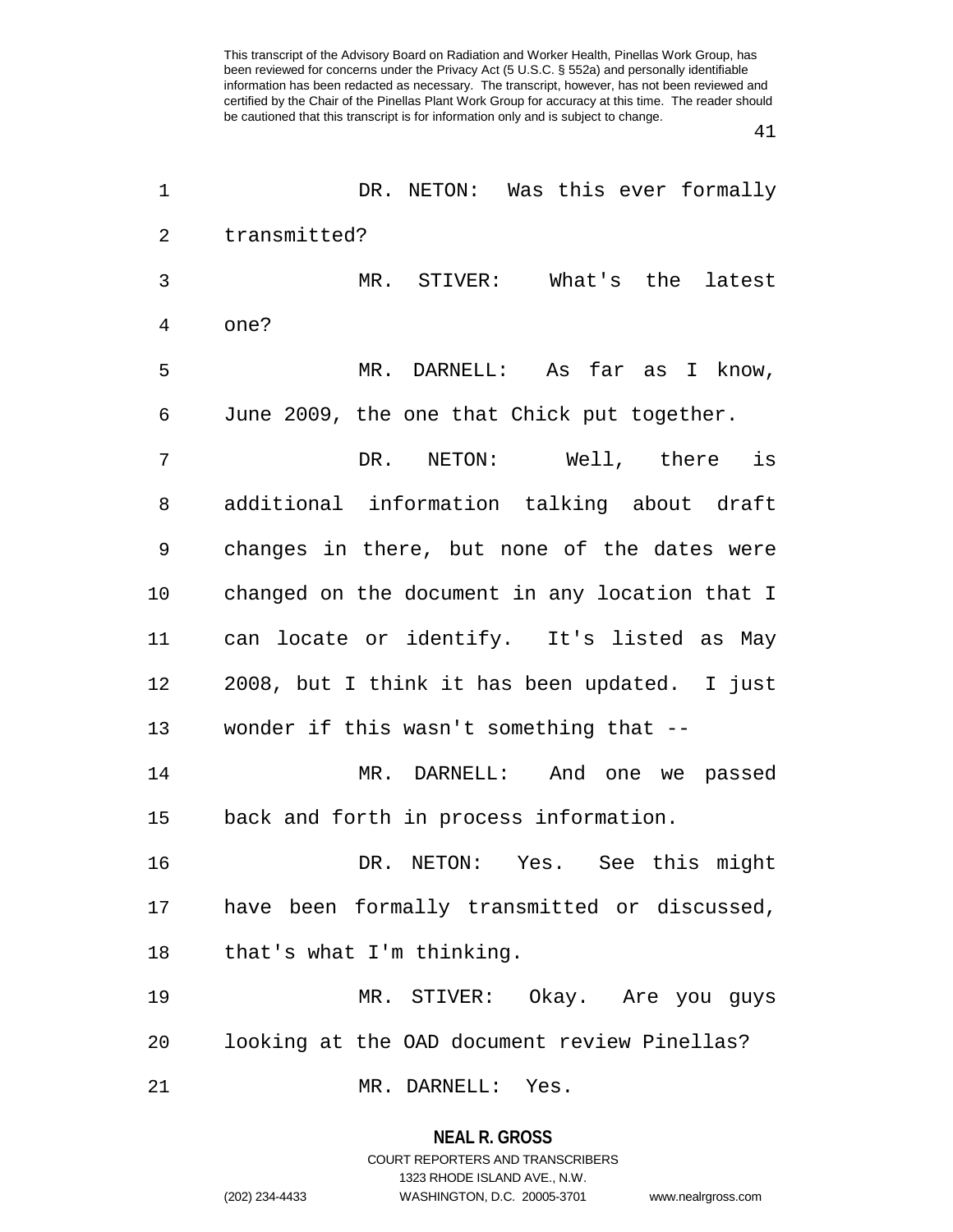42

| MR. STIVER: NIOSH Response --                 |
|-----------------------------------------------|
| MR. DARNELL: Yes.                             |
| MR. STIVER: $--$ dated $9/12/08$ ?            |
| That date modified 2/10/2011.                 |
| DR. NETON: Wait a minute. Well,               |
| yes, it says modified, but that just means it |
| has probably been accessed.                   |
| MR. STIVER: No, if says, you                  |
| know, it was uploaded on 9/12, okay. I don't  |
| know how you do this. It would be December    |
| 2009.                                         |
| DR. NETON: 2010, 2011 date                    |
| modified.                                     |
| MR. STIVER: Yes. But if you open              |
| that, you will see that there are a lot of -- |
| DR. NETON: Yes, there is a lot of             |
|                                               |
| them -- changes in there.<br>17               |
| DR. NETON: Changes.                           |
| MR. STIVER: Okay.                             |
| DR. NETON: Site changes.                      |
|                                               |

## **NEAL R. GROSS** COURT REPORTERS AND TRANSCRIBERS 1323 RHODE ISLAND AVE., N.W.

(202) 234-4433 WASHINGTON, D.C. 20005-3701 www.nealrgross.com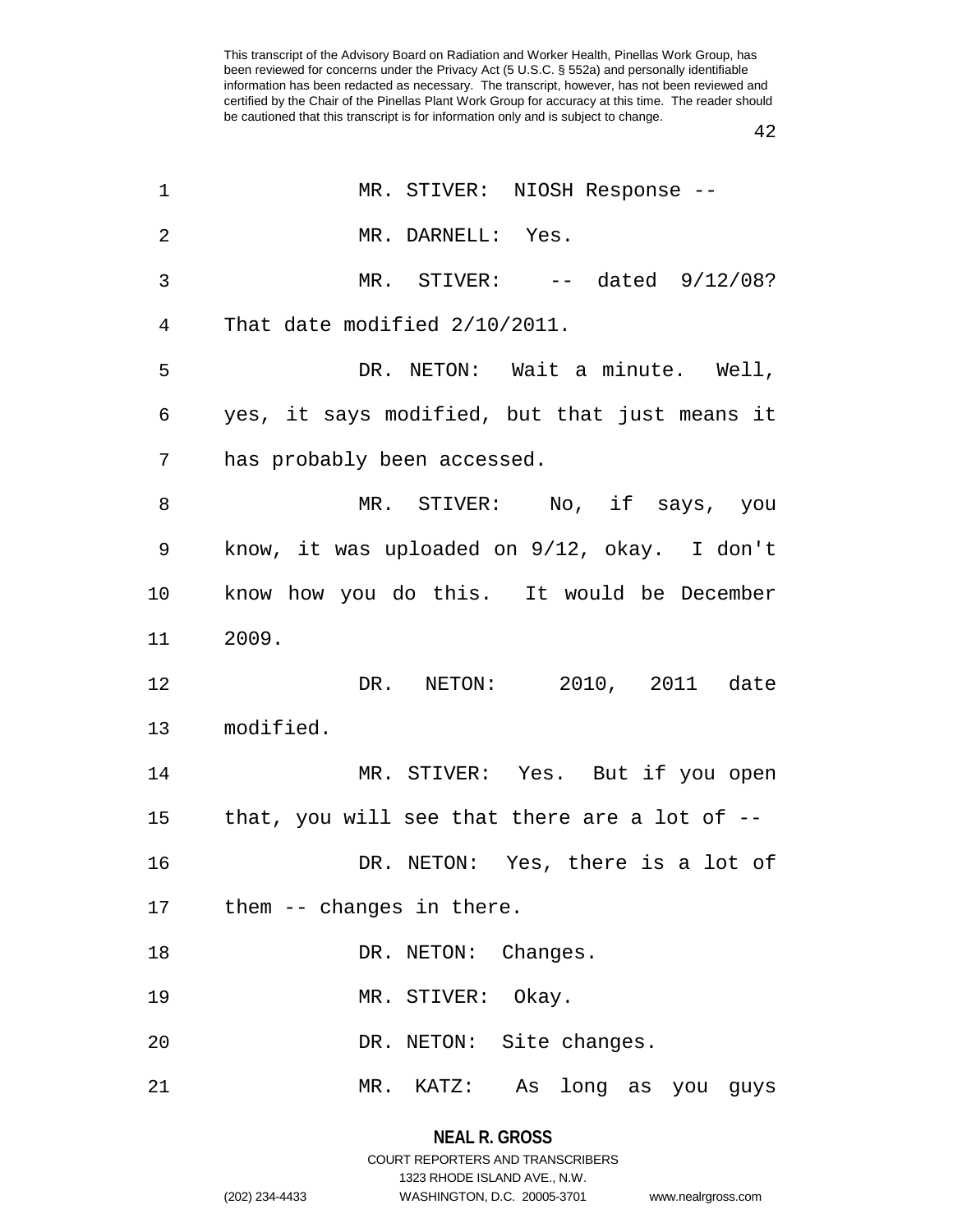| 1              | have the same version.                        |
|----------------|-----------------------------------------------|
| $\overline{2}$ | MR. STIVER: As long as we are                 |
| 3              | working from the same version.                |
| 4              | MR. GLECKLER: Because there is a              |
| 5              | June '09 version.                             |
| 6              | DR. NETON: There is a June '09                |
| 7              | version that we have been working from.       |
| 8              | MR. GLECKLER: Right.                          |
| 9              | DR. NETON: Because this one is--              |
| 10             | MR. STIVER: Okay. Well, we will               |
| 11             | need to get your -- the '09 version and see   |
| 12             | what the differences are.                     |
| 13             | DR. NETON: Well, it's your                    |
| 14             | version, not ours.                            |
| 15             | MR. STIVER: Okay. Well, this                  |
| 16             | looks to be the most recently updated though. |
| 17             | DR. NETON: Well, the latest                   |
| 18             | response we have from SC&A is June 2009 sent  |
| 19             | through formal channels. If you search the    |
| 20             | documents you sent to us, the last one we     |
| 21             | received from you is June 2009. It's like     |

**NEAL R. GROSS** COURT REPORTERS AND TRANSCRIBERS

1323 RHODE ISLAND AVE., N.W.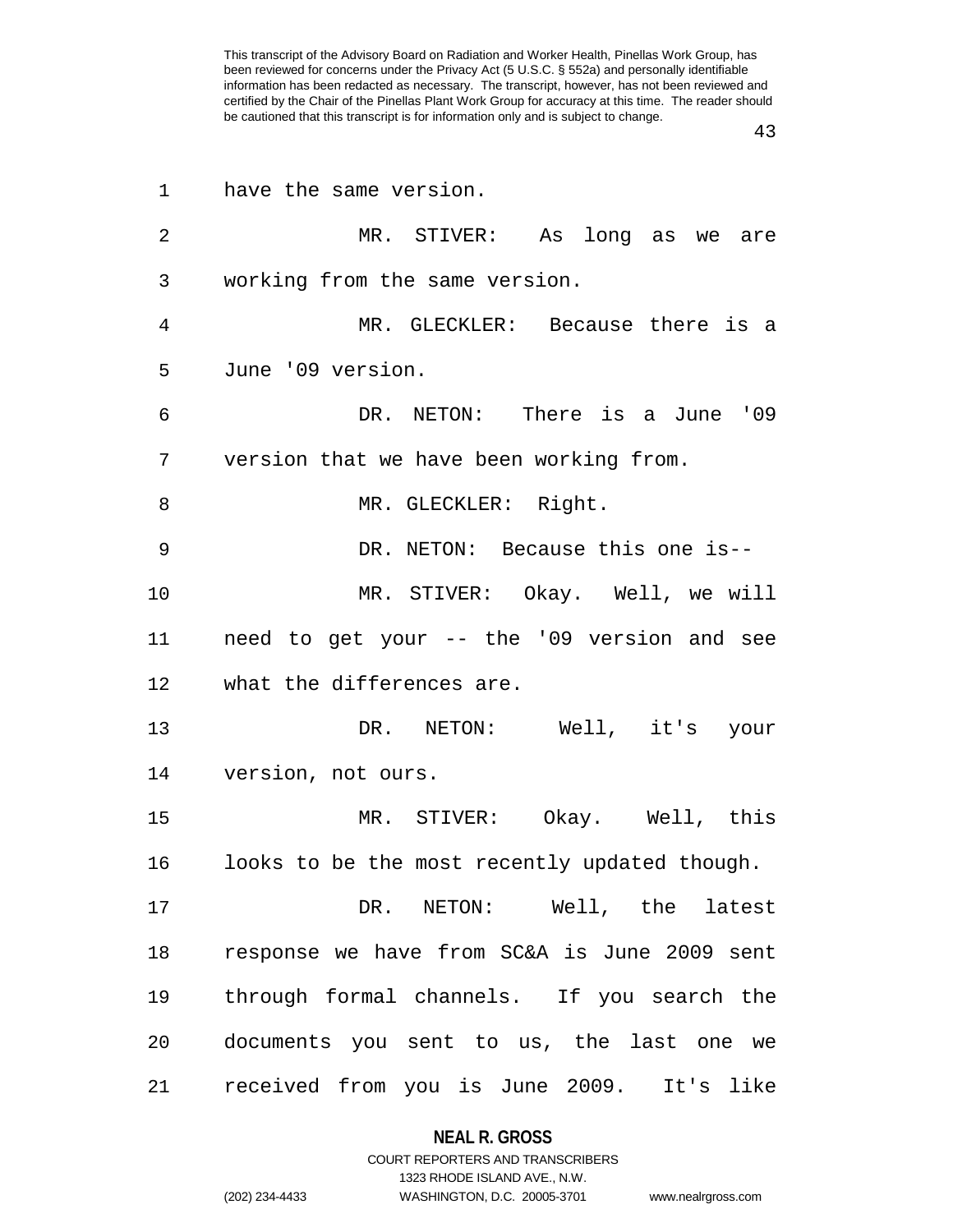44

| $\mathbf{1}$ | June $5^{th}$ , I think.                      |
|--------------|-----------------------------------------------|
| 2            | MR. DARNELL: June $2^{nd}$ .                  |
| 3            | DR. NETON: June $2^{nd}$ of 2009.             |
| 4            | MR. DARNELL: I have a copy of it              |
| 5            | here.                                         |
| 6            | DR. NETON: Okay. It came through              |
| 7            | the normal channel.                           |
| 8            | MR. STIVER: Through Nancy.                    |
| 9            | DR. NETON: Nancy.                             |
| 10           | MR. KATZ: Nancy Johnson.                      |
| 11           | DR. NETON: Yes.                               |
| 12           | MR. DARNELL: But it has been                  |
| 13           | through review, so that document and          |
|              | 14 everything --                              |
| 15           | DR. NETON: Oh, yes.                           |
| 16           | MR. STIVER: This version has like             |
| 17           | your update here on page 4, which is on 1.3.  |
| 18           | This is the new table that went into TBD-1.   |
| 19           | It's slightly different than what's actually  |
| 20           | in there in terms of the number of files that |
| 21           | were uploaded.                                |

#### **NEAL R. GROSS**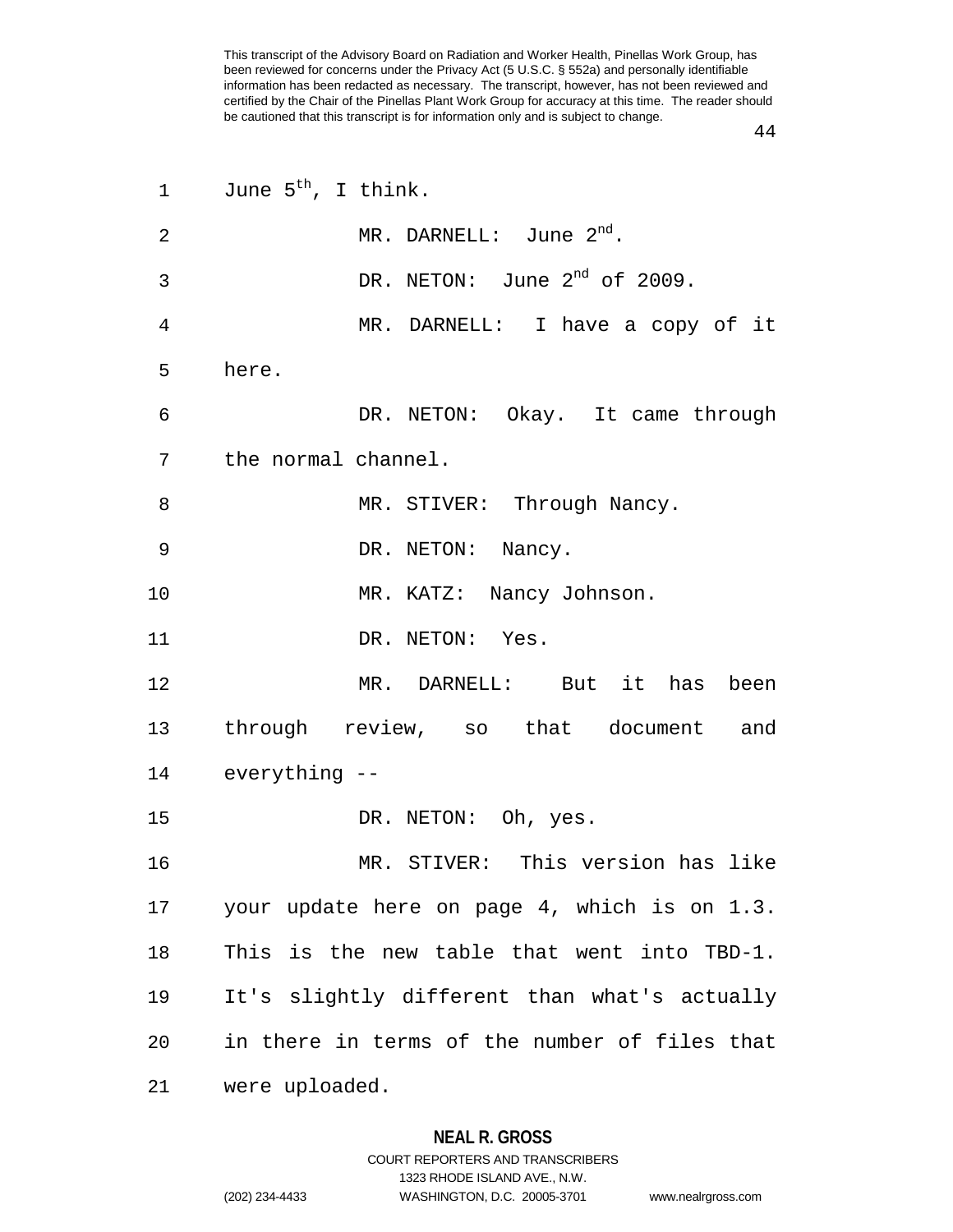45

| 1       | MR. GLECKLER: And you are going                |
|---------|------------------------------------------------|
| 2       | to encounter that for most of those changes,   |
| 3       | because what we have actually gone ahead and - |
| 4       | - you know, we have captured a lot<br>more     |
| 5       | information since we drafted up those.         |
| 6       | MR. STIVER: Sure.                              |
| 7       | MR. GLECKLER: In some cases, we                |
| 8       | have taken a very different direction. The     |
| 9       | fact that a lot of these blue changes, these   |
| $10 \,$ | blue font changes were very similar to what    |
| 11      | was in the TBD, would mean this was your       |
| 12      | latest response.                               |
| 13      | MR. DARNELL: Somebody may have                 |
| 14      | got in the document in February of 2011 that I |
| 15      | don't personally recall and I don't think      |
| 16      | Brian sent anything through that channel to    |
| 17      | you guys.                                      |
| 18      | MR. KATZ: So it was posted, but                |
| 19      | it wasn't actually issued.                     |
| 20      | MR. DARNELL: Well, it probably                 |
| 21      | had something to do with, you know, Chick      |

**NEAL R. GROSS** COURT REPORTERS AND TRANSCRIBERS

1323 RHODE ISLAND AVE., N.W.

(202) 234-4433 WASHINGTON, D.C. 20005-3701 www.nealrgross.com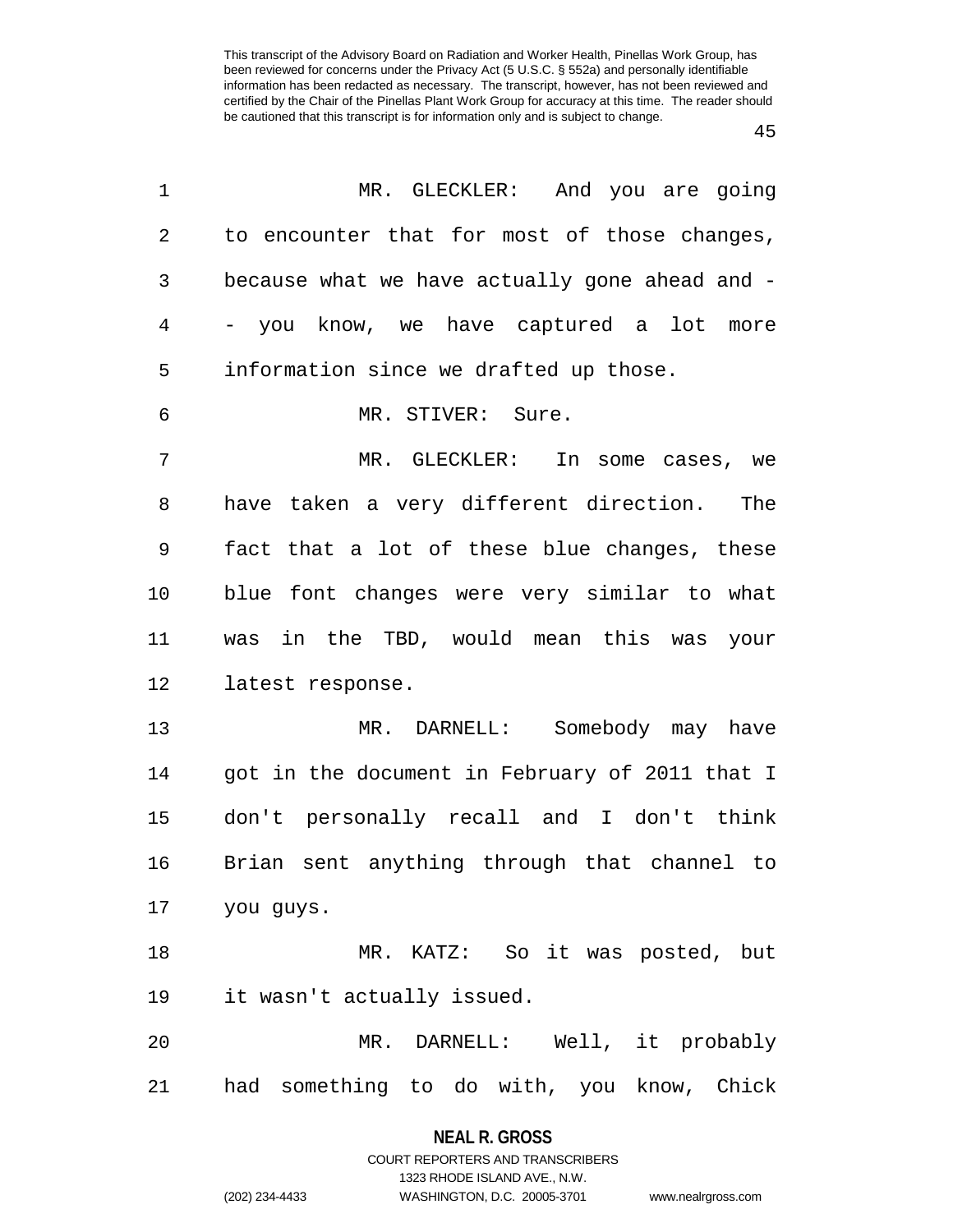46

| 1  | being ill. We were working together and then    |
|----|-------------------------------------------------|
| 2  | things kind of stopped.                         |
| 3  | MR. STIVER: Yes, that's kind of                 |
| 4  | where the disconnect happened. Chick handed     |
| 5  | this off to John and then a two and a half      |
| 6  | year gap. The version that -- the June $2^{nd}$ |
| 7  | version, you guys have not updated?             |
| 8  | MR. GLECKLER: Correct.                          |
| 9  | MR. STIVER: At this point. Okay.                |
| 10 | Well, that's interesting.                       |
| 11 | DR. NETON: Actually, since the                  |
| 12 | last meeting, all the issues in that matrix     |
| 13 | have been resolved except for three.            |
| 14 | MR. STIVER: Yes.                                |
| 15 | DR. NETON: I mean, there is a                   |
| 16 | long discussion that there is three issues      |
| 17 | and, in principle, at least John Mauro, at      |
| 18 | that time, indicated that you were in           |
| 19 | agreement with our proposed additions and that  |
| 20 | you can go back and look at the Site Profile    |
| 21 | when they are issued and verify that they were  |

#### **NEAL R. GROSS**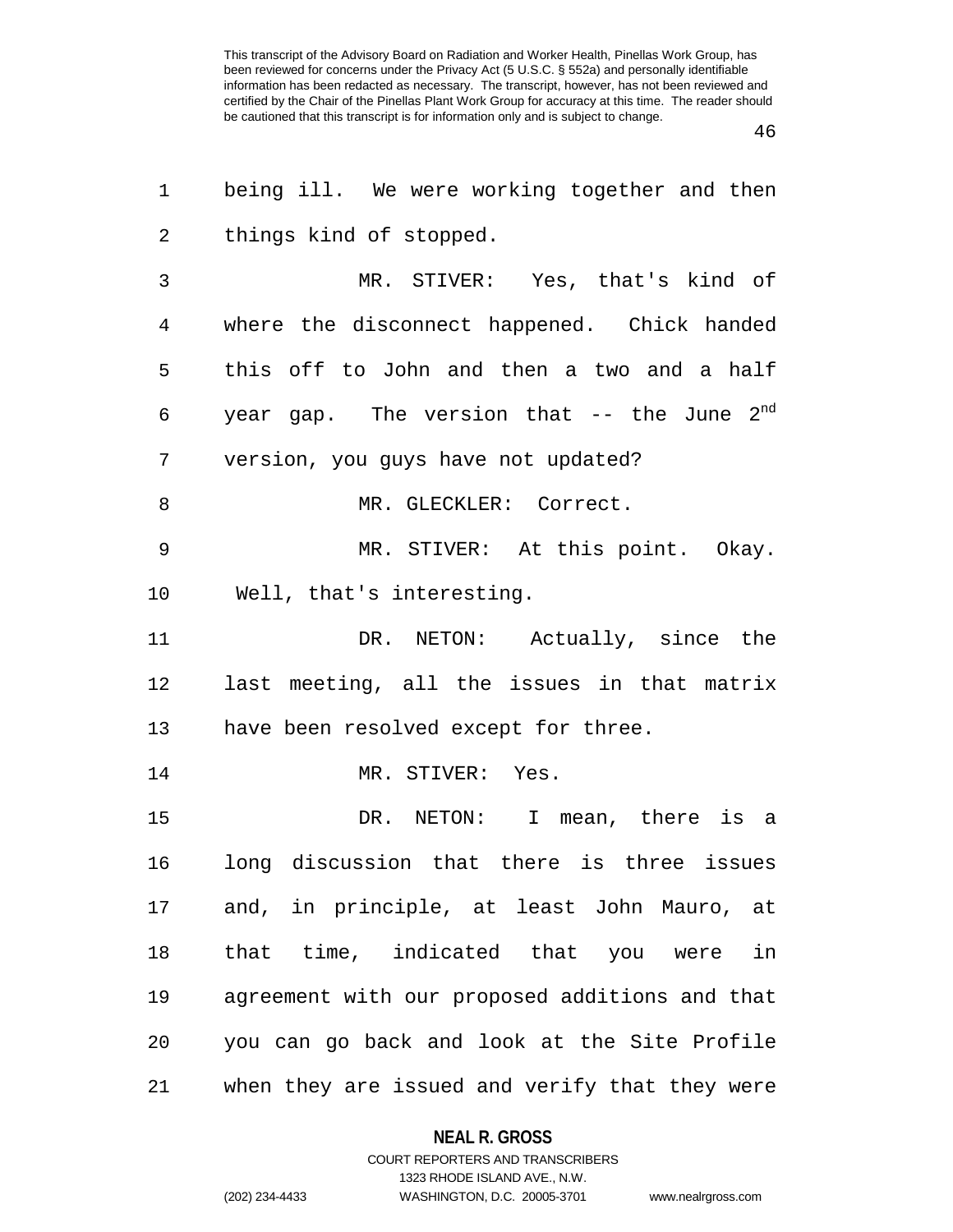| 2  | MR. STIVER: Yes, that's really                         |
|----|--------------------------------------------------------|
| 3  | where we are on this.                                  |
| 4  | DR. NETON: Right.                                      |
| 5  | MR. STIVER: So we need to review                       |
| 6  | these things. You know, we're kind of getting          |
| 7  | into the discussion. Mainly, it has been, you          |
| 8  | know, two and a half years and --                      |
| 9  | DR. NETON: Yes, that's fine.                           |
| 10 | MR. STIVER: -- the disconnect                          |
| 11 | there with Chick passing and so forth.                 |
| 12 | DR. NETON: Sure. But I read all                        |
| 13 | the transcripts from the last meeting, and             |
| 14 | it's pretty clear that there were three issues         |
| 15 | and, in principle, they seemed to be well on           |
| 16 | their way to being resolved.                           |
| 17 | MR. STIVER: Yes. We went through                       |
| 18 | the same thing and we talked to John about his         |
| 19 | recollection of it. And we really are.<br>$\mathbb{I}$ |
| 20 | guess everybody else -- we are, you know, in           |
| 21 | principle, very close, I think, to where we            |

#### **NEAL R. GROSS**

 $1 \qquad -$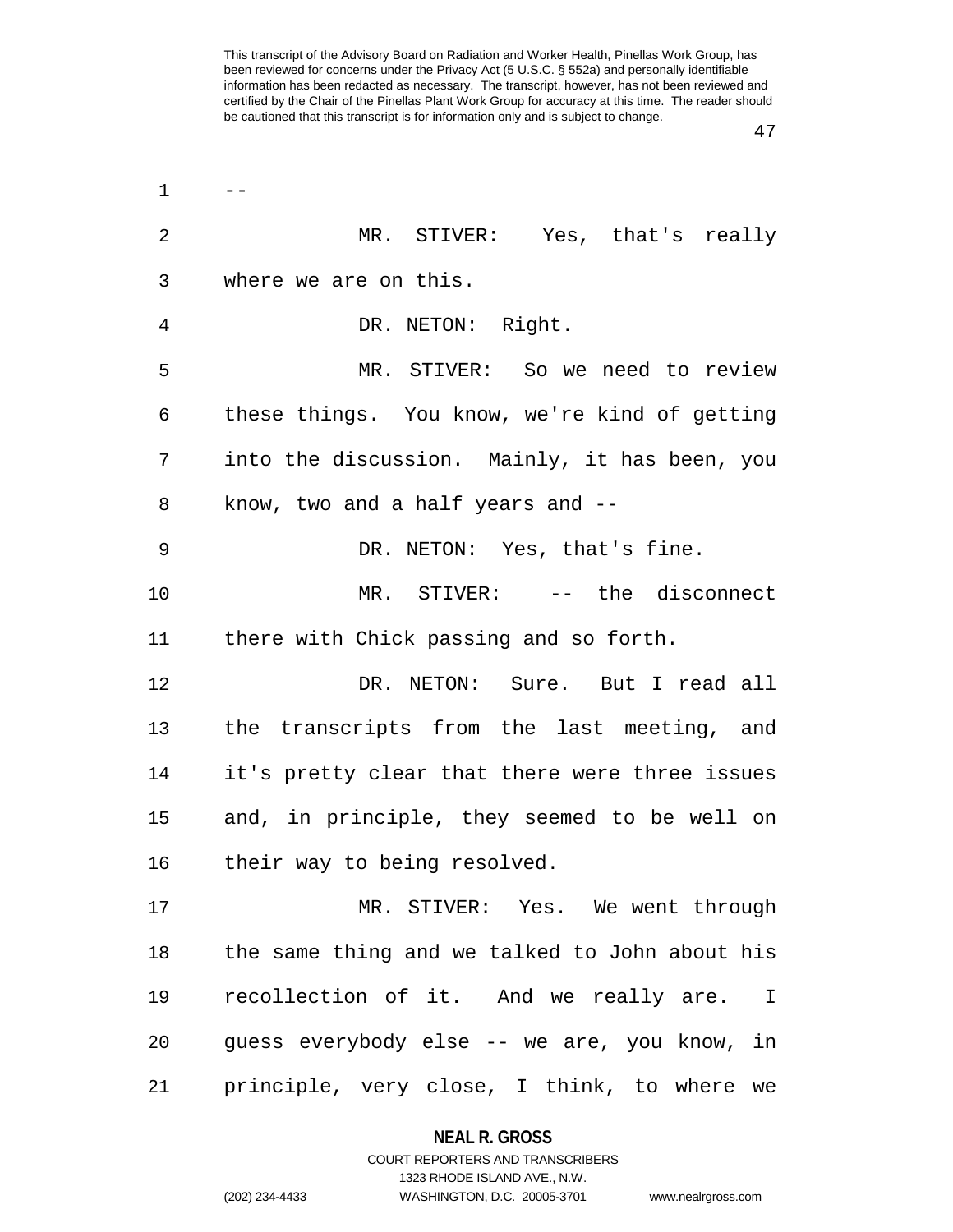48

| 1              | need to be. It's a matter of reviewing some    |
|----------------|------------------------------------------------|
| $\overline{2}$ | of the source documentation.                   |
| 3              | I'11<br>So I guess we can move on.             |
| 4              | check with Nancy on this and I guess we can go |
| 5              | ahead and $-$                                  |
| 6              | DR. NETON: I can send you a copy               |
| 7              | if you want.                                   |
| 8              | MR. STIVER: Well, that's fine.                 |
| 9              | I've got it right here. In any case, we will   |
| 10             | have to start from that point and move forward |
| 11             | on that particular matrix.                     |
| 12             | MR. DARNELL: Okay. Next on the                 |
| 13             | agenda is the external dose. Anybody else      |
| 14             | have any questions or comments before we -     |
| 15             | MR. STIVER: Do you want to do                  |
| 16             | occupational medical or we want to cite TBD?   |
| 17             | MR. KATZ: Well, we just started                |
| 18             | with Site Description.                         |
| 19             | MR. DARNELL: And we did a lot of               |
| 20             | extraneous stuff to the Site Description       |
| 21             | that $--$                                      |

# **NEAL R. GROSS**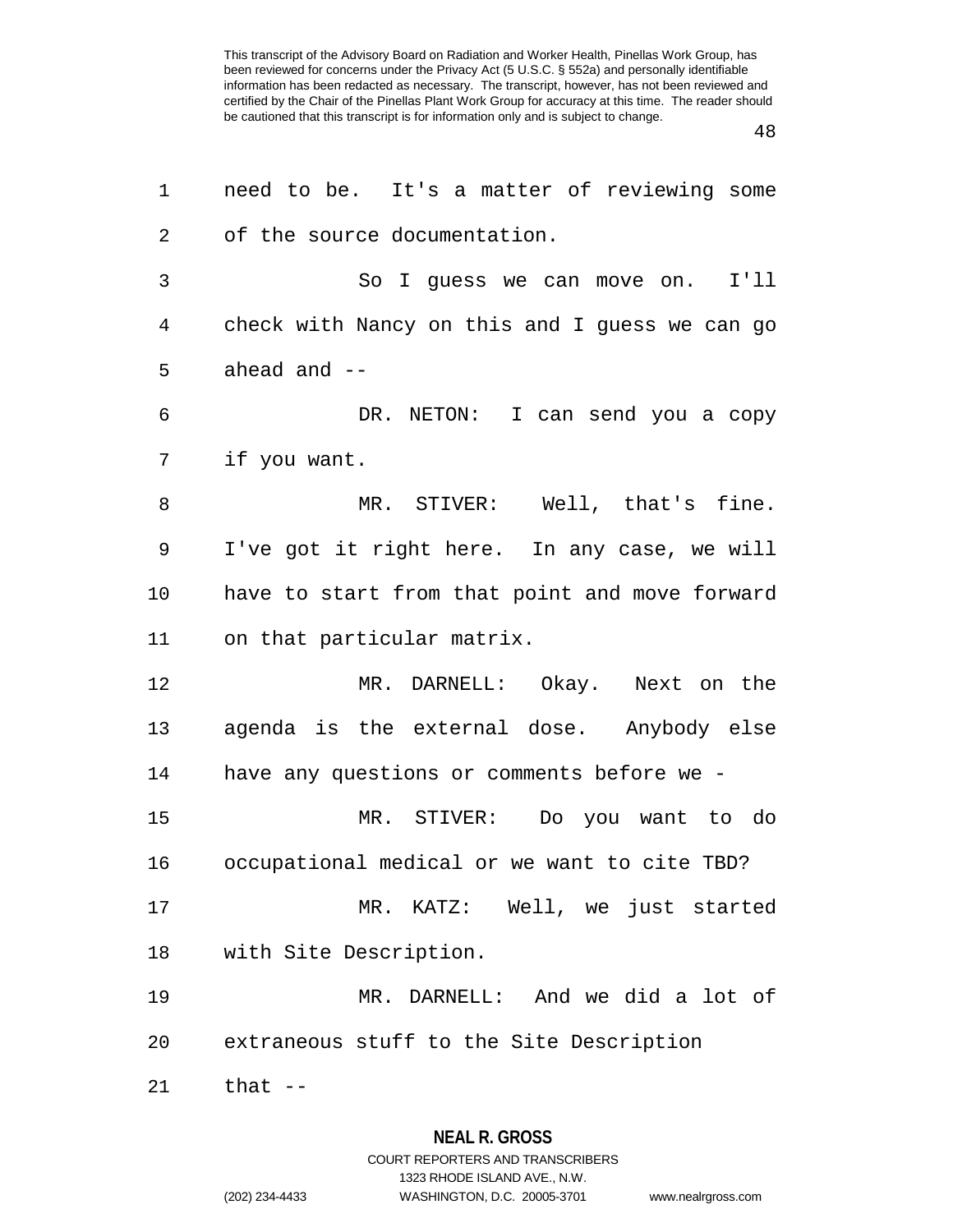| 1              | MR. KATZ: Yes.                                |
|----------------|-----------------------------------------------|
| $\overline{2}$ | MR. DARNELL: -- the next thing on             |
| 3              | the agenda is the external.                   |
| 4              | MR. STIVER: Okay.                             |
| 5              | MR. DARNELL: Okay. If you look                |
| 6              | in the summary, it's like the second to the   |
| 7              | last page, I believe. The occupational        |
| 8              | journal does TBD with the summary changes     |
| 9              | would have been in relation to the different  |
| 10             | issues. So this picks up at Issue 4 where we  |
| 11             | added information to Section 6 of the TBD to  |
| 12             | address that issue.                           |
| 13             | Issue 5, the dosimetry technology             |
| 14             | and missed dose sections were added -- were   |
| 15             | updated and information added to address the  |
| 16             | issues.                                       |
| 17             | The secondary Issue 7, we actually            |
| 18             | put in the monitored dose section and         |
| 19             | Attachment B were added to address this, the  |
| 20             | basis for the unmonitored dose assignment,    |
| 21             | which is a runoff of the White Paper that was |

#### **NEAL R. GROSS**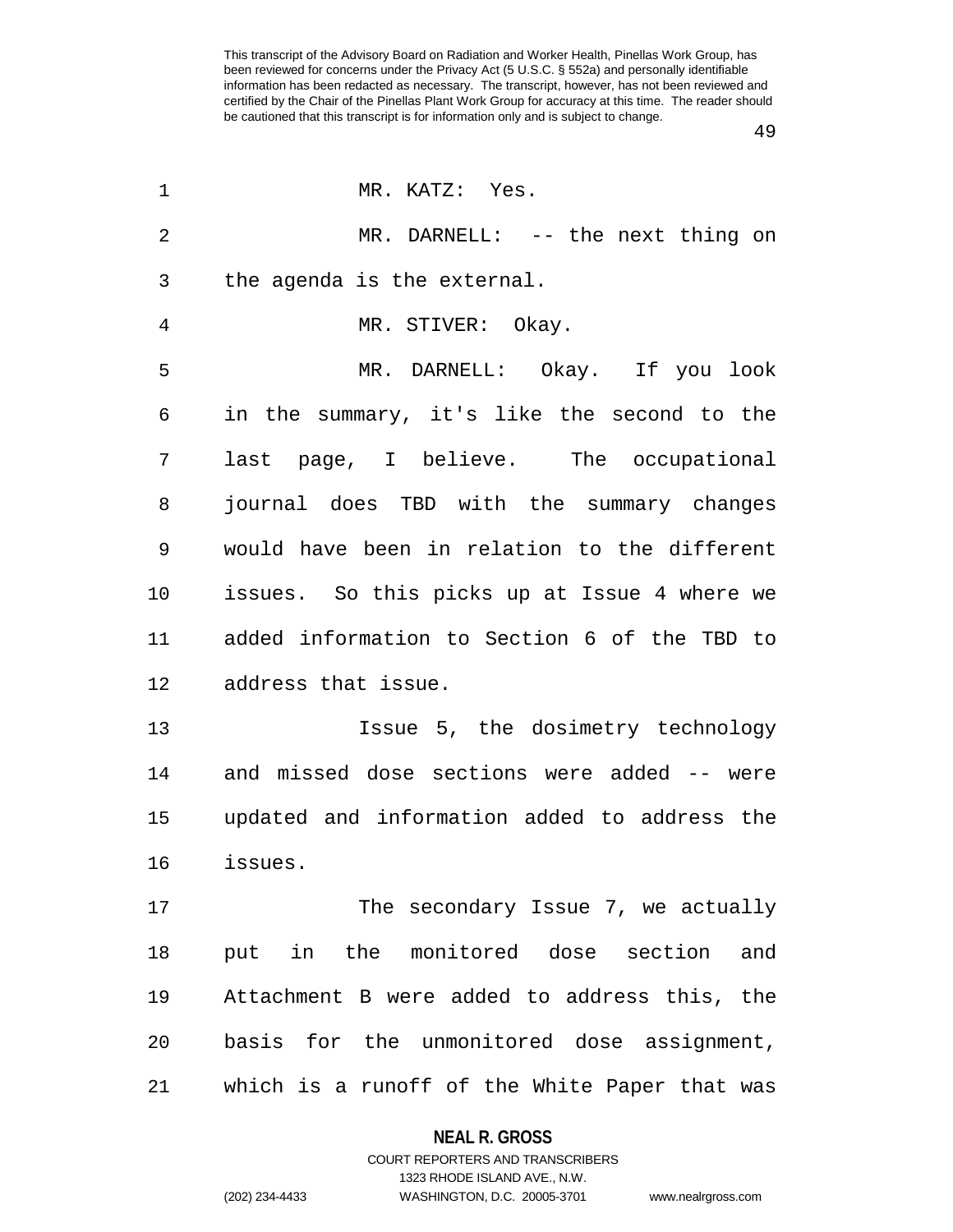50

1 done in the past on this is -- was put into 2 Attachment B.

3 The secondary issue No. 8, which 4 is also a missed dose was revised. The 5 approach to how Pinellas calculated neutron 6 doses was replaced with an approach that is 7 more consistent and used for other sites.

8 So what is going to happen now is 9 dose reconstructions where you have higher 10 neutron doses for the years '57 to '69 and 11 lower neutron doses for '69 to '97. The 12 methodology changed.

13 For the RTG areas, measured photon 14 doses for the years '79 to '81 are higher, 15 because of change in correction factor. This 16 is applied for signal bating. And the missed 17 photon for '79 to '87 would be higher because 18 of that correction factor and a higher limit 19 of detection.

20 There is also a more claimant 21 favorable neutron energy distribution for the

#### **NEAL R. GROSS**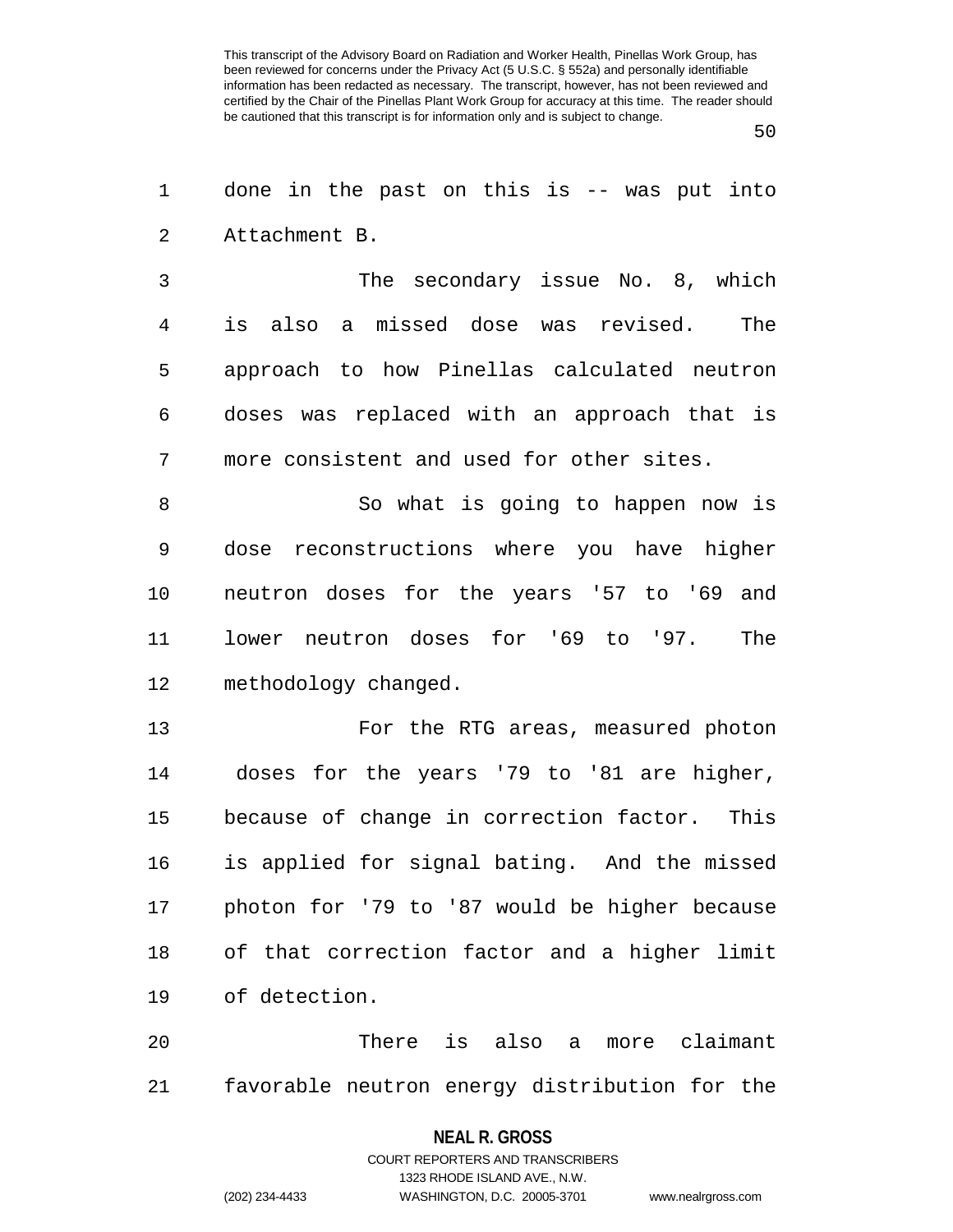1 RTG work areas. Distribution is 50 percent, 2 .1 to 2 MeV and 50 percent 2 to 20 MeV 3 neutrons. The LD values were also modified in 4 that section.

5 External electron doses from the 6 krypton-85 exposures were increased by a 7 factor of 3.5 per year, '63 to '85. And then 8 a number of other changes from a, basically, 9 reorganize present the information better and 10 get the flow a lot smoother.

11 One of the things we just were 12 very happy about in receiving, the plug for 13 ORAU there, but these were some of the best 14 reading TBDs we have seen in a while.

15 So questions, comments?

16 MR. STIVER: I can say that in 17 looking through the revisions, they look very 18 good. A lot of things that we asked for have 19 been put in there.

20 The only kind of outstanding 21 concern we have really is that, again, we want

#### **NEAL R. GROSS**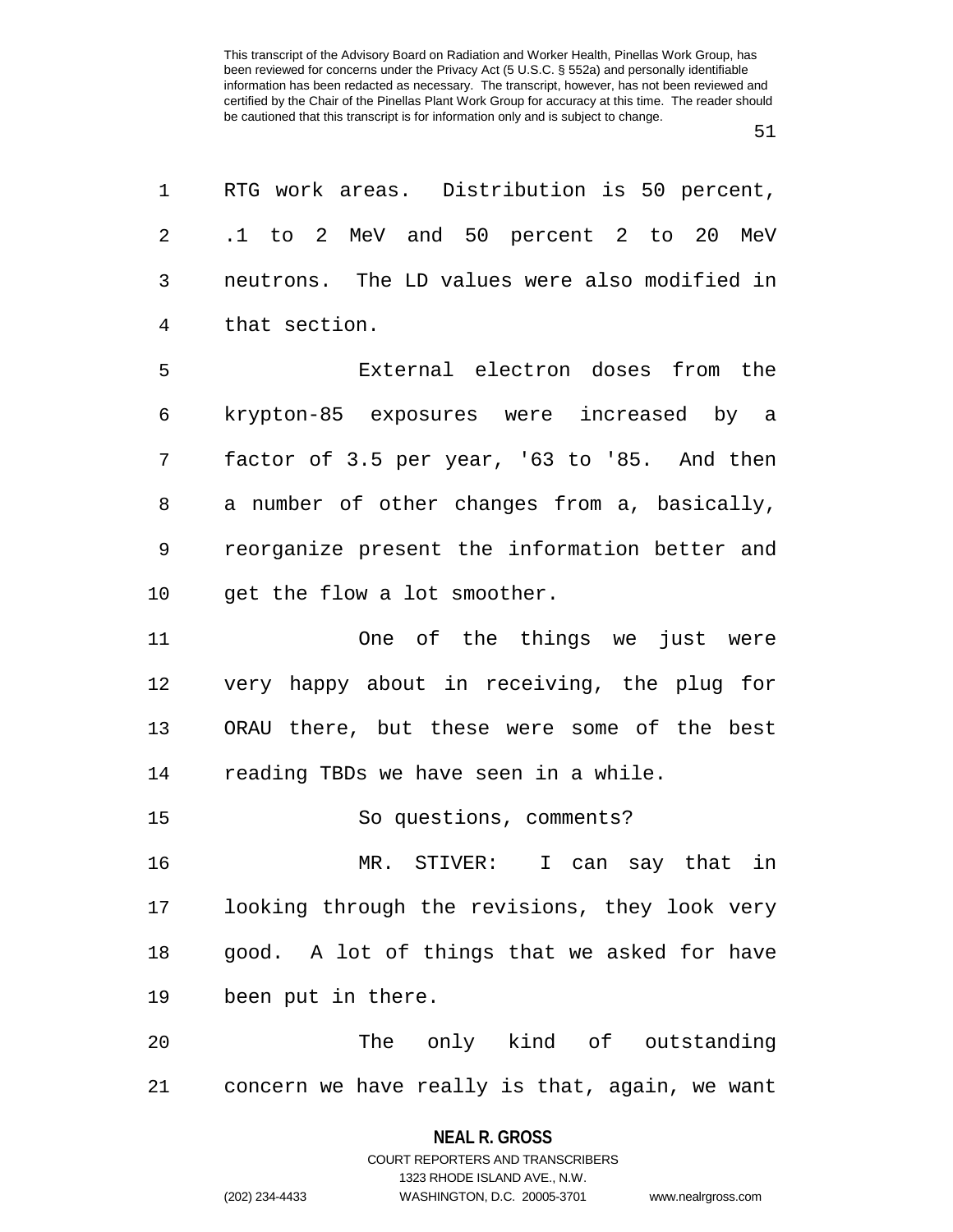52

| 1              | to -- the Issue 4 was really about whether you |
|----------------|------------------------------------------------|
| 2              | are capturing the most highly exposed group of |
| $\mathsf{3}$   | workers or whether it was cohort badging.      |
| $\overline{4}$ | And based on the transcript, I was             |
| 5              | talking to John about this, I remembered, you  |
| 6              | know, signing off on that, but he couldn't     |
| 7              | remember why. We'll make mistakes. But there   |
| 8              | is such a disconnect as far as getting back to |
| 9              | what analysis was done with this.              |
| 10             | MR. DARNELL: I actually remember               |
| 11             | that conversation. There were previous         |
| 12             | conversations to the -- than what is called    |
| 13             | the transcripts, that the basis of that coming |
| 14             | to grips with the dosimetry issues and how the |
| 15             | work force was monitored had more to do with   |
| 16             | the site operations and taking that<br>into    |
|                | 17 account.                                    |
| 18             | MR. STIVER: Yes.                               |
| 19             | MR. DARNELL: You have to remember              |
| 20             | the radiation at the site was on or it was     |
| 21             | off. Okay. It was only on very briefly. And    |

#### **NEAL R. GROSS**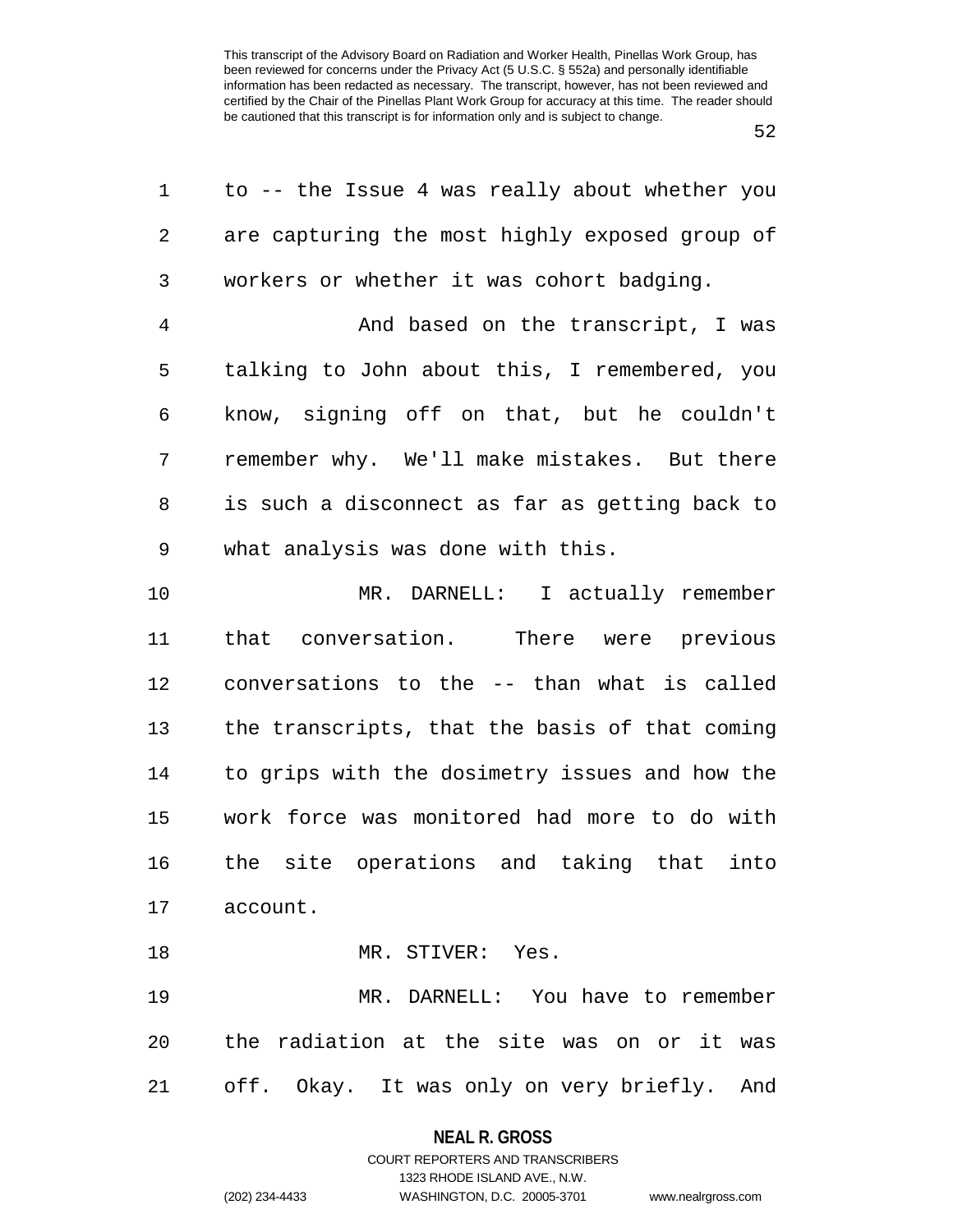| 1              | you can see in the dosimetry records you will |
|----------------|-----------------------------------------------|
| $\overline{2}$ | have 9.9 millirem, which was a test shot, a   |
| 3              | test. And then months later, another 9.9      |
| 4              | millirem.                                     |
| 5              | And in Unit 2, there is radiation             |
| 6              | exposure.                                     |
| 7              | MR. STIVER: It's an all or                    |
| 8              | nothing.                                      |
| 9              | MR. DARNELL: Right. And it's                  |
| 10             | just the way you --                           |
| 11             | MR. STIVER: Yes.                              |
| 12             | MR. DARNELL: Yes, the RTG it was              |
| 13             | different, obviously, and so were the tritium |
| 14             | workers that have had exposures between then. |
| 15             | But for the radiation exposure, you had       |
| 16             | clumps.                                       |
| 17             | And then within the clumps you had            |
| 18             | people that were monitored, so what I'm       |
| 19             | assuming were ancillary personnel to the test |
| 20             | personnel. They were monitored in at or near  |
| 21             | zero. Okay. And then you have this group      |

#### **NEAL R. GROSS**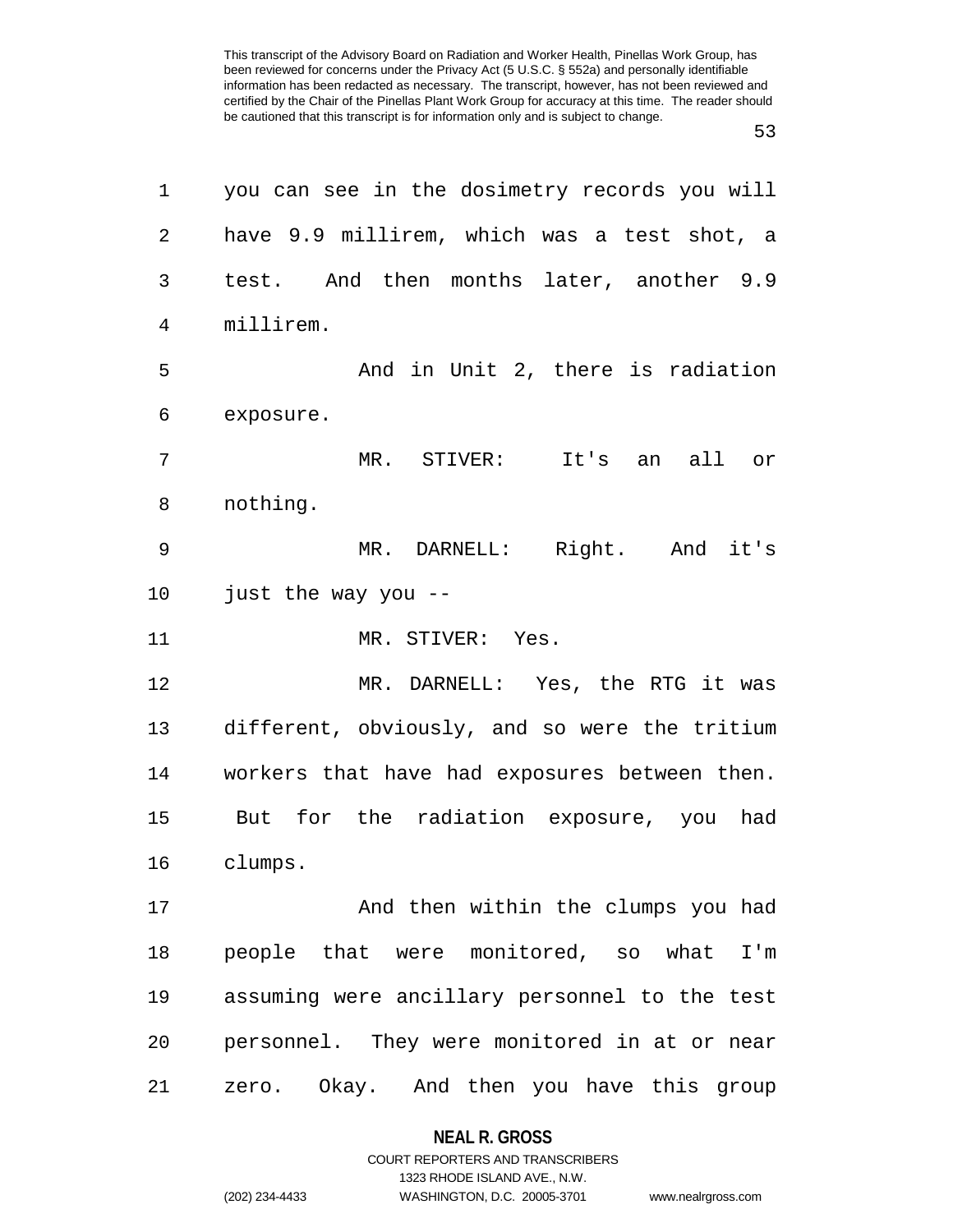54

| 1              | which is like a huge exposure change that were |
|----------------|------------------------------------------------|
| $\overline{2}$ | 85, 95 percent of them were at right around    |
| 3              | 100 millirem.                                  |
| $\overline{4}$ | And then you had a few outliers.               |
| 5              | And I think the highest personnel exposure,    |
| 6              | lifetime exposure, at Pinellas is 3 rem. The   |
| 7              | highest single year, I think, was somewhere    |
| 8              | around the order of 1.71 millirem. So you are  |
| 9              | -- the dose distribution is pretty wiped out.  |
| 10             | And you kind of have to look at -- look past   |
| 11             | this huge group at zero to the next group      |
| 12             | where everybody's percentile is right around   |
| 13             | 100.                                           |
| 14             | And in taking that into account is             |
| 15             | how we got to the idea that Issue 4 was        |
| 16             | resolved.                                      |
| 17             | MR. STIVER: Yes, it certainly                  |
| 18             | sounds like that. You know, you have a pretty  |
| 19             | clear cut understanding of who had the         |
| 20             | potential for exposure. It is not like you     |
| 21             | have cohorts where you just pick different     |

# **NEAL R. GROSS** COURT REPORTERS AND TRANSCRIBERS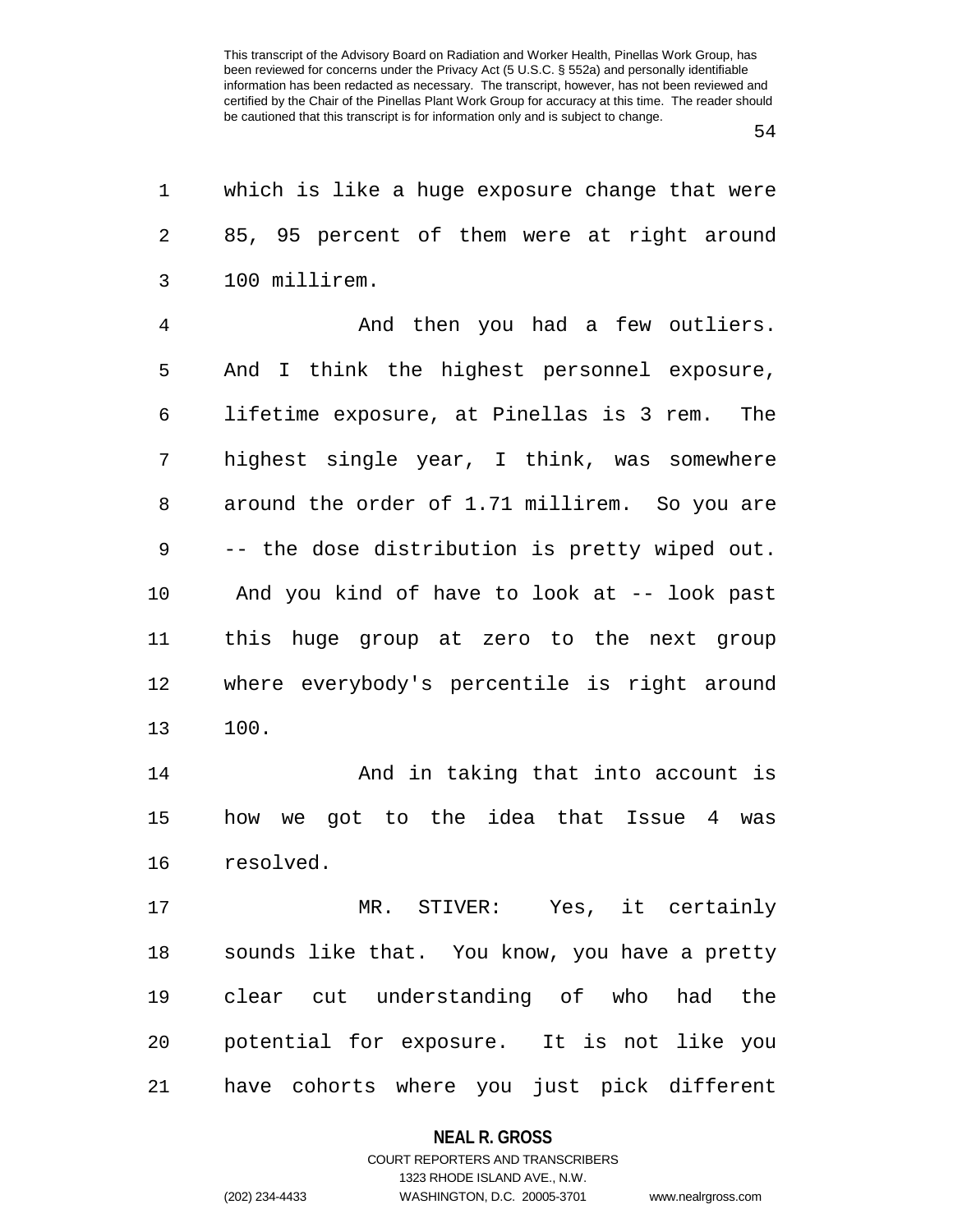55

| $\mathbf 1$ | types of individuals and have them represent   |
|-------------|------------------------------------------------|
| 2           | whatever group. And in case you might have a   |
| 3           | high likelihood of missing some of the higher  |
| 4           | doses.                                         |
| 5           | I would say the only thing that                |
| 6           | SC&A would like to do would be to go back and  |
| 7           | look at the dosimetry data and also the Issue  |
| 8           | 5 regarding the performance characteristics of |
| 9           | the dosimeters throughout time. We would like  |
| 10          | to take a look at that data.                   |
| 11          | MR. DARNELL: Sure.                             |
| 12          | MR. STIVER:<br>And review that.                |
| 13          | This would be our only concern.                |
| 14          | MR. KATZ: Just consider yourself               |
| 15          | tasked.                                        |
| 16          | STIVER: Consider ourselves<br>MR.              |
|             | 17 tasked. You got something to say?           |
| 18          | MR. PAPADOPOULOS: Do we need a                 |
| 19          | White Paper on this or a couple of --          |
| 20          | MR. STIVER: Yes, this may rise to              |
|             | 21 the level of a White Paper. At least a memo |
|             |                                                |

# **NEAL R. GROSS** COURT REPORTERS AND TRANSCRIBERS

1323 RHODE ISLAND AVE., N.W.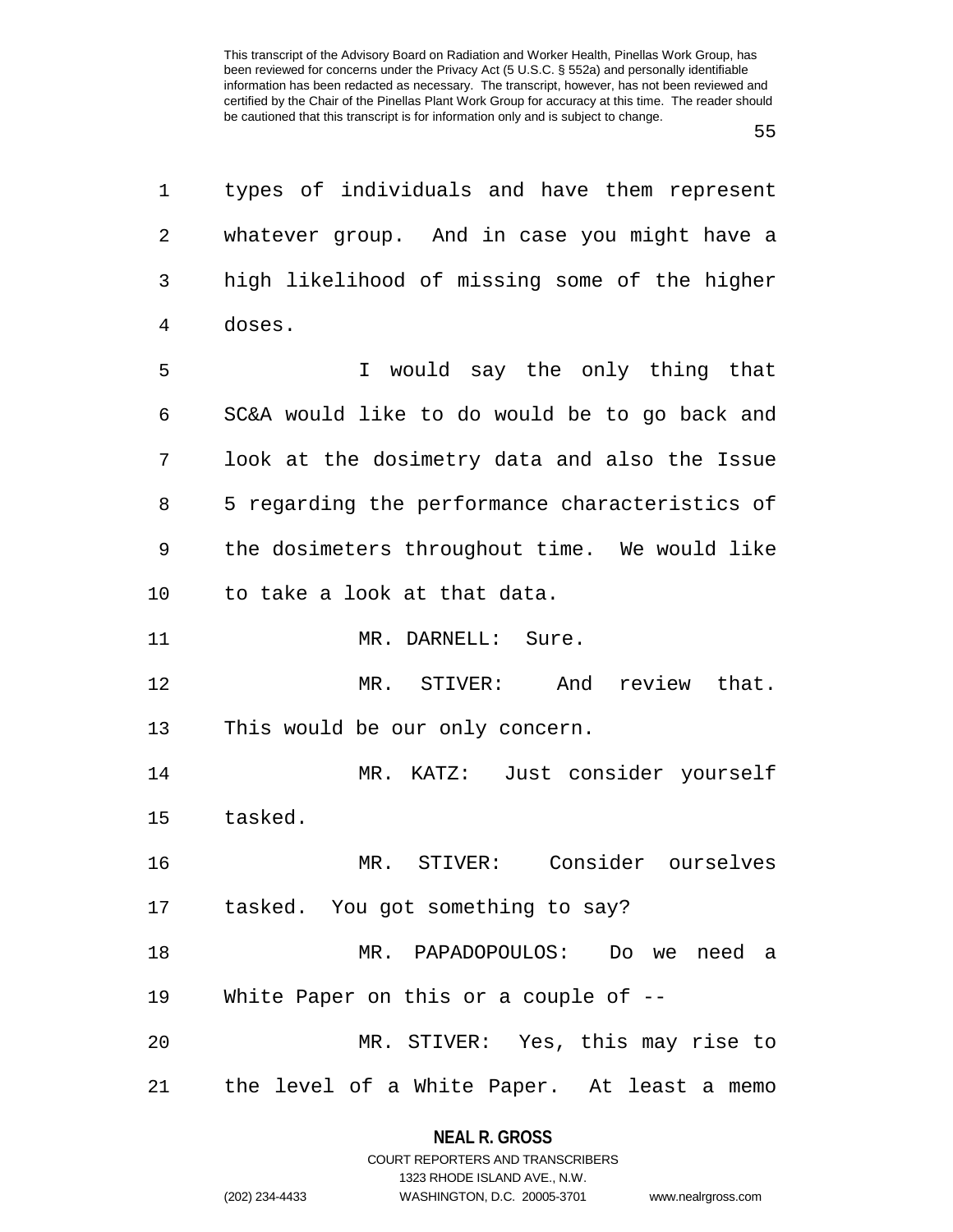56

| 1              | from around there.                                      |
|----------------|---------------------------------------------------------|
| $\overline{2}$ | MR. GLECKLER: Is it worth noting                        |
| 3              | regarding the unmonitored dose assignment for           |
| 4              | the Pinellas Plant? Is that 95 <sup>th</sup> percentile |
| 5              | dose, that was calculated, based on whole body          |
| 6              | doses?                                                  |
| 7              | MR. STIVER: Yes.                                        |
| 8              | MR. GLECKLER: Which includes                            |
| 9              | tritium? And excludes external photon,                  |
| 10             | external neutron and internal tritium dose?             |
| 11             | And for some years, we were able to have -- we          |
| 12             | had them broken down, but for a significant             |
| 13             | number of years, we couldn't break out, you             |
| 14             | know, the various dose types. And so we just            |
| 15             | used -- since the doses were relatively low             |
| 16             | anyhow, so if we use this stuff -- by                   |
| 17             | assigning that, we are actually accounting for          |
| 18             | internal as well for unmonitored, even though           |
| 19             | we are only taking personnel --                         |
| 20             | (Simultaneous speaking.)                                |
|                |                                                         |

21 And some of the highest doses that

**NEAL R. GROSS** COURT REPORTERS AND TRANSCRIBERS

1323 RHODE ISLAND AVE., N.W.

(202) 234-4433 WASHINGTON, D.C. 20005-3701 www.nealrgross.com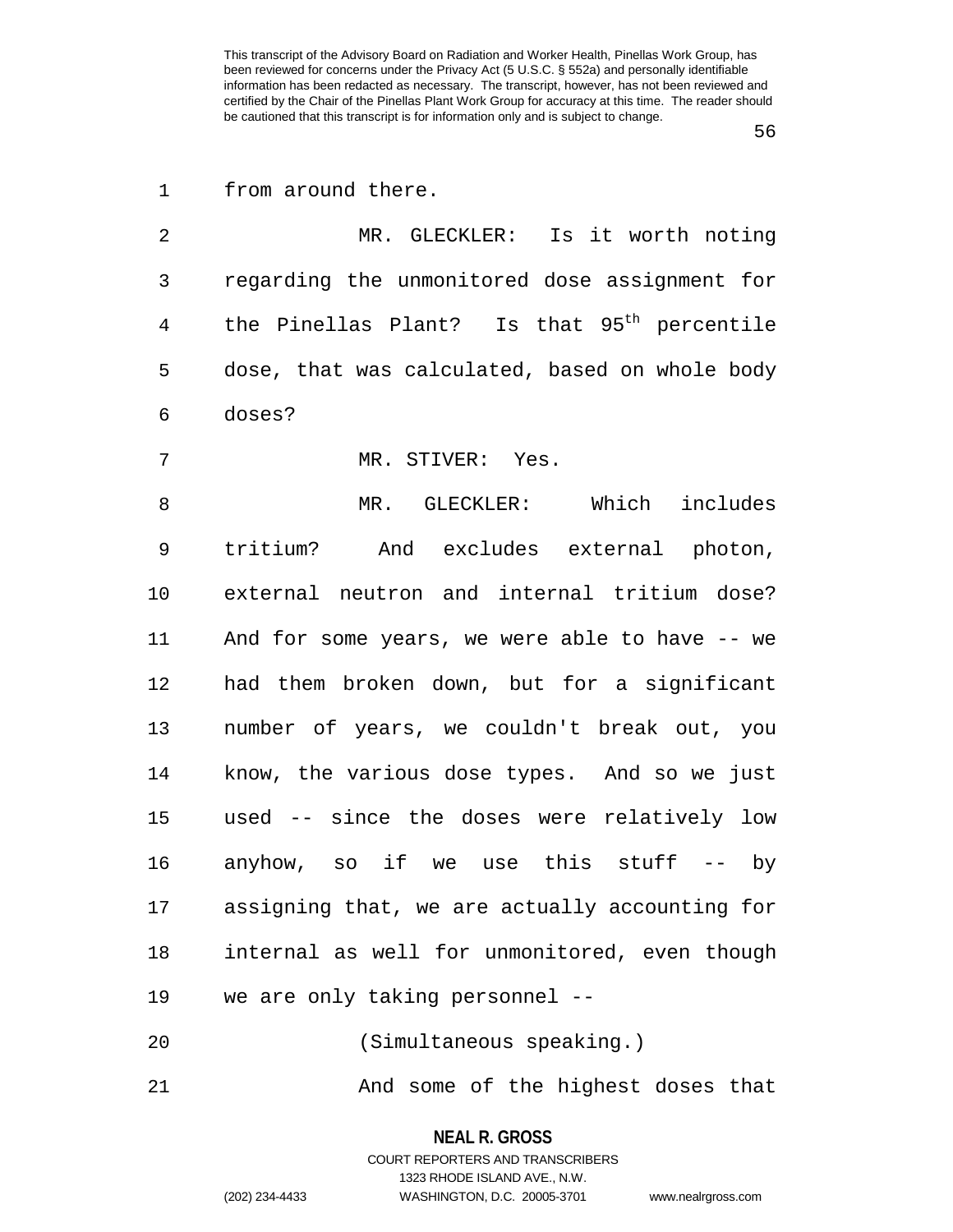57

| $\mathbf 1$    | Pete was talking about are actually tritium    |
|----------------|------------------------------------------------|
| 2              | doses. I have not been able to verify those    |
| 3              | things.                                        |
| $\overline{4}$ | CHAIRMAN SCHOFIELD: Those RTGs,                |
| 5              | did you ever find anything that they used to   |
| 6              | verify these or were they basically the one    |
| 7              | size?                                          |
| 8              | MR. GLECKLER: As far as the Pu                 |
| 9              | sources, there were two different sizes. And   |
| 10             | I forget how many, but I think 8 and 10 grams. |
| 11             | I'm not positive on that, but it does -- that  |
| 12             | information is not on the Site Description.    |
| 13             | MR. STIVER: It was 8 to 10 grams.              |
| 14             | MR. GLECKLER: Yes.<br>Does that                |
| 15             | sound right?                                   |
| 16             | MR. DARNELL: Yes, all the sources              |
| 17             | they used were relatively small hand. You      |
| 18             | could carry them in your hands.                |
| 19             | CHAIRMAN SCHOFIELD: I know they                |
| 20             | had much bigger ones.                          |
| 21             | MR. GLECKLER: But Pu-Be source,                |
|                |                                                |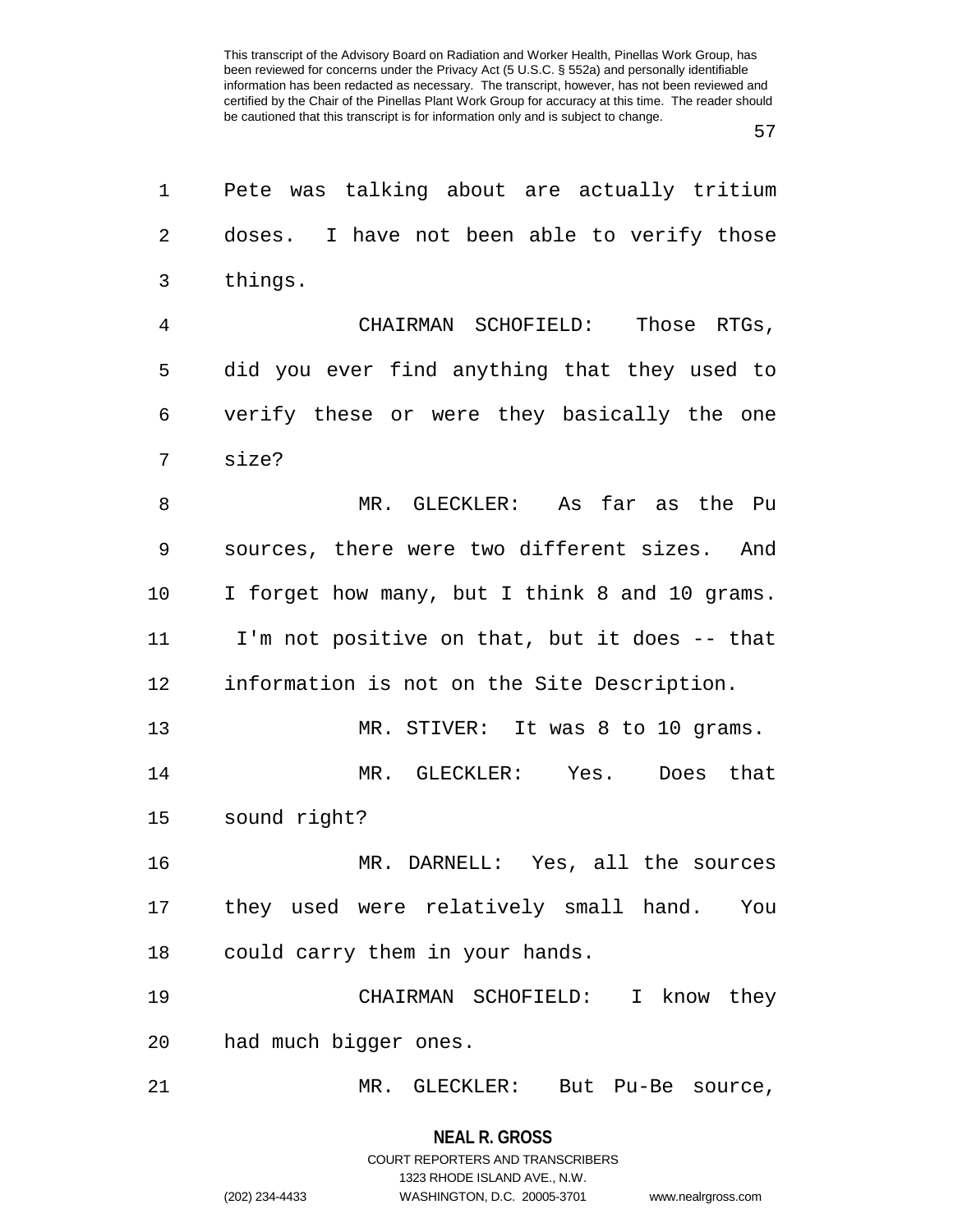58

| 1              | they had a couple, one or two Pu-Be sources     |
|----------------|-------------------------------------------------|
| $\overline{2}$ | and those might have been bigger. I'm not --    |
| 3              | those were for calibration purposes.            |
| $\overline{4}$ | MR. STIVER: That was back in the                |
| 5              | early '56/57 time frame.                        |
| 6              | MR. GLECKLER: That's when they                  |
| 7              | got them and I'm not sure when those left the   |
| 8              | site. I don't recall it.                        |
| 9              | DR. NETON: I'm just going through               |
| 10             | just to go back to this confusion on what       |
| 11             | document is which. It appears to me that the    |
| 12             | document that was issued by SC&A on June 2,     |
| 13             | 2009 contains your responses to the NIOSH       |
| 14             | responses that are in that document that says   |
| 15             | 2011.                                           |
| 16             | So somehow that document got                    |
| 17             | uploaded. That's the modified date, but you     |
| 18             | know how they -- so I looked through at least   |
| 19             | the first 20 pages, it's identical. The only    |
| 20             | exception, the only difference is that you      |
| 21             | red responding to<br>have comments<br>in<br>our |

#### **NEAL R. GROSS**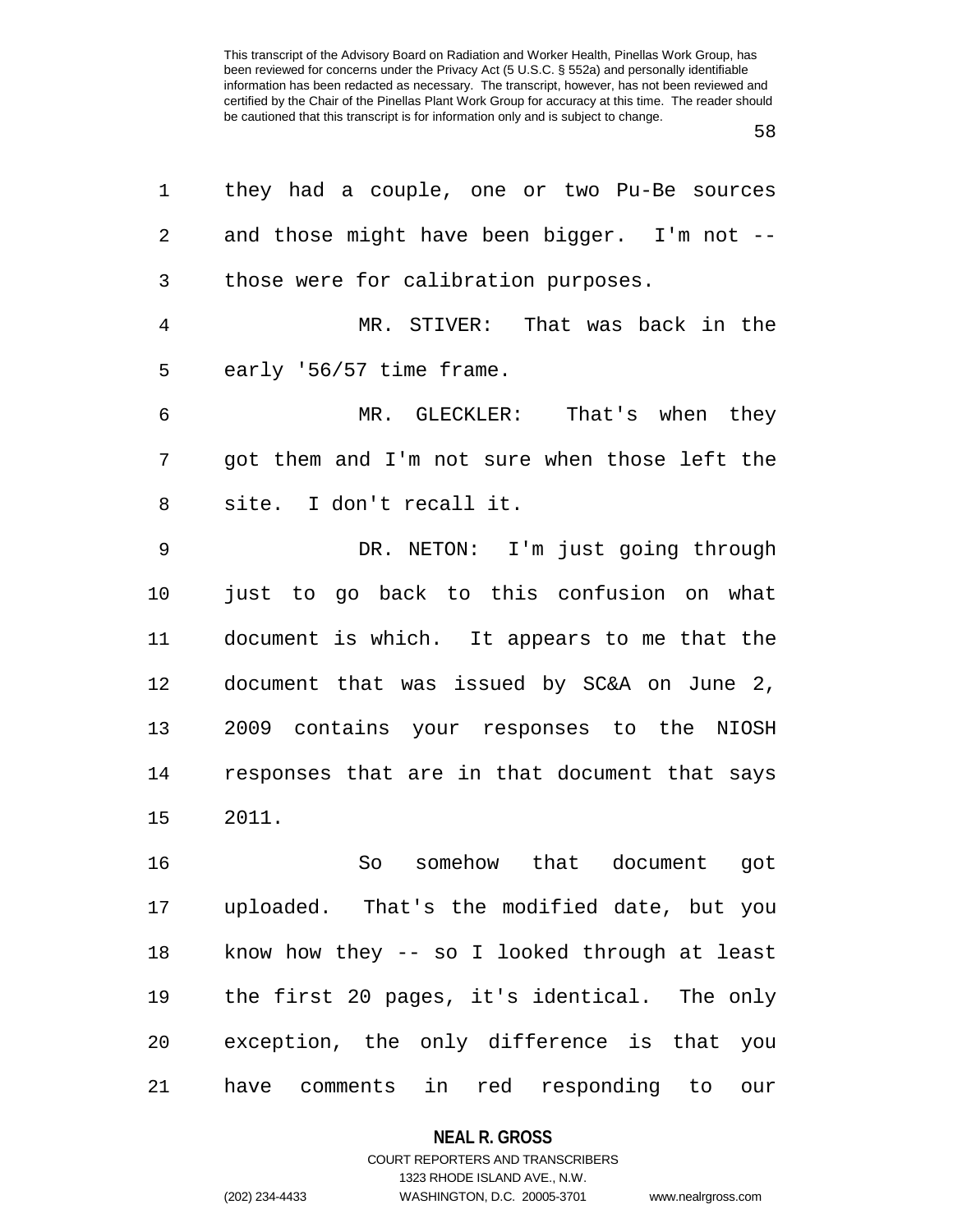59

| $\mathbf 1$ | comments.                                      |
|-------------|------------------------------------------------|
| 2           | It's identical, except you have                |
| 3           | already responded to all of those comments.    |
| 4           | MR. DARNELL: NIOSH would be happy              |
| 5           | to provide to SC&A their own documents.        |
| 6           | DR. NETON: For some reason that                |
| 7           | modified date, sometimes if you just open the  |
| 8           | file and you close it, it will list it as      |
| 9           | modified.                                      |
| 10          | MR. KATZ: But that's it, it's                  |
| 11          | nice to get that cleared up.                   |
| 12          | MR. STIVER: We were having                     |
| 13          | scrambling over the weekend to get things      |
| 14          | together for this, so --                       |
| 15          | DR. NETON: Yes. No, and you --                 |
| 16          | there is clearly items listed in red here that |
|             | 17 are responses to those comments from that   |
| 18          | file.                                          |
| 19          | MR. DARNELL: Okay.                             |
| 20          | DR. NETON: All right. I'll get                 |
| 21          | you a copy of that.                            |

## **NEAL R. GROSS**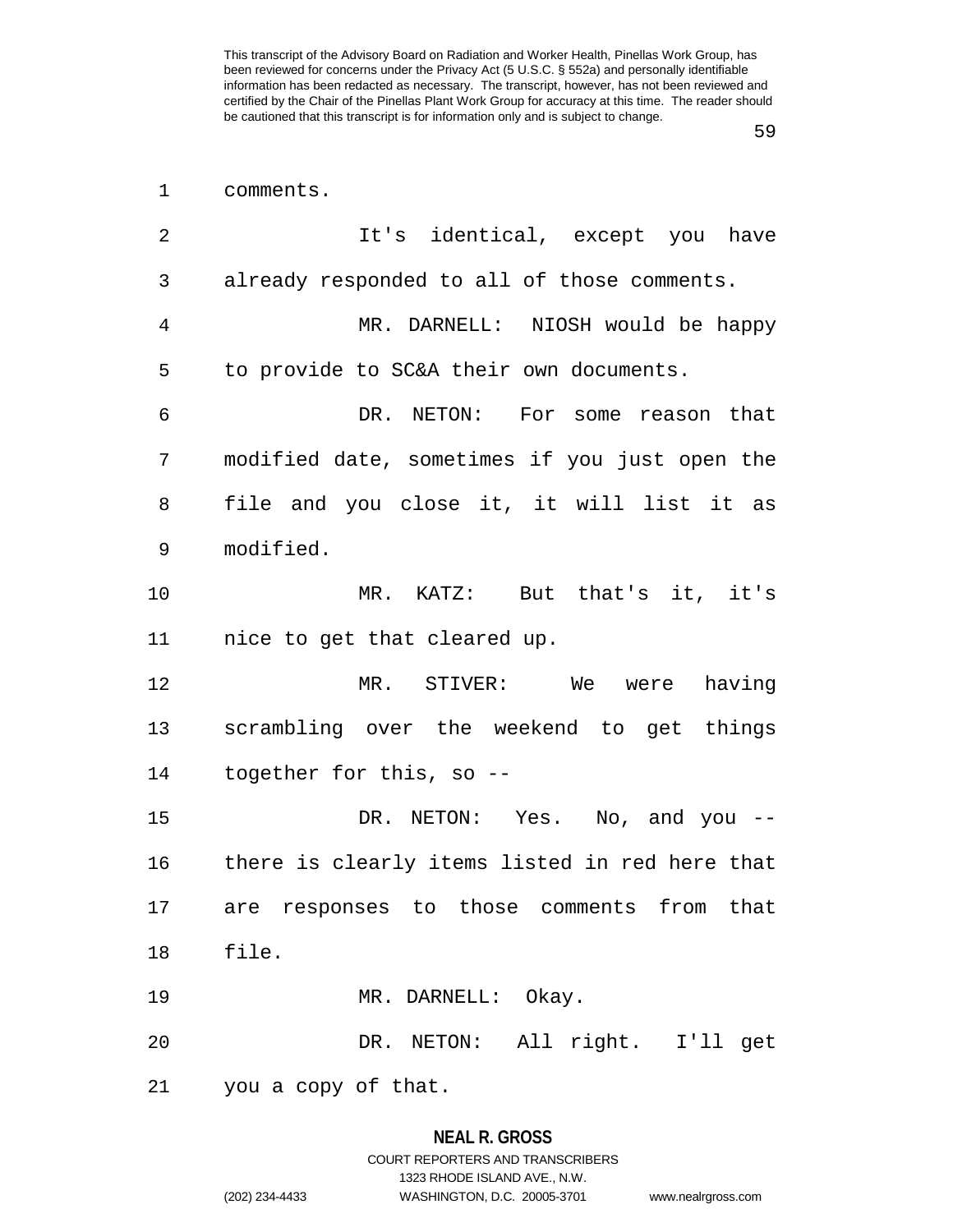60

| $\mathbf 1$    | MEMBER CLAWSON: While we<br>are                |
|----------------|------------------------------------------------|
| 2              | taking jabs at each other, I would like --     |
| 3              | well, it's kind of a little bit of a jab, but  |
| $\overline{4}$ | I would like to compliment you on the new TBD, |
| 5              | because I thought it was a great change from   |
| 6              | what it was previously and the level of detail |
| 7              | that you have gone in, I would just like to    |
| 8              | compliment you on it. It was a fine job. It    |
| 9              | really was.                                    |
| 10             | CHAIRMAN SCHOFIELD: That's a                   |
| 11             | level of detail, that's got to raise some      |
| 12             | flags.                                         |
| 13             | MEMBER CLAWSON: Maybe a little                 |
| 14             | nervous.                                       |
| 15             | MR. DARNELL: Well, I hope nervous              |
| 16             | in a good way. It's like they got it right.    |
| 17             | MEMBER CLAWSON: No, it wasn't                  |
| 18             | that.                                          |
| 19             | CHAIRMAN SCHOFIELD: We're not                  |
| 20             | talking firing squad level. It's a little      |
| 21             | below that.                                    |
|                |                                                |

### **NEAL R. GROSS**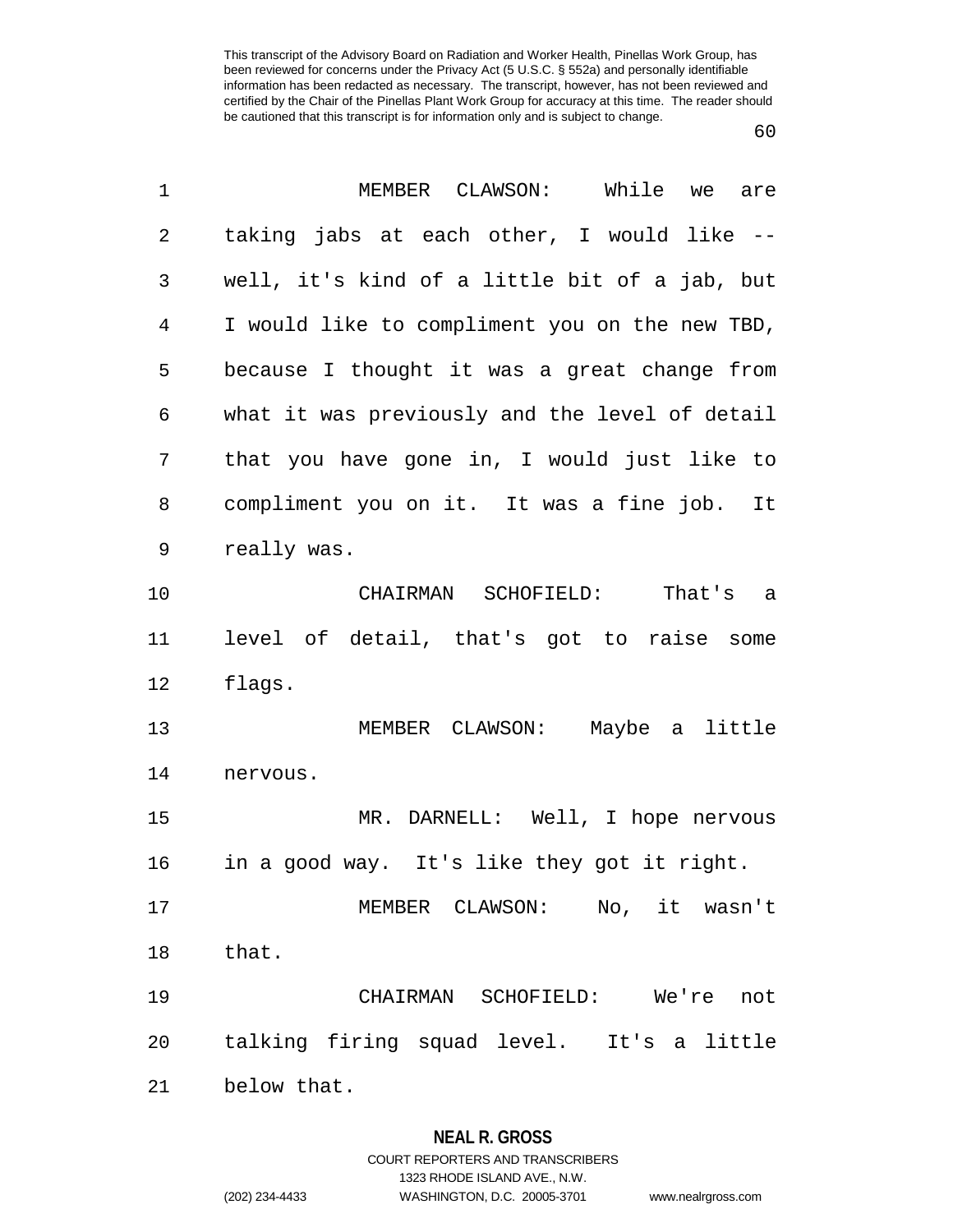| $\mathbf 1$ | MEMBER CLAWSON: But I really do                |
|-------------|------------------------------------------------|
| 2           | want to commend you, because the level of      |
| 3           | detail that you went into and stuff, picking   |
| 4           | out the differences in the sites and how they  |
| 5           | went in, I really wanted to compliment you,    |
| 6           | because it makes it a lot easier, especially   |
| 7           | somebody that isn't familiar with the facility |
| 8           | and seeing these different terms, you really   |
| 9           | did a good job. I would just like to           |
| 10          | compliment you.                                |
| 11          | MR. DARNELL: That was mainly                   |
| 12          | Brian. Thank you.                              |
| 13          | CHAIRMAN SCHOFIELD: Kudos to both              |
| 14          | of you.                                        |
| 15          | MR. DARNELL:<br>the<br>Any more on             |
| 16          | external?                                      |
| 17          | MR. STIVER: Nothing for us.                    |
| 18          | MR. DARNELL: Let's see, I think                |
| 19          | the internal section is on the previous page   |
| 20          | of the summary that we handed out.             |
| 21          | And this again begins with the                 |

**NEAL R. GROSS** COURT REPORTERS AND TRANSCRIBERS

1323 RHODE ISLAND AVE., N.W. (202) 234-4433 WASHINGTON, D.C. 20005-3701 www.nealrgross.com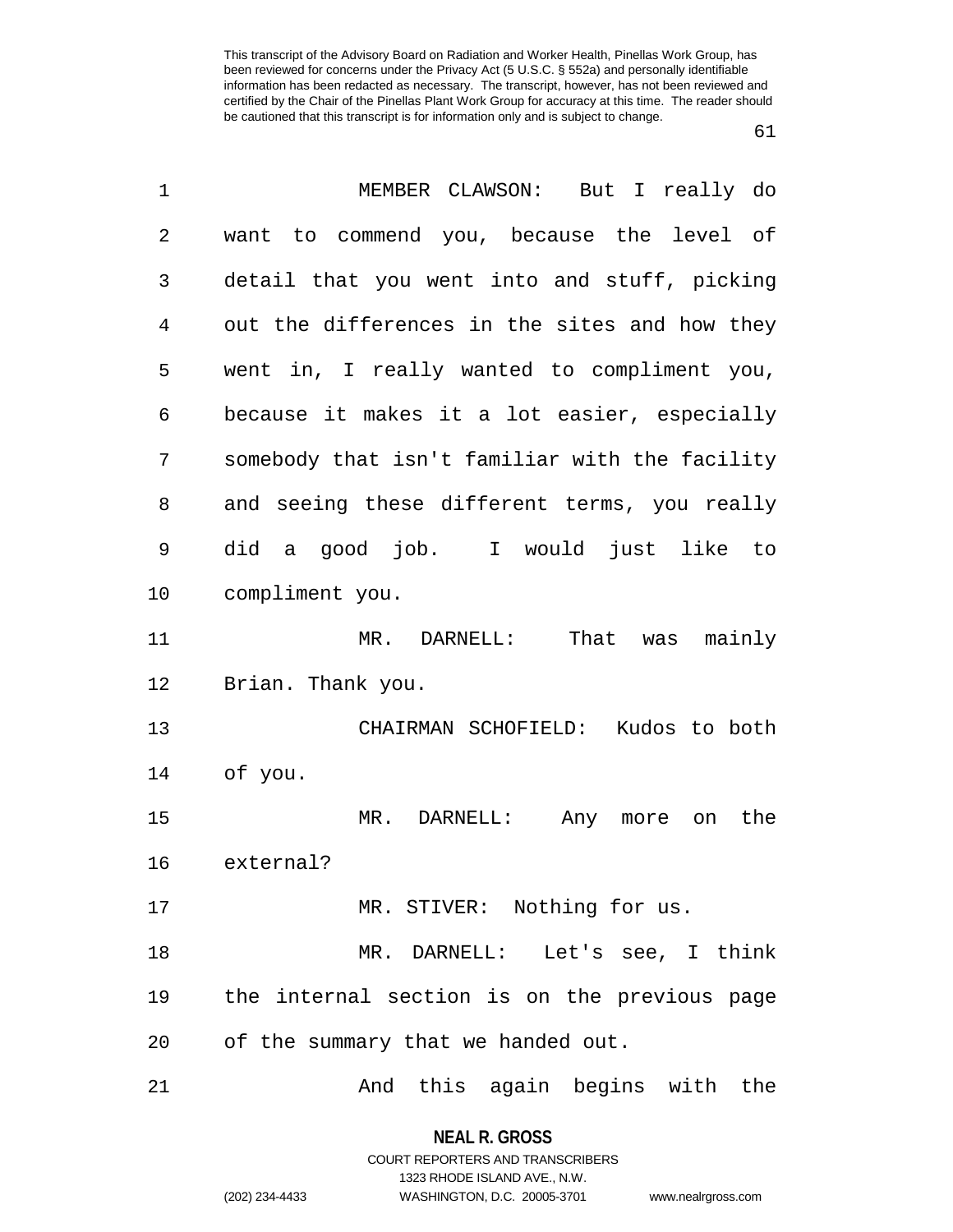62

| 1              | Issue 2 Resolution, potential high<br>issues.  |
|----------------|------------------------------------------------|
| $\overline{2}$ | exposures to insoluble tritium. Do we want to  |
| 3              | talk about tritium now or are we going to wait |
| 4              | $until$ --                                     |
| 5              | MR. STIVER:<br>We<br>can talk about            |
| 6              | that.                                          |
| 7              | I think we actually<br>MR. DARNELL:            |
| 8              | have gone a step further than what we agreed   |
| 9              | In the previous transcripts, we were<br>to.    |
| 10             | talking about a Class M exposure. And we --    |
| 11             | between the last meeting and now, we have      |
| 12             | found out that there was a Class S. So the     |
| 13             | tritides were going to be applied to the       |
| 14             | monitored work force, the tritium monitored    |
| 15             | work force. Everybody in it gets tritide       |
| 16             | exposure.                                      |
| 17             | MR. STIVER: At the Class S level?              |
| 18             | MR. DARNELL: At the Class S                    |
| 19             | level. As long as that provides a hair         |
| 20             | exposure.                                      |
| 21             | MR. GLECKLER: Well, we assess it               |

**NEAL R. GROSS**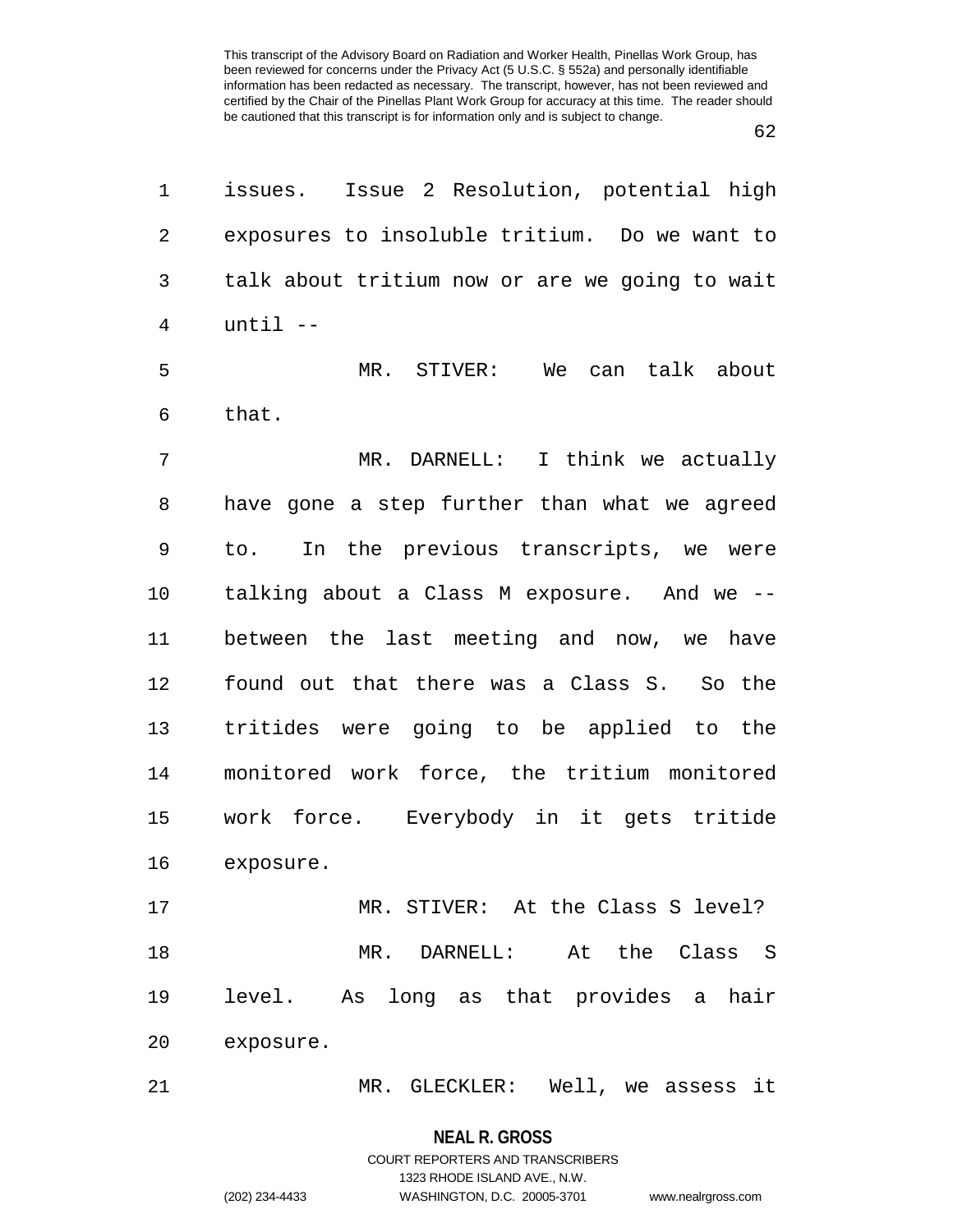63

| $\mathbf 1$    | at both.                                      |
|----------------|-----------------------------------------------|
| $\overline{2}$ | MR. STIVER: Assess at both.                   |
| 3              | MR. GLECKLER: Yes. Whichever is               |
| 4              | more claimant favorable, because some<br>are  |
| 5              | more.                                         |
| 6              | MR. STIVER: Yes, the lung does,               |
| 7              | obviously, would be.                          |
| 8              | MR. DARNELL: It makes the tritium             |
| 9              | issue very simple. Everybody that was exposed |
| 10             | to tritium and monitored for tritium gets the |
| 11             | tritide exposure.                             |
| 12             | MR. GLECKLER: Yes. And we have                |
| 13             | also taken a whole different direction on it. |
| 14             | Because if I remember right, I think at that  |
| 15             | meeting, we were geared towards going the     |
| 16             | OTIB-66 route. And I did some missed dose     |
| 17             | calcs not using the OTIB-66 approach, the     |
| 18             | missed dose is for like the long one. We are  |
| 19             | going to be like over 300 rem per one year of |
| 20             | exposure.                                     |
| 21             | MR. DARNELL: Right.                           |

## **NEAL R. GROSS**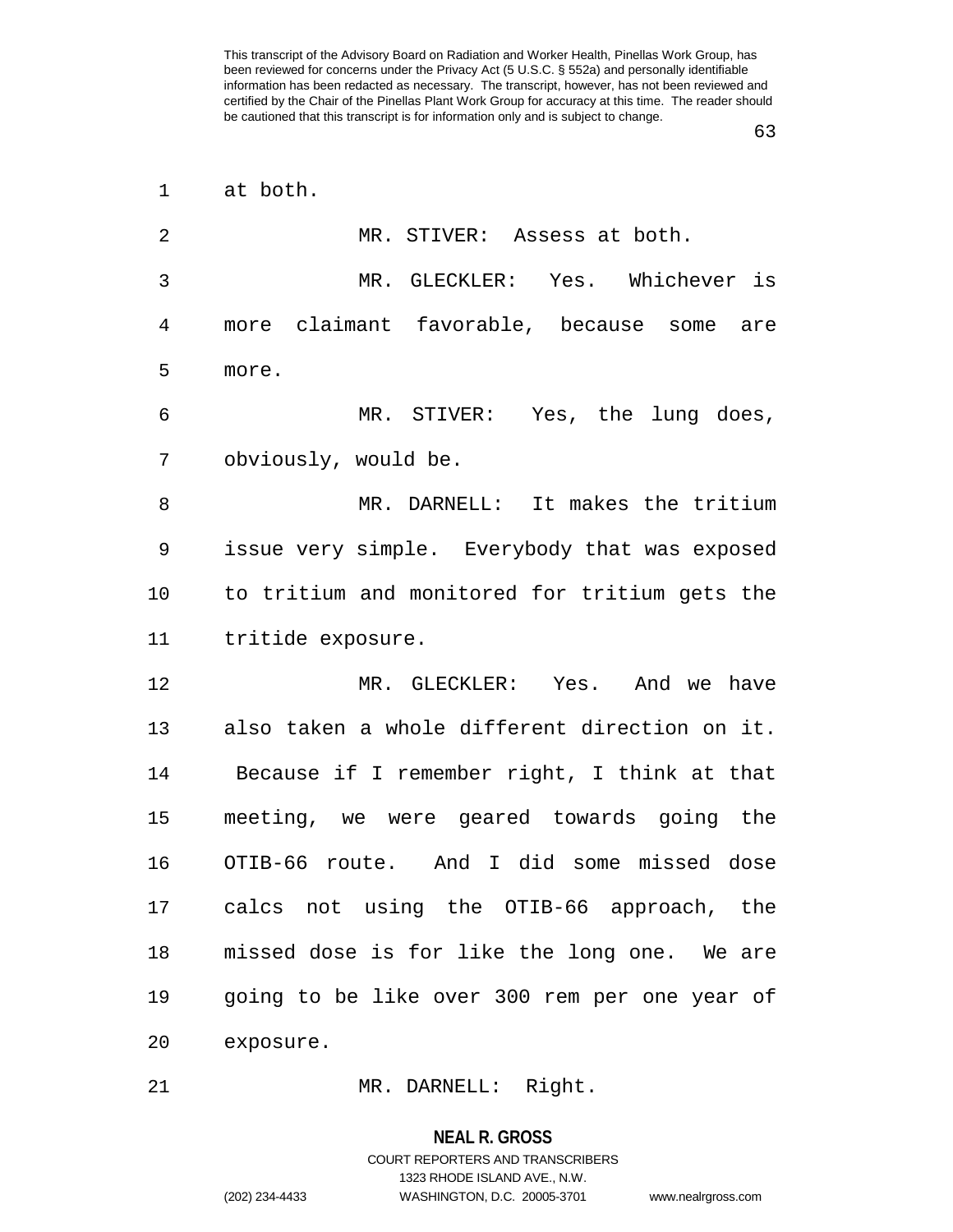| 1  | MR. GLECKLER: And it's like this               |
|----|------------------------------------------------|
| 2  | can't be. This isn't realistic at all. And     |
| 3  | so we have gone to using contaminant -- the    |
| 4  | highest contamination levels in the plant,     |
| 5  | which include soluble tritium and insoluble.   |
| 6  | And the biggest thing, too, is rather than     |
| 7  | address just metal tritides, we have changed   |
| 8  | the terminology in the TBD to insoluble forms  |
| 9  | of tritium, because that same approach will    |
| 10 | deal with the organically bound tritium        |
| 11 | compounds as well.                             |
| 12 | MR. STIVER: I quess we kind of,                |
| 13 | at this point, are withholding judgment on the |
| 14 | tritides issue. I know there is -- this is     |
| 15 | kind of common with Mound and I believe, Jim,  |
| 16 | you are preparing a paper on that methodology. |
| 17 | DR. NETON: Yes.                                |
| 18 | MR. STIVER: Swipe samples.                     |
| 19 | DR. NETON: It's exactly the same               |
| 20 | methodology.                                   |
| 21 | MR. STIVER:<br>Exactly the<br>same             |

1323 RHODE ISLAND AVE., N.W.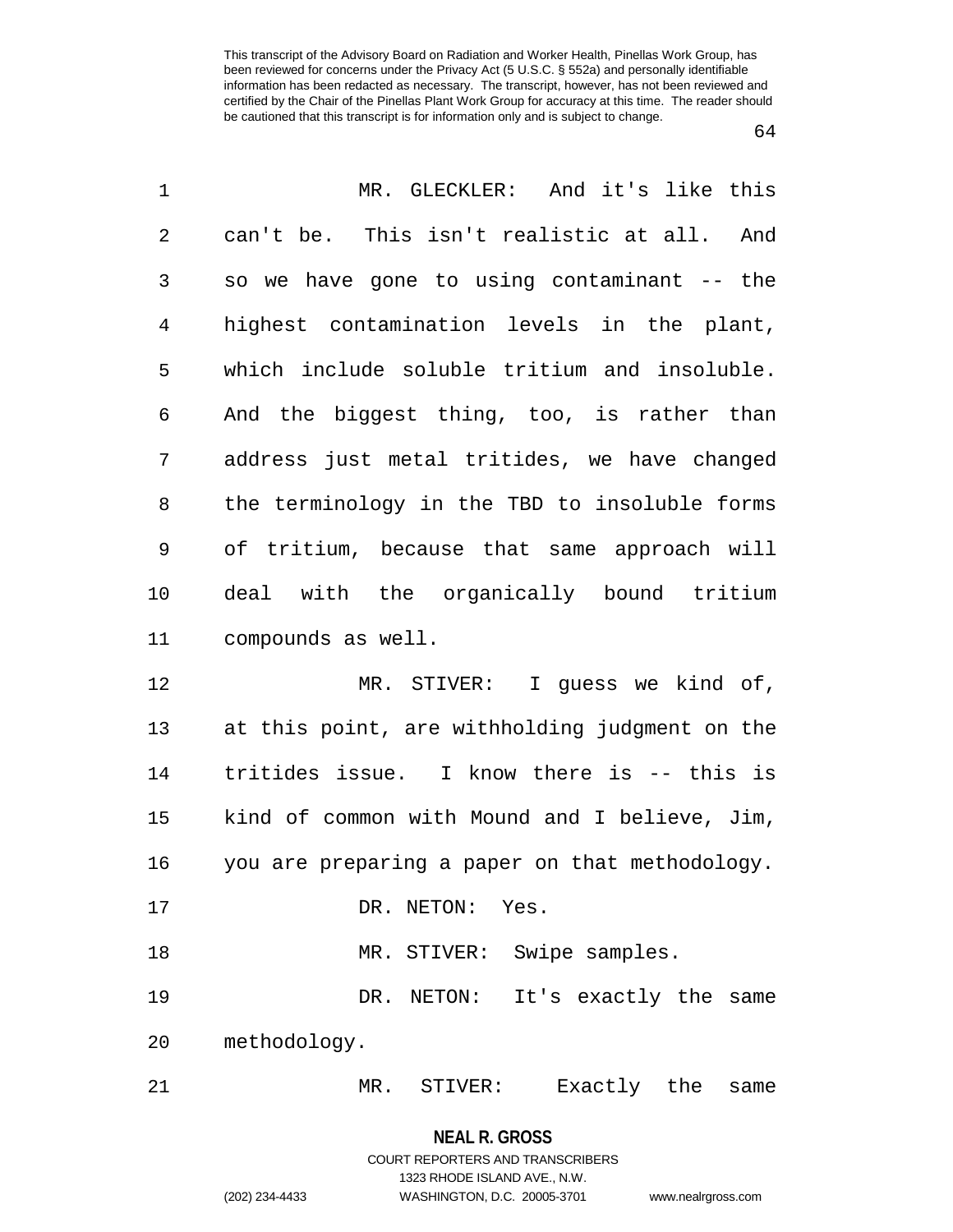1 methodology.

2 DR. NETON: We have gone through 3 and characterized the swipe contamination 4 levels and then applied a fairly conservative 5 resuspension factor and demonstrated that 6 those would get bounded very nicely in a 7 reasonable manner.

8 MR. STIVER: Yes. Our only 9 concern there is the swipe samples provided a 10 representative and complete set of data. And 11 so that's -- really, we have no problem with 12 the -- you know, your approach for assessing 13 the doses once that source-term -

14 MR. GLECKLER: For the Pinellas 15 Plant we didn't use a representative swipe 16 sample. We used the highest reported one we 17 found.

18 MR. STIVER: The highest reported? 19 MR. DARNELL: It's conservative on 20 top of conservatism.

21 MR. STIVER: Right.

#### **NEAL R. GROSS**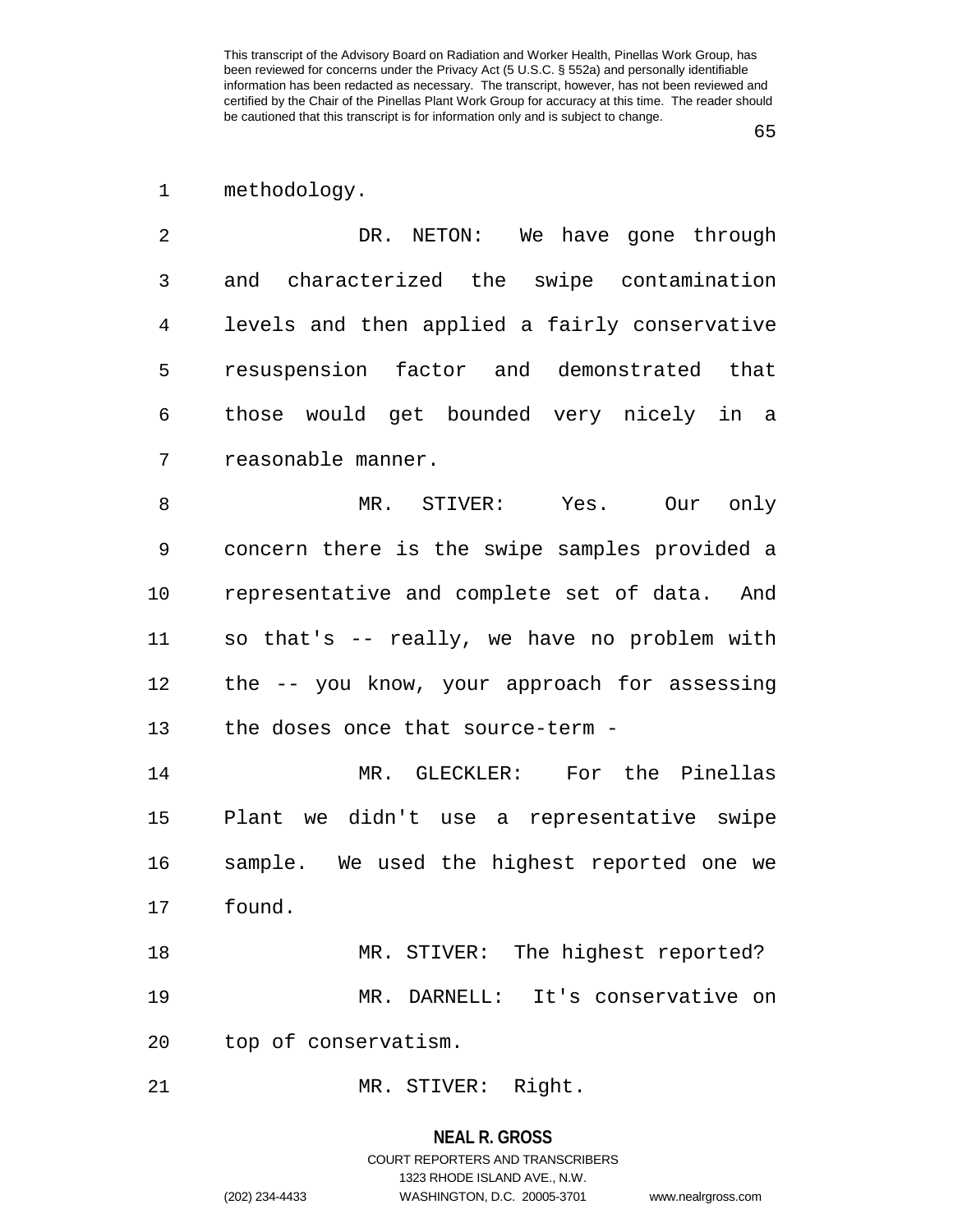| 1  | CHAIRMAN SCHOFIELD:<br>In Pinellas,           |
|----|-----------------------------------------------|
| 2  | did they swipe samples? Did they actually     |
| 3  | break it down as to what it was or just       |
| 4  | basically the --                              |
| 5  | MR. GLECKLER: Just tritium. Yes,              |
| 6  | the swipes would have been just for gross     |
| 7  | tritium. They wouldn't have been able to tell |
| 8  | whether it was metal tritide or more soluble  |
| 9  | forms of tritium. And so it's like the        |
| 10 | majority of the contamination incidents and   |
| 11 | the bulk of the material that was causing the |
| 12 | contamination was soluble tritium in the from |
| 13 | of HTO and HT, so it's like that's a huge     |
| 14 | level of conservatism in the approach that we |
| 15 | are taking.                                   |
| 16 | MR. STIVER: Yes, my point is that             |
| 17 | 99% of it was the HTO.                        |
| 18 | MR. GLECKLER: Yes, because we are             |
| 19 | assuming that 100 percent of that             |
| 20 | contamination was insoluble tritium.          |
| 21 | Actually, the vast majority of it was<br>more |

#### **NEAL R. GROSS**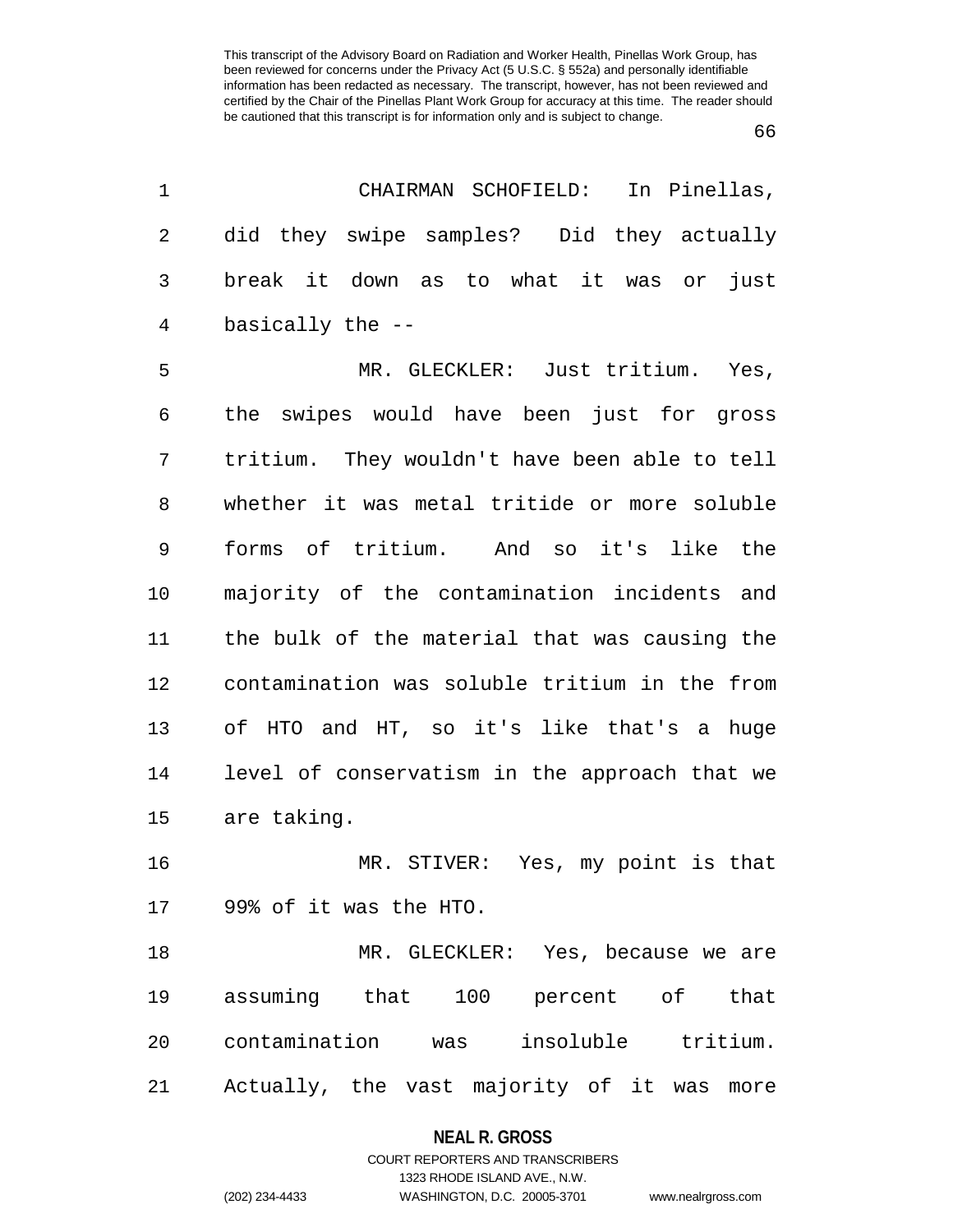67

| $\mathbf 1$ | likely soluble forms.                          |
|-------------|------------------------------------------------|
| 2           | MR. STIVER: You know, we would                 |
| 3           | like to -- Jim, do you have any idea about     |
| 4           | when that paper might be available?            |
| 5           | DR. NETON: The Mound paper?                    |
| 6           | MR. STIVER: Yes.                               |
| 7           | DR. NETON: I think it's                        |
| 8           | undergoing ADC review right now.               |
| 9           | MR. STIVER: ADC review.                        |
| 10          | DR. NETON: So it will be as soon               |
| 11          | as it gets out of that. I reviewed it and      |
| 12          | it's at DOE right now.                         |
| 13          | MR. STIVER: Okay.                              |
| 14          | DR. NETON: But I was surprised it              |
| 15          | didn't come out yesterday when the radon paper |
| 16          | came out on Mound. I thought they would come   |
|             | 17 out simultaneously. We sent them for ADC    |
| 18          | review at the same time.                       |
| 19          | MR. STIVER: Cause we have -- it                |
| 20          | would have been an anticipated effort. So      |
| 21          | that just came out. We had a similar response  |

**NEAL R. GROSS**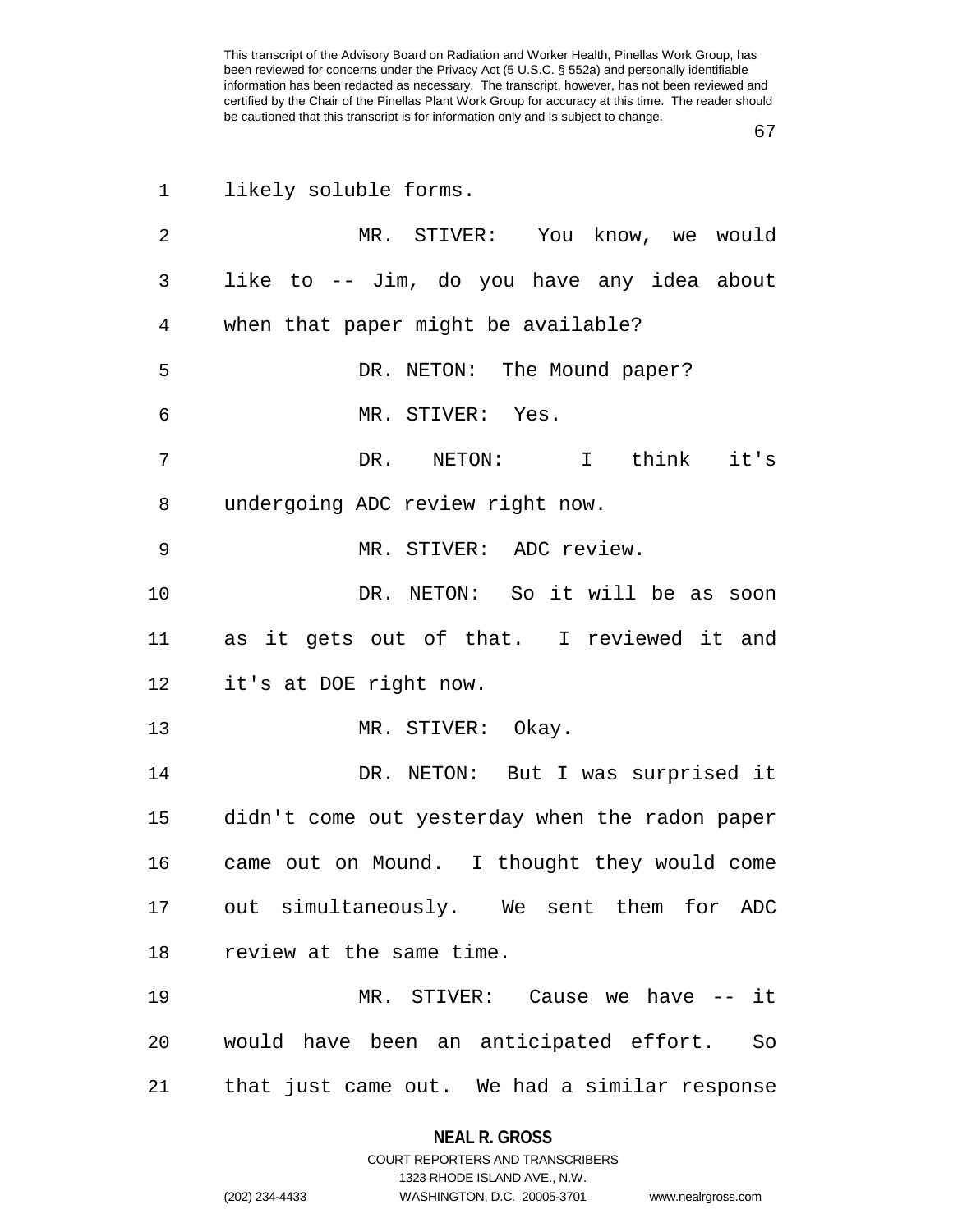| 1              | and it's kind of overarching.                         |
|----------------|-------------------------------------------------------|
| $\overline{2}$ | MR. KATZ: Right. So you will                          |
| 3              | apply whatever you considered for Mound -             |
| 4              | (Simultaneous speaking.)                              |
| 5              | DR. NETON: I agree. I think                           |
| 6              | that's reasonable. It's a matter of                   |
| 7              | demonstrating that the sample, the swipe              |
| 8              | samples that you have --                              |
| 9              | MR. STIVER: Yes.                                      |
| 10             | DR. NETON: -- adequately                              |
| 11             | characterize the contamination levels.<br>$\mathbf I$ |
| 12             | totally agree.                                        |
| 13             | MR. STIVER: Yes, that's really                        |
| 14             | our main concern -                                    |
| 15             | CHAIRMAN SCHOFIELD: That's part                       |
| 16             | of the reason we have had such a lot of delay         |
| 17             | at this facility, because if you have answered        |
| 18             | the problem at Mound, you answered the problem        |
| 19             | with Pinellas on the tritium issue, so you            |
| 20             | only have to tackle one line at a time.               |
| 21             | MR. STIVER: Sounds good.                              |

# **NEAL R. GROSS** COURT REPORTERS AND TRANSCRIBERS

1323 RHODE ISLAND AVE., N.W.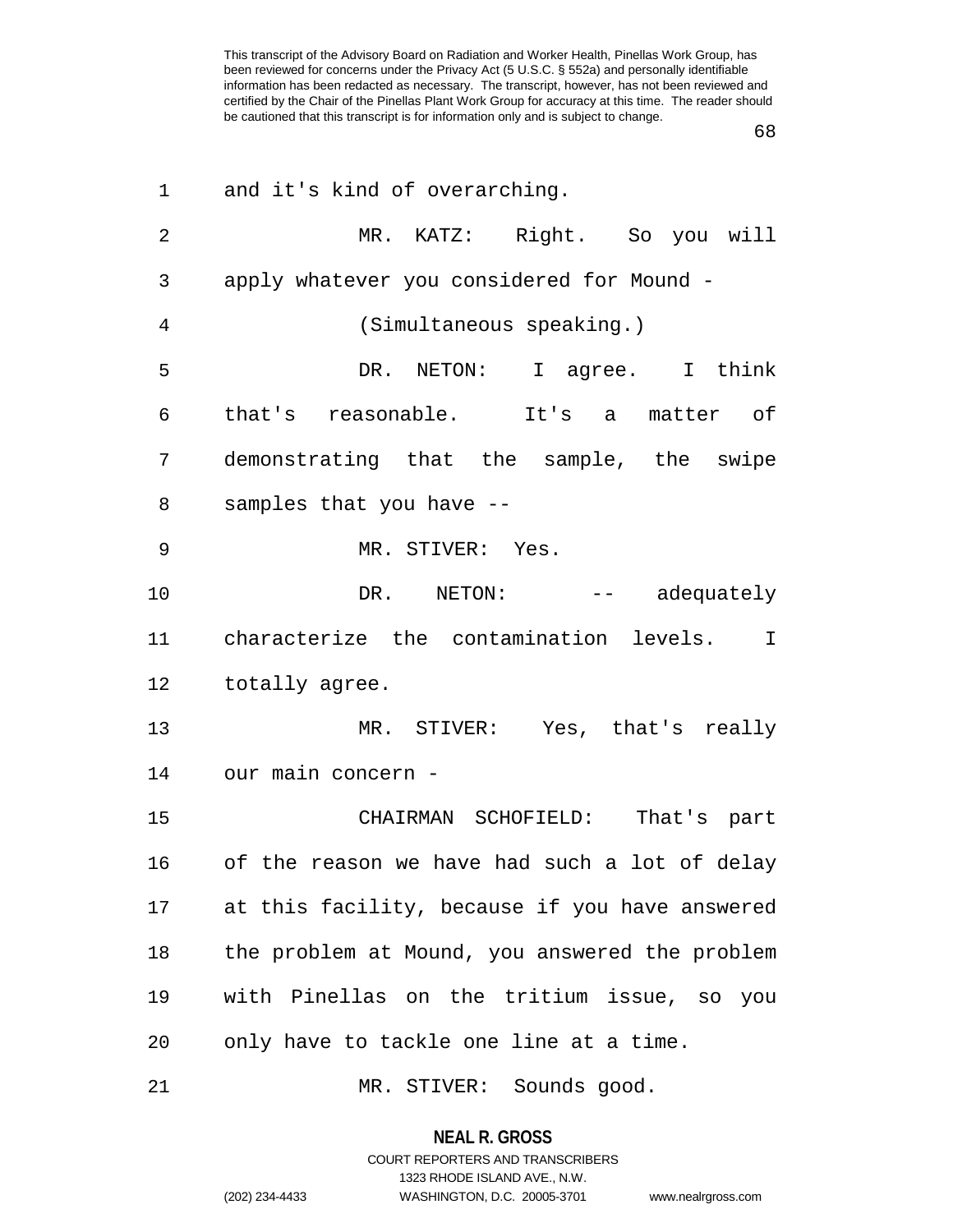69

| $\mathbf 1$ | Issue 3<br>MR. DARNELL: Okay.                  |
|-------------|------------------------------------------------|
| 2           | Resolution. Well, was there something else?    |
| 3           | MR. STIVER: No. Let's go ahead                 |
| 4           | with Issue 3. It's -                           |
| 5           | MR. DARNELL: Issue 3 Resolution,               |
| 6           | that's certainly information that was added,   |
| 7           | updated in the instructions and justifications |
| 8           | and how to use it were placed into the TBD.    |
| 9           | We also kept some information on plutonium     |
| 10          | uncertainties, even though that's no longer a  |
| 11          | real part of the TBDs.                         |
| 12          | Issue 7, Section 5.7.2 was added               |
| 13          | to TBD. There are the unmonitored exposures    |
| 14          | and it now addresses nickel-63 and carbon-14.  |
| 15          | The secondary issue 5 resolution, the          |
| 16          | Pinellas basis for rejecting positive          |
| 17          | plutonium bioassay results, again, replaced    |
| 18          | with a new approach. This was discussed in     |
| 19          | the last meeting.                              |
| 20          | Secondary issue 6, plutonium                   |
| 21          | solubility statements.<br>You<br>know,<br>this |

# **NEAL R. GROSS**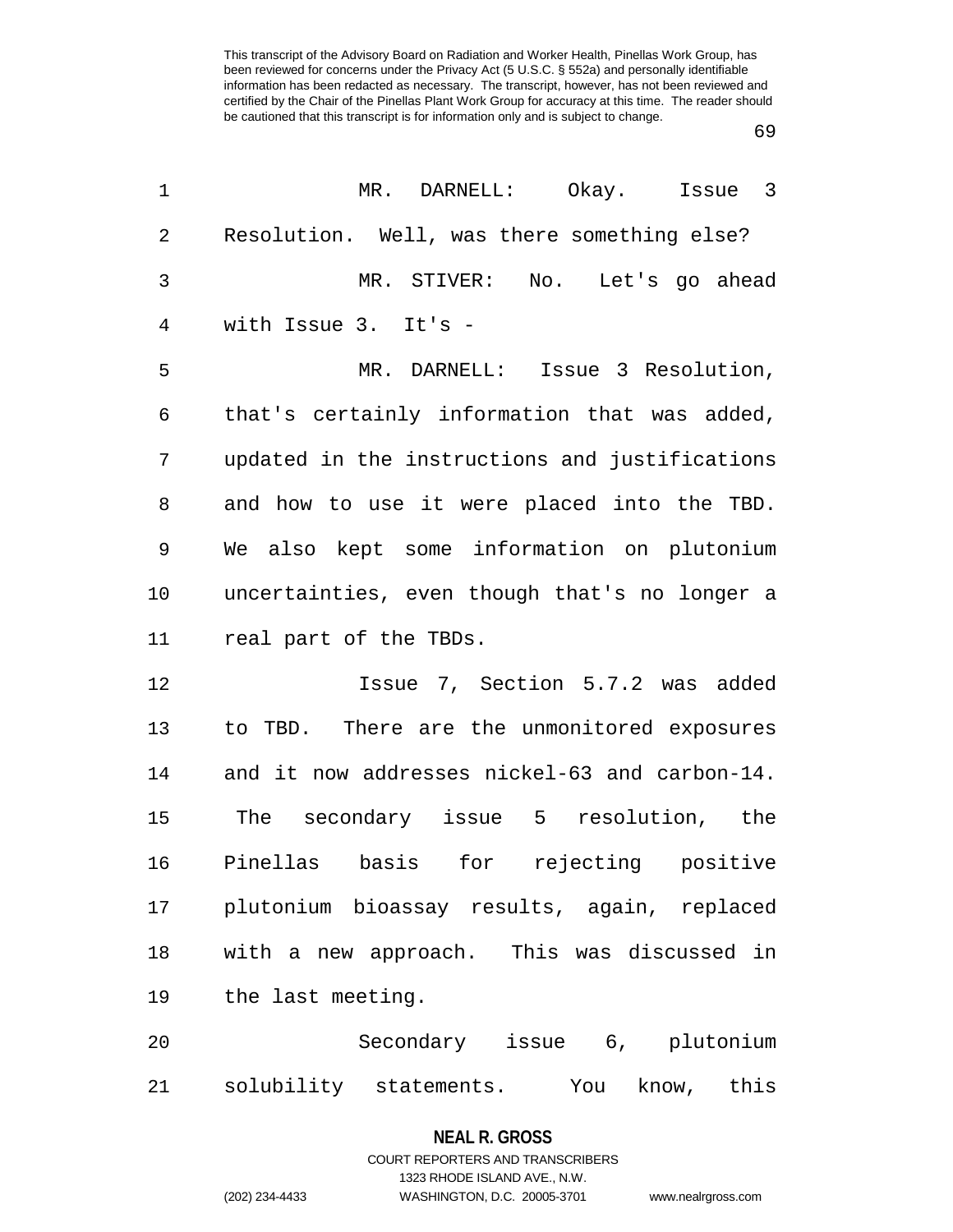70

|    | information is, basically, modified heavily      |
|----|--------------------------------------------------|
| 2  | from the last revision. And I don't know if      |
| 3  | you guys have looked at that yet, have you?      |
| 4  | MR. STIVER:<br>have done<br>We<br>a              |
| 5  | cursory review.                                  |
| 6  | MR. DARNELL: So we will just                     |
| 7  | leave it at plutonium sections that changed.     |
| 8  | MR. STIVER: Okay.                                |
| 9  | MR. DARNELL: Cables for MDCs                     |
| 10 | reporting levels for tritium were revised.<br>In |
|    |                                                  |
| 11 | general, the MDCs prior to 1975 increased, a     |
| 12 | bit more dose there.                             |
| 13 | And again, organization, how it is               |
| 14 | being presented was all updated in the           |
| 15 | internal decision.                               |
| 16 | DR. NETON: It's in that document?                |
| 17 | MR. STIVER: Okay.                                |
| 18 | DR. NETON: So it's in your CDC                   |
| 19 | address. I didn't have your --                   |
| 20 | MR. STIVER: Okay.                                |

# **NEAL R. GROSS**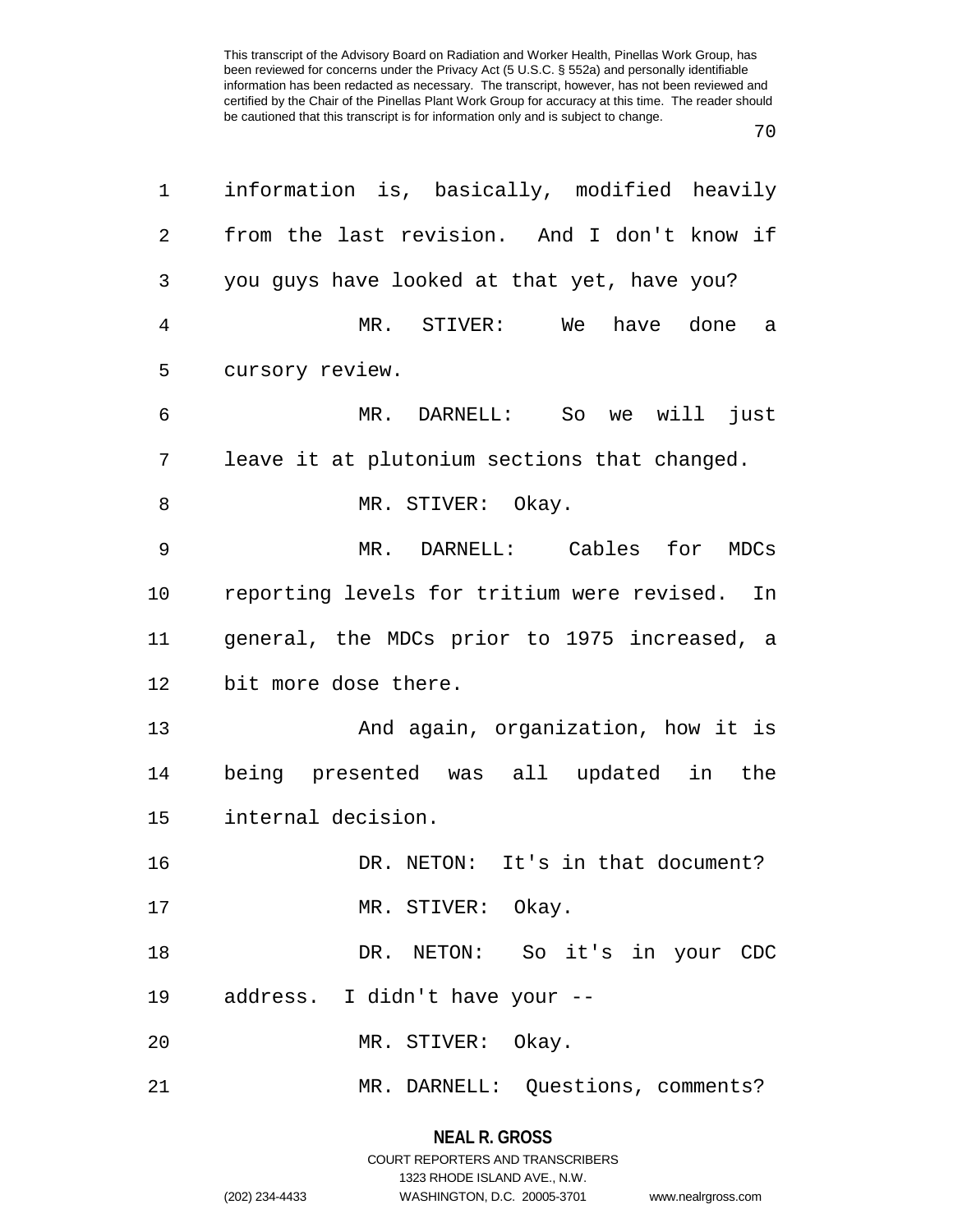| $\mathbf 1$ | MR. STIVER:<br>It was actually more            |
|-------------|------------------------------------------------|
| 2           | of a philosophical issue with No. 3. For the   |
| 3           | plutonium, which, you know, the RTGs are       |
| 4           | always triple encapsulated, according to TBD,  |
| 5           | you know, there is some contamination found on |
| 6           | some of the batteries that were decontaminated |
| 7           | in hoods and that sort of thing.               |
| 8           | MR. DARNELL: Okay.                             |
| 9           | MR. STIVER: So you have -- when                |
| 10          | you look at these weight of evidence           |
| 11          | arguments, you really have got to have three   |
| 12          | criteria, if you will. You have the process    |
| 13          | knowledge, which you clearly have here. You    |
| 14          | have the confirmatory measurements. You have   |
| 15          | your bioassay data and in most cases it was    |
| 16          | pre-employment, but I guess there is some data |
| 17          | as well for --                                 |
| 18          | MR. DARNELL: Yes, there is                     |
| 19          | something like 20 samples.                     |
| 20          | MR. STIVER: About 20 samples.                  |
| 21          | Are you talking total or --                    |

# **NEAL R. GROSS** COURT REPORTERS AND TRANSCRIBERS

1323 RHODE ISLAND AVE., N.W.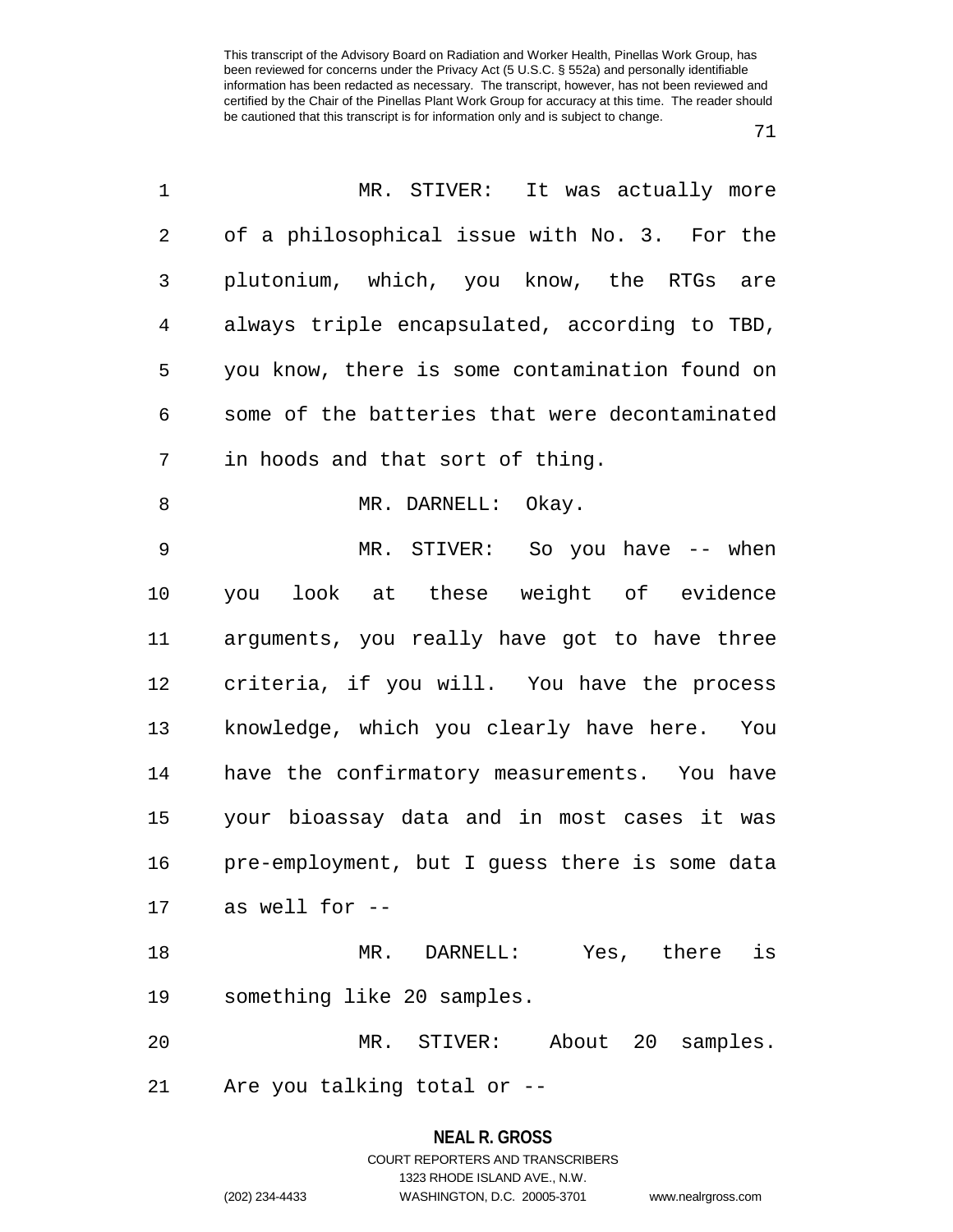| 1       | MR. DARNELL: Yes.                              |
|---------|------------------------------------------------|
| 2       | MR. STIVER: That would be --                   |
| 3       | MR. DARNELL: There is more than                |
| 4       | 20 total for this. Probably about 20 or more   |
| 5       | per year.                                      |
| 6       | MR. STIVER: Pre-employment?                    |
| 7       | MR. GLECKLER: The bulk of the                  |
| 8       | pre-employment for like in '75 -- it's like    |
| 9       | mostly operational with as new people come on  |
| $10 \,$ | to that particular activity, at the site there |
| 11      | is -- they get like a pre-employment or        |
| 12      | baseline -- so some of them -- some of that    |
| 13      | data will contain a baseline here and there.   |
| 14      | And then it will be operational after that     |
| 15      | typically.                                     |
| 16      | MR. STIVER: All right. So you do               |
| 17      | have -- certainly, not enlarge the data, so if |
| 18      | you have occupational data, confirmatory data  |
| 19      | as well, you also have, you know, just the     |
| 20      | modeling calculations that demonstrate<br>the  |
| 21      | level of exposure potential. So you<br>have    |

#### **NEAL R. GROSS**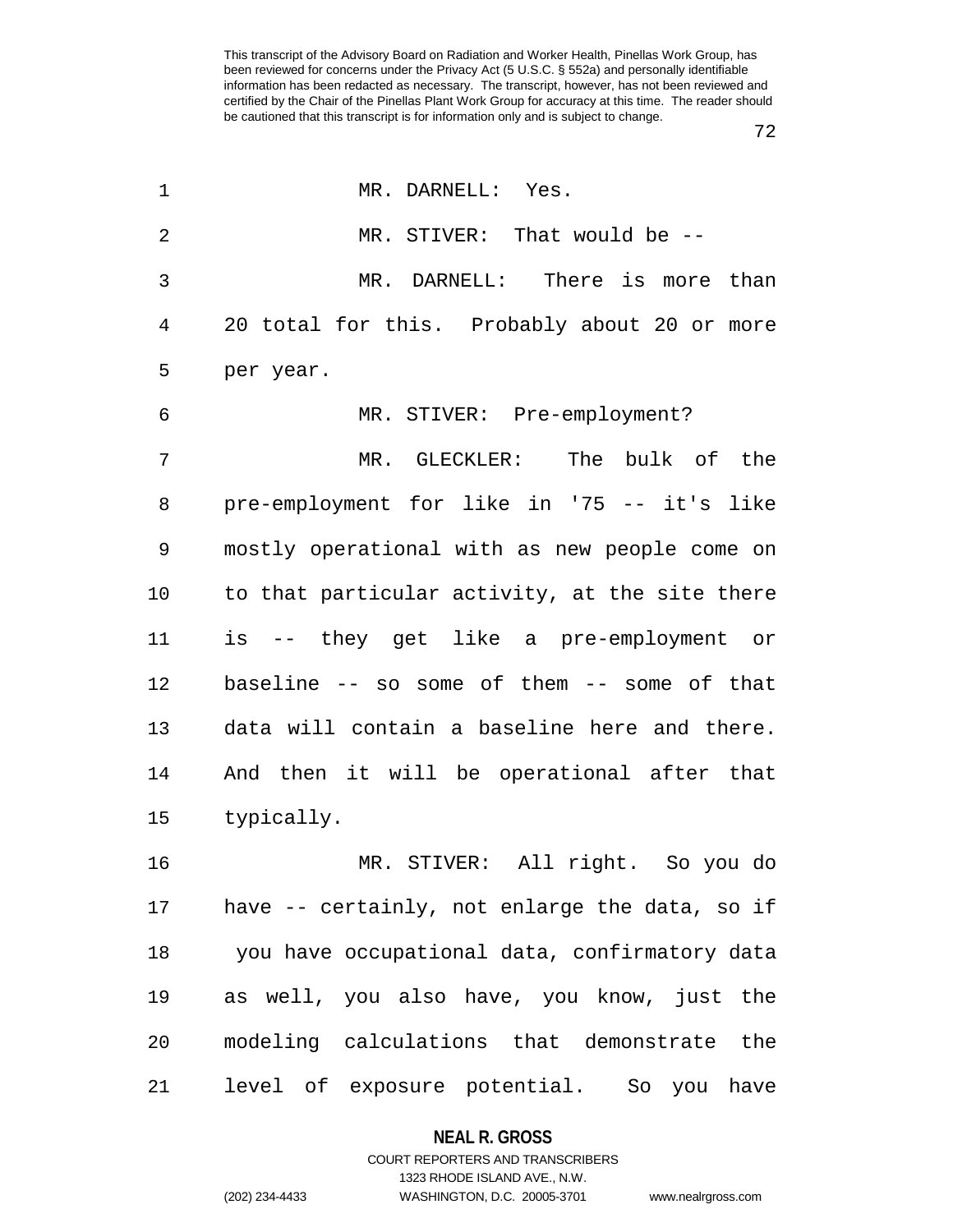73

| 1  | those three items here that form a pretty good |
|----|------------------------------------------------|
| 2  | basis for this weight of evidence argument.    |
| 3  | But then you go on to say if we do             |
| 4  | find a positive bioassay result, we are going  |
| 5  | to go ahead and evaluate it this way and then  |
| 6  | we are going to do a dose reconstruction using |
| 7  | Liz Brackett's - TIB-60, I believe.            |
| 8  | And so you can't really have it                |
| 9  | both ways in our minds. I mean, either you     |
| 10 | have no exposure potential and if you find     |
| 11 | that you do have some positive exposure,       |
| 12 | you've got a problem. You've got -- there has  |
| 13 | been an intake, there has been a leak of some  |
| 14 | kind and so this whole weight of evidence      |
| 15 | argument goes out the window.                  |
| 16 | MR. DARNELL: Well, I understand                |
| 17 | your point, but the entire idea of having it,  |
| 18 | in case we find it, was to satisfy SC&A's      |
| 19 | comments from last time, you know. Because we  |
| 20 | wanted it taken out, but if there is no need   |
| 21 | for it, it would only be addressed in there    |

# **NEAL R. GROSS** COURT REPORTERS AND TRANSCRIBERS

1323 RHODE ISLAND AVE., N.W.

(202) 234-4433 WASHINGTON, D.C. 20005-3701 www.nealrgross.com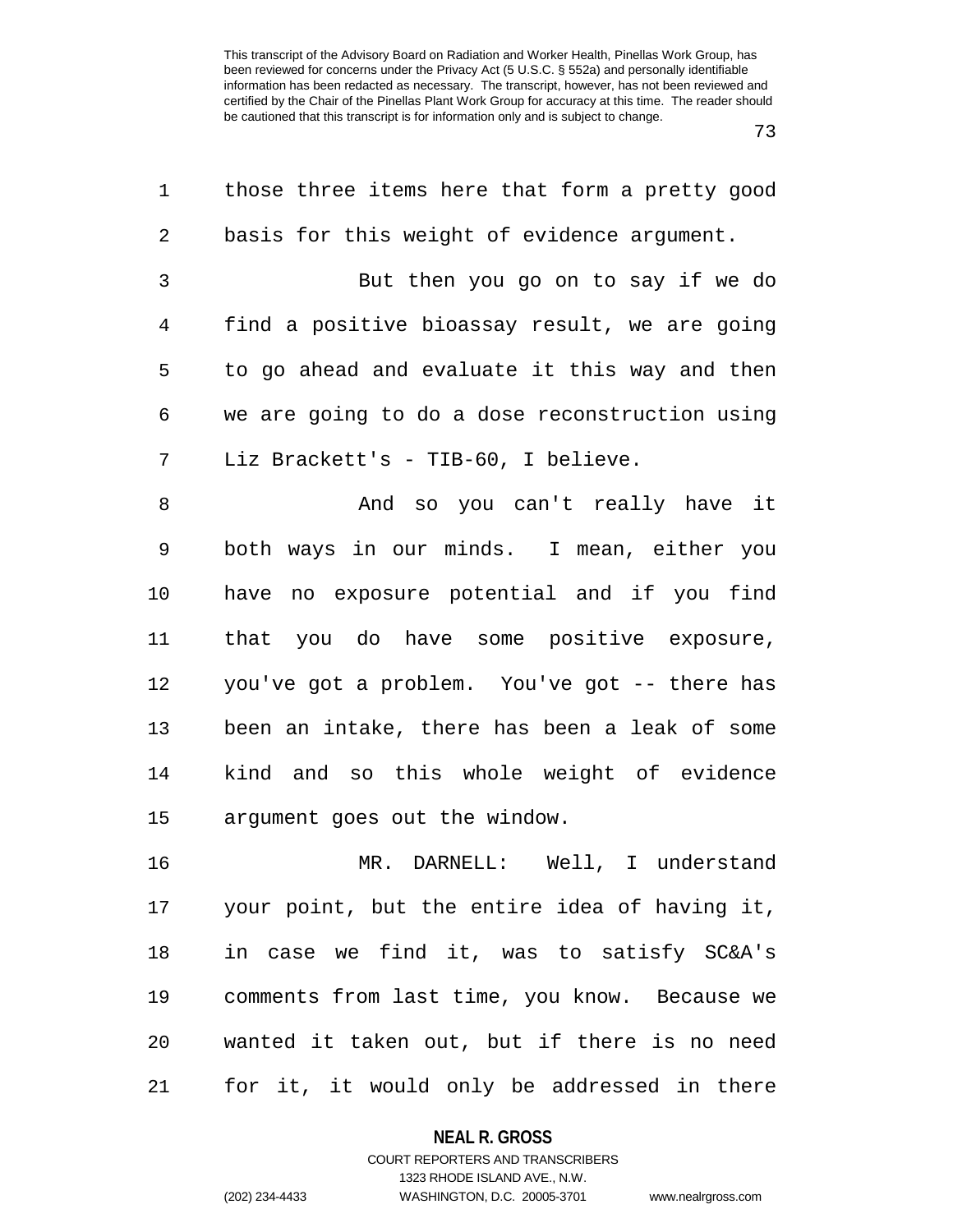| 1              | except in the external standpoint and the     |
|----------------|-----------------------------------------------|
| $\overline{2}$ | surveys to be complete. So the idea that we   |
| 3              | will do something and base it on the best     |
| 4              | available information that we have through 60 |
| 5              | was from you guys.                            |
| 6              | MR. STIVER: Well, I would say                 |
| 7              | that the best way to deal with that would be  |
| 8              | to not say that you would look at them on an  |
| 9              | individual basis, because it really changes   |
| 10             | the whole paradigm. You now have --           |
| 11             | DR. NETON: Yes, I can understand              |
| 12             | your point. If evidence does arise that       |
| 13             | plutonium had been breached, we would --      |
| 14             | (Simultaneous speaking.)                      |
| 15             | DR. NETON: Okay. All right. I                 |
| 16             | understand what you are saying.               |
| 17             | MR. GLECKLER: So does that<br>mean            |
| 18             | we can take out the plutonium?                |
| 19             | And<br>$MR$ .<br>DARNELL:<br>the              |
| 20             | uncertainties?                                |
| 21             | MR. STIVER:<br>Well, yes.<br>That's           |

1323 RHODE ISLAND AVE., N.W.

(202) 234-4433 WASHINGTON, D.C. 20005-3701 www.nealrgross.com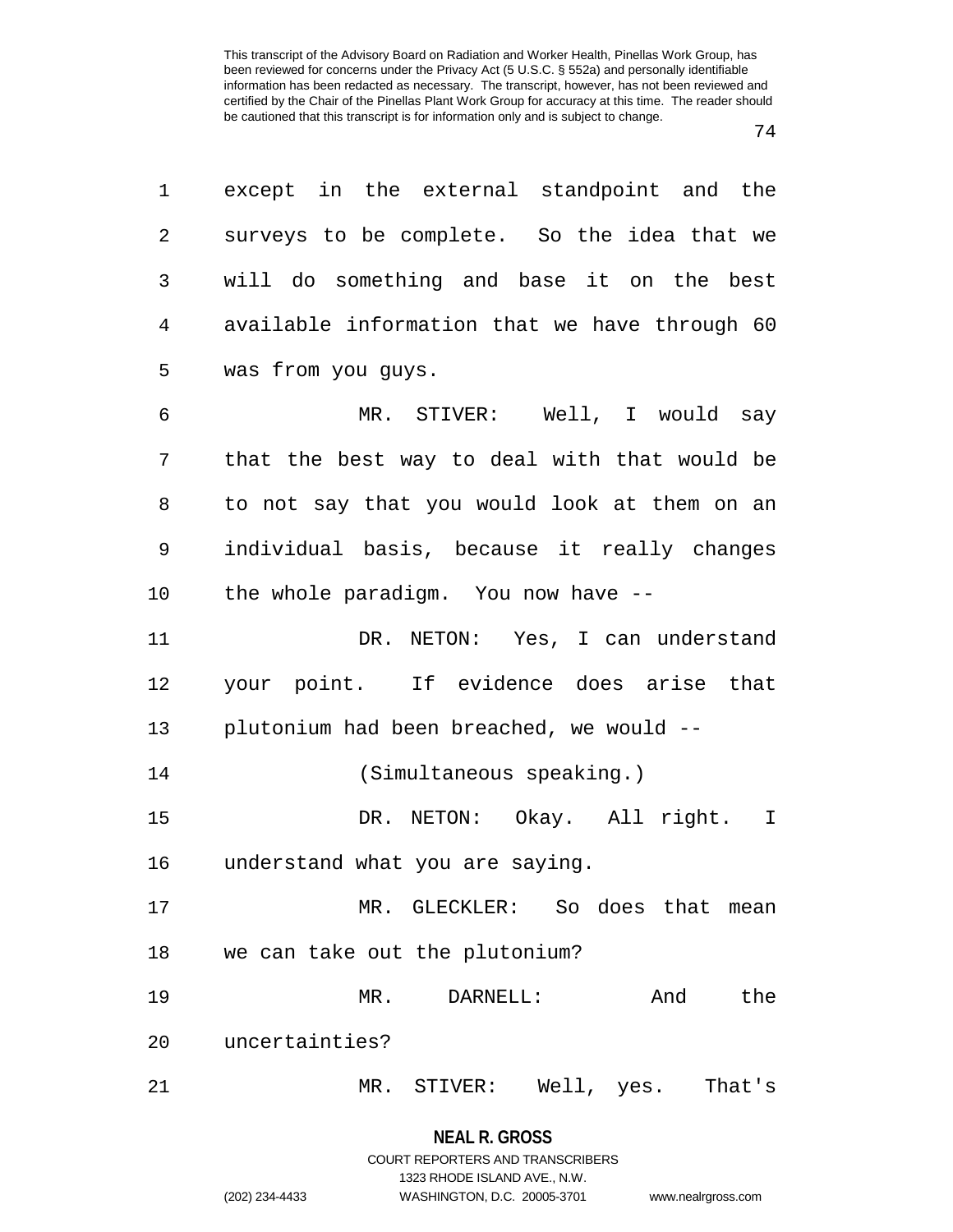75

| 1  | some kind of -- you know, that would be       |
|----|-----------------------------------------------|
| 2  | triggered by the situation we actually have.  |
| 3  | MR. DARNELL: That's it.                       |
| 4  | MR. STIVER: If you don't have                 |
| 5  | plutonium, you don't have to worry about any  |
| 6  | of that other stuff. And I think the same     |
| 7  | thing holds for the DU tritium beds, too. You |
| 8  | know, I believe in the last meeting there was |
| 9  | some discussion that there may have actually  |
| 10 | been some cutting, but it turns out that was  |
| 11 | GEXM data that wasn't really related to       |
| 12 | Pinellas.                                     |
| 13 | But again, if -- you know, you                |
| 14 | have got a good argument there, except you    |
| 15 | don't have a lot of confirmatory monitoring   |
| 16 | data. We would like to see if there is any    |
| 17 | available that would show that, indeed,       |
| 18 | there --                                      |
| 19 | MR. DARNELL: I think what we have             |
| 20 | was presented pretty much.                    |
| 21 | MR. STIVER: Everything that you               |

**NEAL R. GROSS** COURT REPORTERS AND TRANSCRIBERS

1323 RHODE ISLAND AVE., N.W.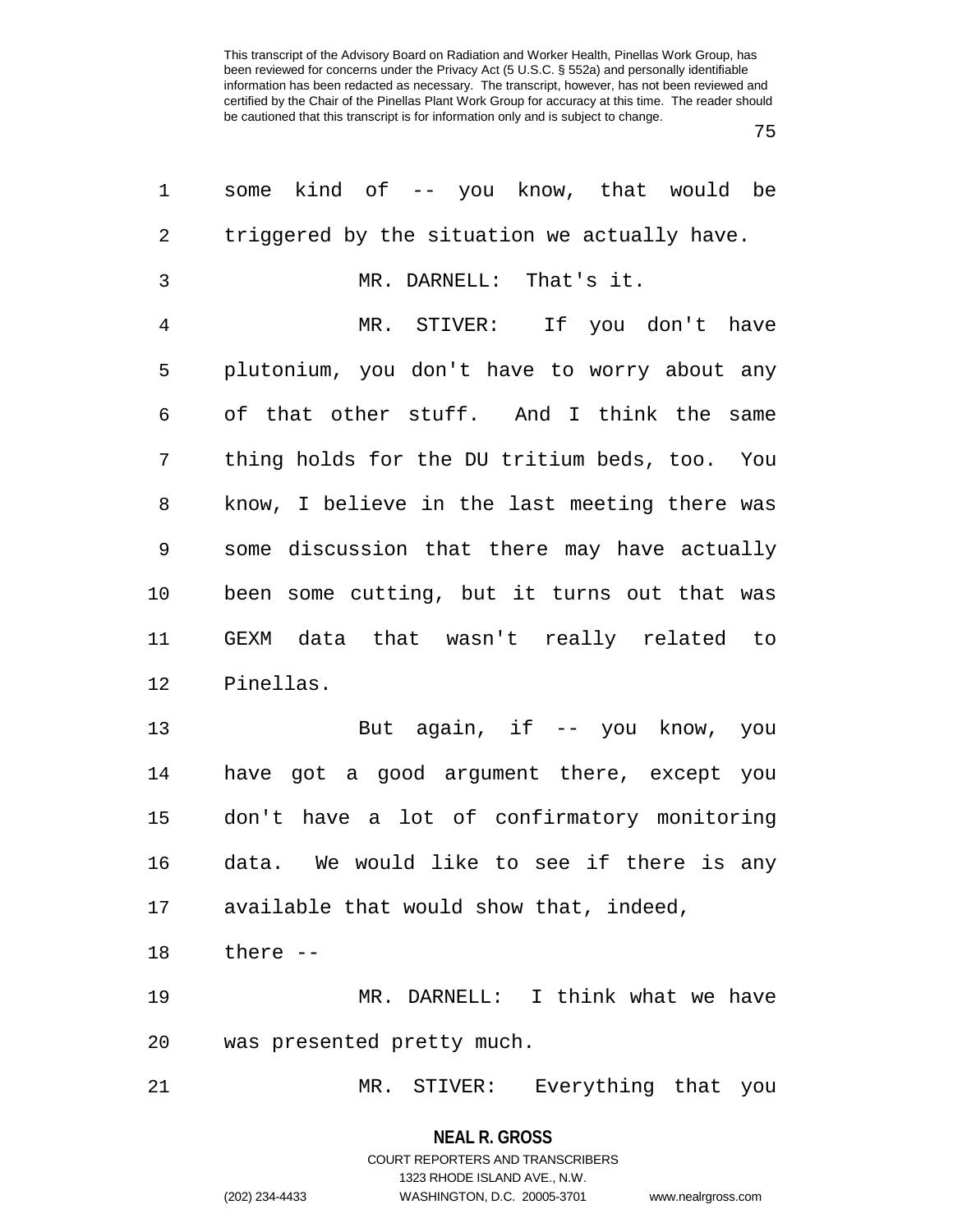| 1  | have is out there.                             |
|----|------------------------------------------------|
| 2  | MR. DARNELL: Yes. There is a                   |
| 3  | White Paper on it, too, I believe. The data    |
| 4  | that we have is presented in it and it's just  |
| 5  | not much.                                      |
| 6  | MR. STIVER: Yes, it looks like                 |
| 7  | there is no exposure potential, as far as we   |
| 8  | can tell.                                      |
| 9  | MR. DARNELL: Yes.                              |
| 10 | MR. STIVER: But to really, you                 |
| 11 | know, tie up the loose ends on that, you know, |
| 12 | if there is monitoring data out there that     |
| 13 | would confirm that we would like to see it.    |
| 14 | CHAIRMAN SCHOFIELD: I don't see                |
| 15 | it anywhere, but did they ever do any          |
| 16 | destructive testing? The RTGs that you know    |
|    | 17 of, like QA sampling?                       |
| 18 | MR. DARNELL: I don't know of any.              |
| 19 | MEMBER CLAWSON: Yes, they did.                 |
| 20 | They had to. We saw that coming out in         |
| 21 | Pantex.                                        |

#### **NEAL R. GROSS**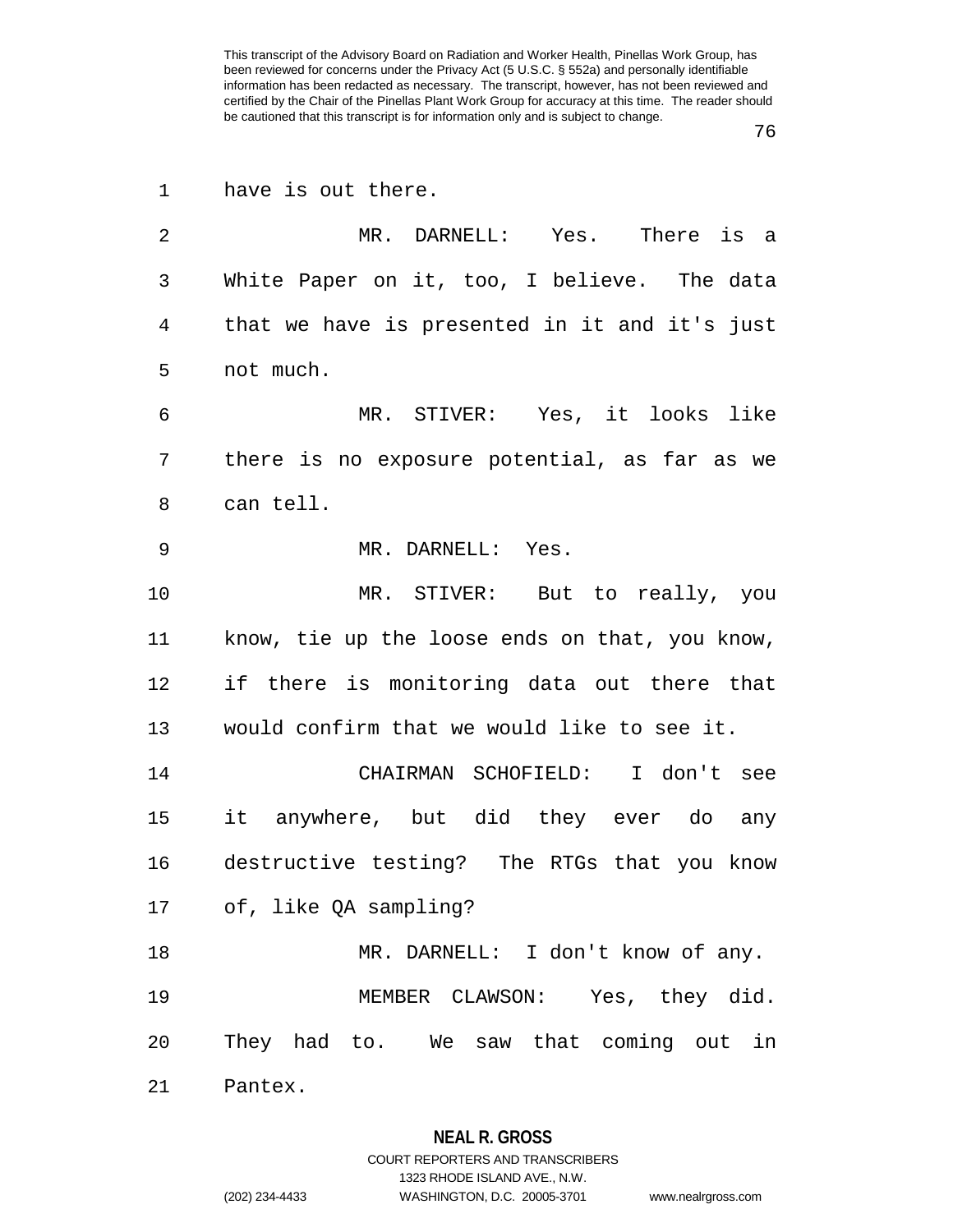77

| 1  | DR. NETON: Well, right, but I                  |
|----|------------------------------------------------|
| 2  | don't know if they did.                        |
| 3  | think there was destructive<br>$\mathsf{T}$    |
| 4  | testing done at places like Los Alamos.        |
| 5  | CHAIRMAN SCHOFIELD: I didn't see               |
| 6  | anything, but I could have overlooked it,      |
| 7  | where they did this at Pinellas, too, because  |
| 8  | that would increase the odds of someone being  |
| 9  | able to pick up a --                           |
| 10 | MR. GLECKLER: I'm pretty sure                  |
| 11 | they have done destructive testing on the      |
| 12 | RTGs, but whether or not the plutonium sources |
| 13 | were present in those units when they did the  |
| 14 | destructive testing, you know.                 |
| 15 | CHAIRMAN SCHOFIELD: If they were               |
| 16 | not, then it's really kind of a moot point.    |
| 17 | MR. GLECKLER: They could have put              |
| 18 | in a, you know, surrogate for -- in the same   |
| 19 | encapsulation, not just for the destructive    |
| 20 | testing purposes. They don't need that         |
| 21 | plutonium present.                             |

## **NEAL R. GROSS**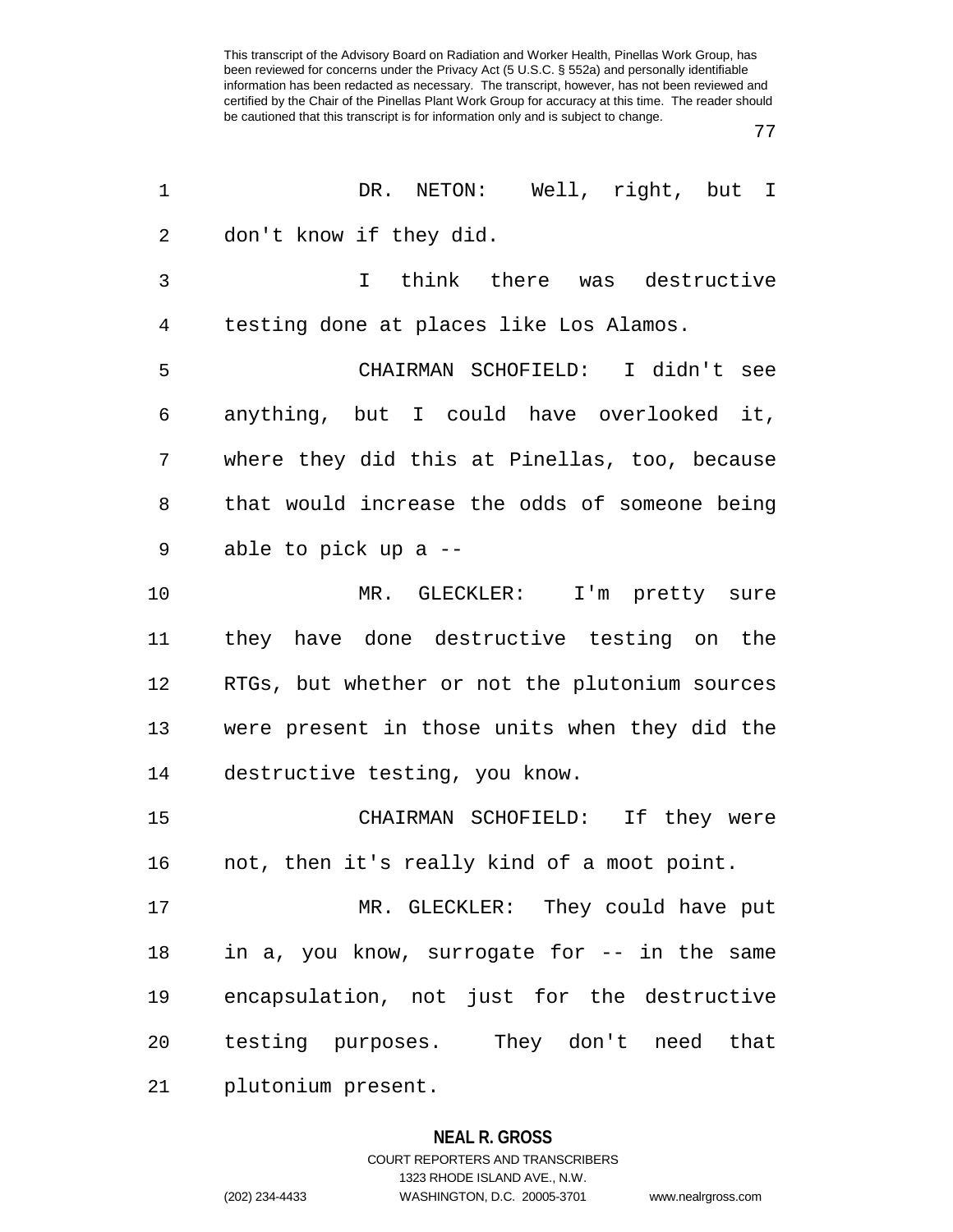78

| 1  | CHAIRMAN SCHOFIELD: Well, I was               |
|----|-----------------------------------------------|
| 2  | referred to ones that actually had plutonium  |
| 3  | present.                                      |
| 4  | DR. NETON: I know they did that               |
| 5  | at Los Alamos for sure.                       |
| 6  | CHAIRMAN SCHOFIELD: Yes, cause                |
| 7  | just to do it on a mock-up on this, I mean,   |
| 8  | you are not going to get anything there.      |
| 9  | MR. GLECKLER: Yes, I haven't                  |
| 10 | encountered any information in the case that  |
| 11 | they did any destructive testings with the Pu |
| 12 | sources present.                              |
| 13 | CHAIRMAN SCHOFIELD: Okay.<br>I                |
| 14 | didn't, but I just wanted to make sure I      |
| 15 | hadn't missed something.                      |
| 16 | MR. GLECKLER: And oh, one of the              |
| 17 | things that I just recall with the Pu, one of |
| 18 | the other reasons we left it in there was the |
| 19 | one and only potential exposure scenario for  |
| 20 | plutonium is the receipt surveys. It's a very |
| 21 | small potential site, because, you know, the  |

# **NEAL R. GROSS** COURT REPORTERS AND TRANSCRIBERS

1323 RHODE ISLAND AVE., N.W. (202) 234-4433 WASHINGTON, D.C. 20005-3701 www.nealrgross.com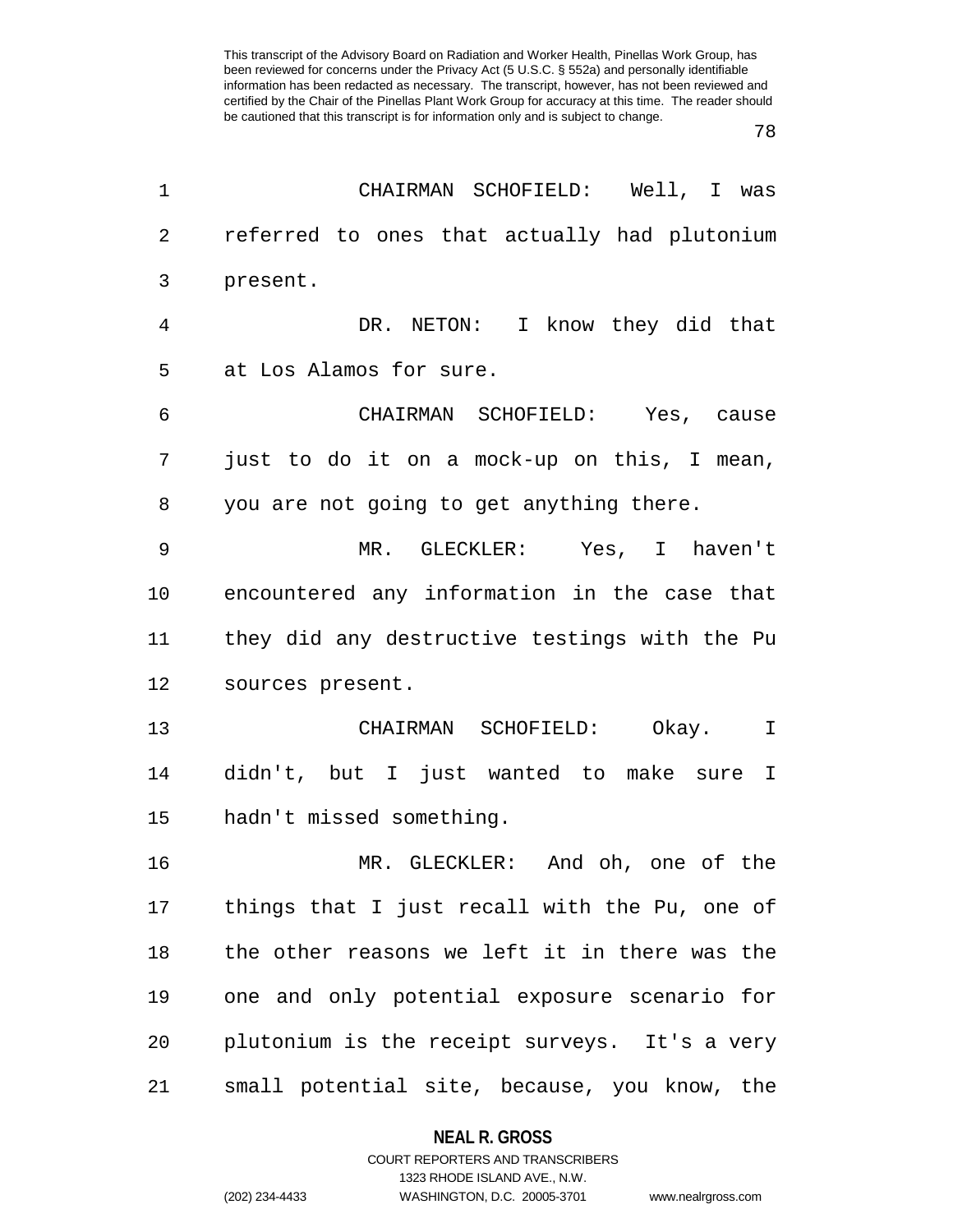| 1              | sources, the receipts -- upon receipt, they    |
|----------------|------------------------------------------------|
| 2              | would inspect the sources and that's before    |
| 3              | they would release them into the plant. That   |
| $\overline{4}$ | was all done in a the hood.                    |
| 5              | So a really small group of                     |
| 6              | individuals involved with that had that        |
| 7              | potential, because they did find somewhat      |
| 8              | contamination. They didn't find any -- they    |
| 9              | have never -- there is no indication that they |
| $10 \,$        | ever had to ship any back to the manufacturer, |
| 11             | which would mean that they would have exceeded |
| 12             | 200 dpm per source.                            |
| 13             | And we have done -- I have done                |
| 14             | some calculations a while back, prior to the   |
| 15             | previous Working Group meeting, to where they  |
| 16             | would have had -- it was -- they processed a   |
| 17             | ridiculous number of Pu sources to get a lung  |
| 18             | dose, so $-$                                   |
| 19             | MR. DARNELL: 11,000 in one day.                |
| 20             | MR. GLECKLER: Yes.                             |
| 21             | (Simultaneous speaking.)                       |

# **NEAL R. GROSS** COURT REPORTERS AND TRANSCRIBERS 1323 RHODE ISLAND AVE., N.W.

(202) 234-4433 WASHINGTON, D.C. 20005-3701 www.nealrgross.com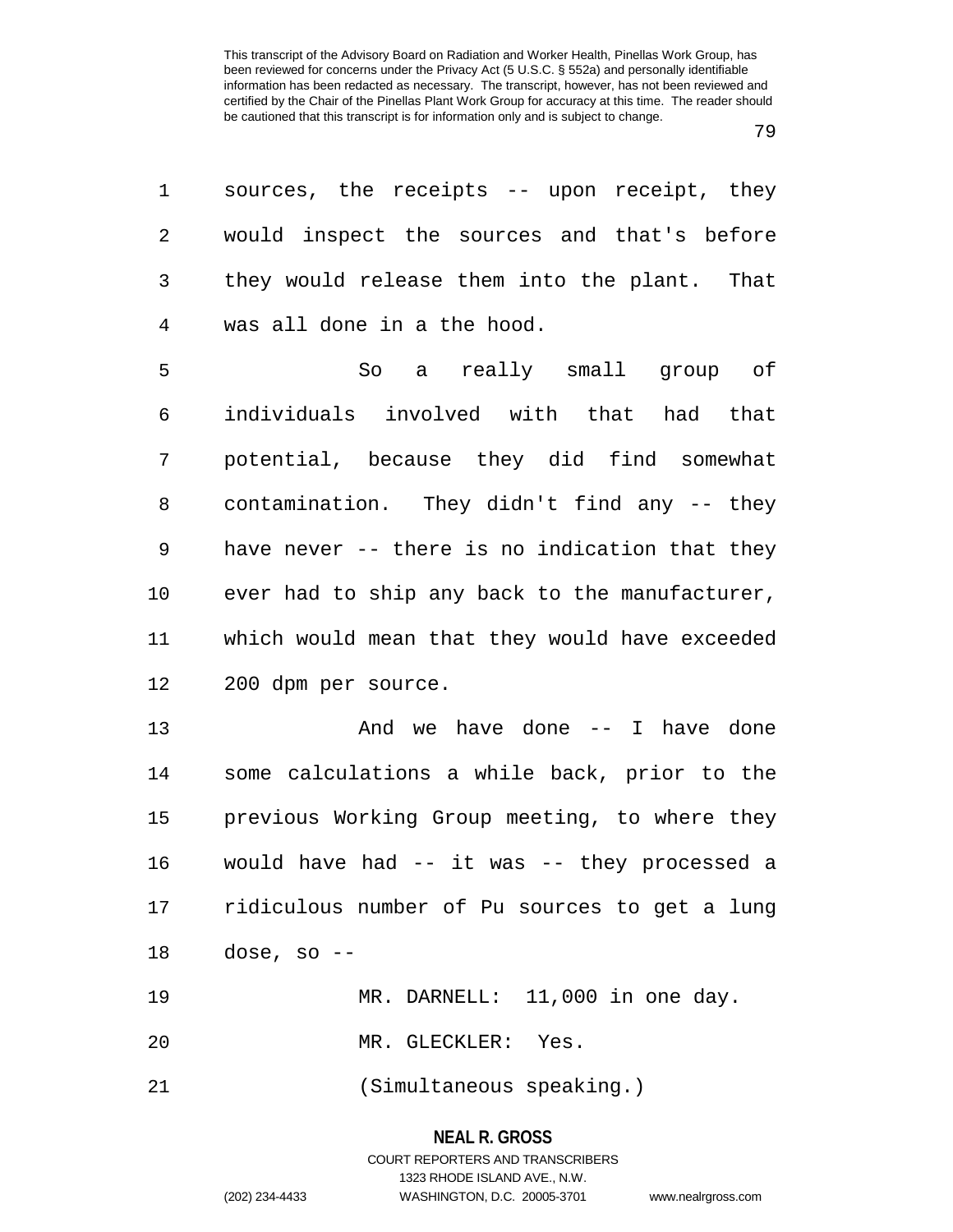| 1              | MR. GLECKLER: Well, that was part              |
|----------------|------------------------------------------------|
| $\overline{2}$ | of the reason, I think that, why SC&A wanted   |
| 3              | us to keep that in there on that, in the event |
| 4              | that $-$                                       |
| 5              | MR. DARNELL: It does bolster the               |
| 6              | argument that it is not really --              |
| 7              | DR. NETON: Well, I think the same              |
| 8              | logic applies. I mean, if we do find that      |
| 9              | there was evidence of extensive or episodic    |
| 10             | exposure to plutonium. You know, we could      |
| 11             | certainly revise the higher approach.          |
| 12             | MR. STIVER: Some of the incidents              |
| 13             | that were not documented.                      |
| 14             | DR. NETON: I mean, that's sort of              |
| 15             | almost --                                      |
| 16             | MR. DARNELL: That's pretty much a              |
| 17             | given.                                         |
| 18             | MR. STIVER: That's almost a given              |
| 19             | in anything we do.                             |
| 20             | CHAIRMAN SCHOFIELD: If they did a              |
| 21             | document during the D&D. They had to be        |
|                |                                                |

## **NEAL R. GROSS**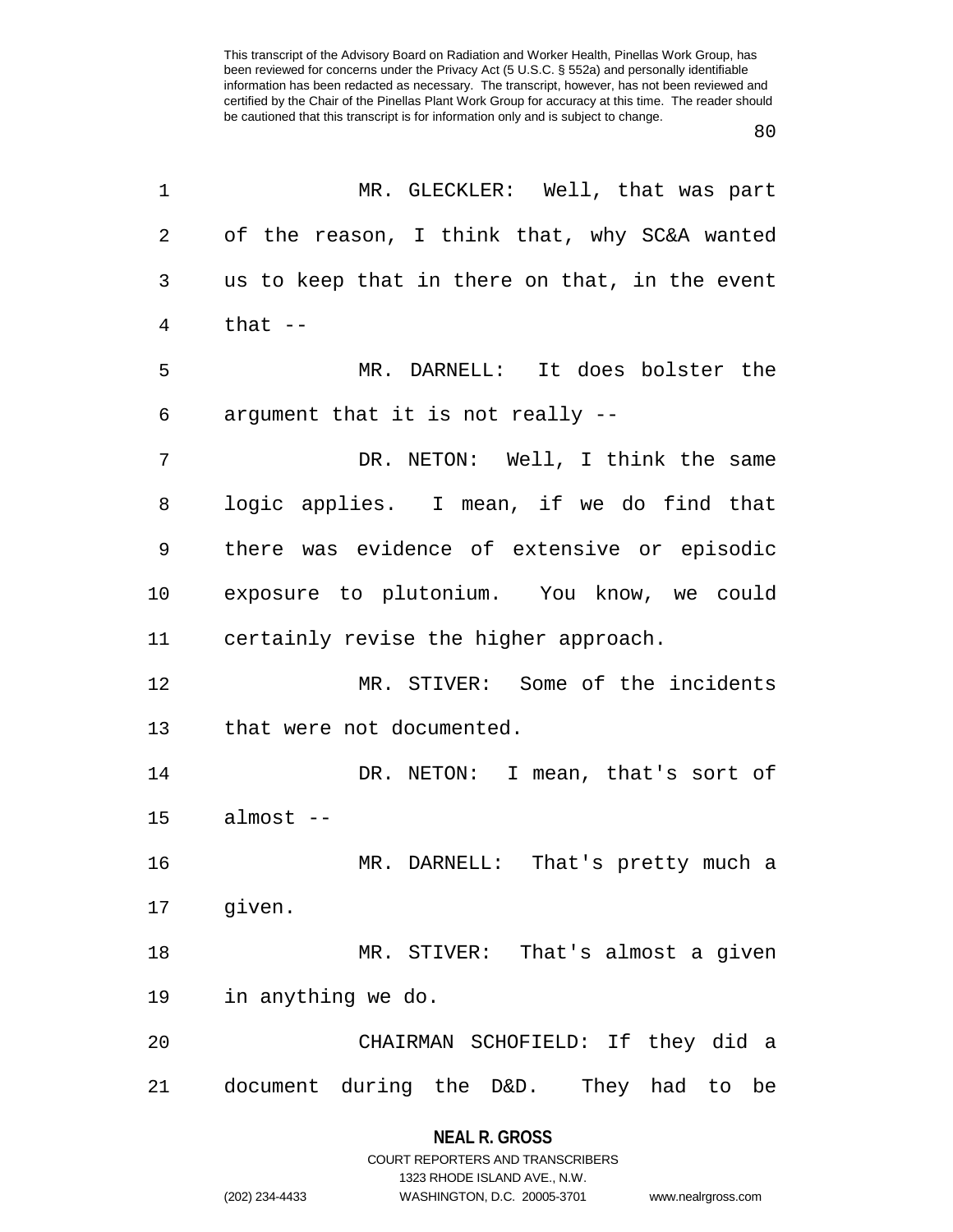81

1 taking swipes of stuff, that's where it would 2 jump.

3 MEMBER CLAWSON: This is Brad 4 again. Where do these sources come from, the 5 Pu sources? Who is the manufacturer for them? 6 MR. GLECKLER: I believe Mound. 7 It was kind of -- there is some information in 8 the initial version of the TBD that indicated 9 that they come from LANL and there is some 10 disagreeing documents.

11 I'm pretty sure it was Mound, but 12 it's like I couldn't prove that. And it's 13 like so I don't -- I think I took that out 14 altogether where -- because it really wasn't 15 needed for the TBD, but that's either Mound or 16 LANL.

17 MEMBER CLAWSON: Okay.

18 MR. GLECKLER: One of those two.

19 MEMBER CLAWSON: I was just 20 wondering in researching some Pantex documents 21 just watching the history of where a lot of

**NEAL R. GROSS**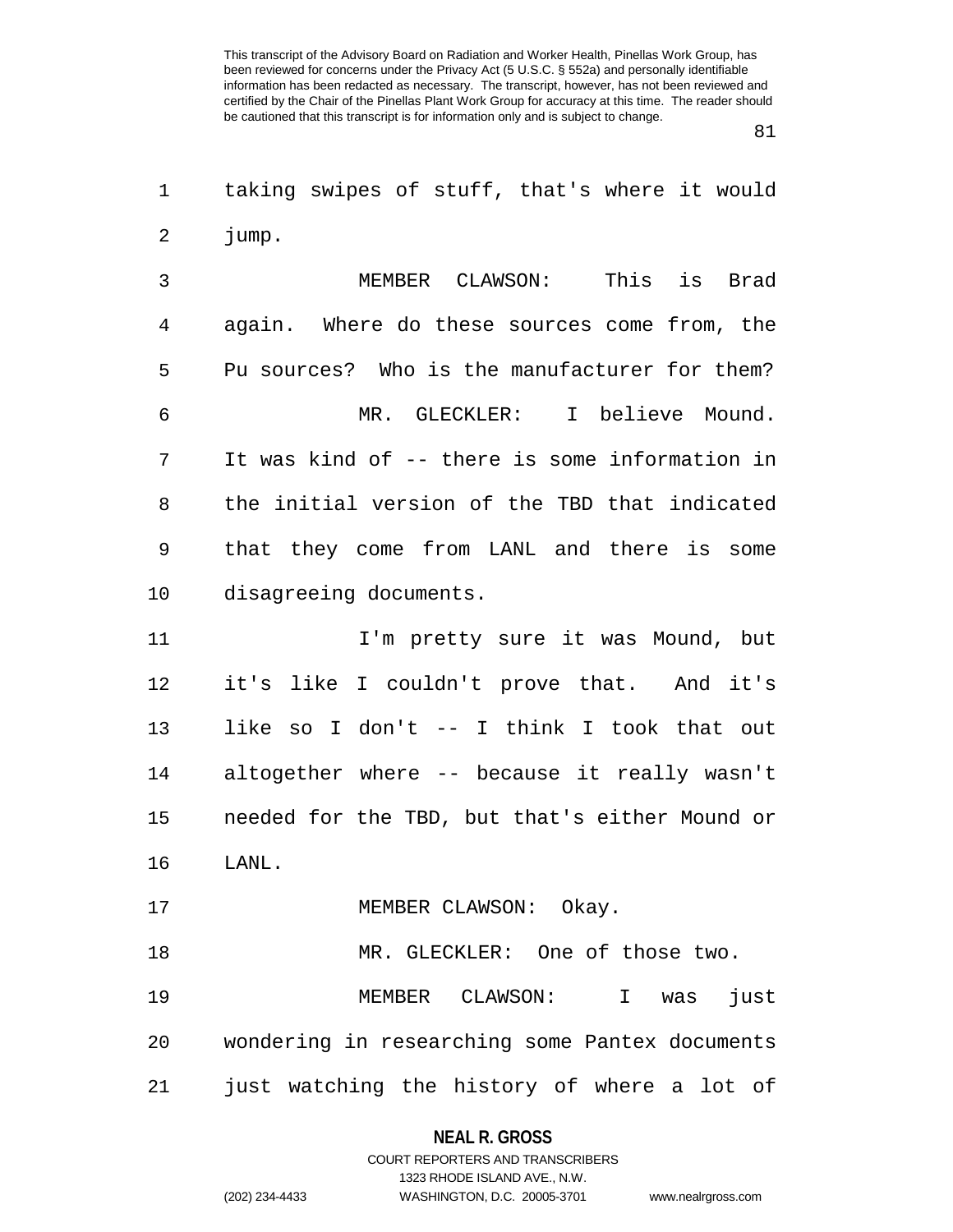| 1  | this came from. And now we have -- that's      |
|----|------------------------------------------------|
| 2  | where all these sites interact with one        |
| 3  | another, a little bit interesting. I was just  |
| 4  | wondering if they had one strict facility that |
| 5  | these were produced from.                      |
| 6  | MR. GLECKLER: And part of that                 |
| 7  | confusion could be because they might have     |
| 8  | received them from both, that either one of    |
| 9  | those documents would indicate, but that's one |
| 10 | of the reasons why they wanted to use it in    |
| 11 | the Mound dosimeters is because Mound was      |
| 12 | working with the same material.                |
| 13 | Mound did produce RTG sources and              |
| 14 | I believe LANL did, too.                       |
| 15 | CHAIRMAN SCHOFIELD: Yes,<br>LANL               |
| 16 | did, I can vouch for that.                     |
| 17 | MEMBER CLAWSON: I think that's                 |
| 18 | what we get down to now is my point that I was |
| 19 | getting at. I have seen this source            |
| 20 | production at Mound and I haven't been         |
| 21 | involved that much with the LANL, but I've     |

# **NEAL R. GROSS** COURT REPORTERS AND TRANSCRIBERS

1323 RHODE ISLAND AVE., N.W.

(202) 234-4433 WASHINGTON, D.C. 20005-3701 www.nealrgross.com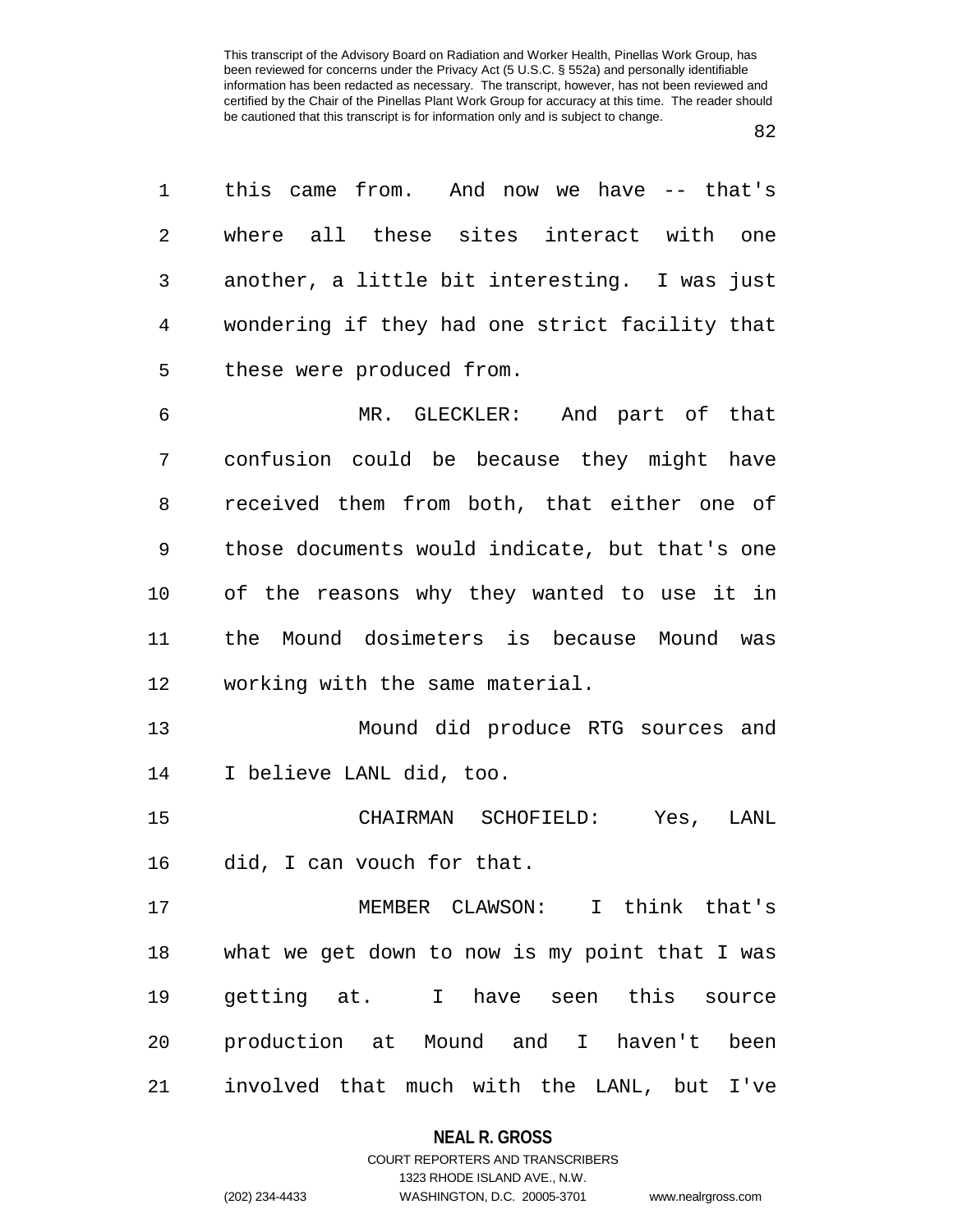| 1              | just seen different documentation, especially  |
|----------------|------------------------------------------------|
| $\mathbf{2}$   | through Pantex and so forth. I was<br>just     |
| 3              | curious.                                       |
| $\overline{4}$ | MR. GLECKLER: Cause it seems like              |
| 5              | I recall there might be one other thing out    |
| 6              | there that indicated that they were produced   |
| 7              | at Mound and might have went to LANL for some  |
| 8              | reason before they went to Pinellas. But it's  |
| 9              | just interesting information as far as how the |
| 10             | -- all the sites were interrelated. But it     |
| 11             | didn't really serve much purpose for the site, |
| 12             | so I took, I believe, that information out of  |
| 13             | the TBD, since I couldn't determine exactly    |
| 14             | where. I didn't have any conclusive            |
| 15             | information.                                   |
| 16             | MR. KATZ: So, John, is there any               |
| 17             | follow-up on this?                             |
| 18             | MR. STIVER: Yes, I think the                   |
| 19             | follow-up for us would be to look at<br>the    |
| 20             | plutonium bioassay data and the swipe data     |
| 21             | just to kind of confirm that we agree or that  |

# **NEAL R. GROSS** COURT REPORTERS AND TRANSCRIBERS

## 1323 RHODE ISLAND AVE., N.W. (202) 234-4433 WASHINGTON, D.C. 20005-3701 www.nealrgross.com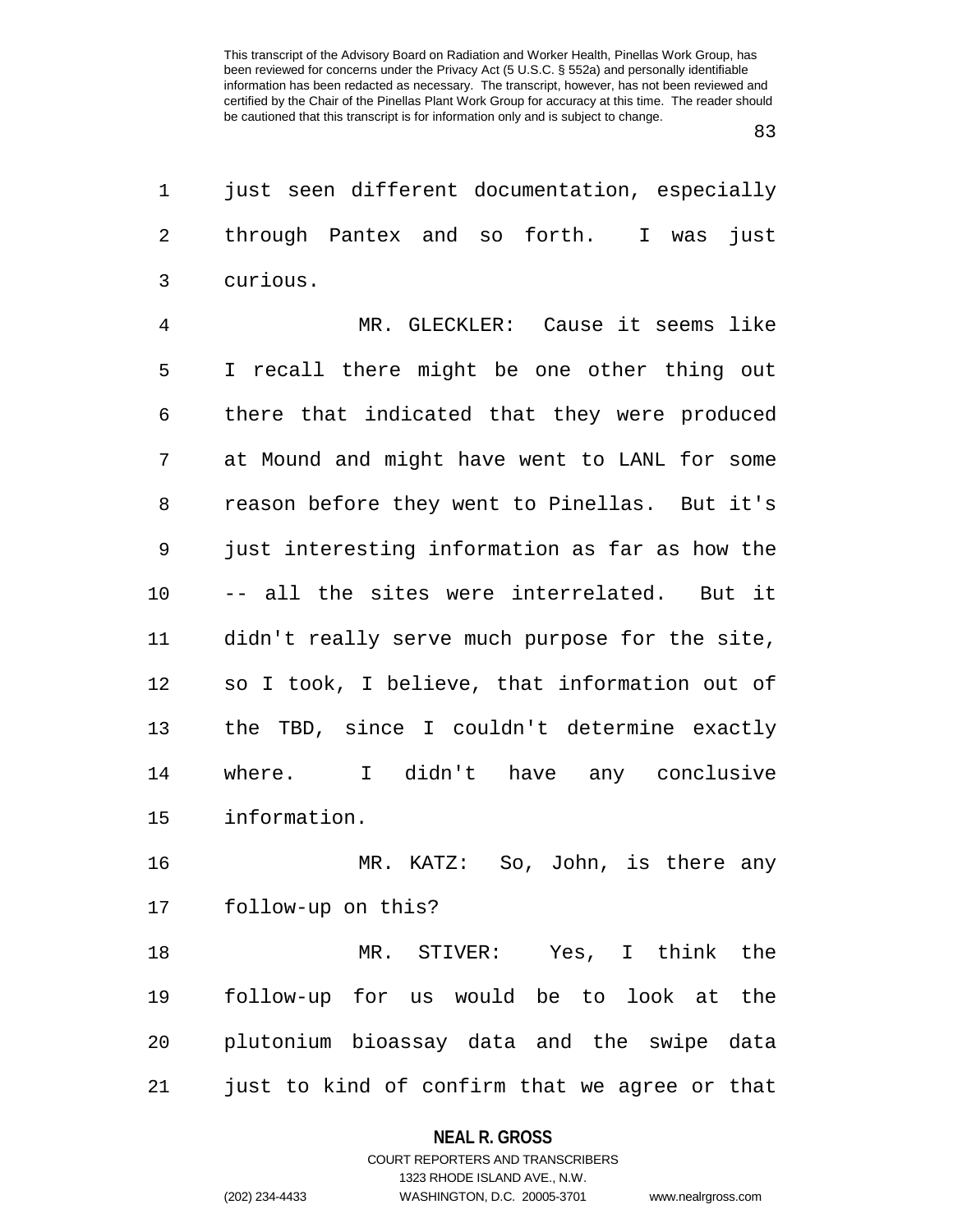84

| 1              | we're on the same page as NIOSH.               |
|----------------|------------------------------------------------|
| $\overline{2}$ | MR. KATZ: Okay.                                |
| 3              | MR. STIVER: And then you guys are              |
| 4              | going to revise the wording with respect to    |
| 5              | the plutonium?                                 |
| 6              | MR. GLECKLER: So you want to go                |
| 7              | ahead and take those, basically, just take out |
| 8              | the plutonium?                                 |
| 9              | MR. STIVER: Yes, take out the                  |
| $10 \,$        | discussion.                                    |
| 11             | MR. GLECKLER: Okay.                            |
| 12             | MR. STIVER: A short paragraph                  |
| 13             | that indicates that it's positive. Bring it    |
| 14             | down and then we will pursue it.               |
| 15             | MR. DARNELL: What I would like to              |
| 16             | do is probably do some in-process work with    |
| 17             | you.                                           |
|                |                                                |
| 18             | MR. STIVER: Okay.                              |
| 19             | MR. DARNELL: Just do the changes,              |
| 20             | send them over to you.                         |

# **NEAL R. GROSS**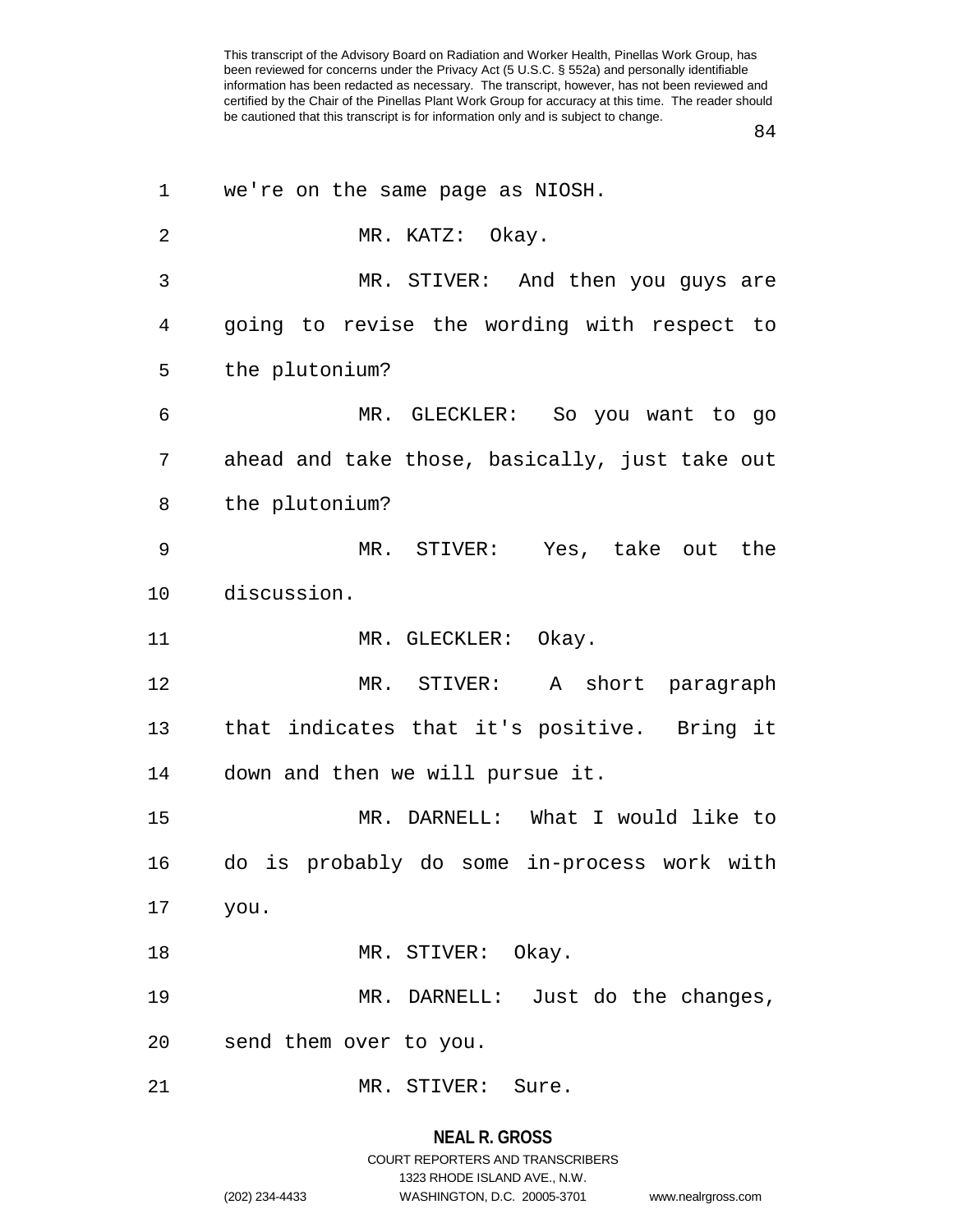85

| $\mathbf 1$ | MR. DARNELL: Make sure we are on              |
|-------------|-----------------------------------------------|
| 2           | the same page. Phil, we will let you guys     |
| 3           | know the results after the decision?          |
| 4           | CHAIRMAN SCHOFIELD: I don't                   |
| 5           | really have a problem with that. Do you have  |
| 6           | a problem with that?                          |
| 7           | MR. STIVER: That's fine.                      |
| 8           | MR. DARNELL: Okay. Now, the                   |
| 9           | actual change in the TBD may take a while.    |
| 10          | MR. STIVER: Sure, yes. As long                |
| 11          | as there is a commitment to make the change,  |
| 12          | that's fine.                                  |
| 13          | CHAIRMAN SCHOFIELD: Now, didn't               |
| 14          | they have a few for calibration purposes, 239 |
| 15          | sources, also?                                |
| 16          | MR. GLECKLER: Oh, it was part --              |
| 17          | yes, they had some other Pu sources. Like I   |
| 18          | know they had at least one Pu-Be source       |
| 19          | possibly, maybe two Pu-Be sources arrived     |
| 20          | there in like 1957 time frame. And I'm not    |
| 21          | sure when it left the site. I think I had     |

**NEAL R. GROSS** COURT REPORTERS AND TRANSCRIBERS

1323 RHODE ISLAND AVE., N.W.

(202) 234-4433 WASHINGTON, D.C. 20005-3701 www.nealrgross.com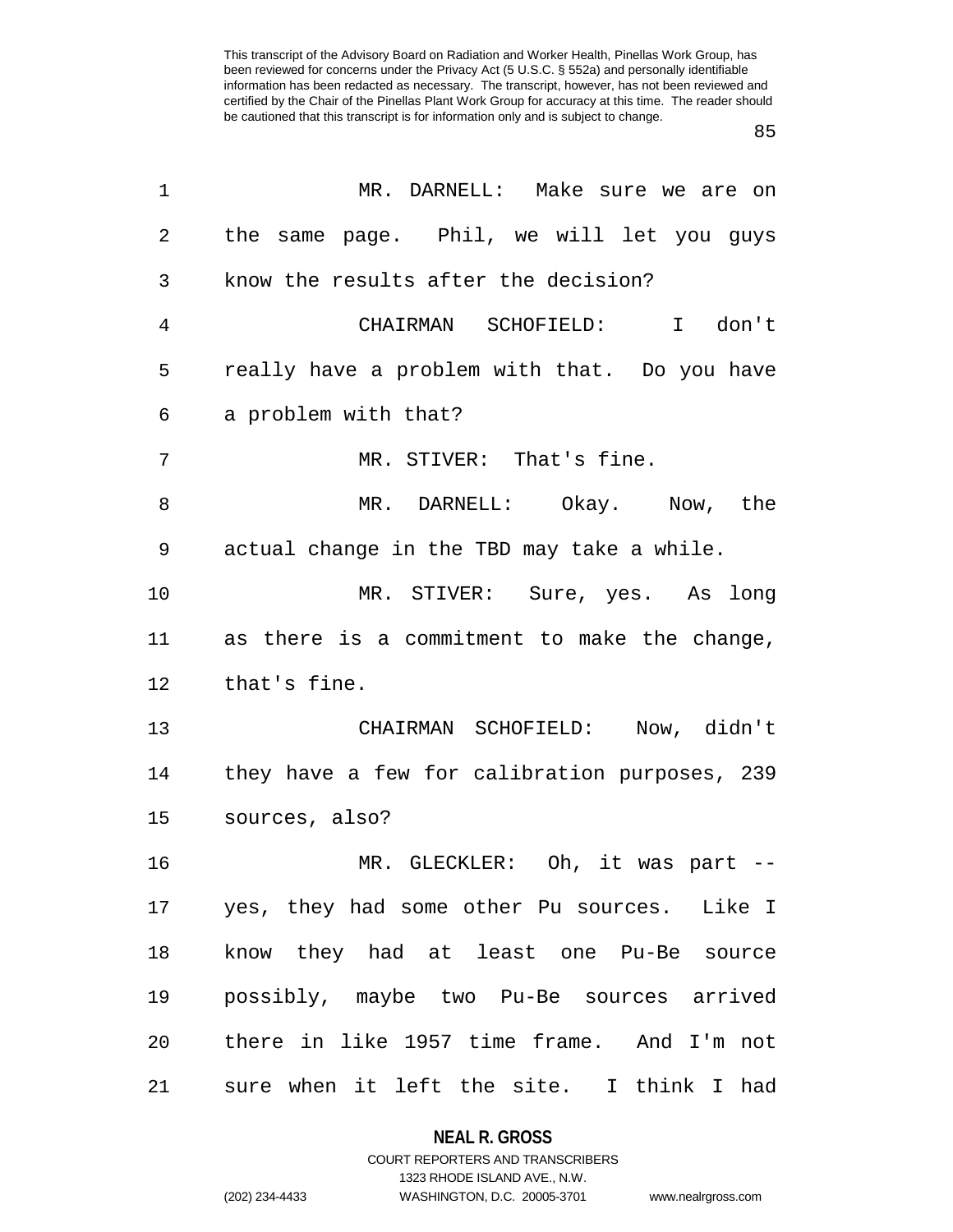86

| 1              | come across something on that with the GE      |
|----------------|------------------------------------------------|
| $\overline{2}$ | Evendale site, because that's where it ended   |
| 3              | up.                                            |
| 4              | CHAIRMAN SCHOFIELD: Correct me if              |
| 5              | I'm wrong, but my understanding was those      |
| 6              | sources they had for calibration purposes were |
| 7              | also encapsulated?                             |
| 8              | MR. GLECKLER: Correct. They were               |
| 9              | either the smaller plated sources for, you     |
| $10 \,$        | know, calibrating the alpha contamination      |
| 11             | survey instruments, those would have been, you |
| 12             | know, plated and considered a sealed source    |
| 13             | for all intents and purposes.                  |
| 14             | And then the Pu-Be sources were                |
| 15             | encapsulated.                                  |
| 16             | CHAIRMAN SCHOFIELD:<br>That's only             |
| 17             | the encapsulated ones.                         |
| 18             | MR. GLECKLER: Yes. They didn't                 |
| 19             | have any unencapsulated Pu at the site.        |
| 20             | They didn't<br>CHAIRMAN SCHOFIELD:             |
| 21             | have any unencapsulated Pu.                    |
|                |                                                |

# **NEAL R. GROSS** COURT REPORTERS AND TRANSCRIBERS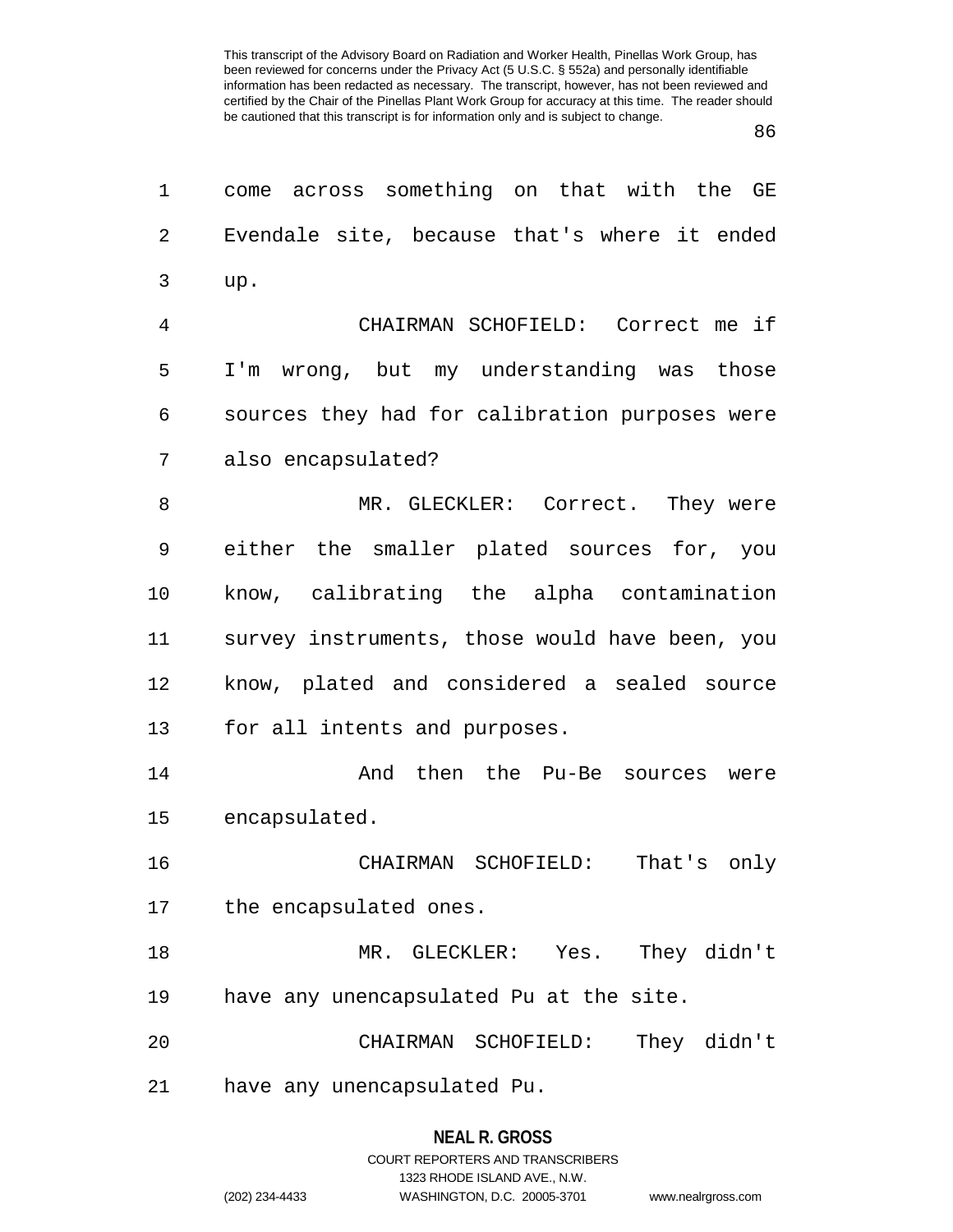| 1              | DR.<br>NETON:<br>T<br>mean, an               |
|----------------|----------------------------------------------|
| $\overline{2}$ | electroplated source, electro-deposit source |
| 3              | is for all intents and purposes is bound to  |
| 4              | the metal. I mean, it couldn't be            |
| 5              | encapsulated and be effective to calibrate   |
| 6              | source contamination monitors.               |
| 7              | CHAIRMAN SCHOFIELD: Well, that's             |
| 8              | what I mean, electroplated is another --     |
| 9              | DR. NETON: Yes. But that's                   |
| 10             | common at almost every site you have these   |
| 11             | manufacturer sources that have plutonium on  |
| 12             | the surface.                                 |
| 13             | MR. GLECKLER: I guess the better             |
| 14             | way to say it, there wasn't any dispersible  |
| 15             | forms of Pu at the site.                     |
| 16             | CHAIRMAN SCHOFIELD: That's really            |
| $17$ it.       |                                              |
| 18             | MR. GLECKLER: That's more --                 |
| 19             | CHAIRMAN SCHOFIELD: That is a                |
| 20             | little better stated than I was --           |
| 21             | MEMBER CLAWSON: Starting with the            |

## **NEAL R. GROSS**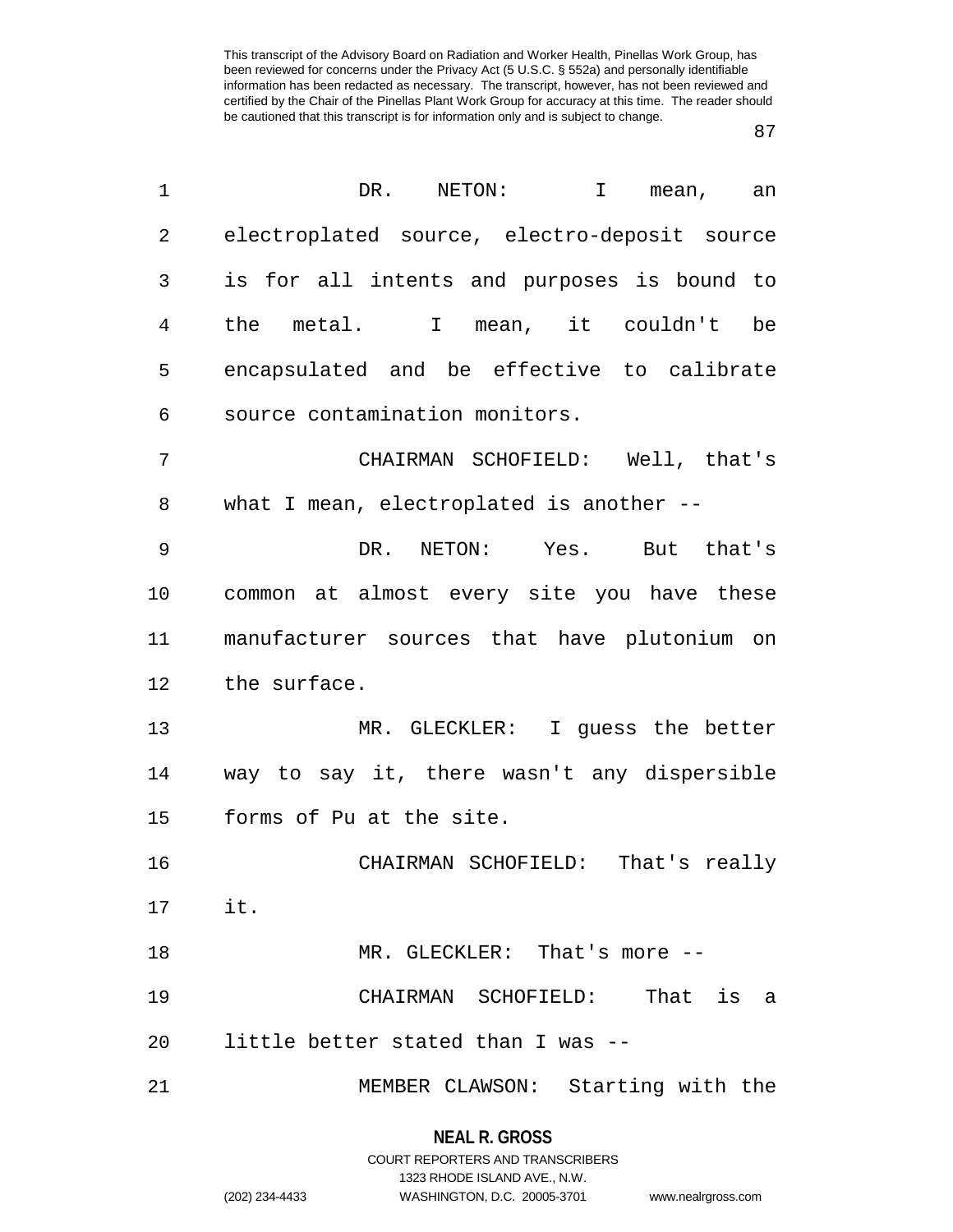88

| 1  | AEC, they had to be swiped, you know, to make  |
|----|------------------------------------------------|
| 2  | sure that they weren't leaking.                |
| 3  | MR. STIVER: Find your TBD - I                  |
| 4  | received a 7 gram 239 Pu source in January '57 |
| 5  | for calibrating health physics                 |
| 6  | instrumentation, based on information that was |
| 7  | sourced in the issues. It was most like        |
| 8  | encapsulated Pu-Be source.                     |
| 9  | DR. NETON: 7 grams?                            |
| 10 | MR. STIVER: Yes. Okay. Well, I                 |
| 11 | guess we can move on.                          |
| 12 | MR. DARNELL: That closes out                   |
| 13 | internal. Environmental TBD. Okay.             |
| 14 | Secondary issue was taken care of for bad      |
| 15 | tritium air monitoring results, provided in    |
| 16 | Section 4 of the TBD.                          |
| 17 | Brian, if you don't mind, would                |
| 18 | you give the discussion on No. 2 there?<br>You |
| 19 | are more familiar with all the ins and outs of |
| 20 | that.                                          |
| 21 | The problem<br>MR. GLECKLER:<br>Yes.           |

**NEAL R. GROSS** COURT REPORTERS AND TRANSCRIBERS

1323 RHODE ISLAND AVE., N.W.

(202) 234-4433 WASHINGTON, D.C. 20005-3701 www.nealrgross.com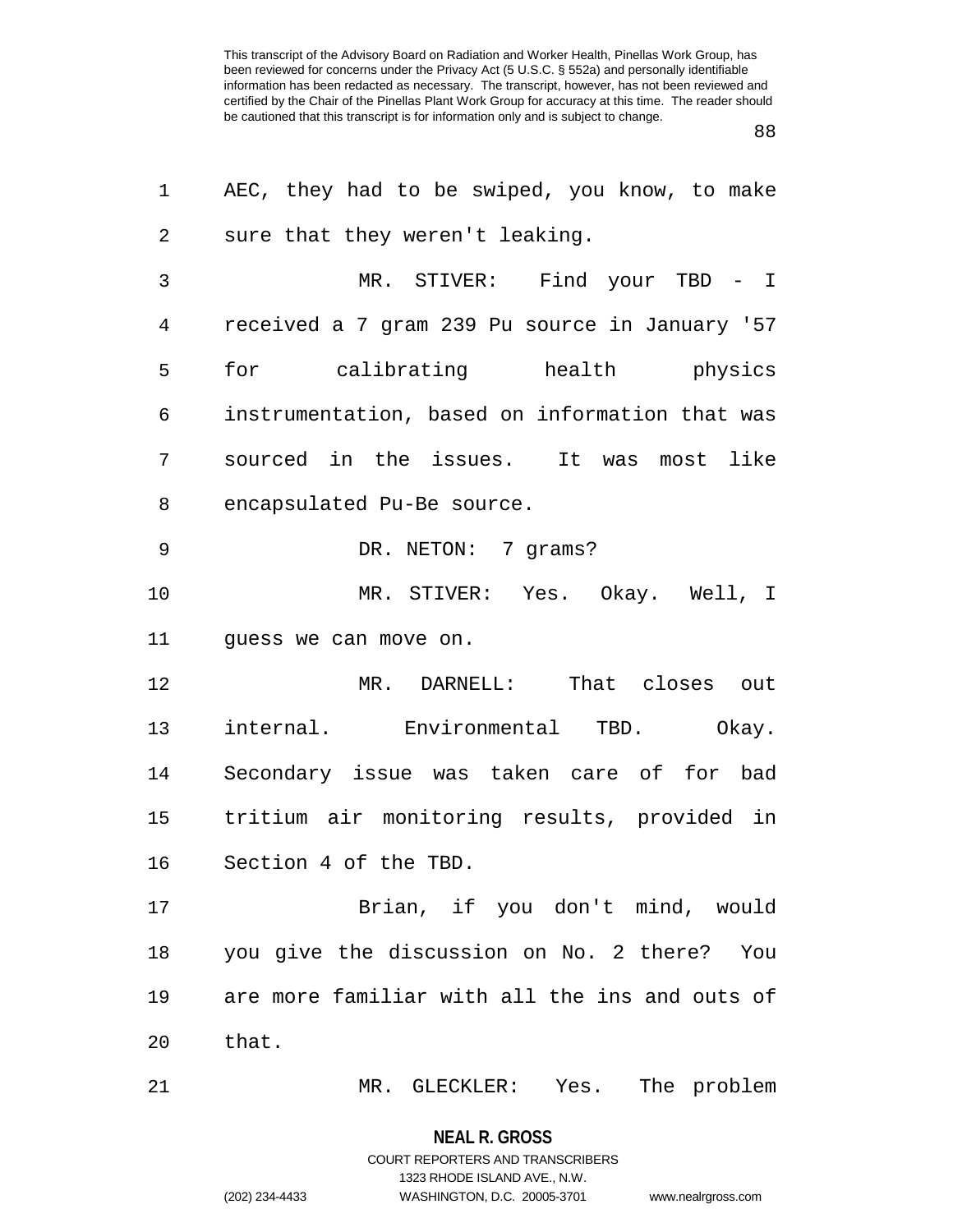| $\mathbf 1$ | we ran into is, unfortunately, that we didn't |
|-------------|-----------------------------------------------|
| 2           | have the documentation and the calculations   |
| 3           | that were originally done for<br>the          |
| 4           | environmental TBD. And we needed to, you      |
| 5           | know, adjust and -- well, we needed those     |
| 6           | dispersion calculations as our starting point |
| 7           | to figure out, you know, what the predicted   |
| 8           | air concentrations were at the air monitoring |
| 9           | location, so we could do what SC&A had        |
| 10          | requested.                                    |

11 We found well, we can't do that. 12 We have got to reconstruct those calculations. 13 And so we just completely redid them. They 14 are pretty comparable as far as the average 15 air concentrations that we were calculating 16 for each calendar year prior to the intakes 17 and so it's like there are just some, you 18 know, differences.

19 Let me see, because I think there 20 are --

21 MR. STIVER: We have induction of

**NEAL R. GROSS** COURT REPORTERS AND TRANSCRIBERS

1323 RHODE ISLAND AVE., N.W.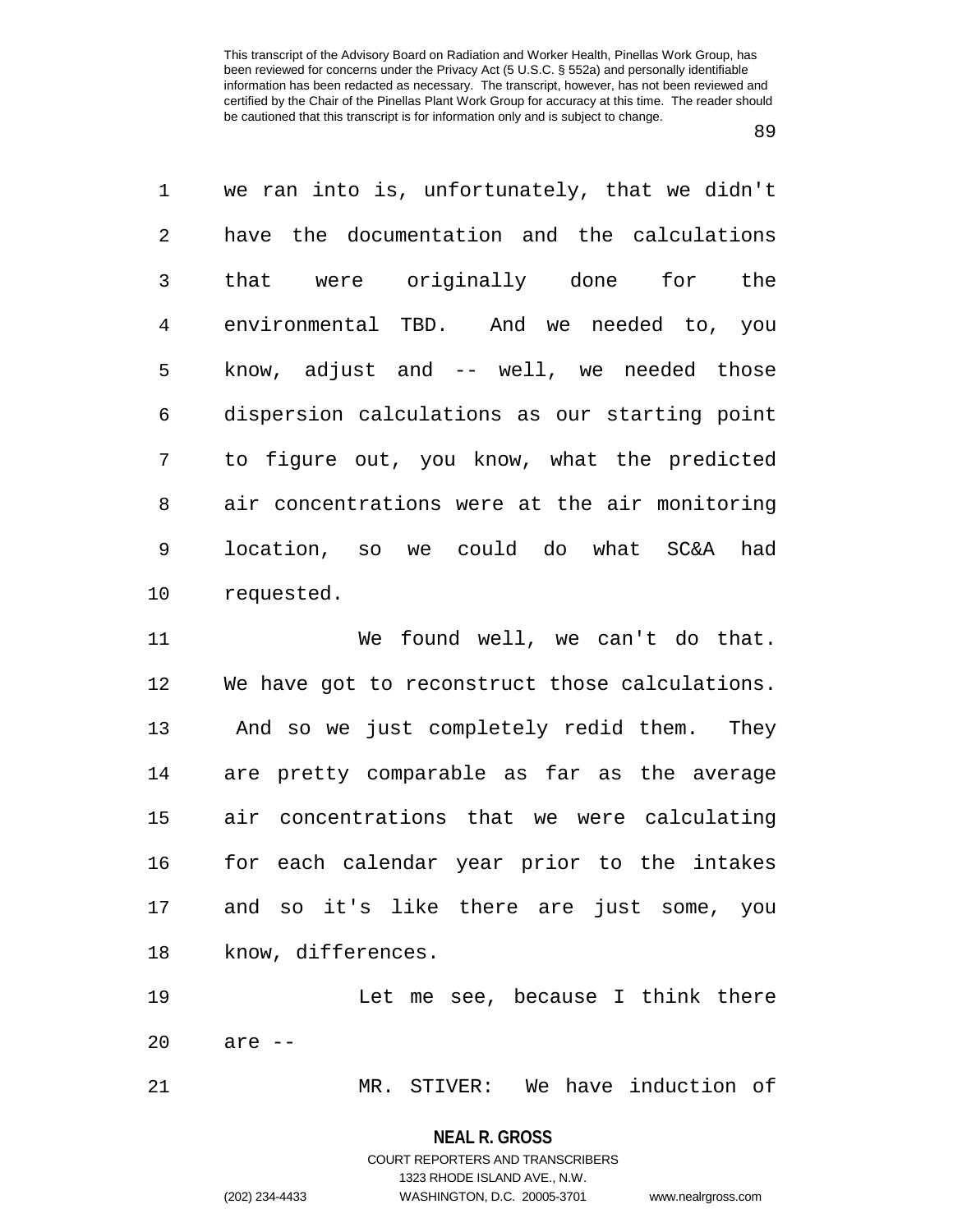| 1              | the stack in '81 because of higher doses.      |
|----------------|------------------------------------------------|
| $\overline{2}$ | MR. GLECKLER: That was factored                |
| 3              | in, but it's something -- but they did         |
| $\overline{4}$ | different with their calcs than what we did.   |
| 5              | But we didn't -- couldn't figure out what they |
| 6              | did, the original authors did with their       |
| 7              | calcs. So it's kind of hard to explain why     |
| 8              | that change occurred at that point.            |
| 9              | MR. STIVER: Yes, we were running               |
| 10             | across that -                                  |
| 11             | MR. GLECKLER: So hopefully it is               |
| 12             | a lot -- it's better documented now, is the    |
| 13             | intent, and as far as, you know, what went     |
| 14             | into those calculations and all the details of |
| 15             | those calculations, so if we need to revisit   |
| 16             | anything in the future, that will be much more |
| 17             | easier.<br>We won't have<br>to<br>reconstruct  |
| 18             | anything.                                      |
| 19             | So<br>Attachment<br>MR.<br>STIVER:<br>A        |
| 20             | provides the complete discussion of<br>the     |
| 21             | calculations and assumptions.                  |

## **NEAL R. GROSS**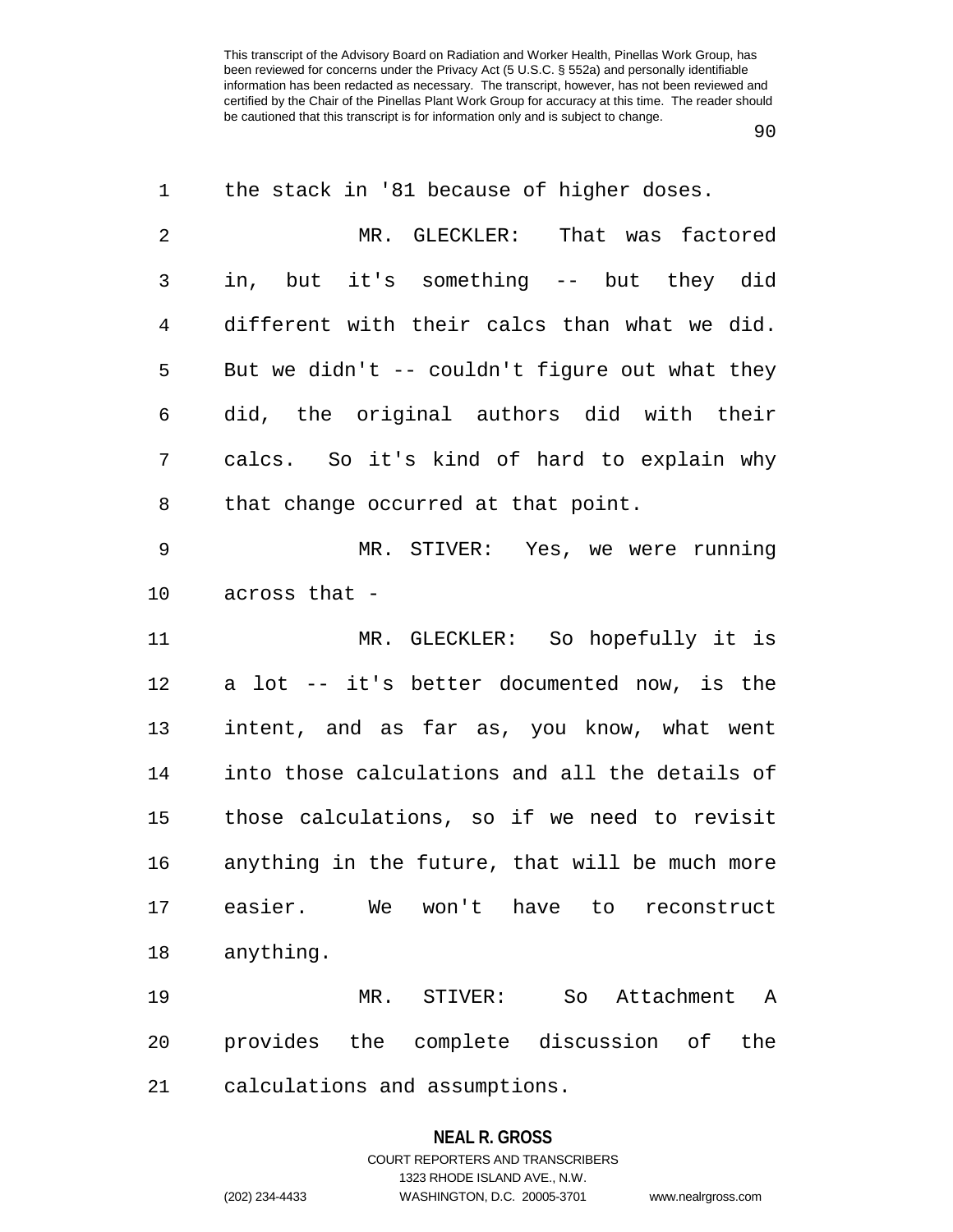91

| 1  | MR. GLECKLER: Yes.<br>And<br>in                |
|----|------------------------------------------------|
| 2  | general, the -- when we predicted use<br>for   |
| 3  | dispersion calculations to predict what the    |
| 4  | average air concentrations were at the air     |
| 5  | monitoring locations and compared to the       |
| 6  | actual measured data, that was -- we were      |
| 7  | underestimating within about -- it's a factor  |
| 8  | of 2 point something was the highest on        |
| 9  | average that we were underestimating, but we   |
| 10 | deemed that reasonable, because we weren't     |
| 11 | factoring in that the -- a lot of their air    |
| 12 | concentration results were less than detect on |
| 13 | that. And so if we factored those in, it's     |
| 14 | like -- and dealt with that in a<br>more       |
| 15 | reasonable manner, it's like that ratio would  |
| 16 | be closer to a 1:1 ratio. So we were pretty    |
| 17 | confident that what -- that the dispersion     |
| 18 | calculations that we are doing will generate   |
| 19 | a realistic estimate of the air concentrations |
| 20 | for those intakes.                             |
|    |                                                |

21 And then also, it's like with the

**NEAL R. GROSS**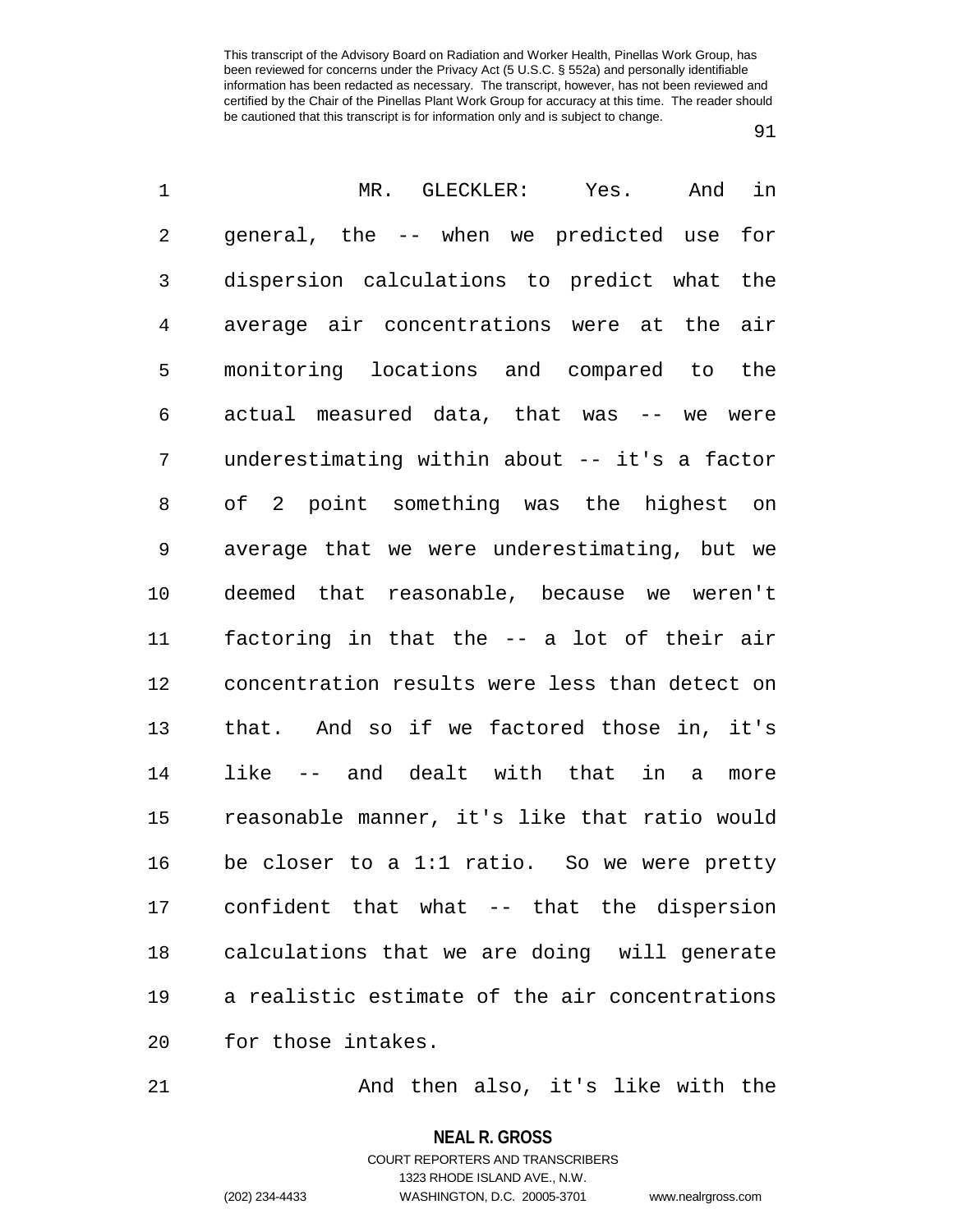| 1  | -- I did a bounding environmental internal     |
|----|------------------------------------------------|
| 2  | dose estimate as part of the TBD, because --   |
| 3  | and we used -- you know, what we estimated     |
| 4  | based on stack emissions and also the areas of |
| 5  | the -- I forget what pond, one of the pond     |
| 6  | area sources. And our calc, you know, we have  |
| 7  | intake rates for the stack, due to the stack   |
| 8  | emissions intake rates attributed to the pond  |
| 9  | releases, you know, from resuspension and      |
| 10 | such. And then also, the air concentrations.   |
| 11 | And when you -- so we are factoring using the  |
| 12 | air concentrations on top of that, even though |
| 13 | a good chunk of that is due to the stack       |
| 14 | emissions and already -                        |
| 15 | And double count<br>MR. STIVER:                |
| 16 | that.                                          |
| 17 | MR. GLECKLER: And even when we                 |
| 18 | double count that, it's like those -- the      |
| 19 | worst case dose, you know, for a worker that   |
| 20 | was there from the entire history of the       |
| 21 | plant, 1957 through 1997, the worst case dose  |

#### **NEAL R. GROSS**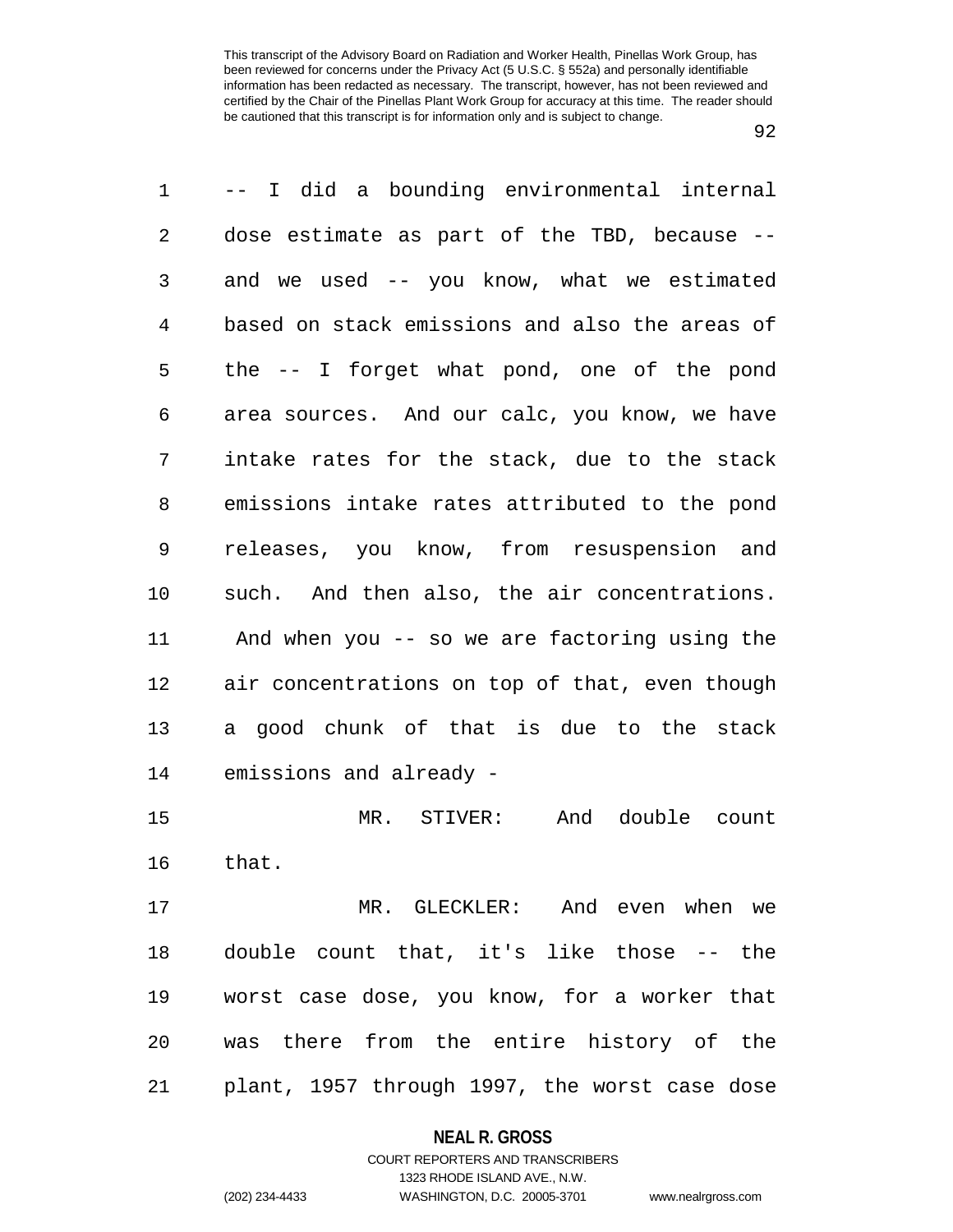93

| 1              | is less than 1 millirem total. And so it's    |
|----------------|-----------------------------------------------|
| $\overline{2}$ | considered a negligible dose<br>from our      |
| 3              | perspective.                                  |
| $\overline{4}$ | MR. STIVER: I thought that you                |
| 5              | guys did a good job on it. I have no issues.  |
| 6              | Is there anything you wanted to bring up      |
| 7              | about this?                                   |
| 8              | MR. PAPADOPOULOS: No, no. There               |
| 9              | is no issues left.                            |
| 10             | CHAIRMAN SCHOFIELD:<br>The point              |
| 11             | where the state comes and required monitoring |
| 12             | for the staff, is there any data from that?   |
| 13             | MR. GLECKLER: From when the state             |
| 14             | came in?                                      |
| 15             | CHAIRMAN SCHOFIELD: Yes. My                   |
| 16             | understanding is, at least on some of these,  |
| 17             | that they had to also give some of this data  |
| 18             | to the State of Florida, at one point, while  |
| 19             | there were still operations. I might have     |
| 20             | misread that information.                     |
| 21             | MR. DARNELL: Florida, the State               |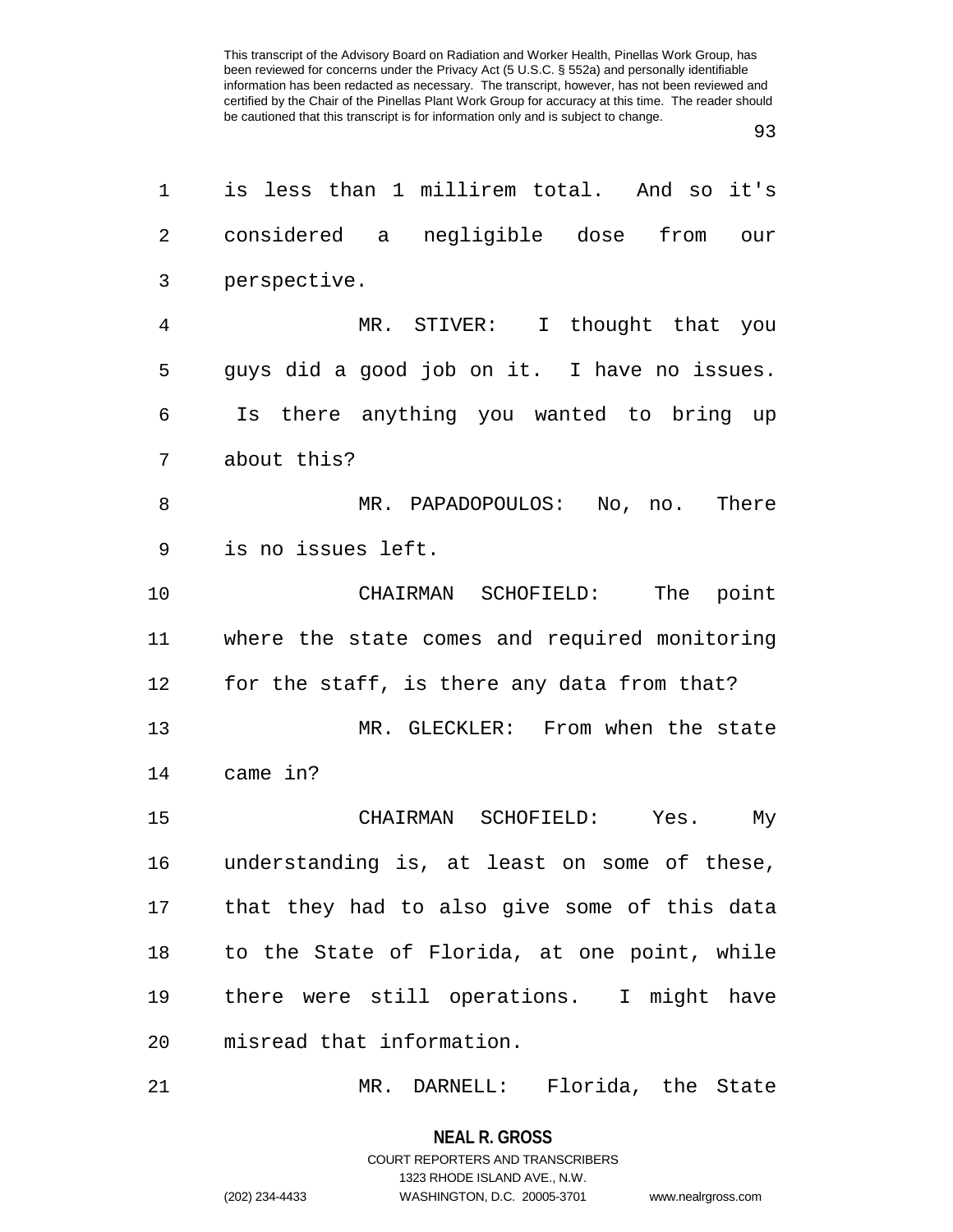94

| 1              | of Florida itself has a rather robust program. |
|----------------|------------------------------------------------|
| 2              | They may have asked for or done their own      |
| 3              | monitoring.                                    |
| $\overline{4}$ | MR. GLECKLER: Usually a state                  |
| 5              | won't do their own monitoring on a stack.      |
| 6              | They might do environmental monitoring.        |
| 7              | (Simultaneous speaking.)                       |
| 8              | MR. GLECKLER: The site would be                |
| 9              | the one to take the stack samples and report   |
| 10             | those results to the state in most situations. |
| 11             | Well, at least the states that I have been     |
| 12             | involved with. But I haven't encountered       |
| 13             | anything where the state was involved with     |
| 14             | some monitoring.                               |
| 15             | MR. DARNELL: Yes. The thing is                 |
| 16             | the way this stuff works in the environment    |
| 17             | how the site really operated had there been    |
| 18             | something released, it would have stuck out    |
| 19             | like a sore thumb in the data records.         |
| 20             | Something that would have been caught.         |
| 21             | Unfortunately, this is just one of those sites |

## **NEAL R. GROSS**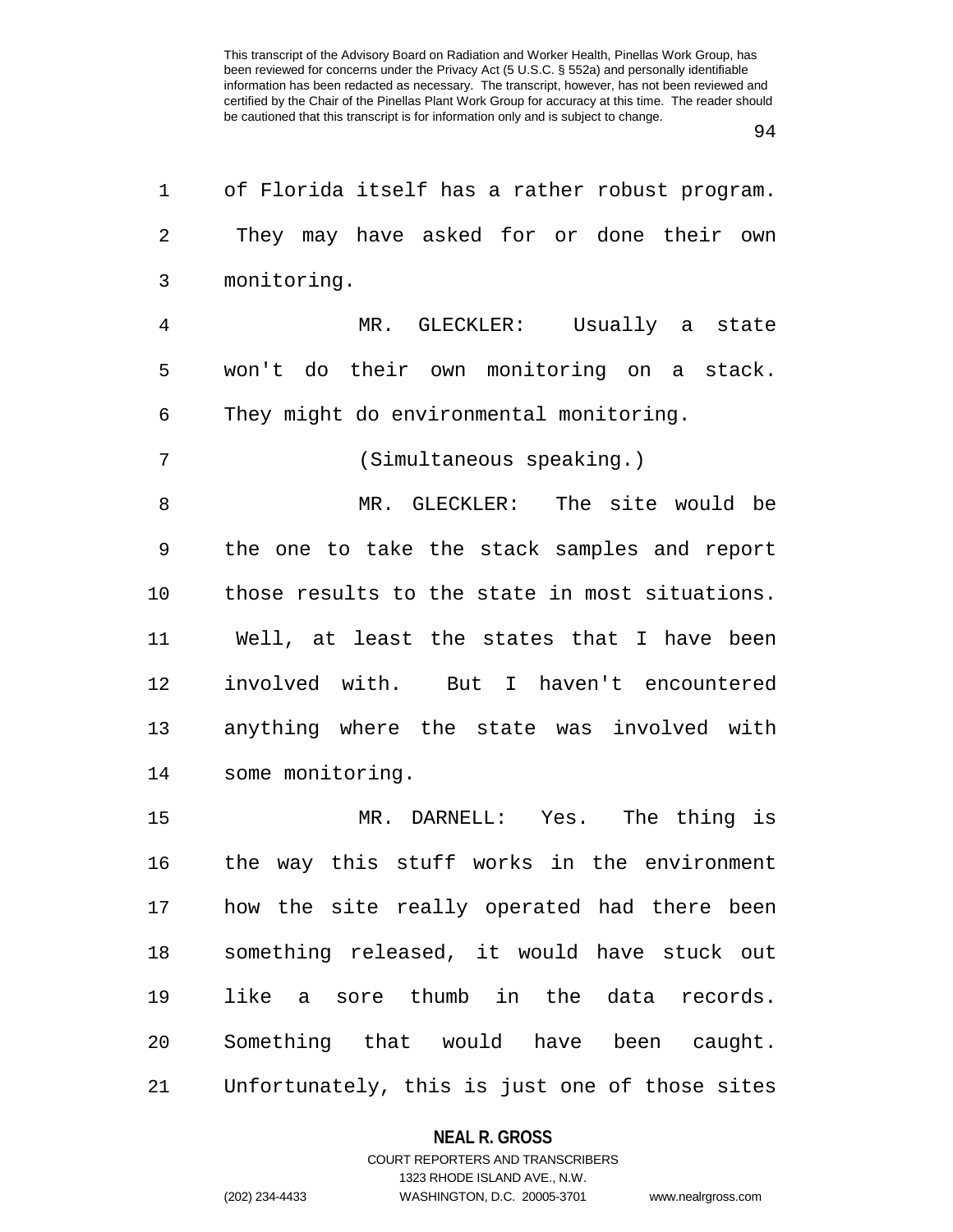| 1               | that you don't see it. You don't find it.    |
|-----------------|----------------------------------------------|
| $\overline{2}$  | There is no record of it. So you may want to |
| 3               | think could it have happened, it seems       |
| $\overline{4}$  | unlikely, the best way to explain it.        |
| 5               | MR. GLECKLER: They did put out a             |
| 6               | decent amount of tritium, but it doesn't     |
| 7               | amount to much dose.                         |
| 8               | MR. DARNELL: Right.                          |
| 9               | MR. GLECKLER: That's the nice                |
| 10 <sub>o</sub> | thing about tritium.                         |
| 11              | CHAIRMAN SCHOFIELD: Okay.                    |
| 12              | MR. DARNELL: Any more questions,             |
| 13              | comments on environmental?                   |
| 14              | MR. STIVER: No, not really.                  |
| 15              | MR. DARNELL: All right. That                 |
| 16              | moves us on to the medical TBD. And, Elyse,  |
|                 | 17 are you still on the line?                |
| 18              | MS. THOMAS: Yes, I am.                       |
| 19              | MR. DARNELL: I hate to impose,               |
| 20              | but would you mind going over the changes of |
| 21              | the medical dose TBD, please?                |

## **NEAL R. GROSS**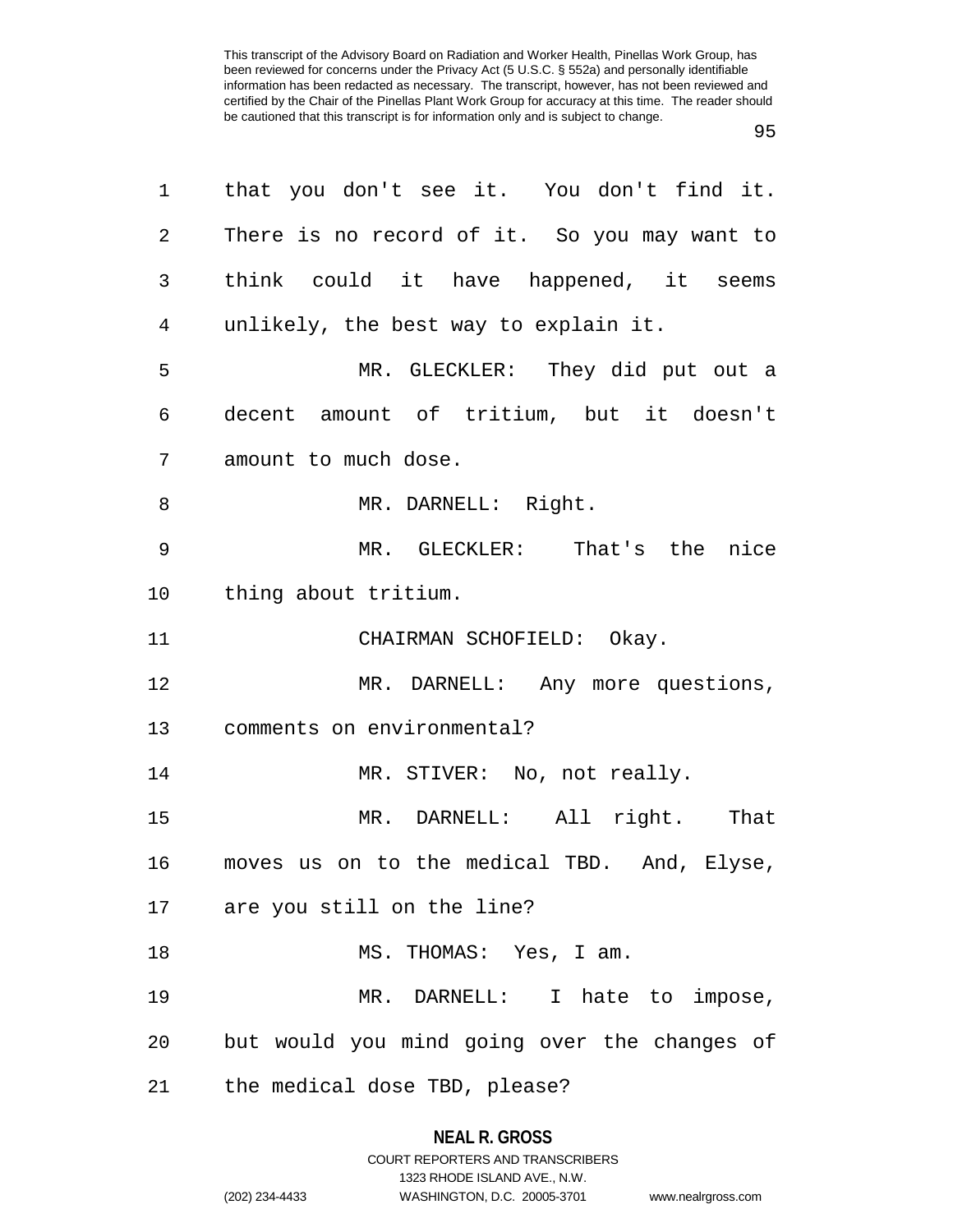96

| 1              | MS. THOMAS: No, that would be                  |
|----------------|------------------------------------------------|
| $\overline{2}$ | fine.                                          |
| 3              | MR. DARNELL: Okay.                             |
| $\overline{4}$ | MR. GLECKLER: And hopefully I                  |
| 5              | captured the reasoning correctly, Elyse. I     |
| 6              | just had to put this summary together pretty   |
| 7              | quickly. I didn't have a chance to run it      |
| 8              | past you, so I hope it's accurate.             |
| 9              | MS. THOMAS: Yes.                               |
| 10             | MR. GLECKLER: If not --                        |
| 11             | MS. THOMAS: Yes, it's fine.                    |
| 12             | MR. GLECKLER: -- you can correct               |
| 13             | me.                                            |
| 14             | MS. THOMAS: Yes, SC&A had made a               |
| 15             | comment about, you know, the equipment and the |
| 16             | techniques not being, you know, maybe fully-   |
| 17             | documented in the TBD or fully-documented as   |
| 18             | they could be. And so we tried to improve      |
| 19             | that, you know, with a little bit better       |
| 20             | description of the equipment, the dates that   |
| 21             | we know certain equipment was used.            |

## **NEAL R. GROSS**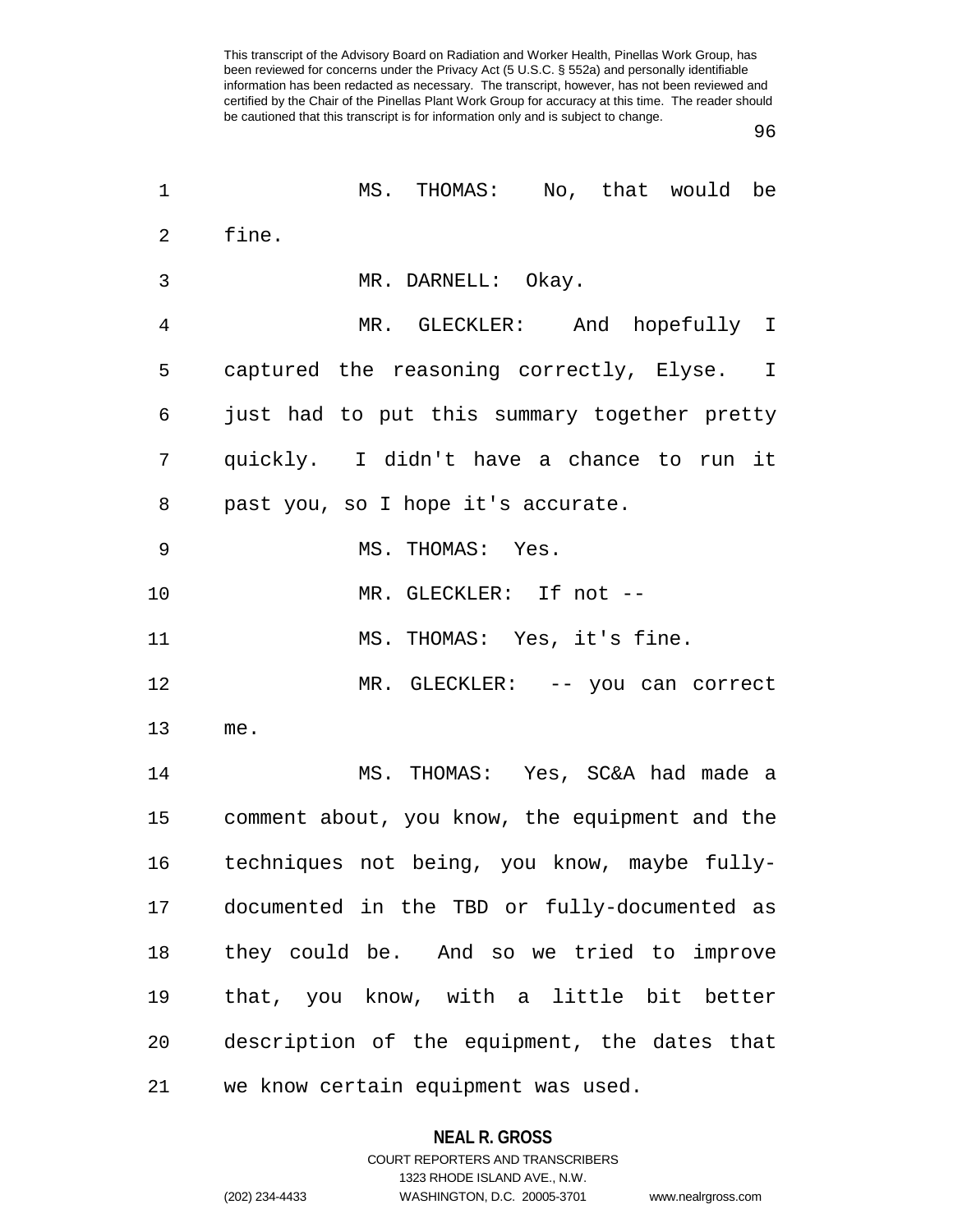| 1              | All of the pre-1972 X-ray doses                |
|----------------|------------------------------------------------|
| $\overline{2}$ | are still based on information from ORAU OTIB- |
| 3              | 6, because we don't have any information       |
| $\overline{4}$ | about, site-specific information, the X-ray    |
| 5              | equipment at Pinellas before 1972.             |
| 6              | The changes to the PFG doses were              |
| 7              | simply a result of a slight change in the      |
| 8              | doses from PFG in ORAU OTIB-6. So I think      |
| $\mathsf 9$    | that's it on the equipment.                    |
| 10             | The next issue, I think, SC&A had              |
| 11             | had to do with the frequencies of the          |
| 12             | screening examination. And, of course, now,    |
| 13             | we have a lot more information in the claim    |
| 14             | file records and it's very clear that Pinellas |
| 15             | did use, they called it, a KUB, a Kidney       |
| 16             | Ureter Bladder, which is an AP projection of,  |
|                | 17 essentially, the abdomen.                   |
| 18             | They are similar to an AP lumbar               |
| 19             | spine. They used that in conjunction with a    |
| 20             | chest X-ray as a screening examination,        |
| 21             | because it appears that almost -- or in very   |

## **NEAL R. GROSS**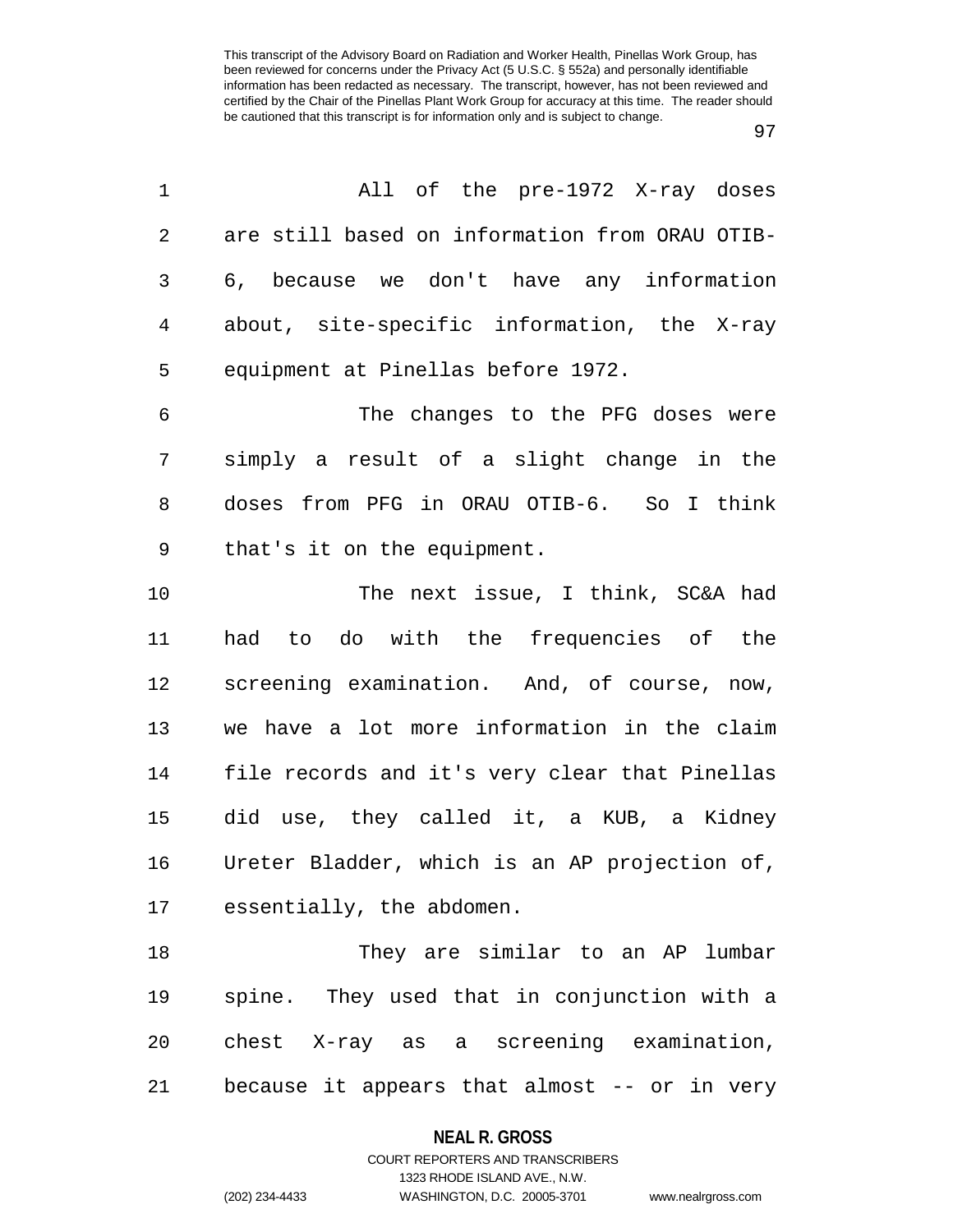98

1 many of the claim records. And so we included 2 the doses and just strengthened that section 3 of the TBD to make it clear to the dose 4 reconstructors that they should include the 5 dose from those procedures, because they were, 6 you know, clearly performed for screening on 7 the Pinellas workers. 8 So I think that's pretty much the 9 frequency section. 10 The uncertainty section it's, 11 essentially, the same as the one that we have 12 in ORAU OTIB-6 where we list the various 13 sources of uncertainty that we have considered 14 and then come up with a, you know, total 15 standard propagated uncertainty. 16 Let's see, a couple of other 17 things on the summary there. The time period 18 for PFG just changed slightly just to reduce 19 confusion on the part of dose reconstructors. 20 In other words, PFG is to be assigned through 21 1959, as opposed to up to 1960. I know that

#### **NEAL R. GROSS**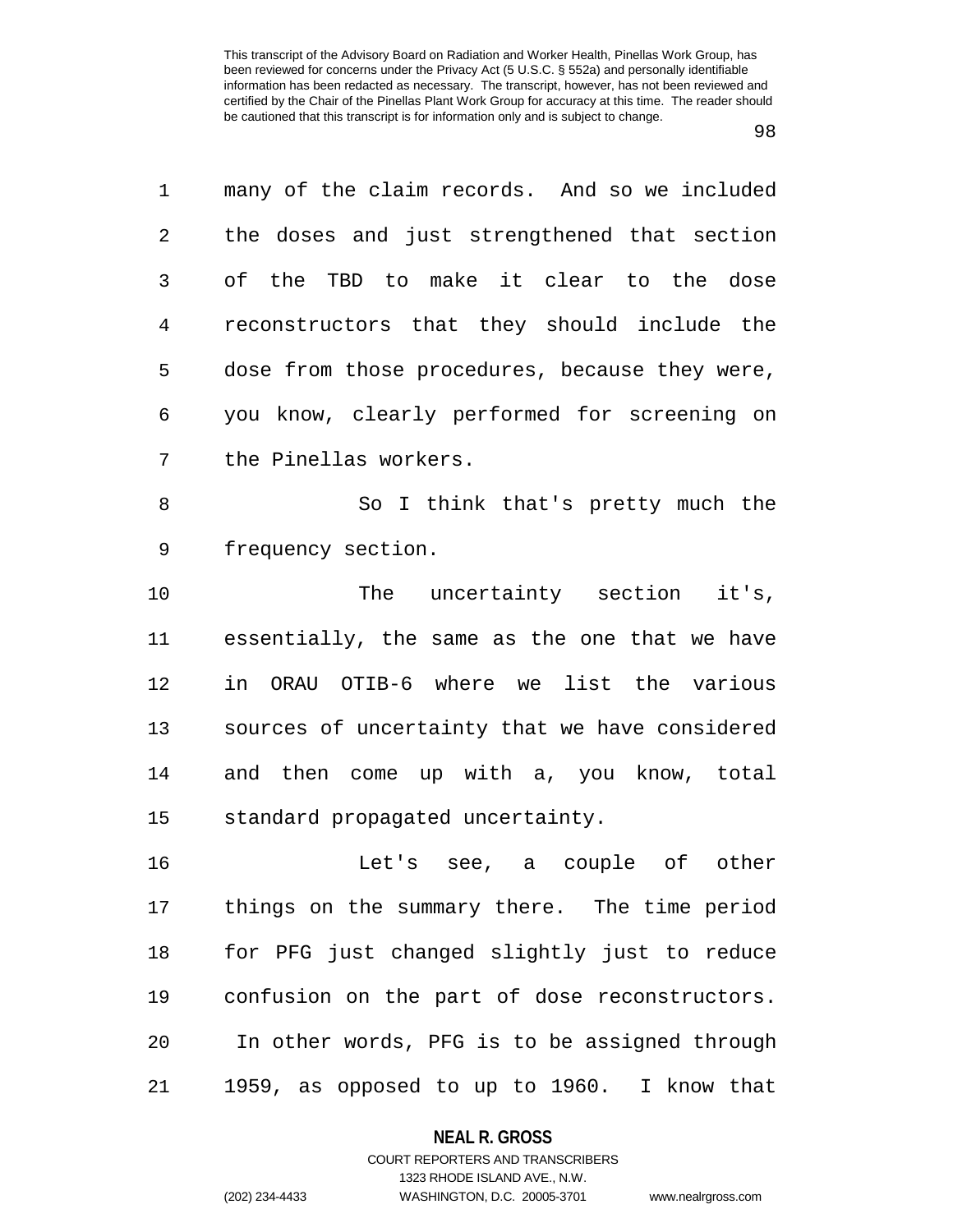99

| 1  | sounds like a very small change, but it helped |
|----|------------------------------------------------|
| 2  | to reduce the confusion on the part of the     |
| 3  | dose reconstructors.                           |
| 4  | We took out the lateral abdomen                |
| 5  | exposures or KUB exposures, that's not         |
| 6  | typically done for that exam. As a matter of   |
| 7  | fact, I should say it is rarely done for that  |
| 8  | exam.                                          |
| 9  | We added skin doses for all of the             |
| 10 | various skin locations as calculated or        |
| 11 | described in ORAU OTIB-6. And then did some    |
| 12 | organizational changes to make it a little bit |
| 13 | more readable and more clear.                  |
| 14 | So I think that kind of summarizes             |
| 15 | the changes that were made to the medical      |
| 16 | section. It just was -- it just is about to    |
| 17 | be published, so I realize SC&A hasn't had a   |
| 18 | chance to look at it yet.                      |
| 19 | MR. STIVER: Yes, from what I have              |
| 20 | read of your descriptions here, it sounds like |
| 21 | you have answered most of our concerns.<br>I   |

**NEAL R. GROSS**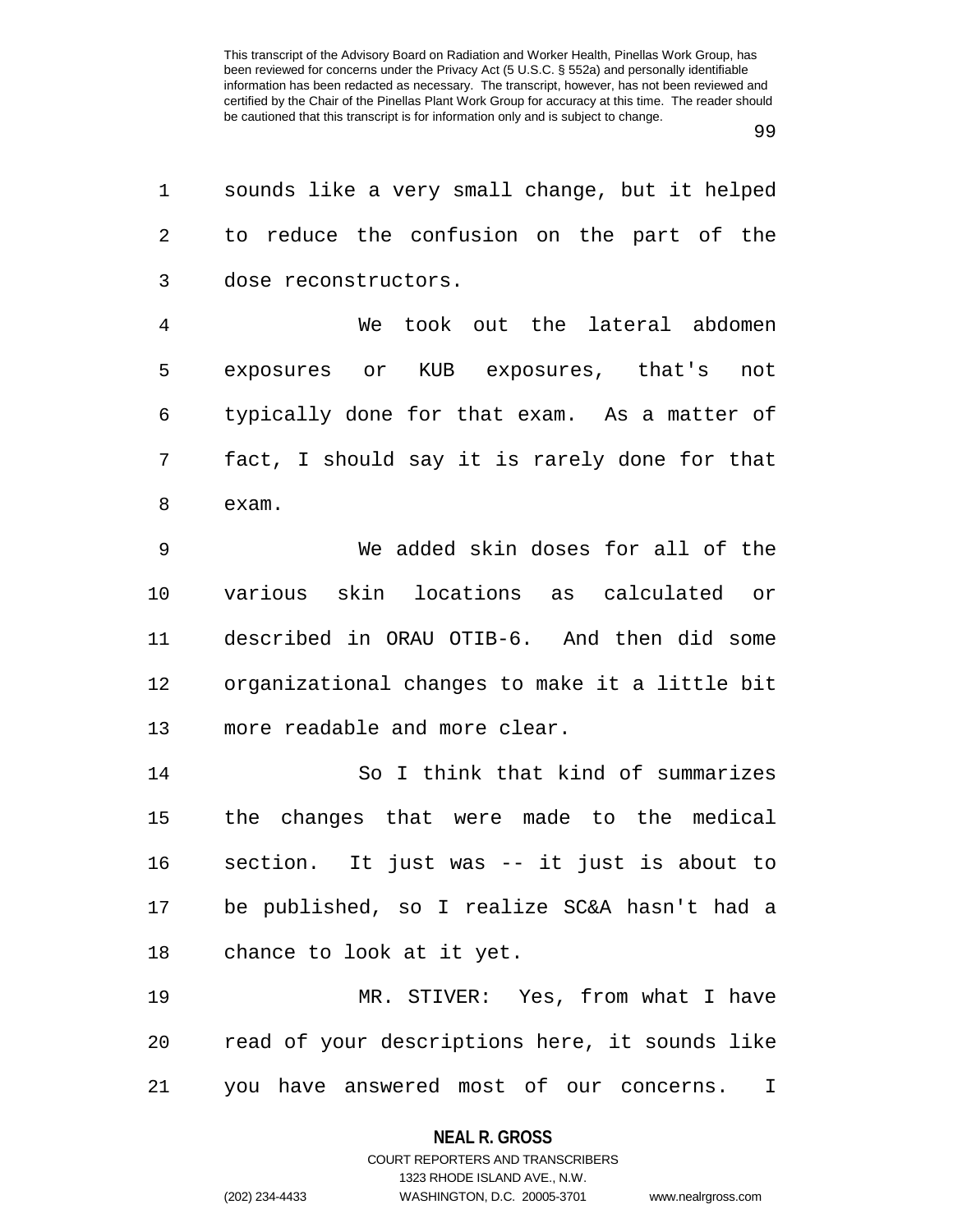| 1  | would reserve judgment until we actually have |
|----|-----------------------------------------------|
| 2  | a chance to review the TBD and also we would  |
| 3  | like to look at the site-specific data to     |
| 4  | verify in our minds that it, indeed, covers a |
| 5  | lot of ground for dose reconstruction as      |
| 6  | opposed to any need to invoke TIB-6 during    |
| 7  | that period.                                  |
| 8  | MS. THOMAS: Yes, sure.                        |
| 9  | MR. STIVER: And so other than                 |
| 10 | that, that's really all we have to say, at    |
| 11 | this point.                                   |
| 12 | MS. THOMAS: Okay.                             |
| 13 | MR. GLECKLER: Something worth                 |
| 14 | noting regarding the Pinellas Plant medical   |
| 15 | records is, that's probably a little bit      |
| 16 | different than other sites, that what becomes |
| 17 | clear after looking at a lot of these records |
| 18 | is it looks like one of the benefits that the |
| 19 | plant offered their employees is the use of   |
| 20 | the site doctors as their personal doctors.   |
| 21 | there are a lot of diagnostic medical<br>So   |

**NEAL R. GROSS**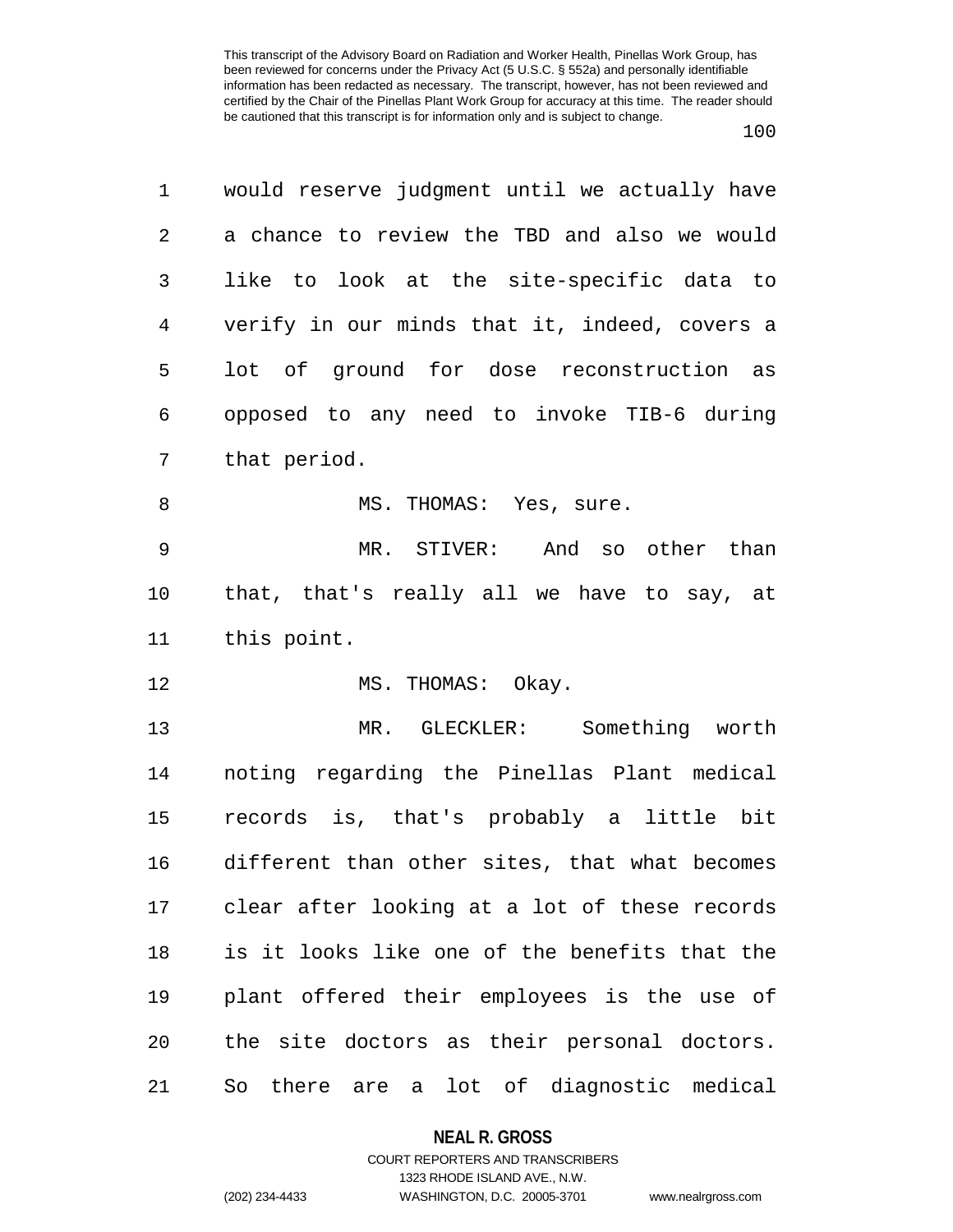| 1           | records, not just X-ray records, but other      |
|-------------|-------------------------------------------------|
| 2           | diagnostic, you know, things regarding, you     |
| 3           | know, cancer diagnoses and other ailments and   |
| 4<br>stuff. |                                                 |
| 5           | And so plus that there is a lot of              |
| 6           | diagnostic X-ray records, and that's just       |
| 7           | something that's worth being aware of --        |
| 8           | STIVER:            That      is<br>$MR$ .<br>an |
| 9           | interesting difference.                         |
| 10          | MR. DARNELL: One advantage the                  |
| 11          | site has is the plant nurse who was still       |
| 12          | around and we did interview her. She went way   |
| 13          | back in the program, so was able to tell us     |
| 14          | what was going on very early in the medical     |
| 15          | program.                                        |
| 16          | MR. STIVER: Wow. You rarely have                |
|             | 17 that kind of -                               |
| 18          | MR. DARNELL: Yes.                               |
| 19          | MR. STIVER: -- access.                          |
| 20          | MR. DARNELL: Okay.                              |
| 21          | CHAIRMAN SCHOFIELD: Do we want to               |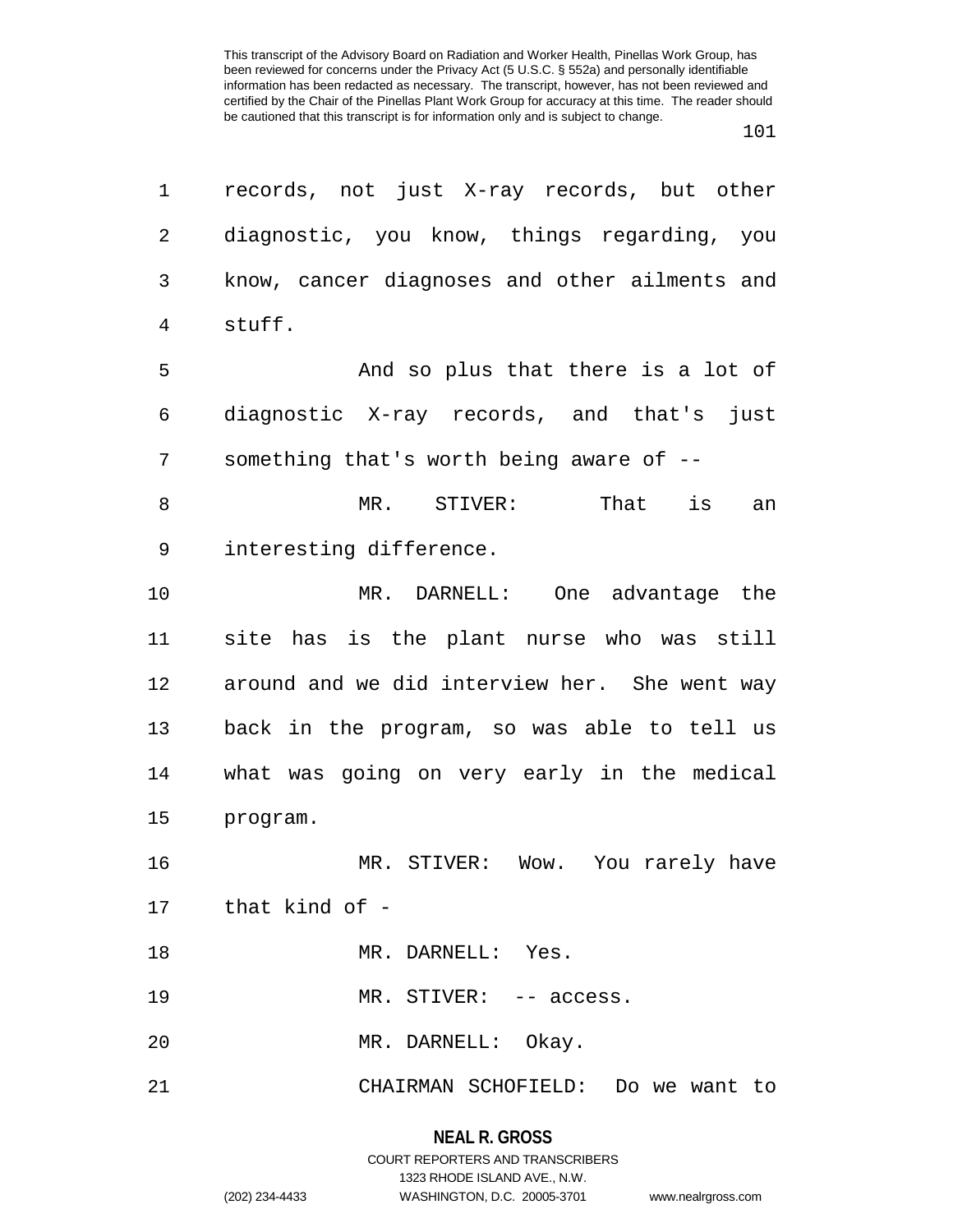102

| 1              | take a break here temporarily?                |
|----------------|-----------------------------------------------|
| $\overline{2}$ | MR. STIVER: Yes, it looks like a              |
| 3              | good time to take a coffee break.             |
| 4              | CHAIRMAN SCHOFIELD: Okay. Coffee              |
| 5              | break.                                        |
| 6              | MR. KATZ: Ten minutes. Do you                 |
| 7              | want 10 minutes?                              |
| 8              | CHAIRMAN SCHOFIELD: Yes, 10                   |
| 9              | minutes is fine.                              |
| 10             | MR. KATZ: Okay. So about 20 till              |
| 11             | we will start back up for folks on the phone. |
| 12             | I'm just putting the phone on mute. Thanks.   |
| 13             | (Whereupon, the above-entitled                |
| 14             | matter went off the record at 10:30 a.m. and  |
| 15             | resumed at $10:42$ a.m.)                      |
| 16             | MR. KATZ: Okay. We're back after              |
| 17             | a short break. Pinellas Work Group. Where     |
| 18             | are we? We have gone through the agenda.      |
| 19             | MR. DARNELL: We've finished the               |
| 20             | agenda.                                       |
| 21             | MR. KATZ: We are down to action               |

**NEAL R. GROSS** COURT REPORTERS AND TRANSCRIBERS

1323 RHODE ISLAND AVE., N.W.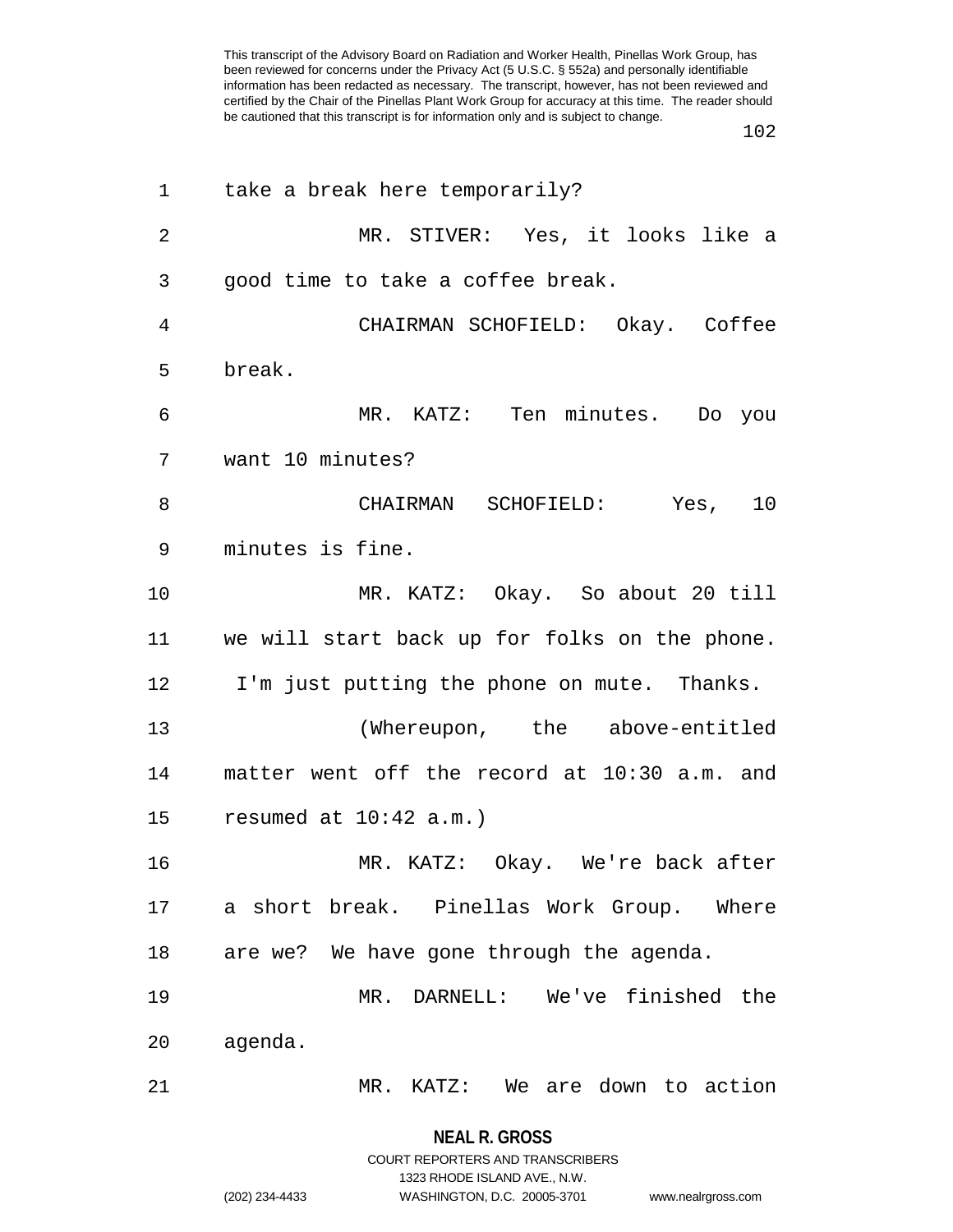103

| 1  | items and plans.                               |
|----|------------------------------------------------|
| 2  | CHAIRMAN SCHOFIELD: Yes, unless                |
| 3  | we have more technical discussion.             |
| 4  | MR. STIVER: I think we<br>have                 |
| 5  | pretty well covered it on this side of what we |
| 6  | can do at this point.                          |
| 7  | MR. KATZ: Same for Work Group                  |
| 8  | Members? Any other questions before we move    |
| 9  | on to plans?                                   |
| 10 | MEMBER CLAWSON: I did have one                 |
| 11 | question. In the beginning of this, and I      |
| 12 | want to make sure I understood, on the beds or |
| 13 | in the glass state, was that depleted uranium  |
| 14 | in those?                                      |
| 15 | MR. DARNELL: Titanium.                         |
| 16 | MR. STIVER: You're talking about               |
|    | 17 the hydrides?                               |
| 18 | MEMBER CLAWSON: Right, those.                  |
| 19 | MR. STIVER: Yes.                               |
| 20 | MEMBER CLAWSON: Well, I just saw               |
| 21 | the depleted uranium and then I saw uranium    |

**NEAL R. GROSS** COURT REPORTERS AND TRANSCRIBERS 1323 RHODE ISLAND AVE., N.W.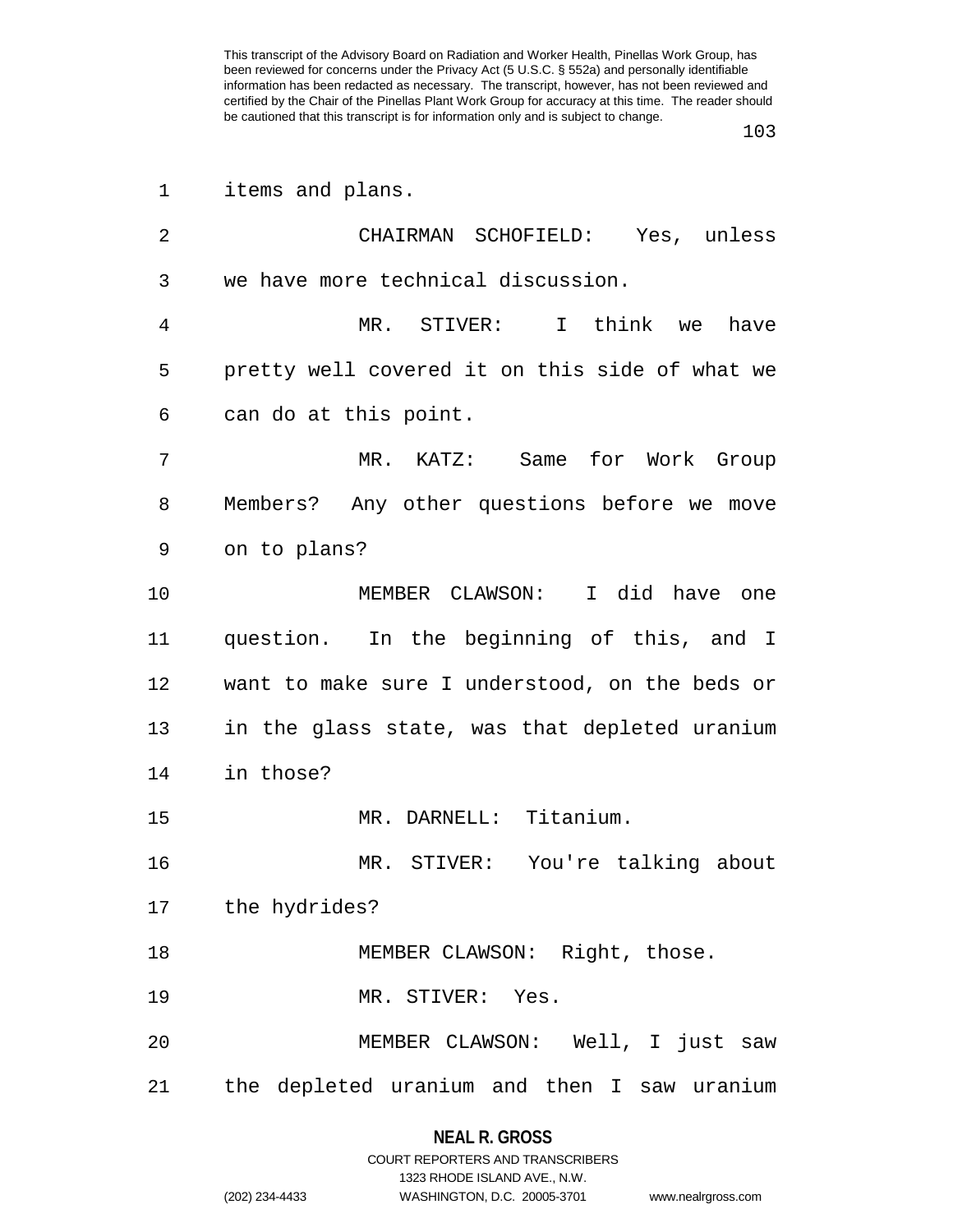104

| 1              | and<br>I.<br>wanted to make<br>$\alpha \rightarrow -\alpha$<br>because<br>my |
|----------------|------------------------------------------------------------------------------|
| $\overline{2}$ | understanding was they actually had some of                                  |
| 3              | the uranium beds.                                                            |
| $\overline{4}$ | MR. GLECKLER: The initial beds,                                              |
| 5              | storage beds that they used at the Pinellas                                  |
| 6              | Plant were the glass beds that contained                                     |
| 7              | titanium hydride. And because of the breakage                                |
| 8              | problems with the glass beds, they replaced                                  |
| 9              | them with the stainless steel beds with                                      |
| 10             | uranium tritide. And so there is -- in the                                   |
| 11             | 1960s time frame, around '66 or '62 or '66                                   |
| 12             | time frame, was when that transition occurred.                               |
| 13             | it<br>MEMBER<br>CLAWSON:<br>So<br>was                                        |
| 14             | actually uranium? When I saw uranium, it                                     |
| 15             | wasn't depleted uranium in the uranium beds?                                 |
| 16             | MR.<br>GLECKLER:<br>I believe I<br>have                                      |
|                | 17 got it -- the way I wrote it in there is we                               |
| 18             | believe it is either -- from depleted uranium.                               |
| 19             | MEMBER CLAWSON: Well, I --                                                   |
| 20             | MR. GLECKLER: It's not --                                                    |
| 21             | MEMBER CLAWSON: -- just wondered,                                            |

**NEAL R. GROSS** COURT REPORTERS AND TRANSCRIBERS

1323 RHODE ISLAND AVE., N.W.

(202) 234-4433 WASHINGTON, D.C. 20005-3701 www.nealrgross.com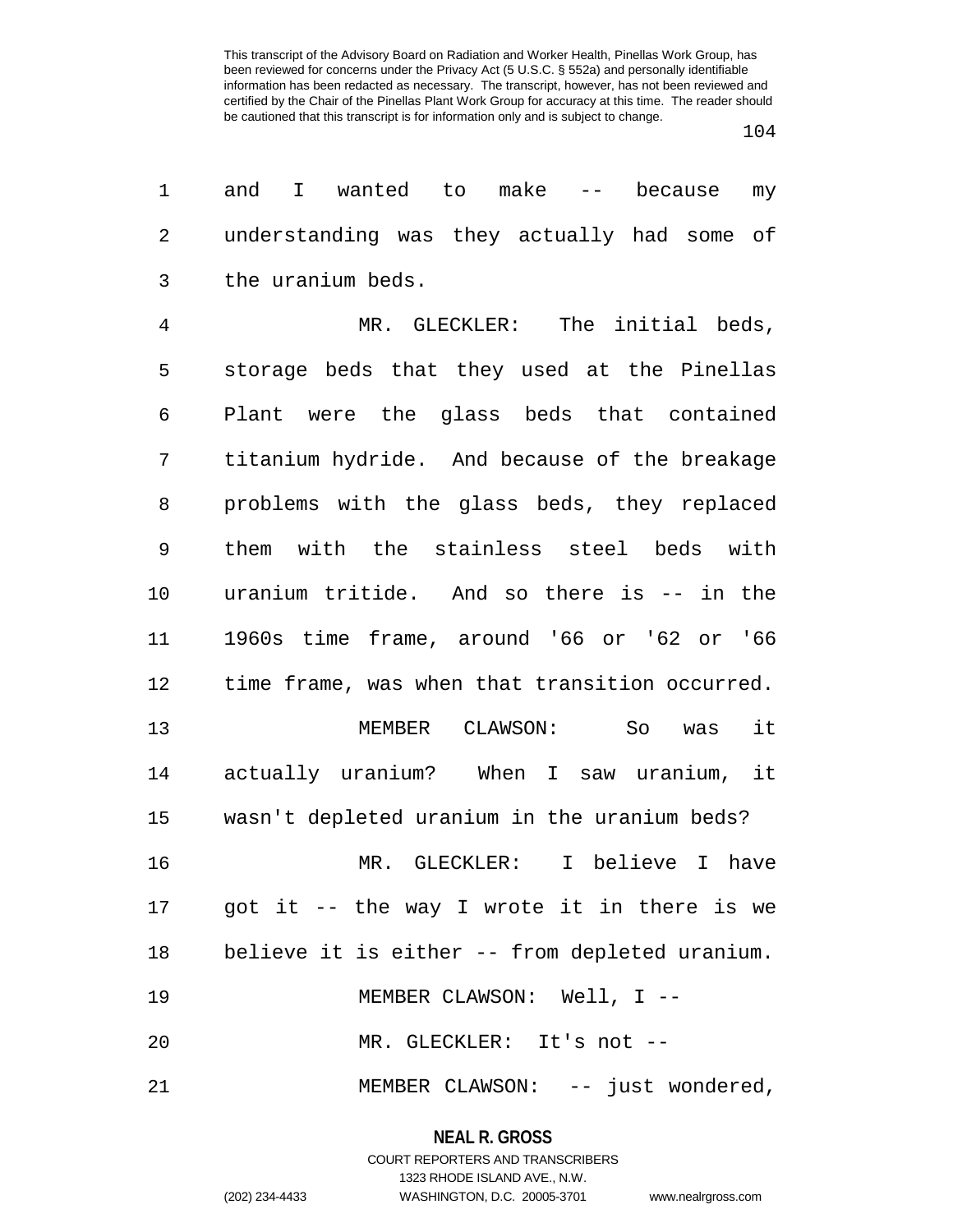| 1           | because when I read in it, it talked earlier   |
|-------------|------------------------------------------------|
| 2           | about depleted uranium beds. And then later    |
| 3           | on it says uranium beds and I wanted to make   |
| 4           | sure they were the depleted.                   |
| 5           | MR. DARNELL: It's supposed to be               |
| 6           | DU.                                            |
| 7           | MR. STIVER: Yes.                               |
| 8           | MEMBER CLAWSON: Okay. So I just                |
| $\mathsf 9$ | wanted to clarify that and make sure that I    |
| 10          | understood that maybe some had changed in that |
| 11          | time frame.                                    |
| 12          | MR. GLECKLER: Yes, the only                    |
| 13          | instances of non-depleted or of other types of |
| 14          | uranium that was natural uranium and that was  |
| 15          | in the borosilicate glass. But any other       |
| 16          | reference to uranium in that TBD should be     |
|             | 17 referring to the depleted in the uranium    |
| 18          | storage beds.                                  |
| 19          | MEMBER CLAWSON: Okay. Because                  |
| 20          | the other side we dealt with is that they were |
| 21          | actually uranium beds. And I just wanted to    |

#### **NEAL R. GROSS**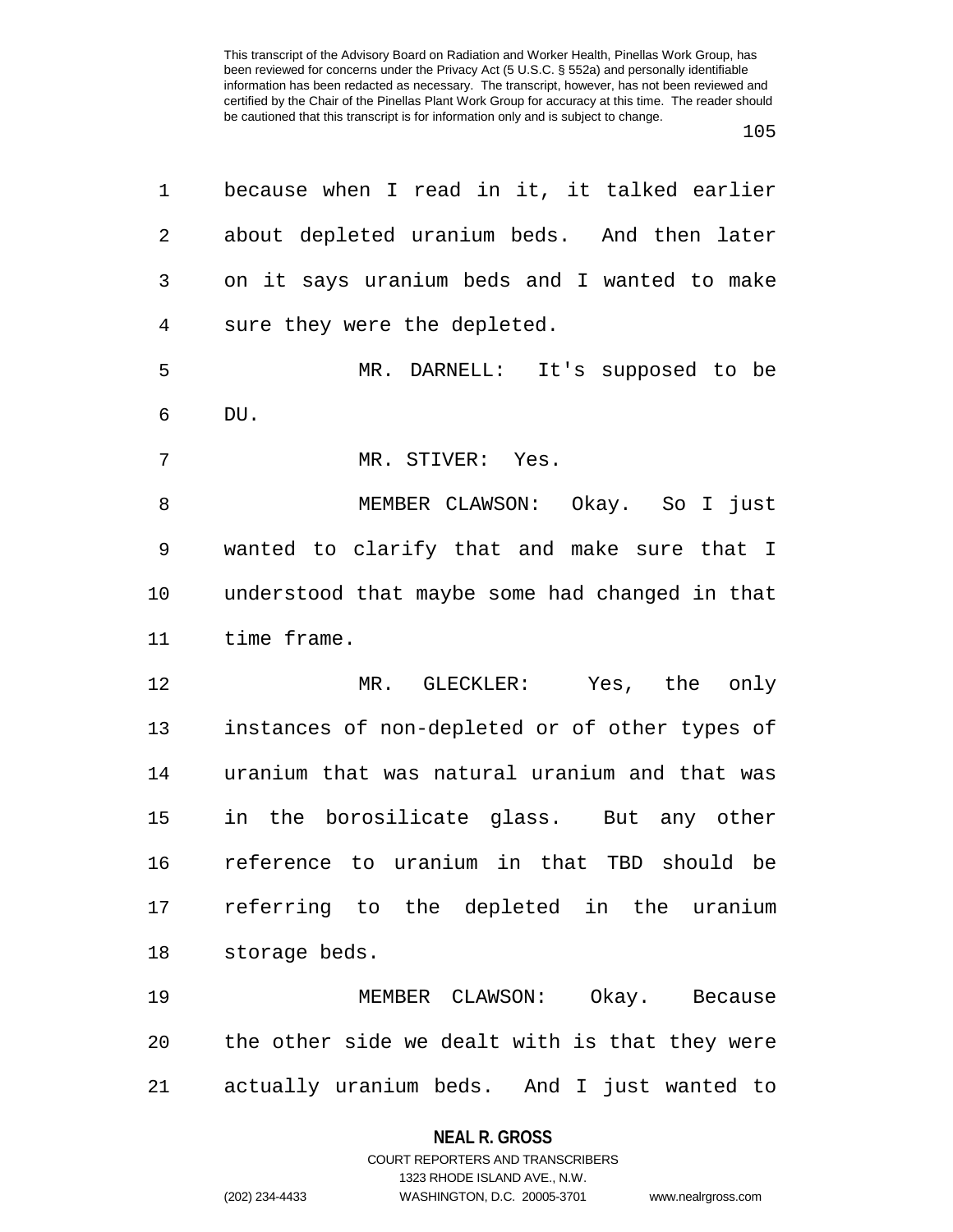106

| 1  | make sure that something hadn't changed that I |
|----|------------------------------------------------|
| 2  | hadn't been following through the TBD. Thank   |
| 3  | you.                                           |
| 4  | MR. KATZ: Any other questions?                 |
| 5  | How about Dr. Poston, John?                    |
| 6  | MEMBER POSTON: No.                             |
| 7  | MR. KATZ: No questions?                        |
| 8  | MEMBER POSTON: Nope.                           |
| 9  | MR. KATZ: Okay.                                |
| 10 | CHAIRMAN SCHOFIELD: Anybody on                 |
| 11 | the phone have any questions?                  |
| 12 | MR. KATZ:<br>Anyone else<br>the<br>on          |
| 13 | phone with questions?                          |
| 14 | MS. HAND: Yes. Can you hear me?                |
| 15 | This is Donna.                                 |
| 16 | MR. KATZ: Yes, we hear you,                    |
| 17 | Donna.                                         |
| 18 | MS. HAND: Okay. The -- how come                |
| 19 | they did not use the baseline 1997 report from |
| 20 | Lockheed Martin and also of DOE as a reference |
| 21 | material in the new Technical Basis Document?  |

# **NEAL R. GROSS** COURT REPORTERS AND TRANSCRIBERS

1323 RHODE ISLAND AVE., N.W. (202) 234-4433 WASHINGTON, D.C. 20005-3701 www.nealrgross.com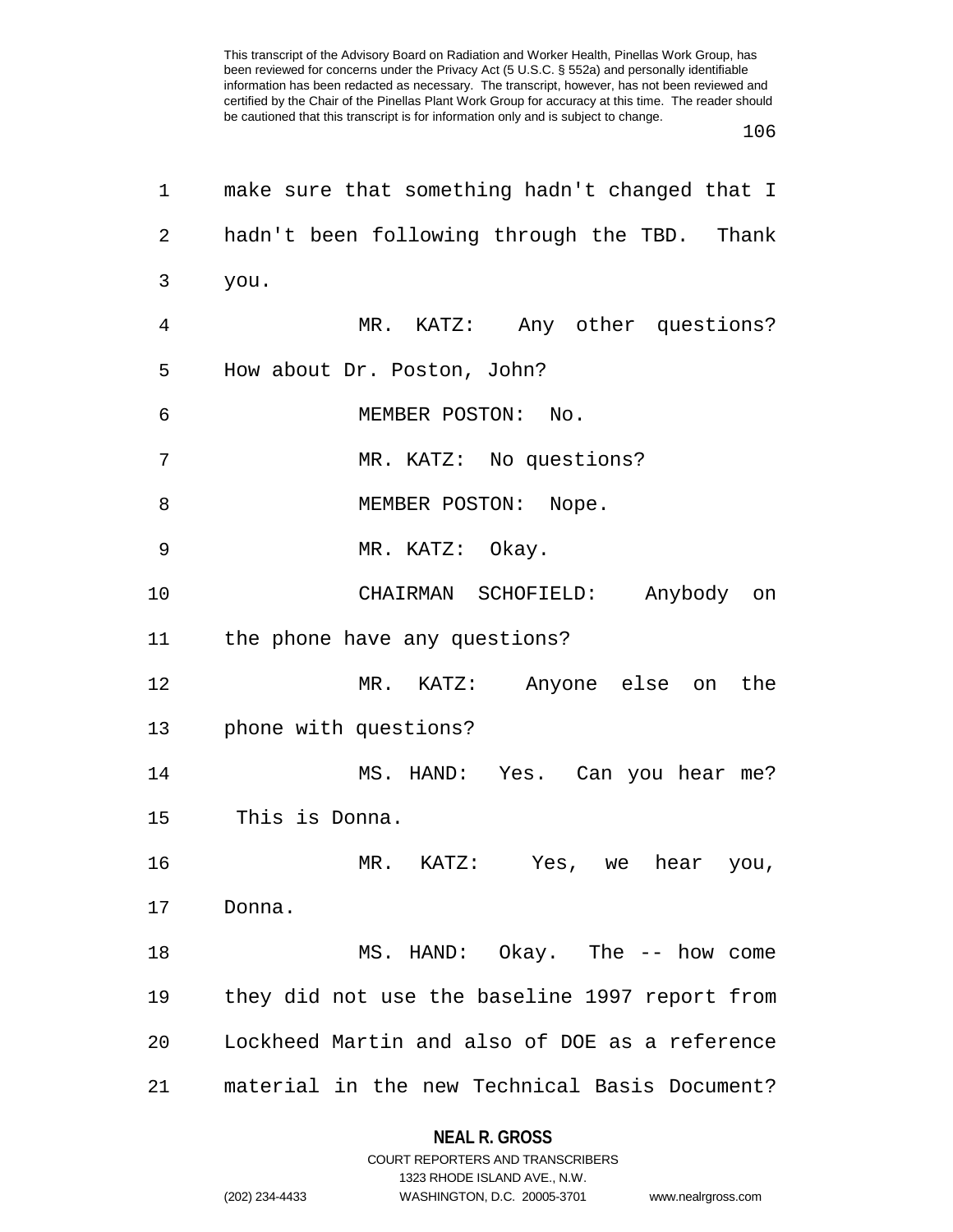| 1  | Because it's not mentioned anywhere.           |
|----|------------------------------------------------|
| 2  | MR. DARNELL: This is<br>Pete                   |
| 3  | Darnell. Donna, what report are you referring  |
| 4  | to? Can we have the full title, please?        |
| 5  | MS. HAND: Yes. The Pinellas                    |
| 6  | Plant Technical Basis Document, the            |
| 7  | Environmental Baseline, the report<br>from     |
| 8  | Lockheed Martin and DOE 1997. You used the     |
| 9  | 1995 as a reference, but you have completely   |
| 10 | ignored the 1997.                              |
| 11 | And back in the June meeting, I                |
| 12 | even brought that up.                          |
| 13 | MR. GLECKLER: There isn't any                  |
| 14 | significant information that is different, I   |
| 15 | think that's probably why we didn't bother     |
| 16 | using that one.                                |
| 17 | MS. HAND: But in that report, in               |
| 18 | that baseline report, it mentions the uranium. |
| 19 | It mentions all four of them. In fact, the     |
| 20 | EPA says there was krypton, uranium and        |
| 21 | tritium, enough for residual contamination     |

## **NEAL R. GROSS**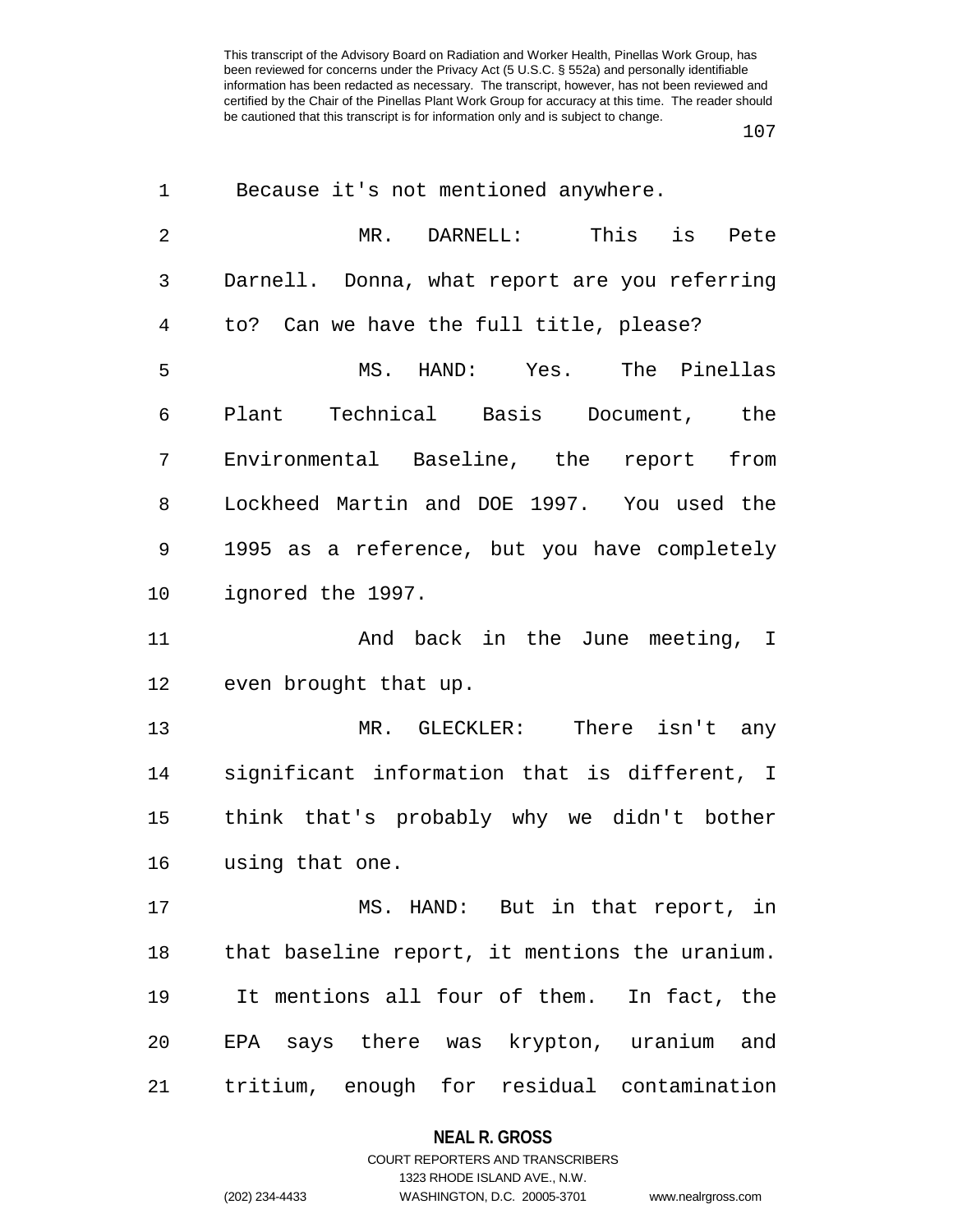108

| 1  | concerns.                                      |
|----|------------------------------------------------|
| 2  | So why is it not important? And                |
| 3  | that was your decontamination/decommissioning  |
| 4  | period.                                        |
| 5  | MR. DARNELL: We will take a look               |
| 6  | at the report. We'll have to get back to you.  |
| 7  | MS. HAND: And then how come you                |
| 8  | did not include the destructive testing of     |
| 9  | both the neutron generator in building 200 and |
| 10 | as well as the plutonium, the RTGs? They did   |
| 11 | do destructive testing of those.               |
| 12 | In fact, I have a client that                  |
| 13 | specifically said that on the RTGs they would  |
| 14 | -- if something went wrong, they had to        |
| 15 | physically open it up and they had used        |
| 16 | asbestos gloves to open it up, because it was  |
| 17 | so warm, to find out they would probably fill  |
| 18 | it back in.                                    |
| 19 | MR. DARNELL: As far as the RTG                 |
| 20 | goes, we have no documentation that shows that |
| 21 | destructive testing was done.                  |

#### **NEAL R. GROSS**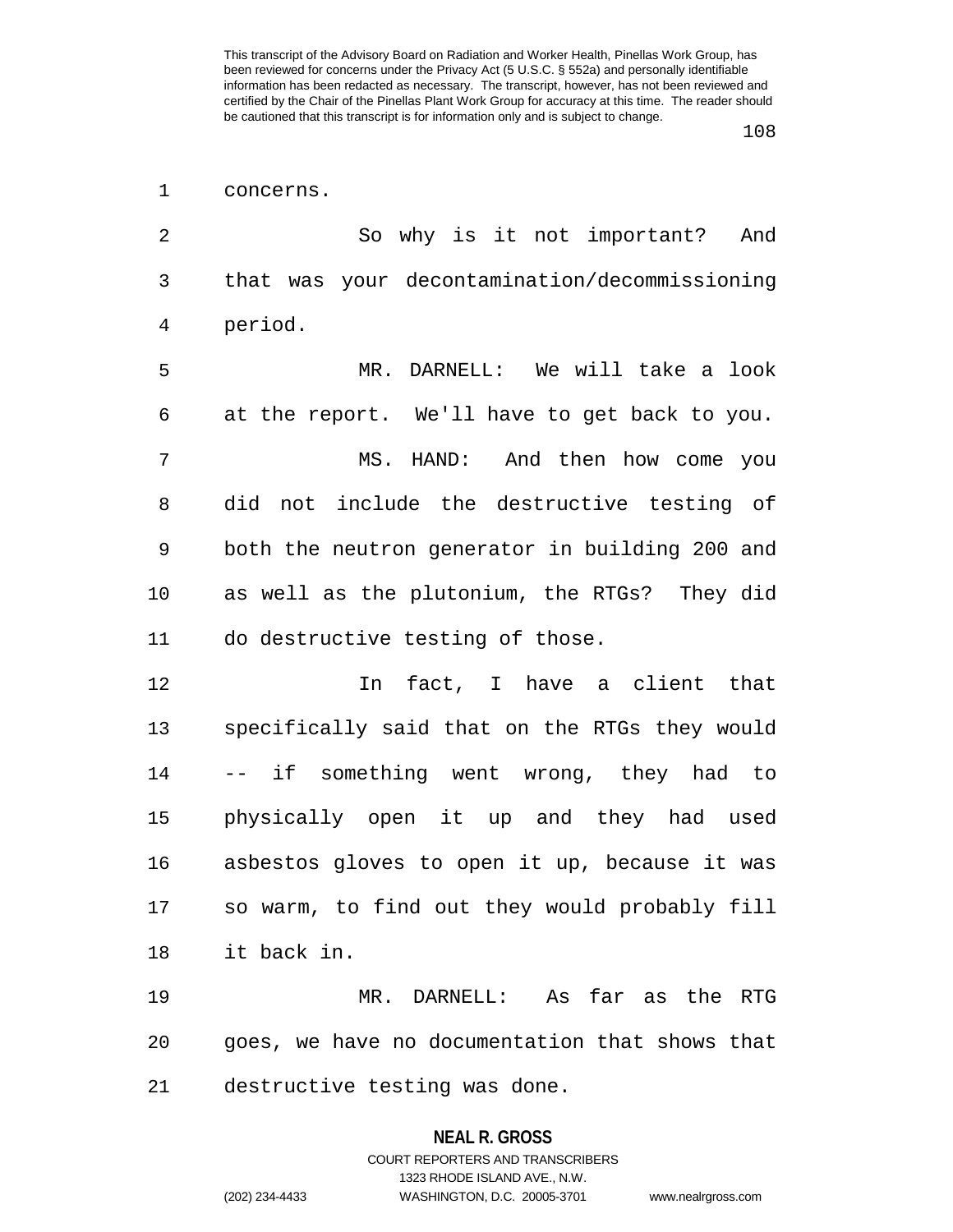| $\mathbf 1$    | The battery itself is triple                    |
|----------------|-------------------------------------------------|
| $\overline{2}$ | encapsulated source, as we have discussed       |
| 3              | earlier, so there is no contamination exposure  |
| 4              | potential there.                                |
| 5              | The asbestos gloves, it's not                   |
| 6              | really germane to whether there was<br>a        |
| 7              | radiation exposure or not.                      |
| 8              | MS. HAND: Well --                               |
| 9              | MR. DARNELL: So do you have any                 |
| 10             | documentation that there was destructive        |
| 11             | testing that included --                        |
| 12             | MS. HAND: Yes, I can get an --                  |
| 13             | MR. DARNELL: -- the plutonium                   |
| 14             | battery?                                        |
| 15             | MS. HAND: -- affidavit from the                 |
| 16             | worker himself, yes.                            |
| 17             | MR. DARNELL: And it included the                |
| 18             | plutonium battery?                              |
| 19             | MS. HAND: Yes.                                  |
| 20             | MR. GLECKLER: Some of those                     |
| 21             | destructive tests involved actually using<br>an |

## **NEAL R. GROSS**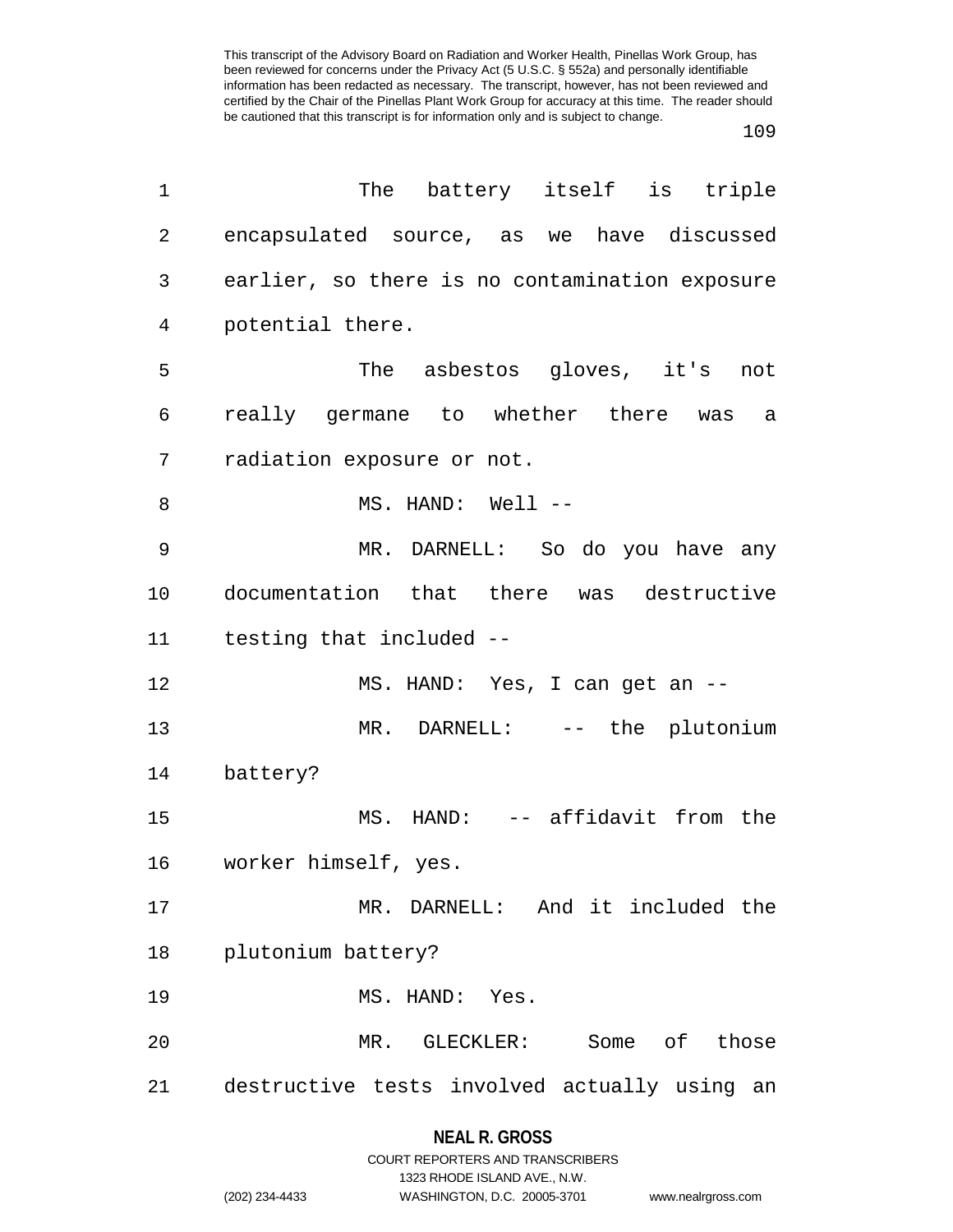1 explosive to blow up the device. And that 2 would explain the use of asbestos gloves, 3 because the device would possibly still be hot 4 from the explosion. 5 MR. DARNELL: But we have -- see 6 it doesn't matter if you blow up an RTG that 7 doesn't contain the plutonium battery. Okay. 8 That's like blowing up your car. It's not a 9 radiation exposure issue. 10 And like I said, we have nothing 11 that shows that the plutonium battery was ever 12 destroyed on that site in any regard. 13 MS. HAND: I take a different view 14 because these workers are telling me that 15 there -- you know, if you are blowing it up, 16 you have to have some type of radiation that 17 is coming from there. But that's a different 18 issue altogether. 19 19 I will get the affidavit from the 20 worker for you guys and send it to you. 21 Also, DOL has stipulated that

> **NEAL R. GROSS** COURT REPORTERS AND TRANSCRIBERS

1323 RHODE ISLAND AVE., N.W. (202) 234-4433 WASHINGTON, D.C. 20005-3701 www.nealrgross.com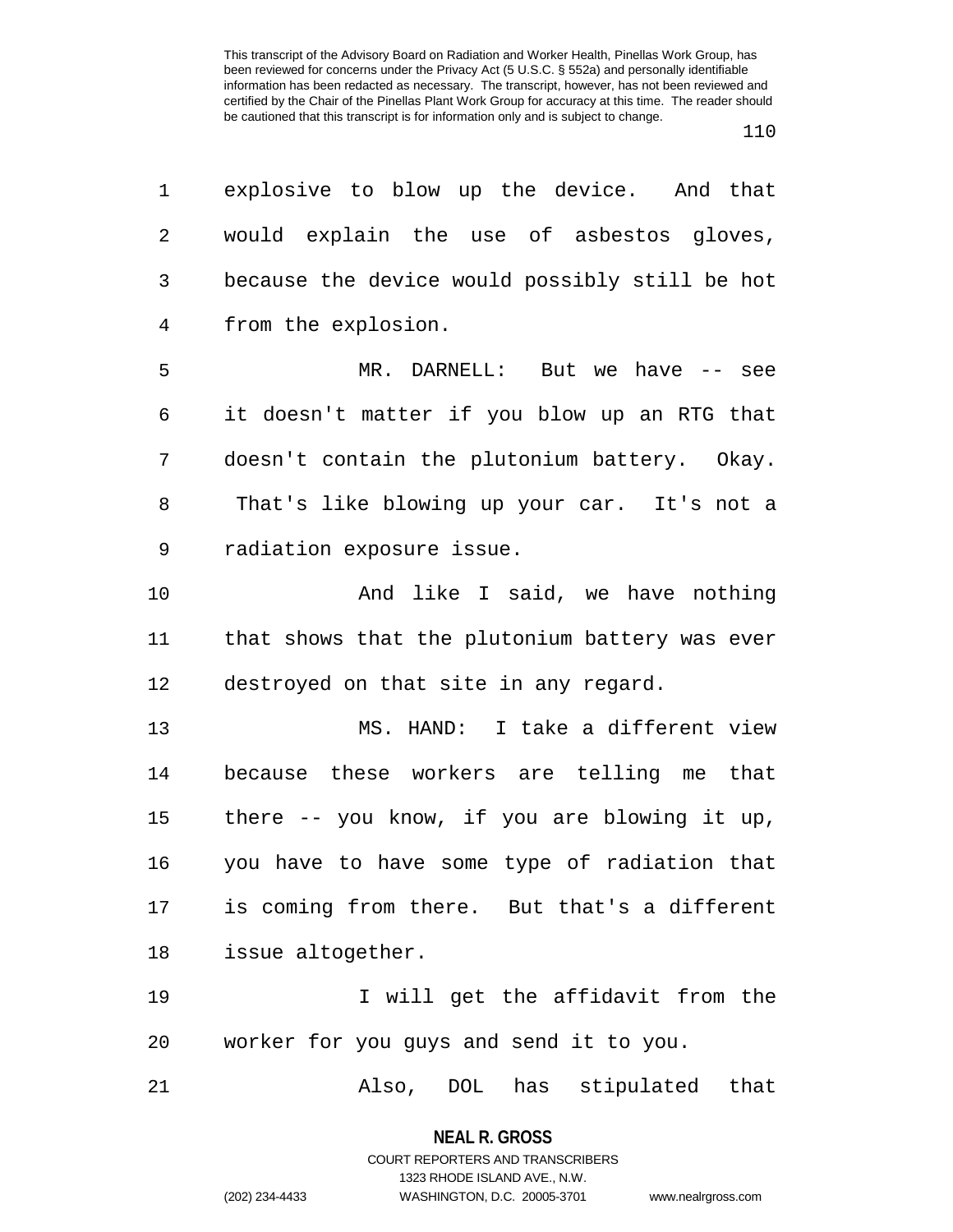111

| 1              | there was a plutonium fire in 1972/1973. So   |
|----------------|-----------------------------------------------|
| $\overline{2}$ | you are telling me let's take the plutonium   |
| 3              | out completely when there was an actual fire? |
| $\overline{4}$ | MR. DARNELL: We<br>have<br>never              |
| 5              | encountered any --                            |
| 6              | MS. HAND: It doesn't --                       |
| 7              | MR. DARNELL: -- information on                |
| 8              | that.                                         |
| 9              | MS. HAND: -- make sense to<br>me              |
| 10             | either.                                       |
| 11             | MR. DARNELL: We have no record of             |
| 12             | a plutonium fire, so --                       |
| 13             | MS. HAND: Well, DOL does. And it              |
| 14             | came from DOE, so that doesn't make sense.    |
| 15             | MR. DARNELL: Supply the document,             |
| 16             | please, because we have no record of it, no   |
| 17             | documentation of it. As you can see in the    |
| 18             | Technical Basis Documents, we<br>have<br>an   |
| 19             | extensive list of the incidents that<br>did   |
| 20             | occur.                                        |
| 21             | MS. HAND: Sure.                               |

**NEAL R. GROSS** COURT REPORTERS AND TRANSCRIBERS 1323 RHODE ISLAND AVE., N.W. (202) 234-4433 WASHINGTON, D.C. 20005-3701 www.nealrgross.com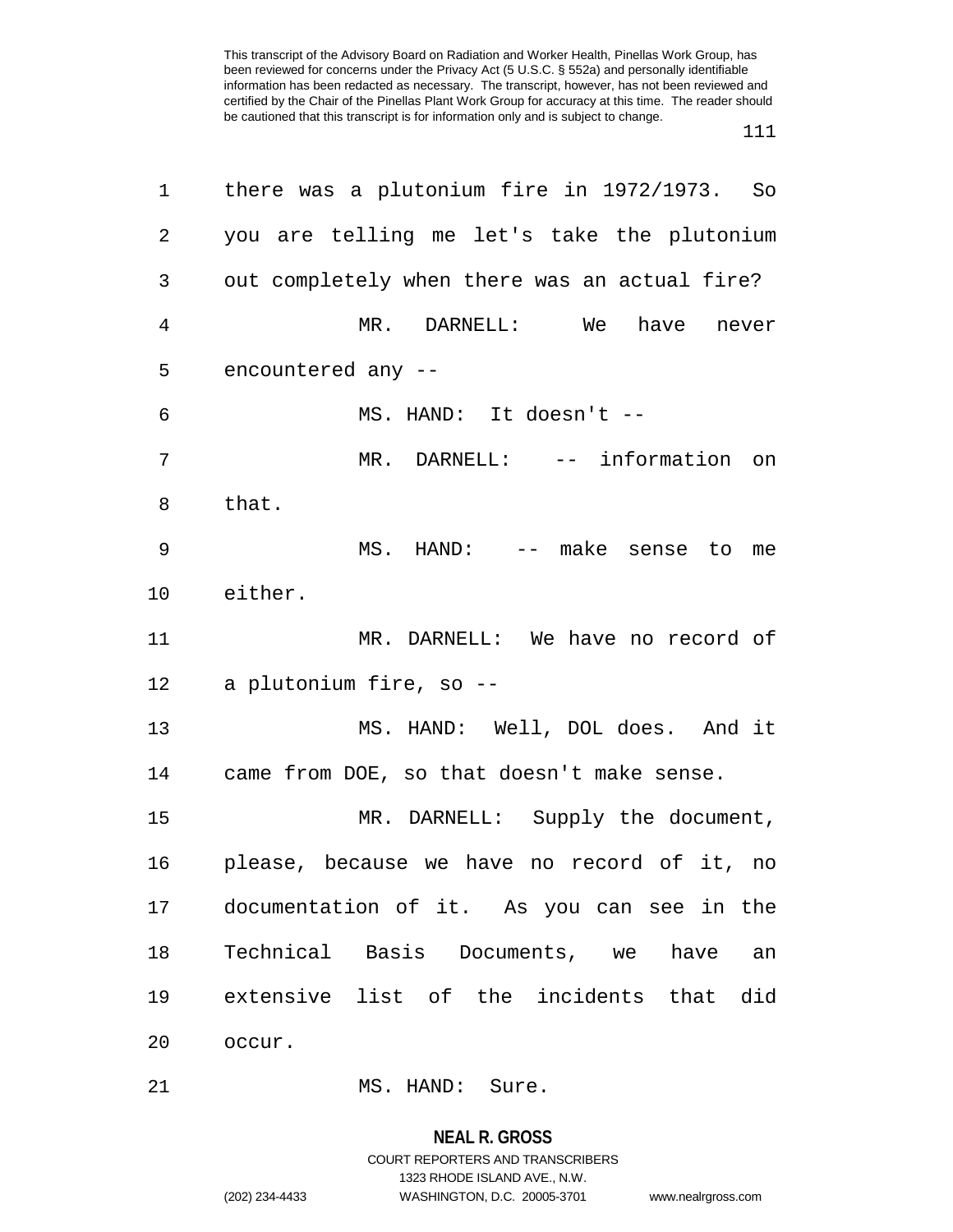| $\mathbf 1$    | MR. DARNELL: We are not seeing --             |
|----------------|-----------------------------------------------|
| $\overline{2}$ | Yes. And this is an<br>MS. HAND:              |
| 3              | extensive list. You find that there is a      |
| 4              | whole area for contaminated with tritium.     |
| 5              | Everything -- but yet, you know, you are      |
| 6              | limiting that tritium to, you know, such      |
| 7              | certain things.                               |
| 8              | MR. DARNELL: The tritium is not               |
| 9              | being limited -                               |
| 10             | MS. HAND: And they did a bioassay             |
| 11             | on plutonium.                                 |
| 12             | MR. DARNELL: Tritium is not being             |
| 13             | limited to anything. There is an exposed      |
| 14             | worker population that has been identified by |
| 15             | monitoring. The unexposed or the unmonitored  |
| 16             | worker has an exposure potential that is      |
| 17             | recognized in the unmonitored worker dose. So |
| 18             | there is nothing that is being left out from  |
| 19             | tritium monitoring, tritium exposure and the  |
| 20             | dose reconstruction for it.                   |
|                |                                               |

21 So if you have something that you

**NEAL R. GROSS** COURT REPORTERS AND TRANSCRIBERS

1323 RHODE ISLAND AVE., N.W.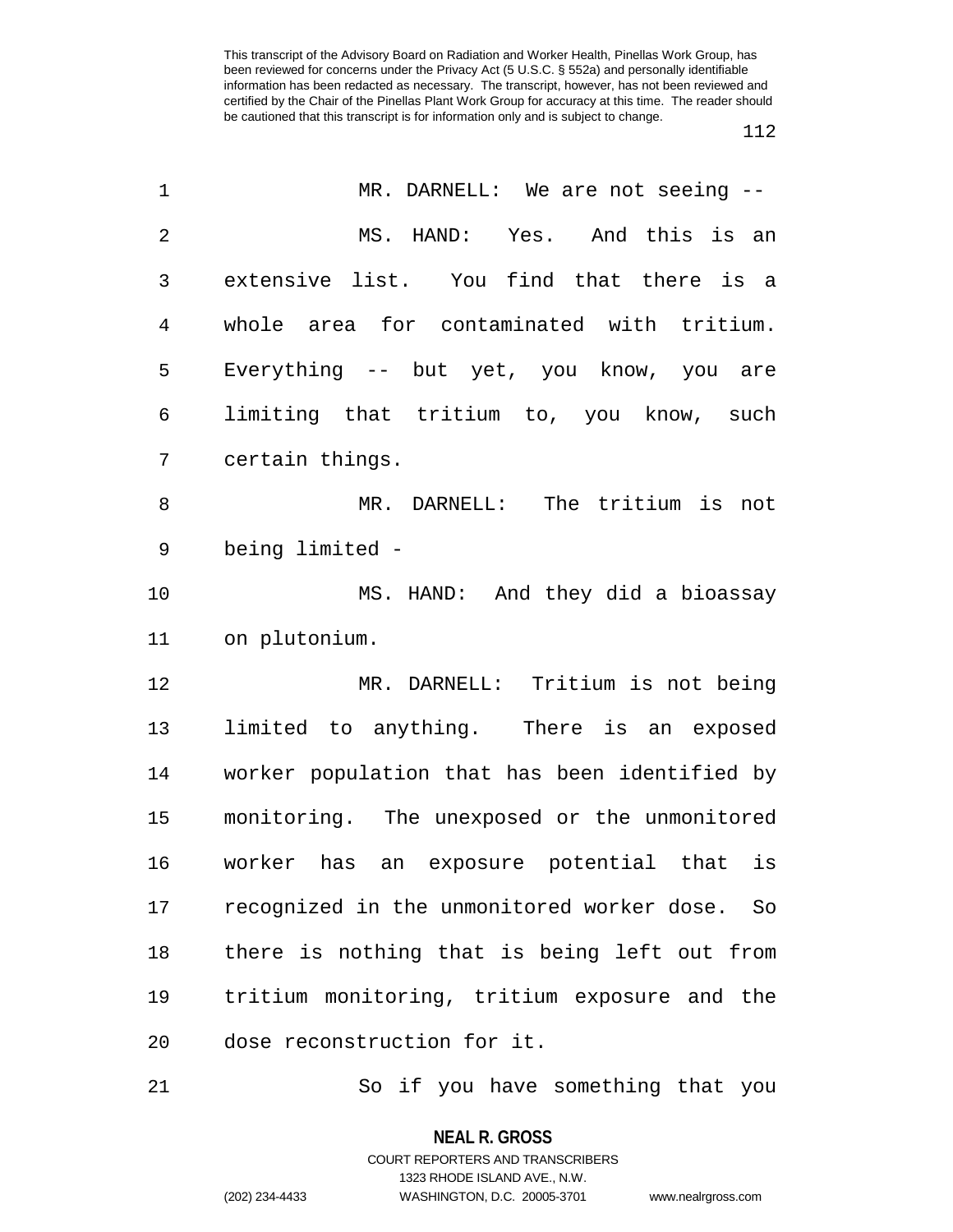| 1  | think is being left out, please, be specific.  |
|----|------------------------------------------------|
| 2  | MS. HAND: Oh, I will be. I'll go               |
| 3  | ahead and let you go on with your meeting.     |
| 4  | But there is a lot of information that         |
| 5  | happened in the June meeting and that was --   |
| 6  | is not addressed and is taken out. And         |
| 7  | assuming that you have, you know, now you      |
| 8  | have, a new Technical Basis Document, you did  |
| 9  | a lot of work, you did a lot of good, as far   |
| 10 | as the history goes, but there was still       |
| 11 | things that you are ignoring --                |
| 12 | MR. DARNELL: Could you, please --              |
| 13 | MS. HAND: -- that were --                      |
| 14 | MR. DARNELL: -- be specific?                   |
| 15 | MS. HAND: -- documented in the                 |
| 16 | June hearing, as well as the GE/Milwaukee      |
| 17 | Group X-Ray Group, they only handled the       |
| 18 | paperwork up until 1966.                       |
| 19 | In 1966 and '67, they moved,                   |
| 20 | physically moved, to the plant. So all the     |
| 21 | records from the GE X-Ray Plant either for the |

**NEAL R. GROSS** COURT REPORTERS AND TRANSCRIBERS

1323 RHODE ISLAND AVE., N.W.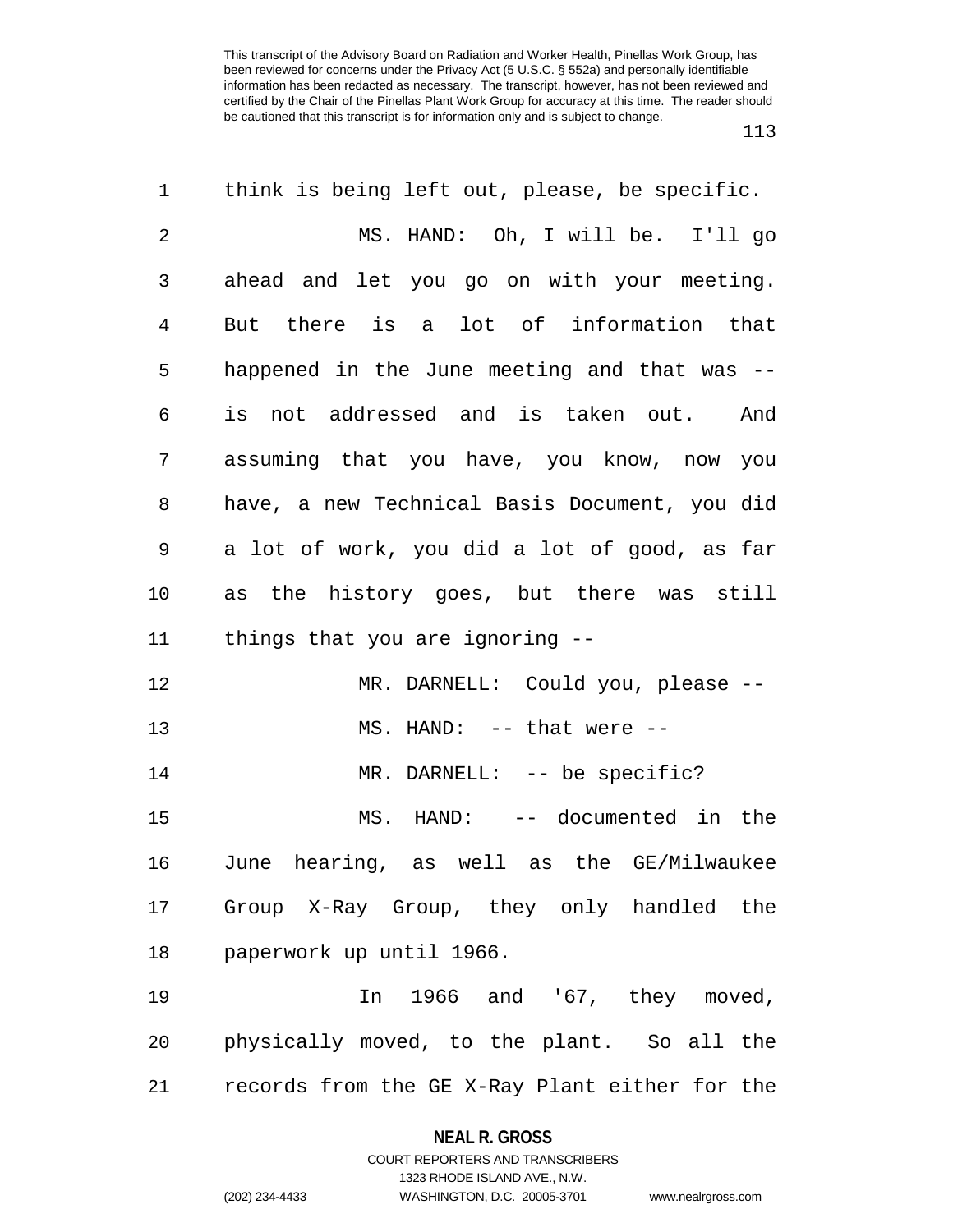| 1  | -- for that group was physically in Pinellas   |
|----|------------------------------------------------|
| 2  | Plant. They have a room there established for  |
| 3  | them.                                          |
| 4  | MR. DARNELL: We retrieved all the              |
| 5  | records that we could from Pinellas. We have   |
| 6  | also retrieved the records from the GEXM, GE   |
| 7  | X-Ray Division. You know, this is -- this      |
| 8  | issue has been vetted several times, as far as |
| 9  | looking for documentation.                     |
| 10 | The process that we have is if                 |
| 11 | more documentation is discovered, we add that  |
| 12 | information. We --                             |
| 13 | MS. HAND: But --                               |
| 14 | MR. DARNELL: -- have proven --                 |
| 15 | MS. HAND: -- my concern is is                  |
| 16 | that you got through saying that the GEX       |
|    | 17 Milwaukee stuff is a separate thing.        |
| 18 | MR. DARNELL: There is --                       |
| 19 | MS. HAND: You know, but they --                |
| 20 | MR. DARNELL: -- information                    |
|    | $21$ from $--$                                 |

**NEAL R. GROSS** COURT REPORTERS AND TRANSCRIBERS

1323 RHODE ISLAND AVE., N.W.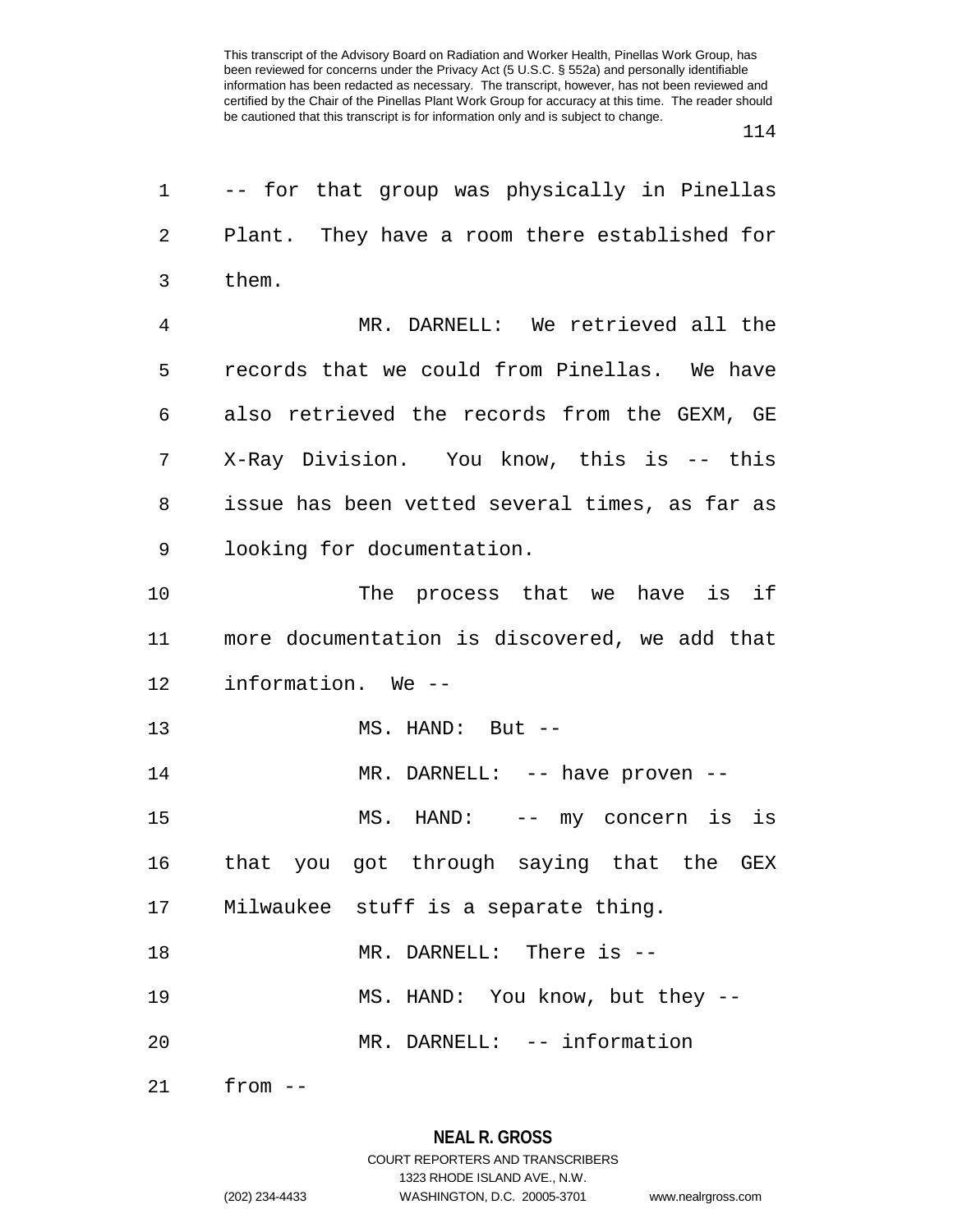| 1  | MS. HAND: -- actually moved in                 |
|----|------------------------------------------------|
| 2  | there and they took handbooks from day one,    |
| 3  | all they handled was the paperwork.            |
| 4  | Everything from 1956 when they decided to move |
| 5  | it, to build it at Pinellas Plant, that        |
| 6  | division was charged with it, but all they did |
| 7  | was handle the paperwork and then did the      |
| 8  | drawings, et cetera, and then physically moved |
| 9  | to Pinellas in '66.                            |
| 10 | So if you are having to get this               |
| 11 | from the GEXM and -- but you said you are not  |
| 12 | going to use those, you withdrew those records |
| 13 | because it was the GEXM, how can you if the    |
| 14 | records -- after 1966 -- they were physically  |
| 15 | there.                                         |
| 16 | Okay.<br>MR. DARNELL:<br>You                   |
| 17 | misunderstood what we are saying. There were   |
| 18 | $GE$ $-$                                       |
| 19 | MS. HAND: Okay. Then, please,                  |
| 20 | clarify.                                       |
| 21 | MR.<br>DARNELL:<br>There<br>GEXM<br>were       |

**NEAL R. GROSS** COURT REPORTERS AND TRANSCRIBERS

1323 RHODE ISLAND AVE., N.W.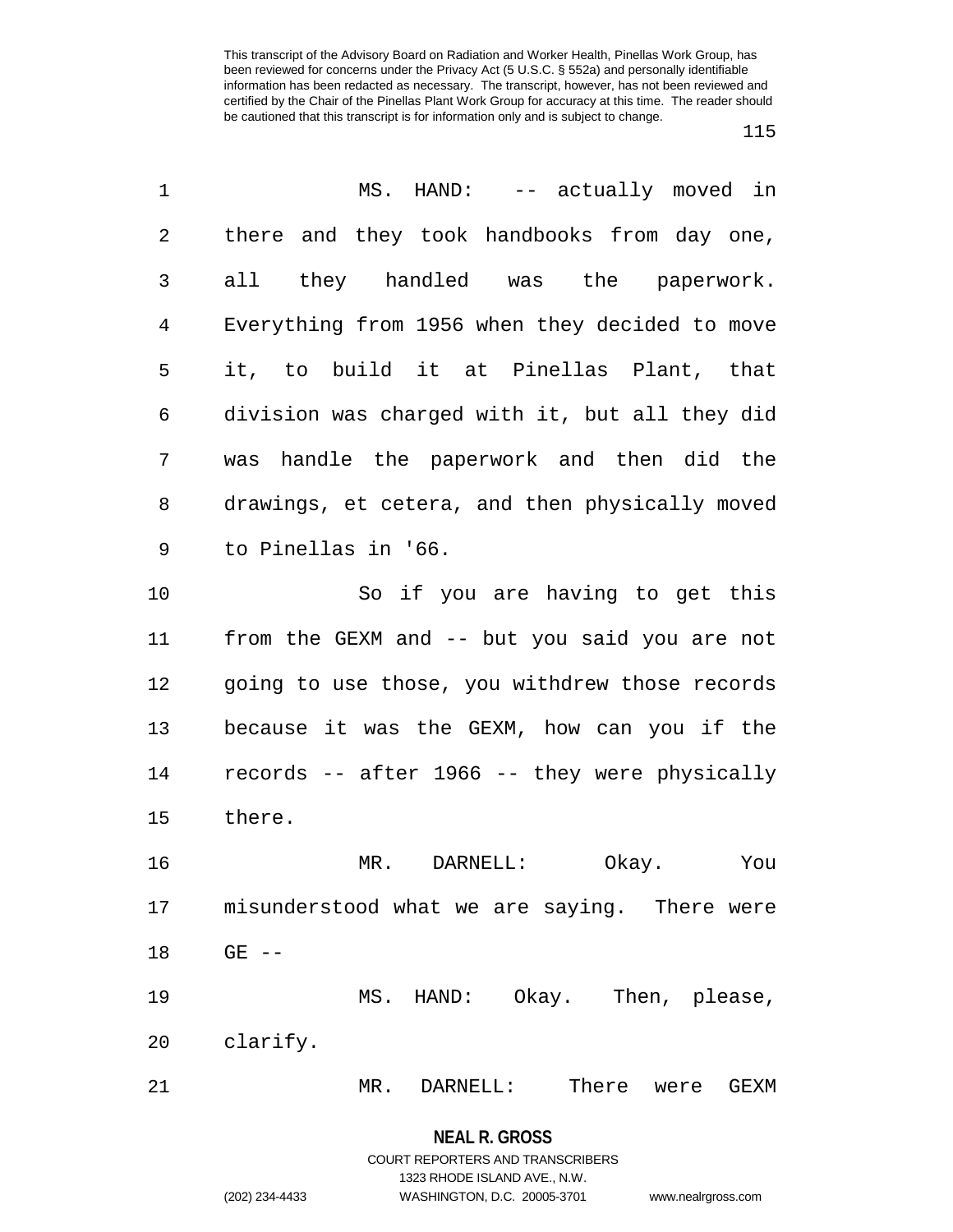1 documents that were removed from the Pinellas 2 TBD that had to do with other operations at 3 GE. The GE X-Ray site did a lot of other 4 things that was not part of the Pinellas 5 operations and not part of the pilot program 6 that was started at GEXM and then moved to 7 Pinellas.

8 So there were personnel at GEXM 9 that are included in the Pinellas TBD. So I 10 don't understand where you have a problem with 11 us capturing them and moving them to Pinellas, 12 but at the same time removing documents that 13 had nothing to do with Pinellas.

14 MS. HAND: Well, the thing is, you 15 know, I was going to do a Freedom of 16 Information Act and look at those documents, 17 because Pinellas did a lot of things. The 18 main thing was, as you know, with the neutron 19 trigger.

20 However, they did a lot of other 21 stuff and that had radioactive material in it

#### **NEAL R. GROSS**

COURT REPORTERS AND TRANSCRIBERS 1323 RHODE ISLAND AVE., N.W. (202) 234-4433 WASHINGTON, D.C. 20005-3701 www.nealrgross.com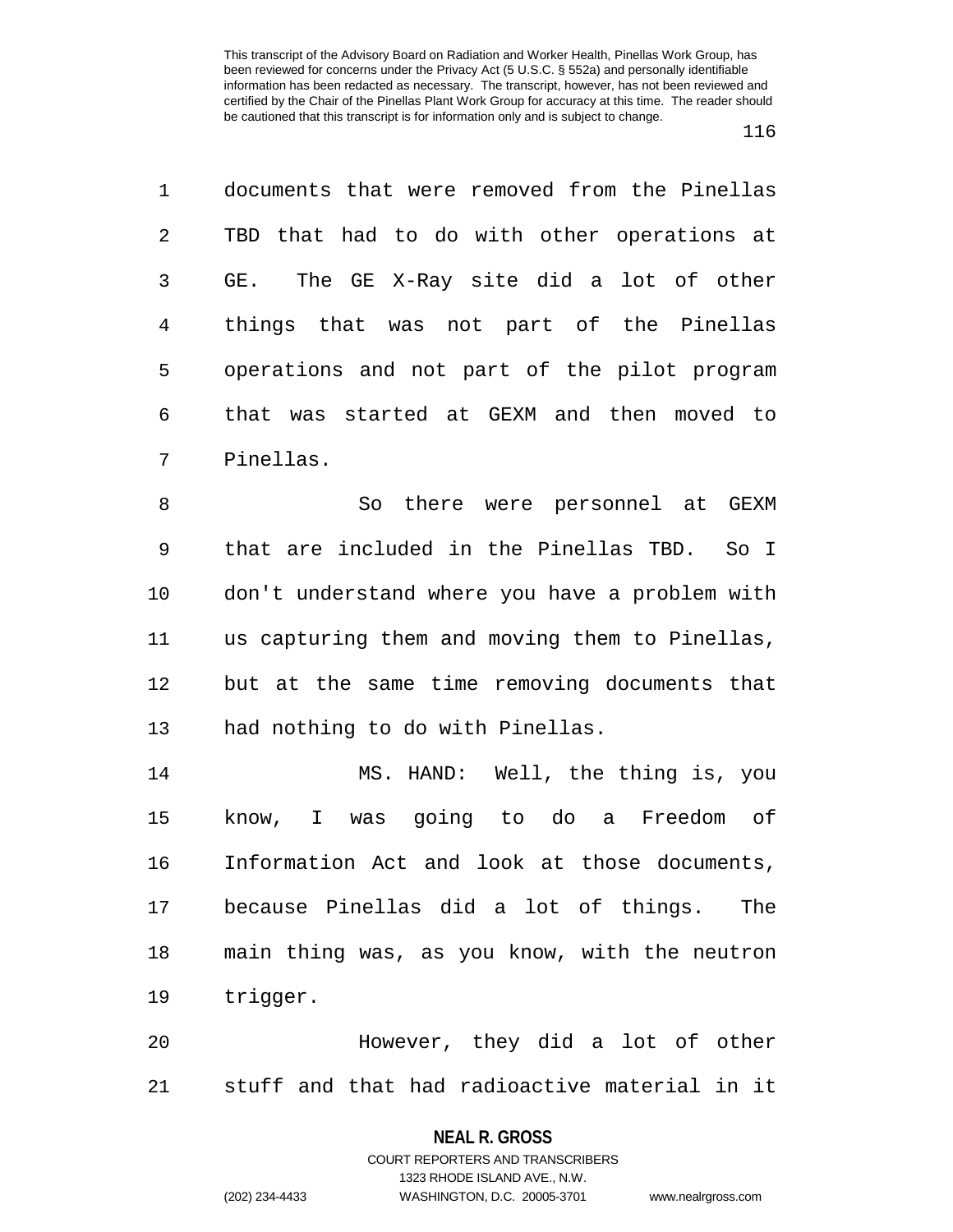| 1              | as well. And then to the internal dose to put  |
|----------------|------------------------------------------------|
| $\overline{2}$ | it for the ones that got monitored for tritium |
| 3              | is the only ones you are going to do for metal |
| $\overline{4}$ | tritide, that metal tritide, from my           |
| 5              | understanding, went around where anybody met   |
| 6              | with the neutron generator, they touched the   |
| 7              | metal tritide.                                 |
| 8              | MR. DARNELL: No, ma'am, that's                 |
| 9              | completely inaccurate and incorrect. The       |
| 10             | only -                                         |
| 11             | MS. HAND: Oh, for someone --                   |
| 12             | MR. DARNELL:<br>-- exposure                    |
| 13             | potential for that tritide is to the workers   |
| 14             | that were handling either the tubes or spilt   |
| 15             | materials and the folks that worked with the   |
| 16             | tritium day-to-day. Those were the only        |
| 17             | exposure potentials.                           |
| 18             | You did not have a volatile                    |
| 19             | component to the tritides to spread it         |
| 20             | throughout the plant. In the early days when   |
| 21             | the glass tubes broke, it's a very local       |

**NEAL R. GROSS**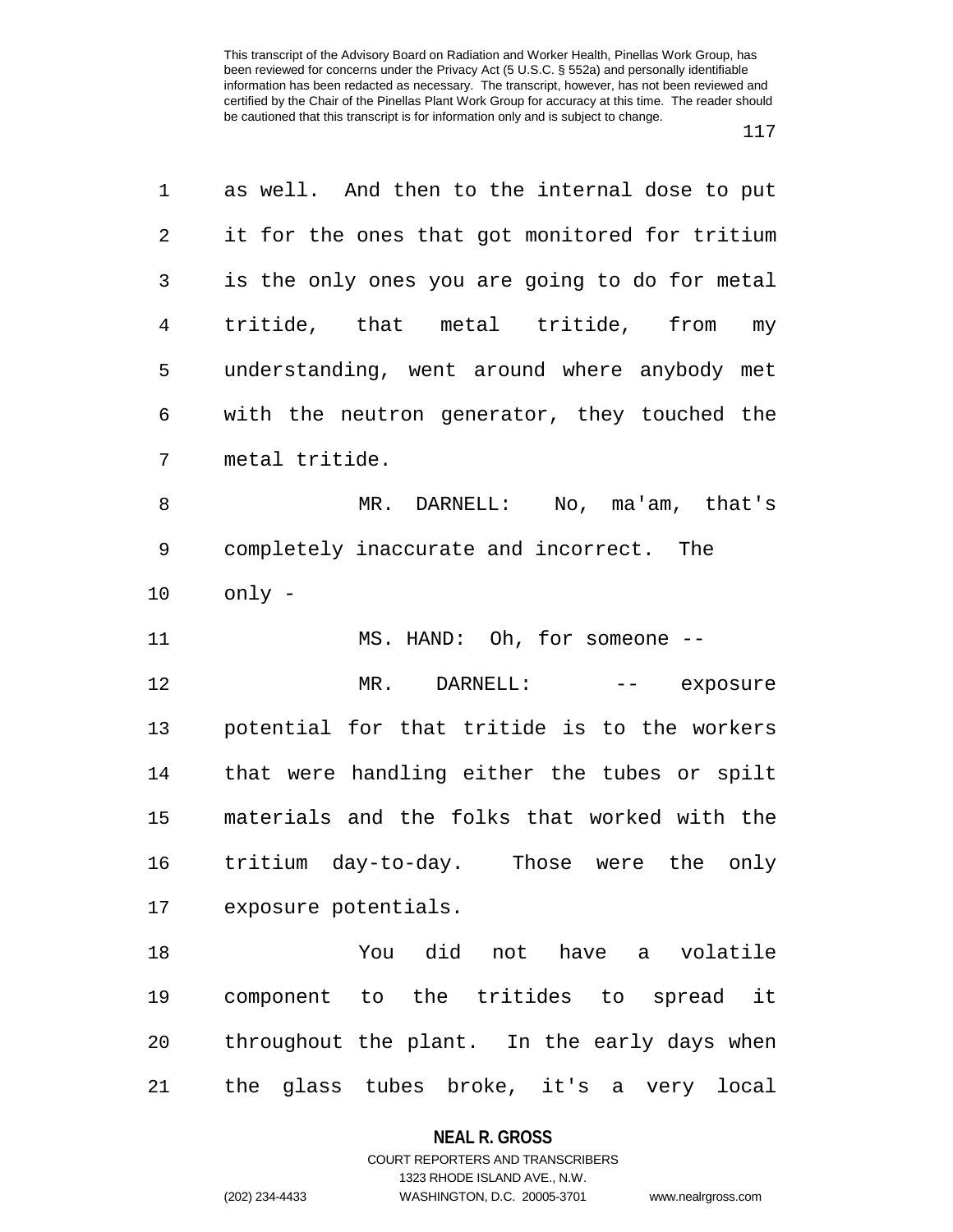1 exposure potential. This is not something 2 that was spread out to where you would have to 3 include an unmonitored worker who is not 4 expected to be exposed to tritium, much less 5 the tritide, so that you can separate them 6 because of the difference in work 7 requirements. 8 MS. HAND: Well, that is strange 9 because the workers themselves say absolutely 10 opposite and you said absolutely opposite in 11 the transcript of the -- in 2009. 12 MR. DARNELL: Can you, please, 13 reference the page? I've got the transcripts 14 right here in front of me. Where was that 15 said? 16 MS. HAND: Well, that was said 17 because you said you cannot use the same -- 18 MR. DARNELL: No, you are 19 misunderstanding me. 20 MS. HAND: -- material because 21 Pinellas Plant workers were exposed to it

### **NEAL R. GROSS** COURT REPORTERS AND TRANSCRIBERS

1323 RHODE ISLAND AVE., N.W. (202) 234-4433 WASHINGTON, D.C. 20005-3701 www.nealrgross.com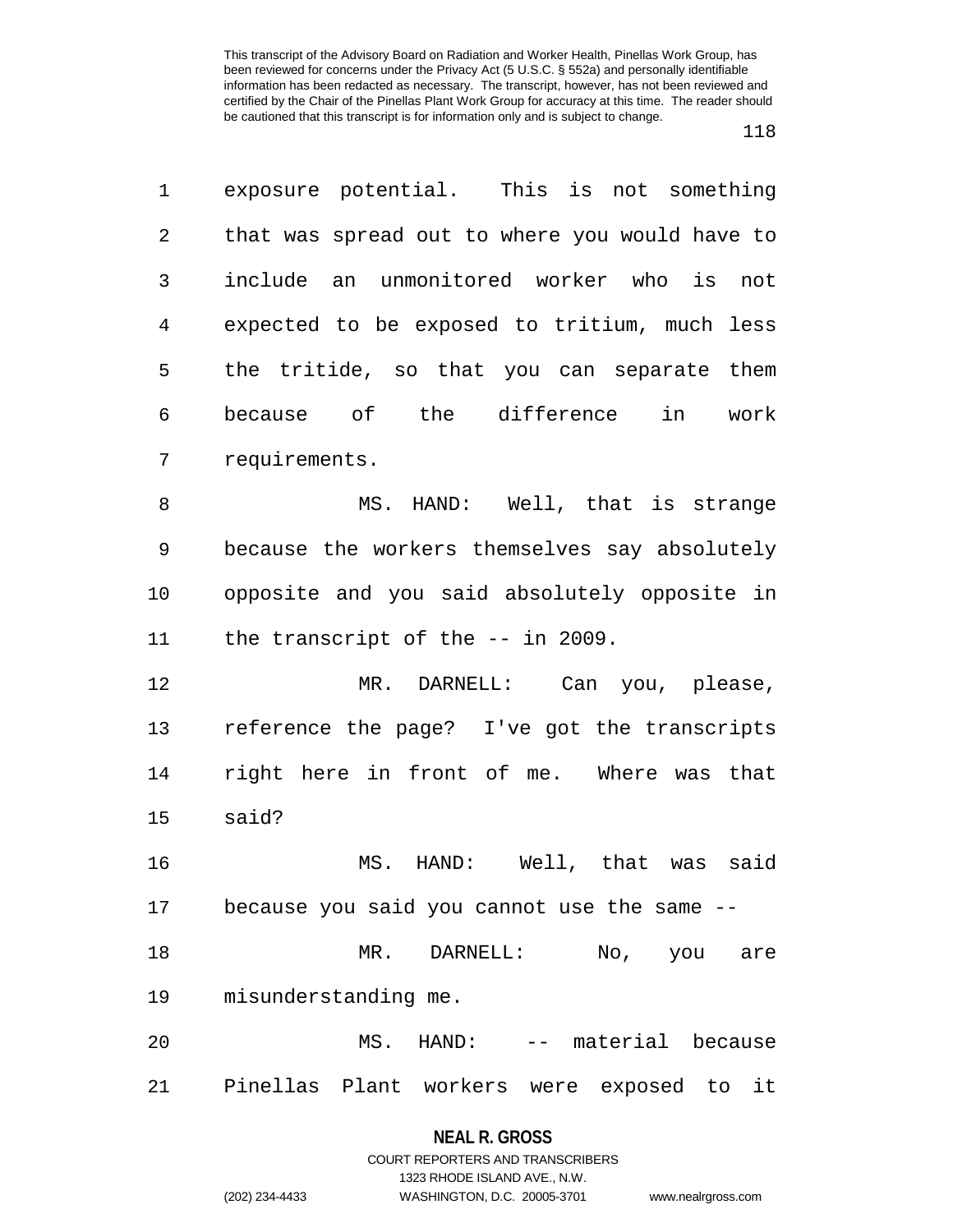1 more. 2 MR. DARNELL: Okay. I'm looking 3 at the tritium section where we discussed 4 tritides in the transcripts from the last 5 meeting. Okay. Can you, please, point out 6 where the opposite was said? 7 MS. HAND: Not at this time, 8 because my computer just froze. 9 MR. DARNELL: Oh, okay. All 10 right. As far as what this document says, 11 okay, and looking through it, the discussion 12 from two years ago is the same as the 13 discussion now. 14 The tritides were going to be 15 applied to the workers that were monitored, an 16 unmonitored dose of tritium is applied to the 17 unmonitored workers. There is no change in 18 what we are doing with the exception that 19 instead of Class M, we are using Class S, 20 because there could have been a Class S 21 tritide present.

#### **NEAL R. GROSS**

COURT REPORTERS AND TRANSCRIBERS 1323 RHODE ISLAND AVE., N.W. (202) 234-4433 WASHINGTON, D.C. 20005-3701 www.nealrgross.com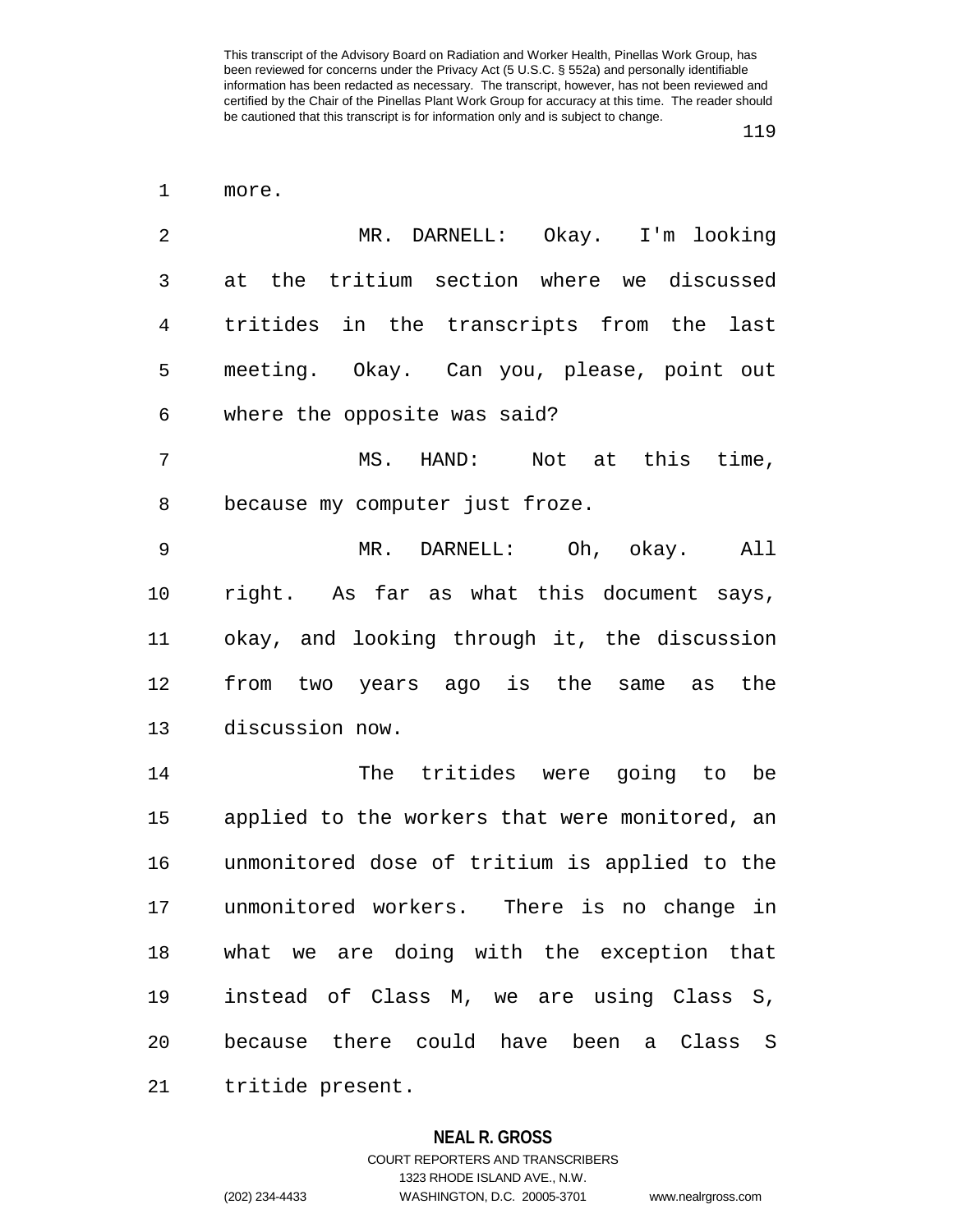| 1  | MS. HAND: Okay. And then you                   |
|----|------------------------------------------------|
| 2  | also are going by the DOE -- are you also      |
| 3  | fulfilling the DOE handbook to where it says-- |
| 4  | MR. DARNELL: DOE handbook is not               |
| 5  | a requirement --                               |
| 6  | MS. HAND: -- you can't say --                  |
| 7  | MR. DARNELL: -- for us.                        |
| 8  | MS. HAND: -- why as far as                     |
| 9  | dispersement goes, because the tritium will    |
| 10 | continue going out.                            |
| 11 | MR. DARNELL: The DOE handbook is               |
| 12 | not a requirement for us.                      |
| 13 | $\mathbf{I}$<br>CHAIRMAN SCHOFIELD:<br>have a  |
| 14 | question for you. You are saying people        |
| 15 | needed to use asbestos gloves. Do you have     |
| 16 | the size of the plutonium batteries or the     |
| 17 | RTG, the size of that or its power level?      |
| 18 | That would have a huge bearing on that.        |
| 19 | MS. HAND: I do know that they did              |
| 20 | have two different sizes. One size that they   |
| 21 | could touch with their fingers to make sure it |

**NEAL R. GROSS** COURT REPORTERS AND TRANSCRIBERS

1323 RHODE ISLAND AVE., N.W. (202) 234-4433 WASHINGTON, D.C. 20005-3701 www.nealrgross.com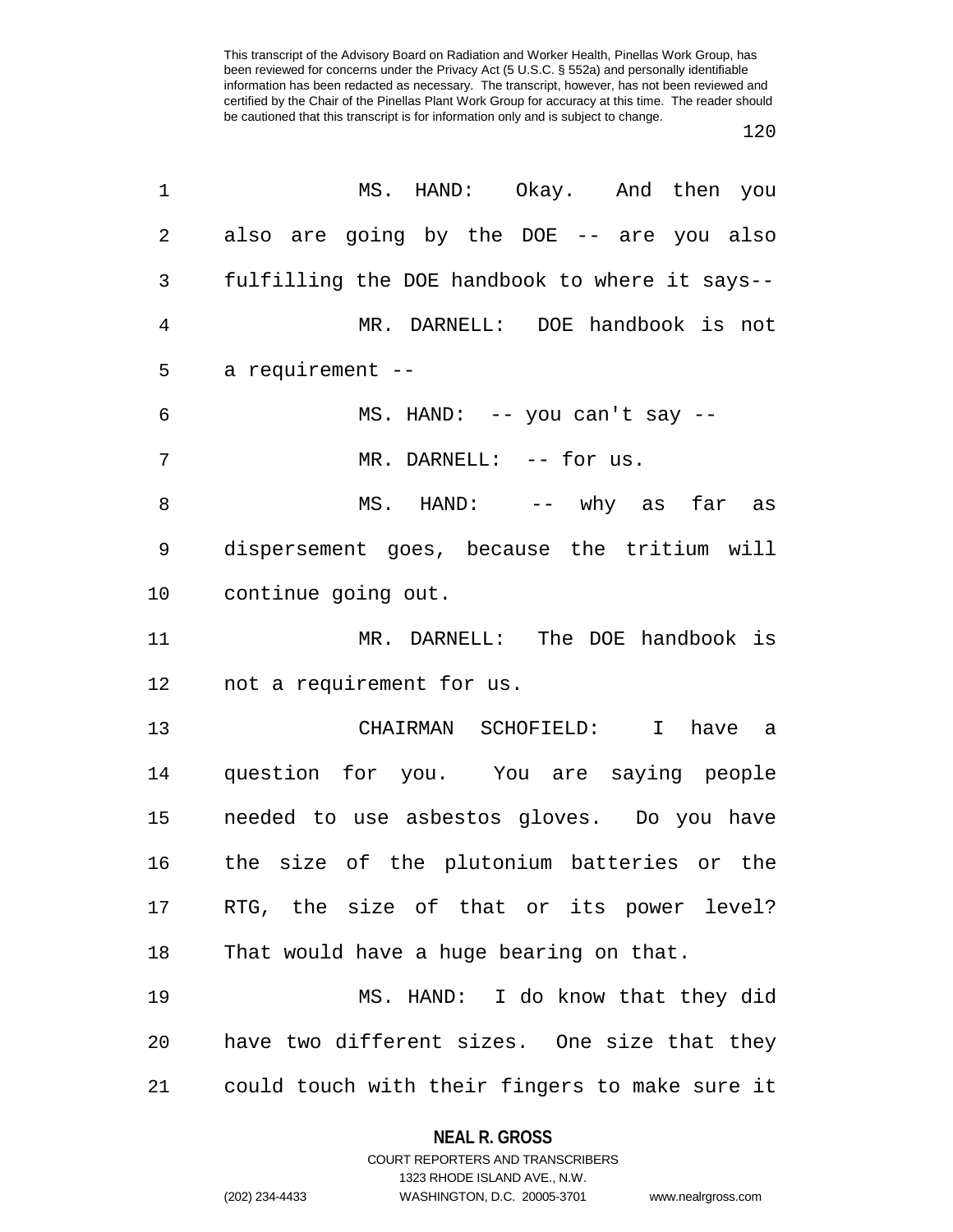| 1  | was heated and another size was the size of an |
|----|------------------------------------------------|
| 2  | orange juice can or something that they had to |
| 3  | use the asbestos gloves with.                  |
| 4  | CHAIRMAN SCHOFIELD: A what sized               |
| 5  | can?                                           |
| 6  | MR. KATZ: Orange juice can.                    |
| 7  | CHAIRMAN SCHOFIELD:<br>Okay.                   |
| 8  | Thanks.                                        |
| 9  | $MR.$ KATZ:<br>Donna, this is<br>Ted           |
| 10 | Katz. I think it would be helpful if you       |
| 11 | would -- for example, you mentioned the        |
| 12 | affidavit.                                     |
| 13 | MS. HAND: Yes.                                 |
| 14 | MR. KATZ: And you mentioned the                |
| 15 | plutonium fire and now you have also discussed |
| 16 | transcript discussion. If you would just go    |
| 17 | ahead and actually specify those in writing    |
| 18 | and submit them, then everybody can<br>see     |
| 19 | exactly what you are addressing. And at the    |
| 20 | next Work Group meeting, they can respond to   |
| 21 | that, exactly what you are concerned about.    |

# **NEAL R. GROSS** COURT REPORTERS AND TRANSCRIBERS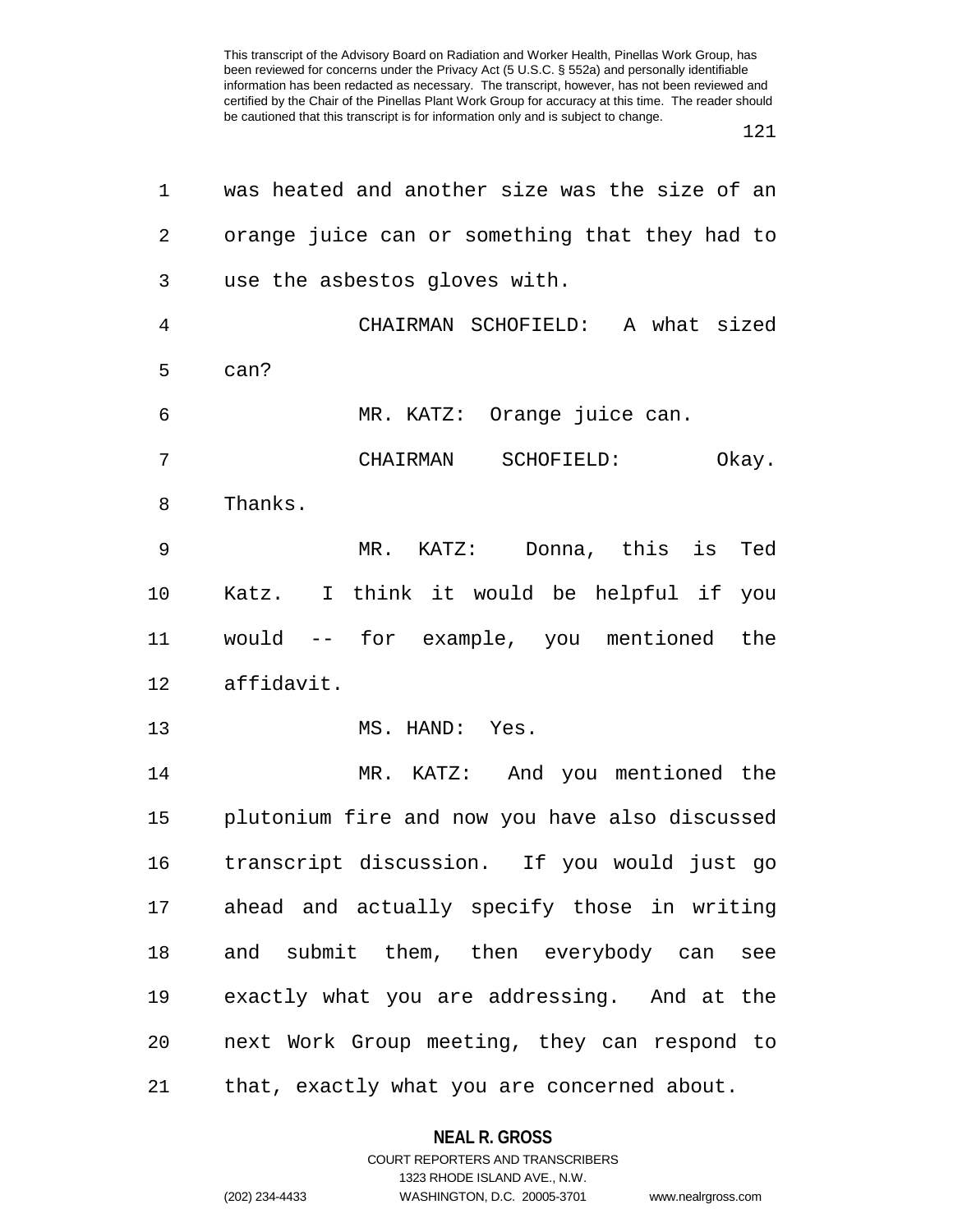| 1          | MS. HAND: Yes, I will, because                 |
|------------|------------------------------------------------|
| $\sqrt{2}$ | it's depleted uranium with a depleted uranium  |
| 3          | bed and that was from the very beginning. And  |
| 4          | they had to replenish that depleted uranium.   |
| 5          | Again, a worker informed me of that.           |
| 6          | So you, for example, have EPA                  |
| 7          | saying that there was concern of residual      |
| 8          | contamination of uranium and that, you know,   |
| 9          | it has to be a high concern as well.           |
| 10         | MR. KATZ: So if you will just --               |
| 11         | MS. HAND: But I will put this in               |
| 12         | points. Thank you very much.                   |
| 13         | MR. KATZ: That's great.<br>That                |
| 14         | will be very helpful. Thank you, Donna. And    |
| 15         | you can send those to DCAS and those will get  |
| 16         | distributed to the Work Group through them, so |
| 17         | we will make sure that everybody, including    |
| 18         | SC&A, gets the exact documents or page numbers |
| 19         | of documents that you are referring to with    |
| 20         | these comments.                                |
|            |                                                |

21 MS. HAND: Will do. Thank you.

**NEAL R. GROSS** COURT REPORTERS AND TRANSCRIBERS

1323 RHODE ISLAND AVE., N.W.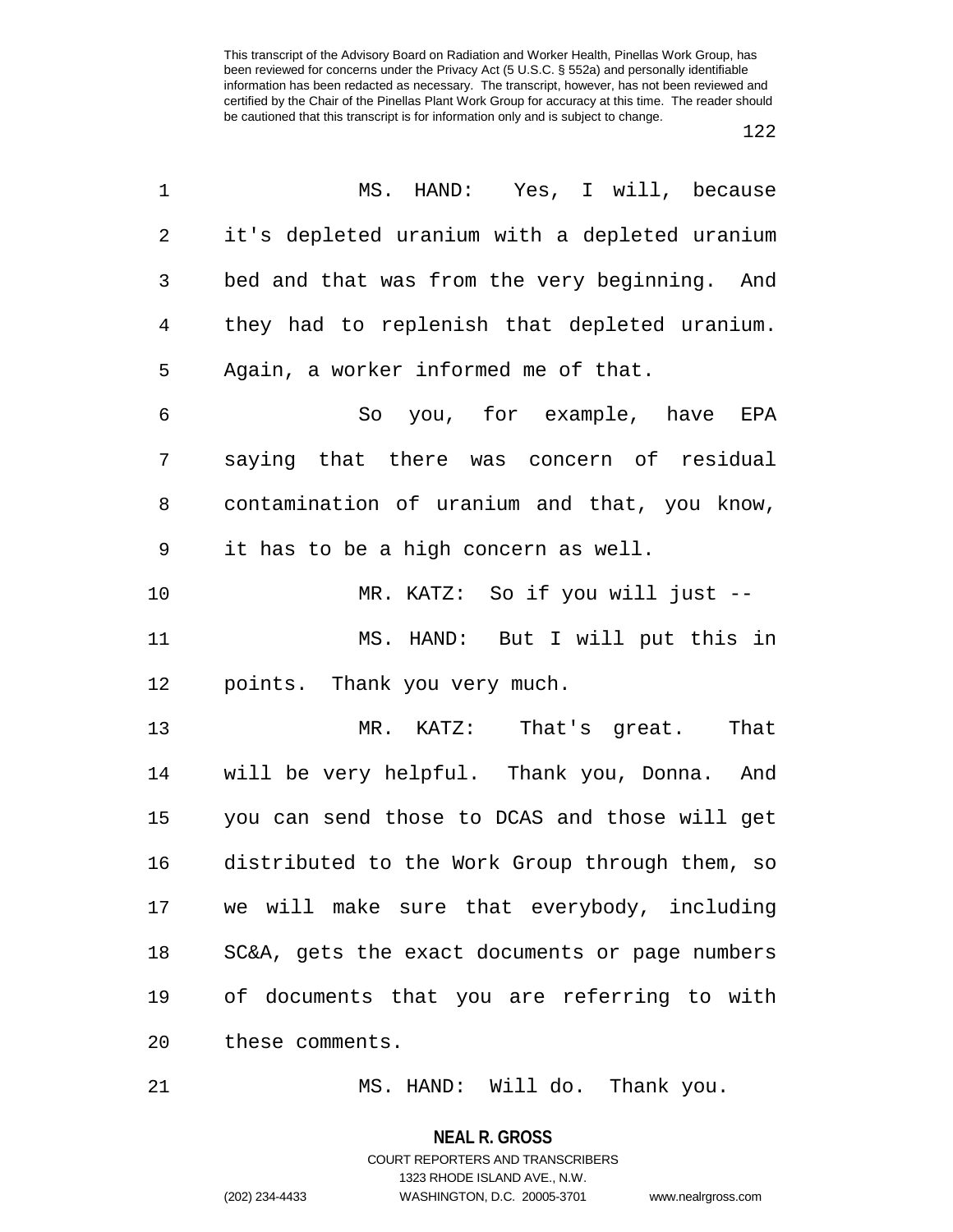| Thanks. Any other comments or questions? In<br>terms of actions, SC&A has run through a set<br>of tasks. I've got them. You've got them. |
|------------------------------------------------------------------------------------------------------------------------------------------|
|                                                                                                                                          |
|                                                                                                                                          |
|                                                                                                                                          |
| If you want to report on them, you can, but                                                                                              |
| you don't need to, I think, we are pretty                                                                                                |
|                                                                                                                                          |
| MR. STIVER: Make sure we<br>have                                                                                                         |
|                                                                                                                                          |
| MEMBER CLAWSON: You will send a                                                                                                          |
|                                                                                                                                          |
| MR. KATZ: Yes, I'll send it out                                                                                                          |
|                                                                                                                                          |
| MEMBER CLAWSON: Appreciate that                                                                                                          |
|                                                                                                                                          |
| MR. KATZ: That would be great.                                                                                                           |
|                                                                                                                                          |
|                                                                                                                                          |
| MR. DARNELL: I had two things                                                                                                            |
|                                                                                                                                          |
|                                                                                                                                          |
|                                                                                                                                          |

1323 RHODE ISLAND AVE., N.W.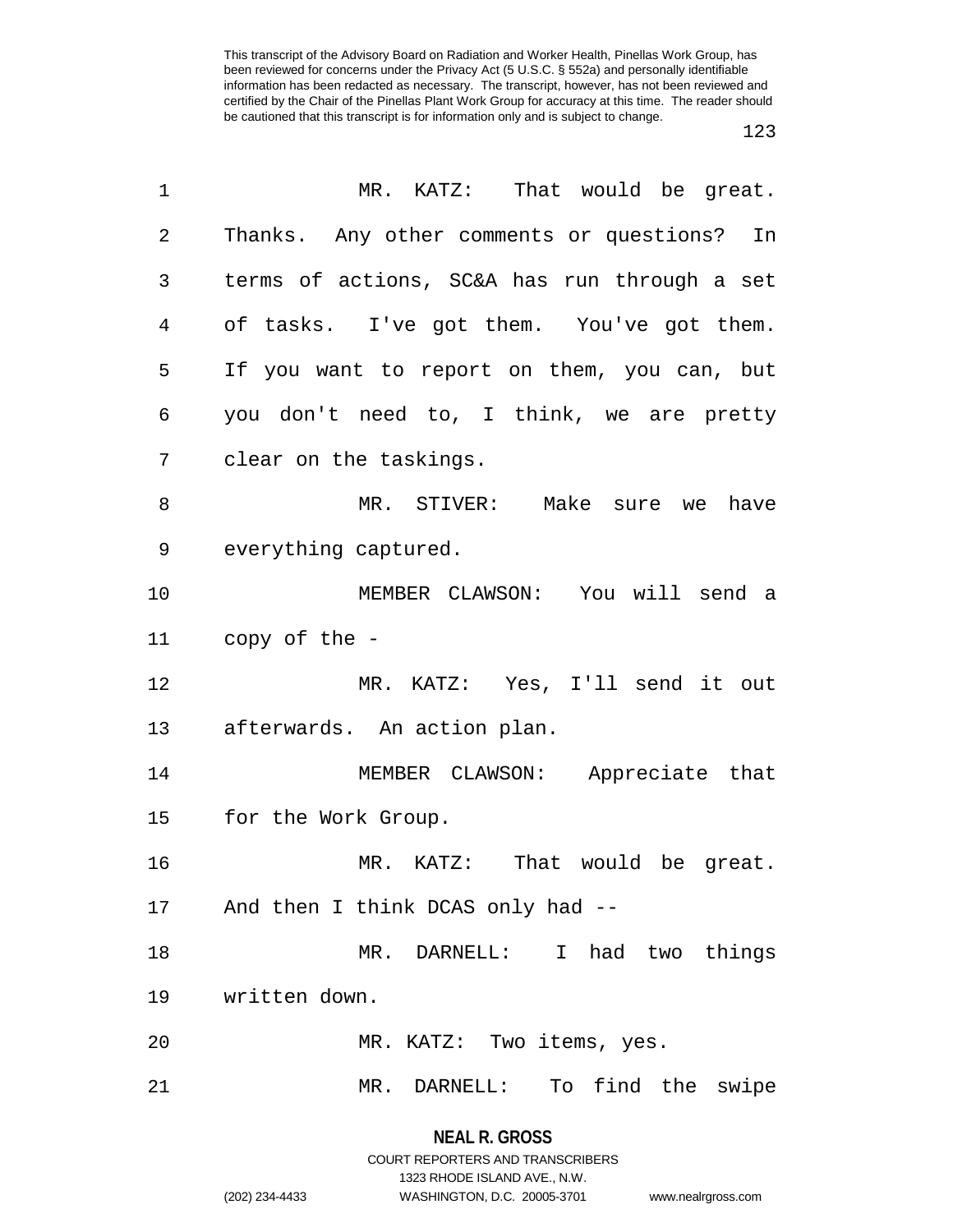124

| 1              | data during D&D and remove the plutonium     |
|----------------|----------------------------------------------|
| $\overline{2}$ | information.                                 |
| 3              | DR. NETON: Yes, the language or              |
| 4              | develop language.                            |
| 5              | MR. STIVER: Pete and I will                  |
| 6              | coordinate on that.                          |
| 7              | MR. KATZ: Exactly.                           |
| 8              | DR. NETON: Works for me.                     |
| 9              | MR. KATZ: Excellent.                         |
| 10             | CHAIRMAN SCHOFIELD: Anybody else             |
| 11             | have anything else?                          |
| 12             | MR. KATZ: Well, thank you,                   |
| 13             | everyone, for a productive meeting. Thank    |
| 14             | $you --$                                     |
| 15             | Thank you<br>CHAIRMAN SCHOFIELD:             |
| 16             | very much.                                   |
| 17             | MR. KATZ: -- John, for hanging in            |
| 18             | on the phone and the other staff as well and |
| 19             | Donna, thank you for attending. And we are   |
| 20             | adjourned.                                   |
| 21             | CHAIRMAN<br>SCHOFIELD:<br>We<br>are          |
|                |                                              |

1323 RHODE ISLAND AVE., N.W.